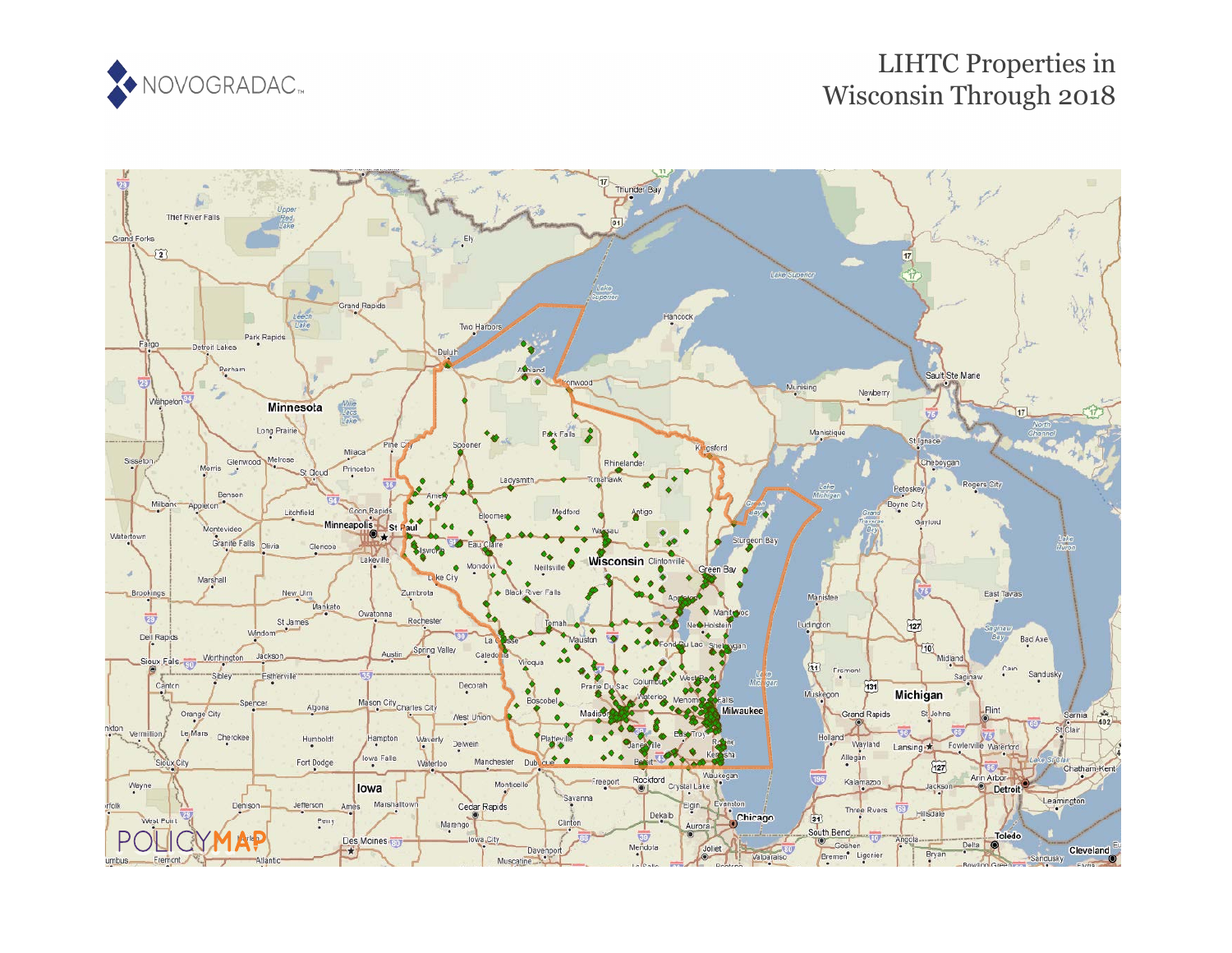| <b>Project Name</b>                                                                         | <b>Address</b>                                         | City               | <b>State</b> | <b>Zip Code</b> | Nonprofit<br><b>Sponsor</b> | <b>Allocation</b><br>Year | <b>Annual</b><br><b>Allocated</b><br><b>Amount</b> | <b>Year Placed<br/>in Service</b> | <b>Construction Type</b>  | <b>Total</b><br><b>Units</b> | Low<br><b>Income</b><br><b>Units</b> | <b>Rent or</b><br><b>Income</b><br><b>Ceiling</b> | <b>Credit</b><br><b>Percentage</b>          | Tax-<br><b>Exempt</b><br><b>Bond</b> | <b>HUD Multi-</b><br><b>Family</b><br><b>Financing/Rental</b><br><b>Assistance</b> |
|---------------------------------------------------------------------------------------------|--------------------------------------------------------|--------------------|--------------|-----------------|-----------------------------|---------------------------|----------------------------------------------------|-----------------------------------|---------------------------|------------------------------|--------------------------------------|---------------------------------------------------|---------------------------------------------|--------------------------------------|------------------------------------------------------------------------------------|
| <b>RIDGEVIEW</b><br><b>HIGHLANDS APTS</b>                                                   | 585W<br>HIGHLAND<br><b>PARK AVE</b>                    | <b>GRAND CHUTE</b> | WI           | 54911           | $\mathbf{No}$               | 2001                      | \$0                                                | 2001                              | New Construction          | 59                           | ${\bf 16}$                           |                                                   | $30\%$ present $Yes$<br>value               |                                      |                                                                                    |
| SCHOOL HOUSE APTS 201 S<br>(JEFFERSON)                                                      | $\mathop{\mathrm{COPELAND\,AVE}\,}\nolimits$ JEFFERSON |                    | WI           | 53549           | $\mathbf{No}$               | 2000                      | $\$0$                                              | 2001                              | Acquisition and Rehab 35  |                              | 30                                   |                                                   | Both 30% and<br>70% present No<br>value     |                                      |                                                                                    |
| SOUTHLAKE SENIOR<br><b>COTTAGES III</b>                                                     | 220<br>SOUTHLAKE<br>CIR                                | FOND DU LAC        | WI           | 54935           | $\mathbf{No}$               | 2000                      | \$0                                                | 2001                              | <b>New Construction</b>   | 40                           | 36                                   |                                                   | $70\%$ present No<br>value                  |                                      |                                                                                    |
| <b>SUNWOOD APTS</b>                                                                         | 1750 LINNERUD $\,$ SUN PRAIRIE<br>DR                   |                    | WI           | 53590           | No                          | 2000                      | $\$0$                                              | 2001                              | <b>New Construction</b>   | 48                           | 44                                   |                                                   | $70$ % present $$N{\rm o}$$<br>value        |                                      |                                                                                    |
| TANGLEWOOD SENIOR 8719 32ND AVE KENOSHA<br><b>APTS</b>                                      |                                                        |                    | WI           | 53142           | No                          | 2001                      | \$0                                                | 2001                              | Acquisition and Rehab 100 |                              | 100                                  |                                                   | 30 % present $Yes$<br>value                 |                                      |                                                                                    |
| THE CENTENNIAL                                                                              | 400 E<br>CENTENNIAL<br>DR                              | <b>OAK CREEK</b>   | WI           | 53154           | No                          | 1999                      | $\$0$                                              | 2001                              | <b>New Construction</b>   | 97                           | 89                                   |                                                   | 70 % present<br>value                       | No                                   |                                                                                    |
| WHITETAIL COTTAGES $\begin{array}{cc} 911 \text{ WHITETAIL} & \text{RICE LAKE} \end{array}$ |                                                        |                    | WI           | 54868           | No                          | 2000                      | $\$0$                                              | 2001                              | <b>New Construction</b>   | 24                           | 24                                   |                                                   | $70\%$ present No<br>value                  |                                      |                                                                                    |
| <b>AMITY APTS</b>                                                                           | 723 S MAIN ST WEST BEND                                |                    | WI           | 53095           | No                          | 2001                      | $\$0$                                              | 2002                              | Acquisition and Rehab 36  |                              | 31                                   |                                                   | $70$ % present $\quad$ $_{\rm No}$<br>value |                                      |                                                                                    |
| <b>BAKER BLOCK APT</b><br><b>HOMES</b>                                                      | 101 E MAIN ST EVANSVILLE                               |                    | WI           | 53536           | $\mathbf{N}\mathbf{o}$      | 2002                      | \$0                                                | 2002                              | Acquisition and Rehab 20  |                              | 20                                   |                                                   | Both 30% and<br>70% present No<br>value     |                                      |                                                                                    |
| <b>BRENWOOD PARK</b><br>SENIOR COMMUNITY<br>PHASE II                                        | 9501 W LOOMIS FRANKLIN<br>RD                           |                    | WI           | 53132           | No                          | 2001                      | $\$0$                                              | 2002                              | New Construction          | 62                           | 46                                   |                                                   | $70$ % present $\quad$ $_{\rm No}$<br>value |                                      |                                                                                    |
| BREWERS HILL APTS 2101 N MLK DR MILWAUKEE                                                   |                                                        |                    | WI           | 53212           | No                          | 2001                      | \$0                                                | 2002                              | Acquisition and Rehab 19  |                              | 16                                   |                                                   | $70\%$ present No<br>value                  |                                      |                                                                                    |
| <b>CANAL PLACE SENIOR</b><br><b>APTS</b>                                                    | 137 E<br>WISCONSIN<br>AVE                              | KAUKAUNA           | WI           | 54130           | No                          | 2001                      | <b>SO</b>                                          | 2002                              | New Construction          | 24                           | 23                                   |                                                   | 70 % present<br>value                       | $\mathbf{N}\mathbf{o}$               |                                                                                    |
| <b>CLARE HEIGHTS</b><br><b>SENIOR APTS</b>                                                  | 717 W HOLT AVE MILWAUKEE                               |                    | WI           | 53215           | No                          | 2001                      | \$0                                                | 2002                              | <b>New Construction</b>   | 45                           | 40                                   |                                                   | $70$ % present $$\rm{No}$$<br>value         |                                      |                                                                                    |

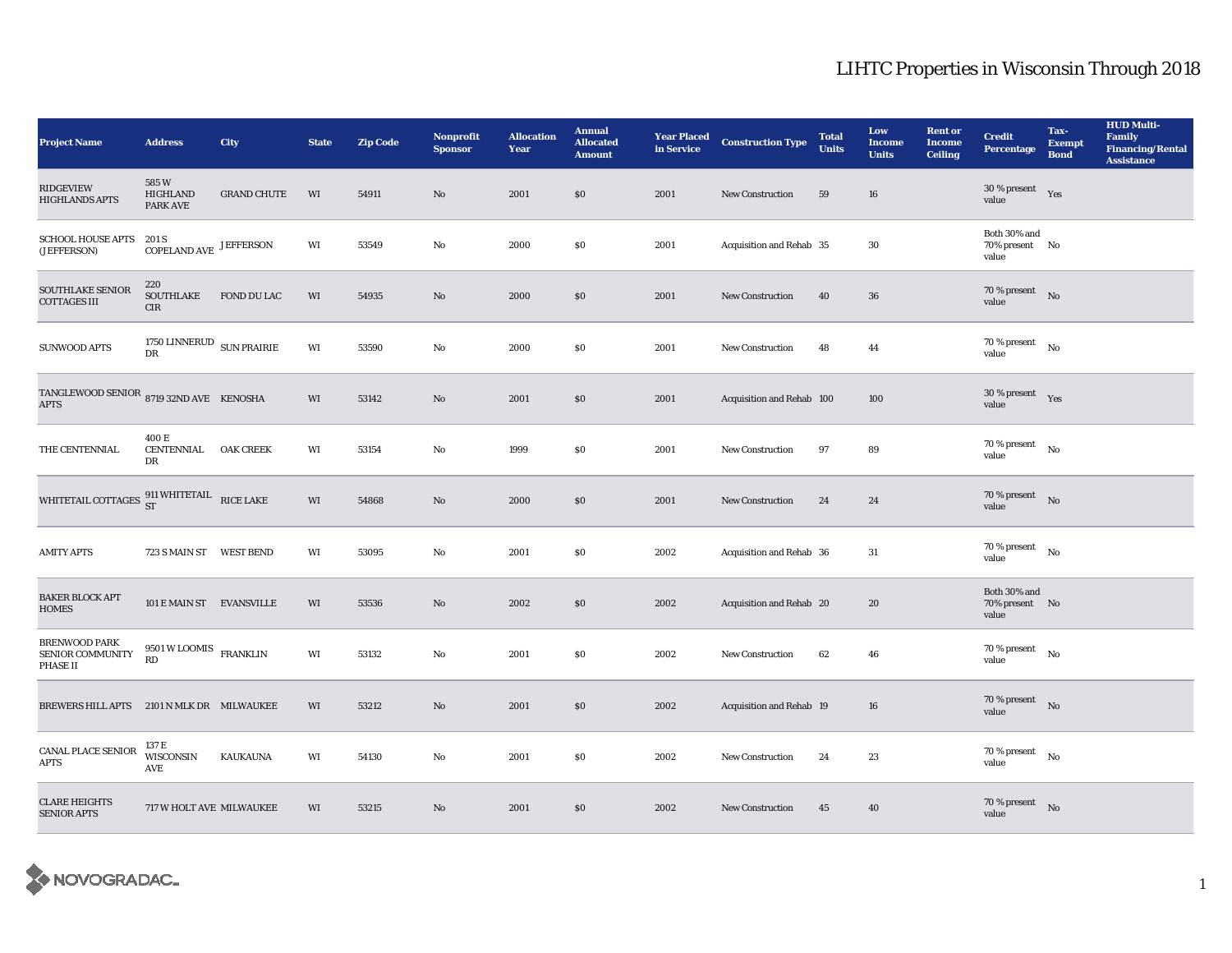| <b>Project Name</b>                                                                                                                                                         | <b>Address</b>                                | City              | <b>State</b> | <b>Zip Code</b> | Nonprofit<br><b>Sponsor</b> | <b>Allocation</b><br>Year | <b>Annual</b><br><b>Allocated</b><br><b>Amount</b> | <b>Year Placed</b><br>in Service | <b>Construction Type</b>  | <b>Total</b><br><b>Units</b> | Low<br><b>Income</b><br><b>Units</b> | <b>Rent or</b><br><b>Income</b><br><b>Ceiling</b> | <b>Credit</b><br><b>Percentage</b>         | Tax-<br><b>Exempt</b><br><b>Bond</b> | <b>HUD Multi-</b><br><b>Family</b><br><b>Financing/Rental</b><br><b>Assistance</b> |
|-----------------------------------------------------------------------------------------------------------------------------------------------------------------------------|-----------------------------------------------|-------------------|--------------|-----------------|-----------------------------|---------------------------|----------------------------------------------------|----------------------------------|---------------------------|------------------------------|--------------------------------------|---------------------------------------------------|--------------------------------------------|--------------------------------------|------------------------------------------------------------------------------------|
| <b>FOXBROOK SENIOR</b><br><b>COMMUNITY</b>                                                                                                                                  | 18915<br>THOMSON DR                           | <b>BROOKFIELD</b> | WI           | 53045           | No                          | 2000                      | \$0                                                | 2002                             | <b>New Construction</b>   | 71                           | 71                                   |                                                   | 70 % present<br>value                      | No                                   |                                                                                    |
| <b>GARDEN VIEW</b><br><b>TOWNHOMES</b>                                                                                                                                      | 760 EIGHTH<br>AVE                             | <b>CUMBERLAND</b> | WI           | 54829           |                             | 2001                      | \$0                                                | 2002                             | Not Indicated             | 24                           | 24                                   |                                                   | Not Indicated                              |                                      |                                                                                    |
| GOLDEN DOMES APTS 1645 S FIFTH ST MILWAUKEE                                                                                                                                 |                                               |                   | WI           | 53204           | $\rm No$                    | 2001                      | $\$0$                                              | 2002                             | Acquisition and Rehab 106 |                              | 106                                  |                                                   | Both 30% and<br>70% present No<br>value    |                                      |                                                                                    |
| <b>HAMILTON PLACE</b>                                                                                                                                                       | 200 PARK CIR SUN PRAIRIE                      |                   | WI           | 53590           | No                          | 2002                      | $\$0$                                              | 2002                             | Acquisition and Rehab 240 |                              | 173                                  |                                                   | 30 % present $Yes$<br>value                |                                      |                                                                                    |
| <b>HANOVER SQUARE</b><br><b>APTS</b>                                                                                                                                        | 2502 OLD<br><b>CAMDEN SQ</b>                  | MADISON           | WI           | 53718           | No                          | 2001                      | \$0                                                | 2002                             | <b>New Construction</b>   | 65                           | 57                                   |                                                   | $70$ % present $\quad$ No $\quad$<br>value |                                      |                                                                                    |
| HARVEY DUEHOLM VIL 517 EIGHTH ST CENTURIA                                                                                                                                   |                                               |                   | WI           | 54824           | Yes                         | 2000                      | \$0                                                | 2002                             | New Construction          | 24                           | 24                                   |                                                   | $70$ % present $\quad$ No<br>value         |                                      |                                                                                    |
| <b>HAWLEY RIDGE</b>                                                                                                                                                         | 920 N HAWLEY MILWAUKEE<br><b>RD</b>           |                   | WI           | 53213           | Yes                         | 2001                      | $\$0$                                              | 2002                             | <b>New Construction</b>   | 58                           | 51                                   |                                                   | 70 % present<br>value                      | No                                   |                                                                                    |
| HILLSIDE WOODS APT F $^{3270}_{\rm DR}$ HILLSIDE DELAFIELD                                                                                                                  |                                               |                   | WI           | 53018           | No                          | 2002                      | $\$0$                                              | 2002                             | <b>New Construction</b>   | 60                           | 15                                   |                                                   | $30\,\%$ present $\quad$ Yes<br>value      |                                      |                                                                                    |
| HISTORIC OLSON BLDG 134 MAIN ST                                                                                                                                             |                                               | <b>RACINE</b>     | WI           | 53403           | No                          | 2001                      | \$0\$                                              | 2002                             | Acquisition and Rehab 78  |                              | 58                                   |                                                   | Both 30% and<br>70% present No<br>value    |                                      |                                                                                    |
| HOMESTEAD VILLAGE S 320 COLOME ST CHIPPEWA FALLS WI                                                                                                                         |                                               |                   |              | 54729           | No                          | 2000                      | \$0                                                | 2002                             | <b>New Construction</b>   | 48                           | 47                                   |                                                   | $70\%$ present No<br>value                 |                                      |                                                                                    |
| HUNTERS RIDGE APTS 359 S PLEASANT PLYMOUTH<br>IШ                                                                                                                            | <b>VIEW RD</b>                                |                   | WI           | 53073           | No                          | 2002                      | $\$0$                                              | 2002                             | <b>New Construction</b>   | 24                           | 11                                   |                                                   | 30 % present $\rm_{Yes}$<br>value          |                                      |                                                                                    |
| $\begin{array}{lll} \textsc{KUNZELMANN-ESSER} & \textit{710 W HISTORIC} & \textsc{MILWAUKEE} \\ \textsc{LOFT APTS} & \textsc{MITCHELL ST} & \textsc{MILWAUKEE} \end{array}$ |                                               |                   | WI           | 53204           | No                          | 2002                      | \$0\$                                              | 2002                             | Acquisition and Rehab 67  |                              | 67                                   |                                                   | 30 % present $Yes$<br>value                |                                      |                                                                                    |
| <b>LAKE COUNTRY</b><br><b>SENIOR VILLAGE</b>                                                                                                                                | $40$ TOWN HALL $\quad$ MONTELLO $\quad$<br>DR |                   | WI           |                 | No                          | 2001                      | \$0                                                | 2002                             | <b>New Construction</b>   | 20                           | 18                                   |                                                   | 70 % present<br>value                      | No                                   |                                                                                    |

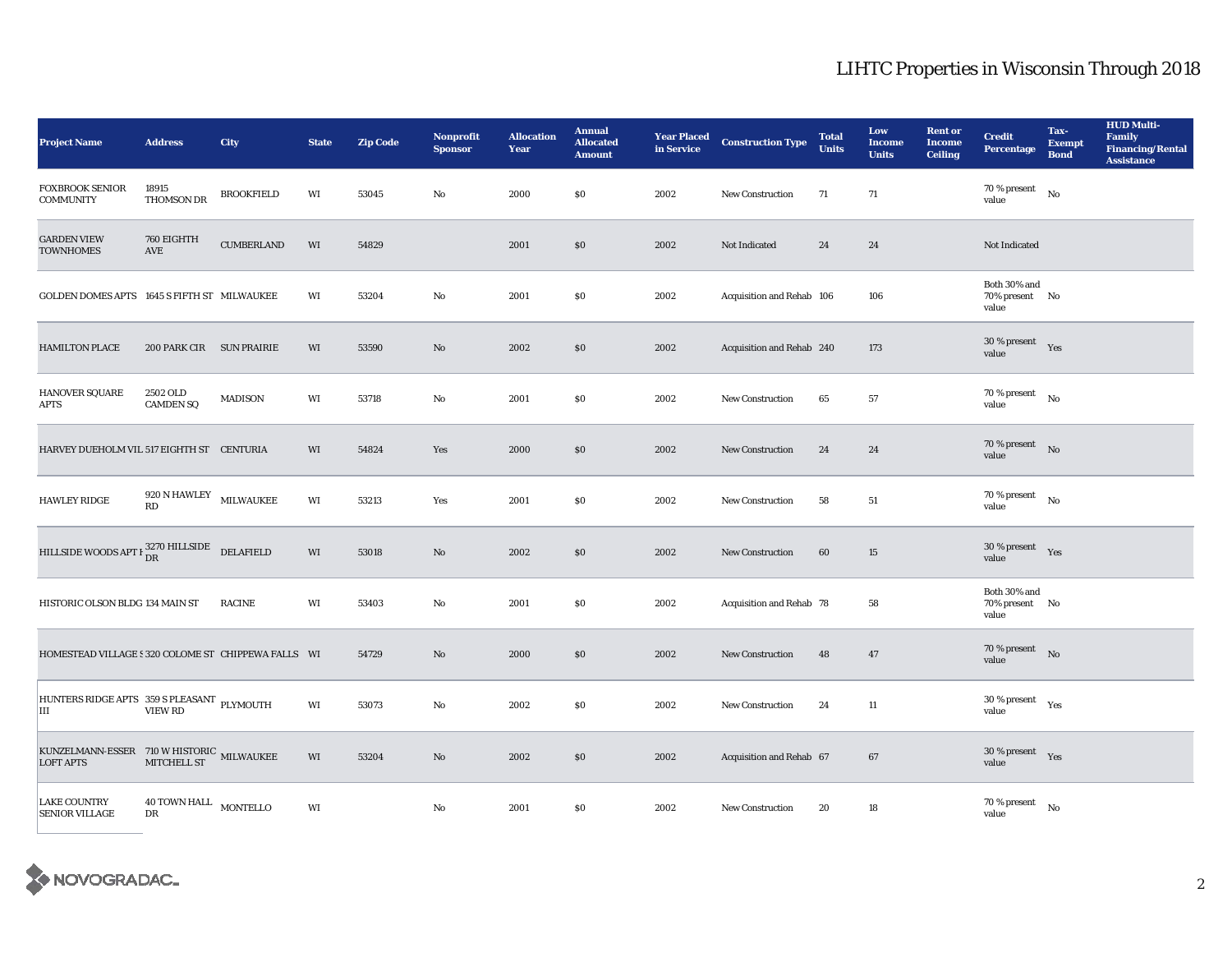| <b>Project Name</b>                                     | <b>Address</b>                                 | City                       | <b>State</b> | <b>Zip Code</b> | <b>Nonprofit</b><br><b>Sponsor</b> | <b>Allocation</b><br>Year | <b>Annual</b><br><b>Allocated</b><br><b>Amount</b> | <b>Year Placed<br/>in Service</b> | <b>Construction Type</b>  | <b>Total</b><br><b>Units</b> | Low<br><b>Income</b><br><b>Units</b> | <b>Rent or</b><br><b>Income</b><br><b>Ceiling</b> | <b>Credit</b><br><b>Percentage</b>      | Tax-<br><b>Exempt</b><br><b>Bond</b> | <b>HUD Multi-</b><br>Family<br><b>Financing/Rental</b><br><b>Assistance</b> |
|---------------------------------------------------------|------------------------------------------------|----------------------------|--------------|-----------------|------------------------------------|---------------------------|----------------------------------------------------|-----------------------------------|---------------------------|------------------------------|--------------------------------------|---------------------------------------------------|-----------------------------------------|--------------------------------------|-----------------------------------------------------------------------------|
| <b>LAKEFRONT MANOR</b>                                  | <b>651 OAK ST</b>                              | <b>OSHKOSH</b>             | WI           | 54901           | No                                 | 2001                      | \$0                                                | 2002                              | <b>New Construction</b>   | 66                           | 58                                   |                                                   | 70 % present $\qquad$ No<br>value       |                                      |                                                                             |
| <b>MADISON SFRO</b>                                     | 712 DOUGLAS<br>TRAIL                           | <b>MADISON</b>             | WI           | 53716           | Yes                                | 2002                      | \$21,217                                           | 2002                              | Acquisition and Rehab 4   |                              | $\overline{4}$                       |                                                   | Both 30% and<br>70% present No<br>value |                                      |                                                                             |
| MEQUON COURT                                            | 10935 N PORT<br>WASHINGTON MEQUON<br><b>RD</b> |                            | WI           | 53092           | No                                 | 2001                      | \$0                                                | 2002                              | New Construction          | 44                           | $35\,$                               |                                                   | 70 % present $\qquad$ No<br>value       |                                      |                                                                             |
| <b>METONGA APTS</b>                                     | 306 N BLVD AVE CRANDON                         |                            | WI           | 54520           | No                                 | 2001                      | \$0                                                | 2002                              | Acquisition and Rehab 16  |                              | 16                                   |                                                   | Both 30% and<br>70% present No<br>value |                                      |                                                                             |
| <b>NAKOMA HEIGHTS</b><br><b>APTS</b>                    | 4923 CHALET<br><b>GARDENS RD</b>               | <b>FITCHBURG</b>           | WI           | 53711           | No                                 | 2002                      | \$0                                                | 2002                              | Acquisition and Rehab 144 |                              | 115                                  |                                                   | $30\,\%$ present $\quad$ Yes<br>value   |                                      |                                                                             |
| NORTHGATE SENIOR 350<br><b>APTS PHASE I</b>             | WINNEBAGO ST LAC                               | NORTH FOND DU              | WI           | 54937           | No                                 | 2001                      | \$0                                                | 2002                              | New Construction          | 61                           | 53                                   |                                                   | 70 % present<br>value                   | No                                   |                                                                             |
| <b>ONE WEST WOLFE</b>                                   | 111 WOLFE ST                                   | OREGON                     | WI           | 53575           | No                                 | 2001                      | \$0                                                | 2002                              | New Construction          | 24                           | $22\,$                               |                                                   | 70 % present $\hbox{No}$<br>value       |                                      |                                                                             |
| PARK BLUFF APTS                                         | 555 S LAYTON<br><b>BLVD</b>                    | MILWAUKEE                  | WI           | 53215           | No                                 | 2002                      | \$0                                                | 2002                              | Acquisition and Rehab 185 |                              | 185                                  |                                                   | $30$ % present $\quad$ Yes<br>value     |                                      |                                                                             |
| PARKWAY HIGHLANDS 251 HIGHLAND GREEN BAY<br><b>APTS</b> | <b>PARK AVE</b>                                |                            | WI           | 54302           | No                                 | 2002                      | \$0                                                | 2002                              | <b>New Construction</b>   | 58                           | 15                                   |                                                   | $30$ % present $$\rm{No}$$<br>value     |                                      |                                                                             |
| PORTAGE COMMONS<br><b>APT HOMES</b>                     | 575 E SLIFER ST PORTAGE                        |                            | WI           | 53901           | Yes                                | 2001                      | \$0                                                | 2002                              | New Construction          | 46                           | 46                                   |                                                   | 70 % present $\qquad$ No<br>value       |                                      |                                                                             |
| <b>RIVER GROVE SENIOR</b><br><b>VILLAGE</b>             | 3411<br>WASHINGTON<br>$\operatorname{ST}$      | WISCONSIN<br><b>RAPIDS</b> | WI           | 54494           | No                                 | 2001                      | \$0                                                | 2002                              | <b>New Construction</b>   | 24                           | 24                                   |                                                   | $70\%$ present No<br>value              |                                      |                                                                             |
| <b>THE BERKSHIRE</b>                                    | 1004 BEECH ST GRAFTON                          |                            | WI           | 53024           | No                                 | 2001                      | \$0                                                | 2002                              | <b>New Construction</b>   | 66                           | 59                                   |                                                   | 70 % present<br>value                   | No                                   |                                                                             |
| <b>THE GLENDERRY</b>                                    | 1475 E<br><b>ELIZABETH ST</b>                  | SHAWANO                    | WI           | 54166           |                                    | 2002                      | \$0                                                | 2002                              | Not Indicated             | 36                           | 36                                   |                                                   | Not Indicated                           |                                      |                                                                             |

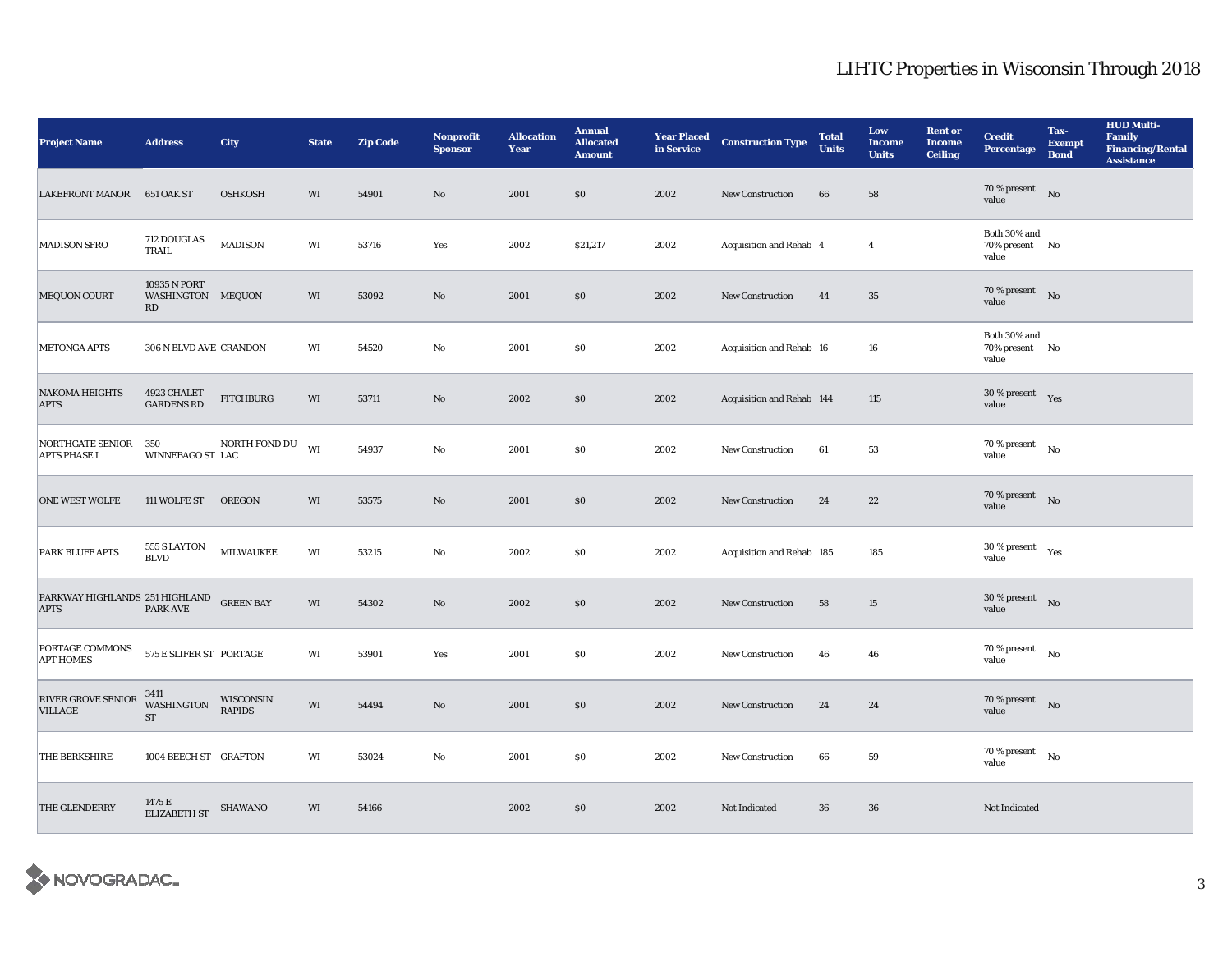| <b>Project Name</b>                                          | <b>Address</b>                              | City                             | <b>State</b>           | <b>Zip Code</b> | Nonprofit<br><b>Sponsor</b> | <b>Allocation</b><br>Year | <b>Annual</b><br><b>Allocated</b><br><b>Amount</b> | <b>Year Placed<br/>in Service</b> | <b>Construction Type</b> | <b>Total</b><br><b>Units</b> | Low<br><b>Income</b><br><b>Units</b> | <b>Rent or</b><br><b>Income</b><br><b>Ceiling</b> | <b>Credit</b><br><b>Percentage</b>          | Tax-<br><b>Exempt</b><br><b>Bond</b> | <b>HUD Multi-</b><br>Family<br><b>Financing/Rental</b><br><b>Assistance</b> |
|--------------------------------------------------------------|---------------------------------------------|----------------------------------|------------------------|-----------------|-----------------------------|---------------------------|----------------------------------------------------|-----------------------------------|--------------------------|------------------------------|--------------------------------------|---------------------------------------------------|---------------------------------------------|--------------------------------------|-----------------------------------------------------------------------------|
| THE VILLAS AT<br>PAPERJACK CREEK                             | 938 MONETTE<br>AVE                          | NEW RICHMOND WI                  |                        | 54017           | No                          | 2001                      | $\$0$                                              | 2002                              | <b>New Construction</b>  | 44                           | $\bf 39$                             |                                                   | 70 % present<br>value                       | No                                   |                                                                             |
| <b>WOODLAND PARK</b><br><b>APTS</b>                          | DR                                          | 47 FIELDSTONE WISCONSIN DELLS WI |                        | 53965           | No                          | 2002                      | $\$0$                                              | 2002                              | Acquisition and Rehab 40 |                              | 17                                   |                                                   | $30$ % present $\quad$ Yes<br>value         |                                      |                                                                             |
| <b>BAY HILL APTS</b>                                         |                                             | 633 N 12TH AVE STURGEON BAY      | WI                     | 54235           | No                          | 2002                      | $\$0$                                              | 2003                              | Acquisition and Rehab 68 |                              | 68                                   |                                                   | Both 30% and<br>70% present No<br>value     |                                      |                                                                             |
| CRAFTSMAN VILLAGE 3288 VILLAGE<br><b>OF PLOVER</b>           | ${\rm LN}$                                  | <b>PLOVER</b>                    | WI                     | 54467           | $\mathbf{N}\mathbf{o}$      | 2002                      | $\$0$                                              | 2003                              | <b>New Construction</b>  | 39                           | $39\,$                               |                                                   | 70 % present $\qquad$ No<br>value           |                                      |                                                                             |
| <b>CRESTVIEW OF</b><br><b>WOODLAND RIDGE</b>                 | 3904 S PRAIRIE GREENFIELD<br><b>HILL LN</b> |                                  | WI                     | 53228           | No                          | 2002                      | $\$0$                                              | 2003                              | <b>New Construction</b>  | 76                           | $75\,$                               |                                                   | $70$ % present $\quad$ $_{\rm No}$<br>value |                                      |                                                                             |
| <b>ELLSWORTH TOWN</b><br><b>HOMES</b>                        | 559 N MAPLE ST ELLSWORTH                    |                                  | WI                     | 54011           | Yes                         | 2001                      | \$0                                                | 2003                              | New Construction         | 24                           | 24                                   |                                                   | $70\%$ present No<br>value                  |                                      |                                                                             |
| HIGHLAND APTS II                                             | 1408<br>MEMORIAL DR                         | <b>WATERTOWN</b>                 | WI                     | 53098           | Yes                         | 2002                      | $\$0$                                              | 2003                              | New Construction         | 49                           | $39\,$                               |                                                   | 70 % present<br>value                       | No                                   |                                                                             |
| <b>HIGHLANDS SOUTH</b><br><b>APTS</b>                        | 1521 BIG BEND<br>RD                         | <b>WAUKESHA</b>                  | WI                     | 53189           | No                          | 2002                      | $\$0$                                              | 2003                              | <b>New Construction</b>  | 61                           | 53                                   |                                                   | 70 % present $\qquad$ No<br>value           |                                      |                                                                             |
| <b>HISTORIC PARK</b><br><b>STREET SENIOR</b><br><b>HOMES</b> | 547 N PARK ST REEDSBURG                     |                                  | WI                     | 53959           | No                          | 2001                      | $\$0$                                              | 2003                              | Acquisition and Rehab 24 |                              | 24                                   |                                                   | 70 % present<br>value                       | No                                   |                                                                             |
| <b>HOLTON STREET</b><br><b>LOFTS</b>                         | 2445 N HOLTON MILWAUKEE<br>ST               |                                  | $\mathbf{W}\mathbf{I}$ | 53212           | Yes                         | 2001                      | $\$0$                                              | 2003                              | Acquisition and Rehab 9  |                              | $\boldsymbol{9}$                     |                                                   | $70$ % present $$\rm{No}$$<br>value         |                                      |                                                                             |
| LINCOLN VILLAGE<br><b>SENIOR APTS</b>                        | 1300W<br><b>LINCOLN AVE</b>                 | PORT<br>WASHINGTON               | WI                     | 53074           | No                          | 2001                      | $\$0$                                              | 2003                              | New Construction         | 49                           | 43                                   |                                                   | 70 % present<br>value                       | $\mathbf{N}\mathbf{o}$               |                                                                             |
| <b>MADISON SINGLE</b><br><b>FAMILY HOP</b>                   | 2506<br>INDEPENDENC MADISON<br>E LN         |                                  | WI                     | 53704           | Yes                         | 2003                      | $\$0$                                              | 2003                              | Acquisition and Rehab 4  |                              | $\overline{4}$                       |                                                   | Both 30% and<br>70% present No<br>value     |                                      |                                                                             |
| <b>MEADOWPARK APTS</b>                                       | 102 WITTWER<br>RD                           | <b>MADISON</b>                   | WI                     | 53714           | No                          | 2002                      | $\$0$                                              | 2003                              | Acquisition and Rehab 40 |                              | 40                                   |                                                   | Both 30% and<br>70% present No<br>value     |                                      |                                                                             |

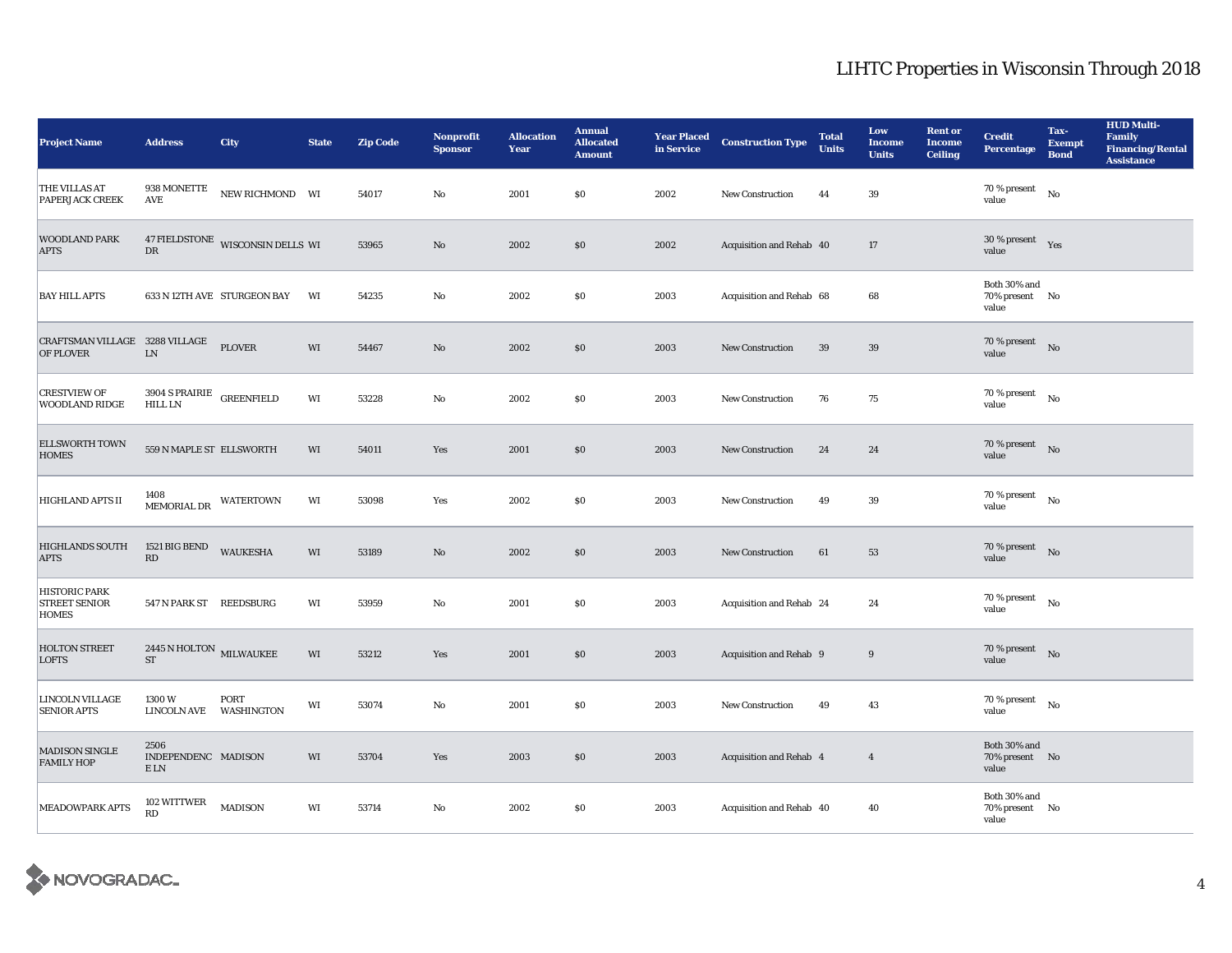| <b>Project Name</b>                                      | <b>Address</b>                                           | City              | <b>State</b> | <b>Zip Code</b> | Nonprofit<br><b>Sponsor</b> | <b>Allocation</b><br>Year | <b>Annual</b><br><b>Allocated</b><br><b>Amount</b> | <b>Year Placed<br/>in Service</b> | <b>Construction Type</b>  | <b>Total</b><br><b>Units</b> | Low<br><b>Income</b><br><b>Units</b> | <b>Rent or</b><br><b>Income</b><br><b>Ceiling</b> | <b>Credit</b><br><b>Percentage</b>      | Tax-<br><b>Exempt</b><br><b>Bond</b> | <b>HUD Multi-</b><br>Family<br><b>Financing/Rental</b><br><b>Assistance</b> |
|----------------------------------------------------------|----------------------------------------------------------|-------------------|--------------|-----------------|-----------------------------|---------------------------|----------------------------------------------------|-----------------------------------|---------------------------|------------------------------|--------------------------------------|---------------------------------------------------|-----------------------------------------|--------------------------------------|-----------------------------------------------------------------------------|
| PARKVIEW VILLAGE<br><b>APTS</b>                          | 1307 E GUNN ST APPLETON                                  |                   | WI           | 54915           | No                          | 2003                      | \$0                                                | 2003                              | Acquisition and Rehab 84  |                              | 82                                   |                                                   | $30\,\%$ present $\quad$ Yes<br>value   |                                      |                                                                             |
| PARKWAY HIGHLANDS 321 HIGHLAND GREEN BAY<br><b>APTS</b>  | PARK AVE                                                 |                   | WI           | 54302           | No                          | 2003                      | $\$0$                                              | 2003                              | New Construction          | 60                           | 16                                   |                                                   | $30$ % present $\quad$ Yes<br>value     |                                      |                                                                             |
| <b>PRAIRIE MEADOWS</b><br>SENIOR HOUSING III WESTERN AVE | W168N11374                                               | <b>GERMANTOWN</b> | WI           | 53022           | No                          | 2002                      | \$0                                                | 2003                              | <b>New Construction</b>   | 34                           | 34                                   |                                                   | 70 % present<br>value                   | No                                   |                                                                             |
| PRAIRIE OAKS SENIOR<br><b>HOUSING II</b>                 | 1049<br><b>ENTERPRISE</b><br>DR                          | <b>VERONA</b>     | WI           | 53593           | No                          | 2002                      | \$0                                                | 2003                              | New Construction          | 36                           | 35                                   |                                                   | 70 % present<br>value                   | $\mathbf{N}\mathbf{o}$               |                                                                             |
| PRAIRIE PARK SENIOR 6530<br><b>APTS</b>                  | SCHROEDER RD MADISON                                     |                   | WI           | 53711           | No                          | 2002                      | \$0                                                | 2003                              | <b>New Construction</b>   | 96                           | 90                                   |                                                   | Both 30% and<br>70% present No<br>value |                                      |                                                                             |
| <b>RED CEDAR ESTATES</b>                                 | 1450 CEMETERY RIVER FALLS<br><b>RD</b>                   |                   | WI           | 54022           | No                          | 2004                      | \$0                                                | 2003                              | <b>New Construction</b>   | 24                           | 24                                   |                                                   | 30 % present<br>value                   | Yes                                  |                                                                             |
| RED CEDAR ESTATES 1510 CEMETERY RIVER FALLS<br>II        | RD                                                       |                   | WI           | 54022           | No                          | 2001                      | $\$0$                                              | 2003                              | New Construction          | 24                           | 24                                   |                                                   | 70 % present $\qquad$ No<br>value       |                                      |                                                                             |
| <b>SEDGEMEADOW</b>                                       | 18 W ST                                                  | <b>ELKHORN</b>    | WI           | 53121           | Yes                         | 2002                      | \$0                                                | 2003                              | <b>New Construction</b>   | 48                           | 43                                   |                                                   | $70$ % present<br>value                 | No                                   |                                                                             |
| <b>STOUGHTON SENIOR</b><br>HOUSING LP II                 | 321 DVORAK CT STOUGHTON                                  |                   | WI           | 53589           | No                          | 2002                      | \$0                                                | 2003                              | New Construction          | 48                           | 40                                   |                                                   | 70 % present $\qquad$ No<br>value       |                                      |                                                                             |
| THE BOARDWALK                                            | 232 BRIDGE ST BURLINGTON                                 |                   | WI           | 53105           | No                          | 2003                      | \$0                                                | 2003                              | <b>New Construction</b>   | 128                          | 26                                   |                                                   | 30 % present $\rm_{Yes}$<br>value       |                                      |                                                                             |
| <b>HIGHLANDS OF</b><br><b>GENEVA CROSSING</b>            | 721 S CURTIS ST LAKE GENEVA                              |                   | WI           | 53147           | No                          | 2003                      | \$0                                                | 2003                              | New Construction          | 48                           | 10                                   |                                                   | $30$ % present $\quad$ Yes<br>value     |                                      |                                                                             |
| THE KNITTING<br>FACTORY                                  | $2100\ \text{W}\ \text{PIERCE}$ MILWAUKEE<br>${\cal ST}$ |                   | WI           | 53204           | No                          | 2003                      | \$0                                                | 2003                              | Acquisition and Rehab 100 |                              | 100                                  |                                                   | 30 % present $\rm_{Yes}$<br>value       |                                      |                                                                             |
| <b>THE NEW MEADOW</b><br><b>VIEW APTS</b>                | 2810 E<br>EDGERTON AVE CUDAHY                            |                   | WI           | 53110           | No                          | 2002                      | \$0                                                | 2003                              | Acquisition and Rehab 142 |                              | 142                                  |                                                   | Both 30% and<br>70% present No<br>value |                                      |                                                                             |

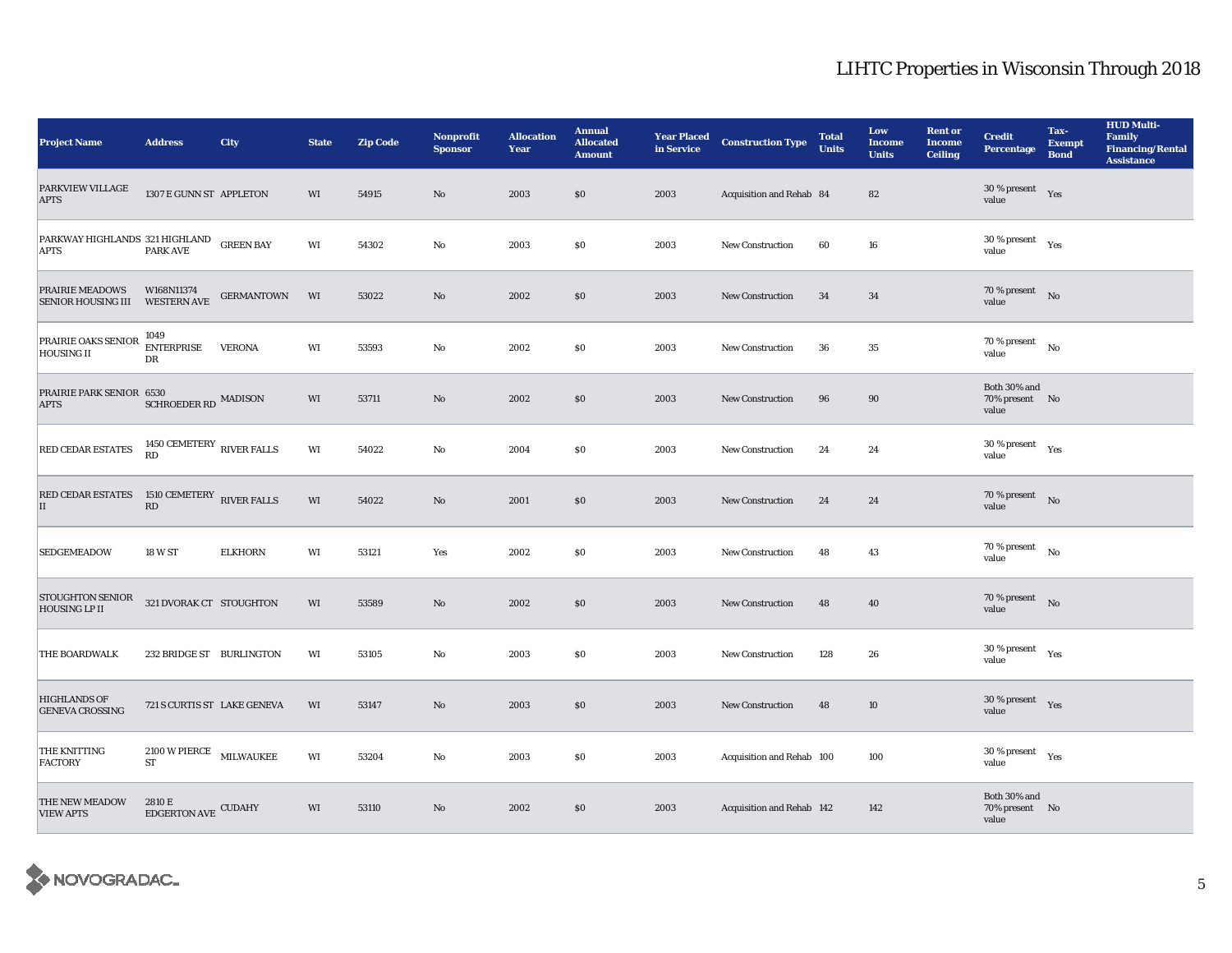| <b>Project Name</b>                            | <b>Address</b>                                   | <b>City</b>        | <b>State</b>           | <b>Zip Code</b> | Nonprofit<br><b>Sponsor</b> | <b>Allocation</b><br>Year | <b>Annual</b><br><b>Allocated</b><br><b>Amount</b> | <b>Year Placed<br/>in Service</b> | <b>Construction Type</b>  | <b>Total</b><br><b>Units</b> | Low<br><b>Income</b><br><b>Units</b> | <b>Rent or</b><br><b>Income</b><br><b>Ceiling</b> | <b>Credit</b><br><b>Percentage</b>         | Tax-<br><b>Exempt</b><br><b>Bond</b> | <b>HUD Multi-</b><br>Family<br><b>Financing/Rental</b><br><b>Assistance</b> |
|------------------------------------------------|--------------------------------------------------|--------------------|------------------------|-----------------|-----------------------------|---------------------------|----------------------------------------------------|-----------------------------------|---------------------------|------------------------------|--------------------------------------|---------------------------------------------------|--------------------------------------------|--------------------------------------|-----------------------------------------------------------------------------|
| <b>UPLANDS HOMES</b>                           | 272 S MUSKET<br><b>RIDGE DR</b>                  | <b>SUN PRAIRIE</b> | WI                     | 53590           | Yes                         | 2001                      | $\$0$                                              | 2003                              | <b>New Construction</b>   | 39                           | $\bf 39$                             |                                                   | 70 % present<br>value                      | No                                   |                                                                             |
| <b>UNION PLACE</b>                             | 223 N FOURTH BLACK RIVER<br><b>ST</b>            | <b>FALLS</b>       | WI                     | 54615           | No                          | 2001                      | \$0                                                | 2003                              | Acquisition and Rehab 21  |                              | 21                                   |                                                   | $30$ % present $\quad$ No $\quad$<br>value |                                      |                                                                             |
| <b>VILLA RITA</b>                              | 325 N 28TH ST SUPERIOR                           |                    | WI                     | 54880           | No                          | 2001                      | $\$0$                                              | 2003                              | <b>New Construction</b>   | 24                           | 24                                   |                                                   | 70 % present<br>value                      | Yes                                  |                                                                             |
| <b>VILLA VISTA</b>                             | 303 TACONITE<br>$\operatorname{ST}$              | <b>HURLEY</b>      | WI                     | 54534           | $\rm No$                    | 2001                      | $\$0$                                              | 2003                              | New Construction          | 24                           | 24                                   |                                                   | 70 % present $\rm_{Yes}$<br>value          |                                      |                                                                             |
| <b>WAICO APTS PHASES I</b><br>$\&$ II          | 1108 W VINE ST MILWAUKEE                         |                    | $\mathbf{W}\mathbf{I}$ | 53205           | No                          | 2003                      | $\$0$                                              | 2003                              | Acquisition and Rehab 142 |                              | 142                                  |                                                   | 30 % present $\rm_{Yes}$<br>value          |                                      |                                                                             |
| <b>WESTMINSTER</b><br><b>SENIOR HOUSING</b>    | 6160 DELL DR MADISON                             |                    | WI                     | 53718           | No                          | 2002                      | \$0                                                | 2003                              | <b>New Construction</b>   | 65                           | 65                                   |                                                   | $70\%$ present No<br>value                 |                                      |                                                                             |
| <b>WINDSONG VILLAGE</b><br><b>APTS</b>         | 11024W<br>OKLAHOMA<br>AVE                        | <b>WEST ALLIS</b>  | WI                     | 53227           | No                          | 2002                      | $\$0$                                              | 2003                              | Acquisition and Rehab 60  |                              | 60                                   |                                                   | Both 30% and<br>70% present No<br>value    |                                      |                                                                             |
| <b>WYNDHAM VILLAS</b>                          | $1313$ N HINMAN $$\tt MARSHFIELD$$<br><b>AVE</b> |                    | WI                     | 54449           | No                          | 2002                      | \$0                                                | 2003                              | <b>New Construction</b>   | 48                           | 48                                   |                                                   | 70 % present $\qquad$ No<br>value          |                                      |                                                                             |
| YAHARA RIVER VIEW<br><b>APTS</b>               | 1459 E MAIN ST MADISON                           |                    | $\mathbf{W}\mathbf{I}$ | 53703           | Yes                         | 2002                      | $\$0$                                              | 2003                              | New Construction          | 60                           | $^{\rm 52}$                          |                                                   | 70 % present<br>value                      | $_{\rm No}$                          |                                                                             |
| <b>BERKSHIRE - WEST</b><br><b>ALLIS</b>        | 1414 S 65TH ST WEST ALLIS                        |                    | WI                     | 53214           | No                          | 2003                      | \$0                                                | 2004                              | <b>New Construction</b>   | 79                           | 79                                   |                                                   | 70 % present $\qquad$ No<br>value          |                                      |                                                                             |
| <b>BROOKSTONE</b><br><b>COMMONS</b>            | 120 BYRD AVE NEENAH                              |                    | WI                     | 54956           | No                          | 2003                      | $\$0$                                              | 2004                              | New Construction          | 52                           | 48                                   |                                                   | Both 30% and<br>70% present No<br>value    |                                      |                                                                             |
| <b>CANNERY ROW</b><br><b>SENIOR APTS</b>       | 301 E THIRD ST WAUNAKEE                          |                    | WI                     | 53597           | No                          | 2004                      | \$0                                                | 2004                              | <b>New Construction</b>   | 50                           | 49                                   |                                                   | $30$ % present $\quad$ Yes<br>value        |                                      |                                                                             |
| CAPITOL HILL SENIOR 17390 CREST<br><b>APTS</b> | HILL DR                                          | <b>BROOKFIELD</b>  | WI                     | 53045           | No                          | 2002                      | \$0                                                | 2004                              | <b>New Construction</b>   | 70                           | 66                                   |                                                   | 70 % present<br>value                      | No                                   |                                                                             |

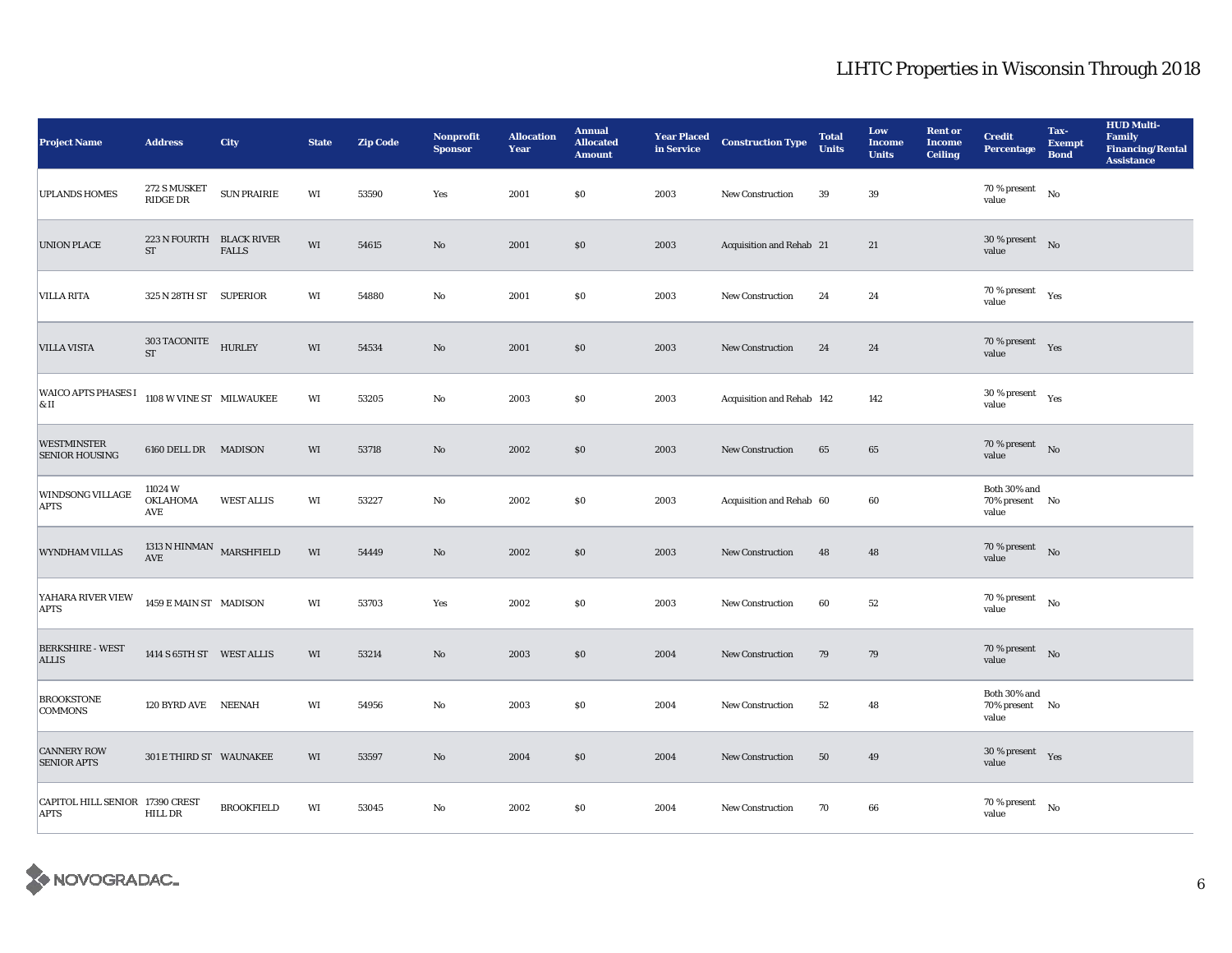| <b>Project Name</b>                                            | <b>Address</b>                                     | City              | <b>State</b> | <b>Zip Code</b> | Nonprofit<br><b>Sponsor</b> | <b>Allocation</b><br>Year | <b>Annual</b><br><b>Allocated</b><br><b>Amount</b> | <b>Year Placed</b><br>in Service | <b>Construction Type</b>  | <b>Total</b><br><b>Units</b> | Low<br><b>Income</b><br><b>Units</b> | <b>Rent or</b><br><b>Income</b><br><b>Ceiling</b> | <b>Credit</b><br><b>Percentage</b>      | Tax-<br><b>Exempt</b><br><b>Bond</b> | <b>HUD Multi-</b><br><b>Family</b><br><b>Financing/Rental</b><br><b>Assistance</b> |
|----------------------------------------------------------------|----------------------------------------------------|-------------------|--------------|-----------------|-----------------------------|---------------------------|----------------------------------------------------|----------------------------------|---------------------------|------------------------------|--------------------------------------|---------------------------------------------------|-----------------------------------------|--------------------------------------|------------------------------------------------------------------------------------|
| <b>MAPLEWOOD</b><br><b>COMMONS</b>                             | 912 MARTIN<br>AVE                                  | FOND DU LAC       | WI           | 54935           | $\mathbf{No}$               | 2004                      | \$0\$                                              | 2004                             | Acquisition and Rehab 82  |                              | 82                                   |                                                   | Both 30% and<br>70% present No<br>value |                                      |                                                                                    |
| CRAFTSMAN VILLAGE 540 SCHINDLER MENASHA<br>OF APPLETON         | PL.                                                |                   | WI           | 54952           | No                          | 2003                      | \$0\$                                              | 2004                             | <b>New Construction</b>   | 63                           | 63                                   |                                                   | 70 % present<br>value                   | $\mathbf{N}\mathbf{o}$               |                                                                                    |
| FROST WOODS SENIOR 101 FROST<br><b>HOUSING</b>                 | <b>WOODS RD</b>                                    | <b>MONONA</b>     | WI           | 53716           | $\mathbf{No}$               | 2003                      | $\$0$                                              | 2004                             | <b>New Construction</b>   | 67                           | 67                                   |                                                   | 70 % present<br>value                   | No                                   |                                                                                    |
| <b>HIGHLAND PARK</b>                                           | 1818 W JUNEAU<br>AVE                               | <b>MILWAUKEE</b>  | WI           | 53233           | No                          | 2003                      | $\$0$                                              | 2004                             | <b>New Construction</b>   | 115                          | 115                                  |                                                   | Both 30% and<br>70% present No<br>value |                                      |                                                                                    |
| KENOSHA COMMONS 5502 60TH ST                                   |                                                    | <b>KENOSHA</b>    | WI           | 53144           | No                          | 2003                      | \$0\$                                              | 2004                             | <b>New Construction</b>   | 48                           | 48                                   |                                                   | $70\%$ present No<br>value              |                                      |                                                                                    |
| LEXINGTON COURT<br><b>APTS</b>                                 | 2633 N<br>${\rm LEXINGTON\,DR}$ ${\rm JANESVILLE}$ |                   | WI           | 53545           | No                          | 2003                      | \$0                                                | 2004                             | Acquisition and Rehab 32  |                              | $32\,$                               |                                                   | Both 30% and<br>70% present No<br>value |                                      |                                                                                    |
| <b>LIGHTHOUSE POINT</b><br><b>TOWNHOMES</b>                    | 500<br>SHELBOURNE RACINE<br>CT                     |                   | WI           | 53402           |                             | 2003                      | $\$0$                                              | 2004                             | Not Indicated             | 118                          | 112                                  |                                                   | Not Indicated                           |                                      |                                                                                    |
| <b>MAJESTIC</b><br><b>MILWAUKEE LOFT</b><br><b>APTS</b>        | 225W<br><b>WISCONSIN</b><br>AVE                    | <b>MILWAUKEE</b>  | WI           | 53203           | No                          | 2005                      | \$0                                                | 2004                             | Acquisition and Rehab 119 |                              | 119                                  |                                                   | 30 % present<br>value                   | Yes                                  |                                                                                    |
| <b>MARATHON CO</b><br><b>HOUSING</b><br>REDEVELOPMENT -<br>HUD | 2035 GRAND<br>AVE                                  | <b>ROTHSCHILD</b> | WI           |                 |                             | 2003                      | \$0                                                | 2004                             | Not Indicated             | 36                           | 36                                   |                                                   | Not Indicated                           |                                      |                                                                                    |
| <b>MCRA HOME</b><br><b>OWNERSHIP</b><br>PROGRAM                | 41 SCHENK ST MADISON                               |                   | WI           | 53714           | Yes                         | 2004                      | $\$0$                                              | 2004                             | Acquisition and Rehab 5   |                              | $5\phantom{.0}$                      |                                                   | Both 30% and<br>70% present No<br>value |                                      |                                                                                    |
| <b>MITCHELL WAGON</b><br><b>FACTORY LOFT APTS</b>              | 815 EIGHTH ST RACINE                               |                   | WI           | 53403           | $\mathbf{No}$               | 2003                      | \$0                                                | 2004                             | Acquisition and Rehab 100 |                              | 80                                   |                                                   | Both 30% and<br>70% present No<br>value |                                      |                                                                                    |
| <b>NEW BEGINNINGS</b>                                          | N637 BROOKS<br>${\rm LN}$                          | <b>KESHENA</b>    | WI           |                 |                             | 2003                      | \$0                                                | 2004                             | Not Indicated             | 24                           | 24                                   |                                                   | Not Indicated                           |                                      |                                                                                    |
| <b>NEW COVENANT</b><br>GTWY PL 3501 BLDG                       | 3501 W N AVE MILWAUKEE                             |                   | WI           | 53208           |                             | 2002                      | \$0                                                | 2004                             | Not Indicated             | 14                           | 14                                   |                                                   | Not Indicated                           |                                      |                                                                                    |

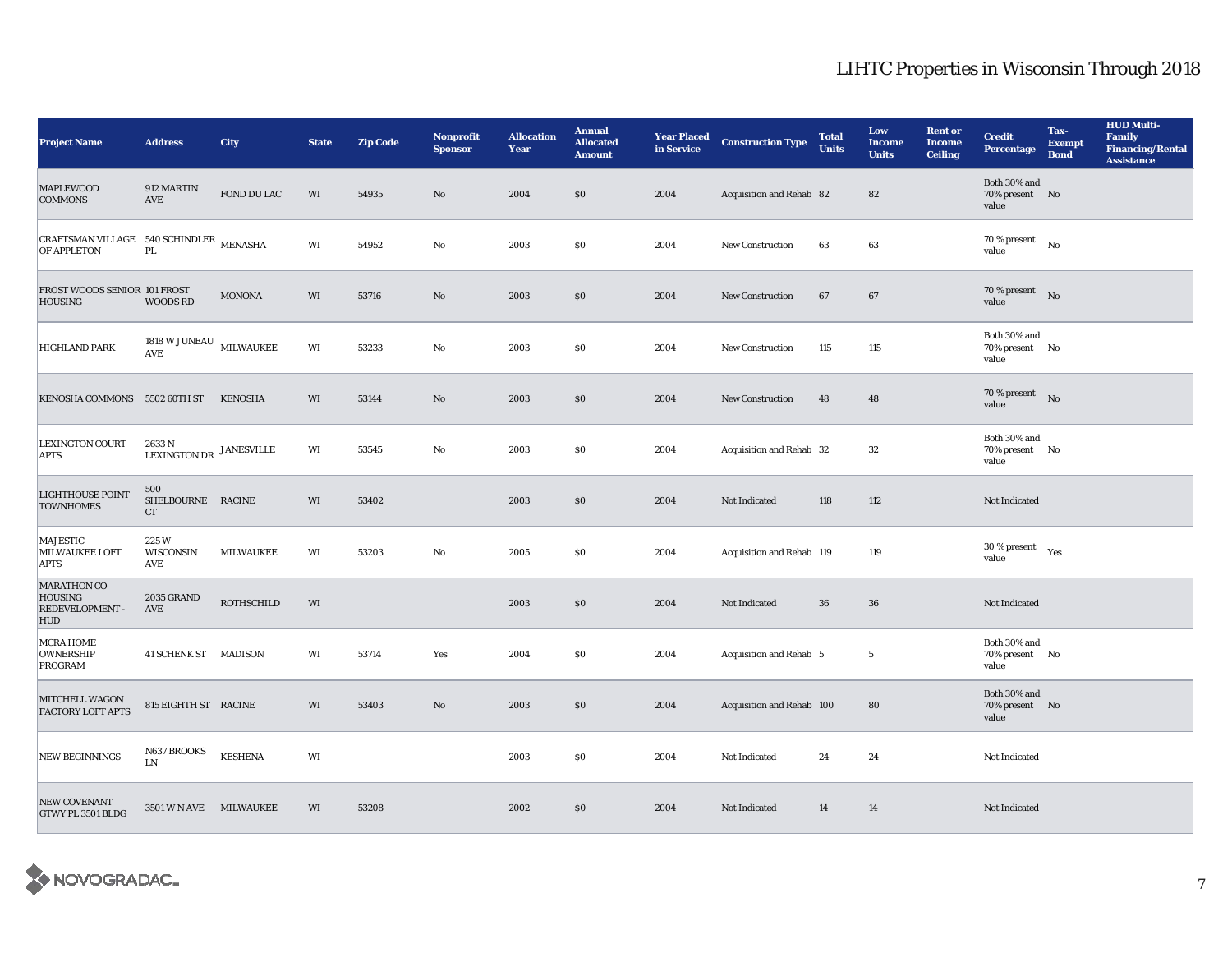| <b>Project Name</b>                                      | <b>Address</b>                           | City             | <b>State</b> | <b>Zip Code</b> | Nonprofit<br><b>Sponsor</b> | <b>Allocation</b><br>Year | <b>Annual</b><br><b>Allocated</b><br><b>Amount</b> | <b>Year Placed<br/>in Service</b> | <b>Construction Type</b>  | <b>Total</b><br><b>Units</b> | Low<br><b>Income</b><br><b>Units</b> | <b>Rent</b> or<br><b>Income</b><br><b>Ceiling</b> | <b>Credit</b><br><b>Percentage</b>      | Tax-<br><b>Exempt</b><br><b>Bond</b> | <b>HUD Multi-</b><br><b>Family</b><br><b>Financing/Rental</b><br><b>Assistance</b> |
|----------------------------------------------------------|------------------------------------------|------------------|--------------|-----------------|-----------------------------|---------------------------|----------------------------------------------------|-----------------------------------|---------------------------|------------------------------|--------------------------------------|---------------------------------------------------|-----------------------------------------|--------------------------------------|------------------------------------------------------------------------------------|
| NEW COVENANT<br>GTWY PL 4401 BLDG                        | 4401 W N AVE MILWAUKEE                   |                  | WI           | 53208           |                             | 2002                      | \$0                                                | 2004                              | Not Indicated             | 10                           | $10\,$                               |                                                   | Not Indicated                           |                                      |                                                                                    |
| <b>NORTHPOINT</b><br><b>CROSSING APTS</b>                | 1728 BIRCH RD KENOSHA                    |                  | WI           | 53140           | No                          | 2003                      | \$0                                                | 2004                              | Acquisition and Rehab 72  |                              | 71                                   |                                                   | Both 30% and<br>70% present No<br>value |                                      |                                                                                    |
| PARK GLEN COMMONS WALBRIDGE                              | 201 N<br>AVE                             | <b>MADISON</b>   | WI           | 53714           | No                          | 2004                      | $\$0$                                              | 2004                              | New Construction          | 110                          | 50                                   |                                                   | 30 % present<br>value                   | Yes                                  |                                                                                    |
| PARKWAY HIGHLANDS 1945 MILLS ST GREEN BAY<br><b>APTS</b> |                                          |                  | WI           | 54302           |                             | 2005                      | $\$0$                                              | 2004                              | Not Indicated             | 168                          | $\bf 44$                             |                                                   | Not Indicated                           |                                      |                                                                                    |
| PRAIRIE HILL@<br>WOODLD RDG GNFLD HILL LN                | 3953 S PRAIRIE GREENFIELD                |                  | WI           | 53228           | No                          | 2003                      | $\$0$                                              | 2004                              | <b>New Construction</b>   | 68                           | 68                                   |                                                   | $70$ % present $$\rm{No}$$<br>value     |                                      |                                                                                    |
| <b>TEWELES SEED</b><br><b>TOWERS</b>                     | 222 S THIRD ST MILWAUKEE                 |                  | WI           | 53204           | $\mathbf{No}$               | 2002                      | \$0                                                | 2004                              | Acquisition and Rehab 115 |                              | 68                                   |                                                   | Both 30% and<br>70% present No<br>value |                                      |                                                                                    |
| THE MEETINGHOUSE                                         | 10801 W DONNA $_{\rm \,MILWAUKEE}$<br>DR |                  | WI           | 53224           |                             | 2002                      | $\$0$                                              | 2004                              | Not Indicated             | 96                           | 86                                   |                                                   | Not Indicated                           |                                      |                                                                                    |
| <b>WASHINGTON</b><br><b>HEIGHTS</b>                      | 525 N MAIN ST HARTFORD                   |                  | WI           | 53027           | Yes                         | 2002                      | $\$0$                                              | 2004                              | New Construction          | 50                           | 38                                   |                                                   | $70\,\%$ present $$$ No $$$<br>value    |                                      |                                                                                    |
| WHITETAIL MEADOWS 1005<br>WHITETAIL ST                   |                                          | <b>RICE LAKE</b> | WI           | 54868           | No                          | 2004                      | \$0                                                | 2004                              | <b>New Construction</b>   | 24                           | 24                                   |                                                   | 30 % present<br>value                   | Yes                                  |                                                                                    |
| <b>WOLF RIVER SENIOR</b><br><b>VILLAGE</b>               | 627 DEPOT ST MANAWA                      |                  | WI           | 54949           | Yes                         | 2003                      | \$0                                                | 2004                              | <b>New Construction</b>   | 18                           | $16\,$                               |                                                   | $70\%$ present No<br>value              |                                      |                                                                                    |
| <b>BERKSHIRE AT</b><br><b>SUNSET</b>                     | S30W24890<br><b>SUNSET DR</b>            | <b>WAUKESHA</b>  | WI           | 53189           |                             | 2003                      | $\$0$                                              | 2005                              | Not Indicated             | 77                           | $77\,$                               |                                                   | Not Indicated                           |                                      |                                                                                    |
| <b>BOULDER RIDGE</b>                                     | 901 DOMINION<br>DR                       | <b>HUDSON</b>    | WI           | 54016           |                             | 2003                      | \$0                                                | 2005                              | Not Indicated             | 24                           | 24                                   |                                                   | Not Indicated                           |                                      |                                                                                    |
| <b>BROOKEVIEW I</b>                                      | 500 GROTE ST MAUSTON                     |                  | WI           | 53948           |                             | 2003                      | \$0                                                | 2005                              | Not Indicated             | 10                           | 10                                   |                                                   | Not Indicated                           |                                      |                                                                                    |

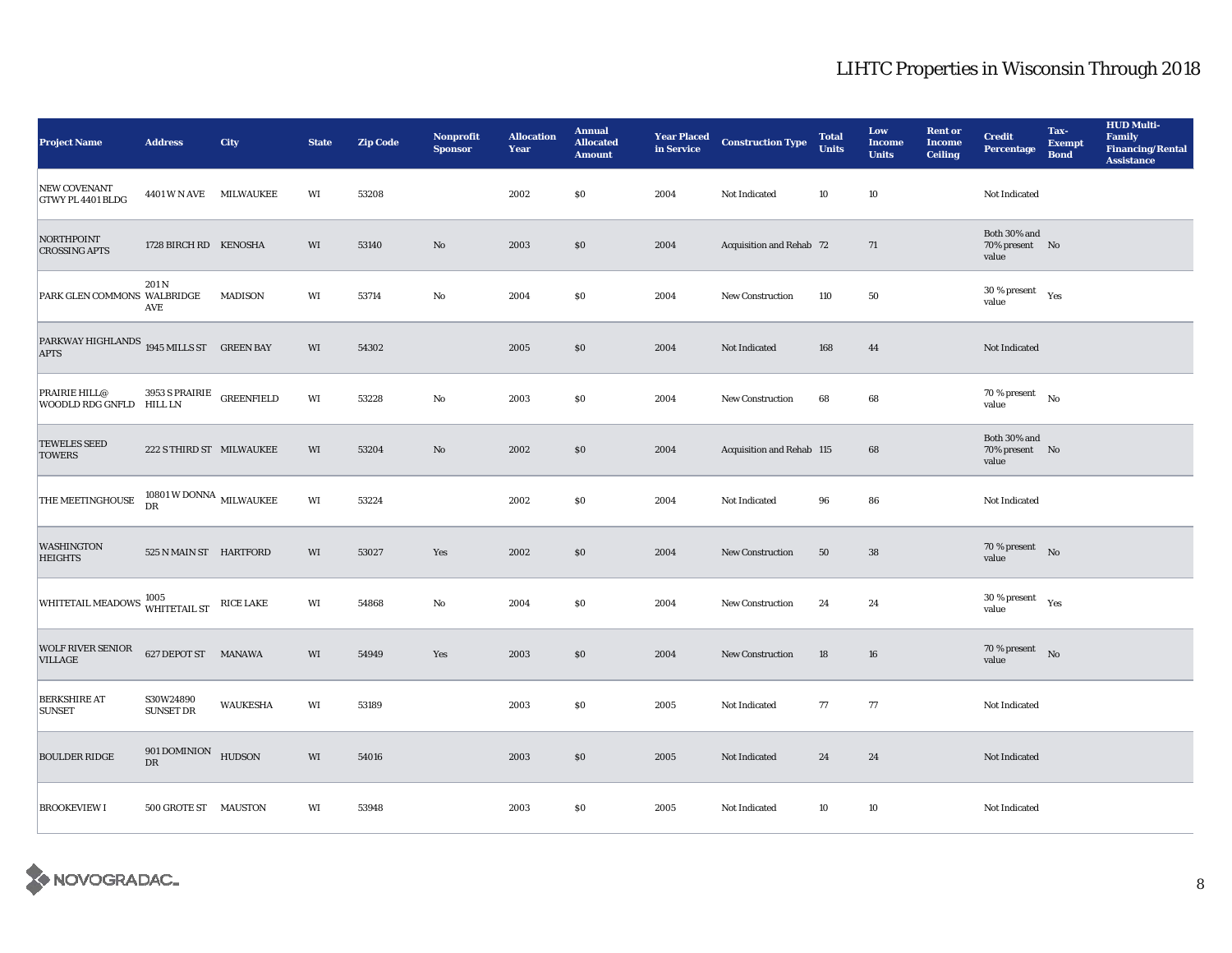| <b>Project Name</b>                         | <b>Address</b>                           | City             | <b>State</b> | <b>Zip Code</b> | Nonprofit<br><b>Sponsor</b> | <b>Allocation</b><br>Year | <b>Annual</b><br><b>Allocated</b><br><b>Amount</b> | <b>Year Placed<br/>in Service</b> | <b>Construction Type</b> | <b>Total</b><br><b>Units</b> | Low<br><b>Income</b><br><b>Units</b> | <b>Rent or</b><br><b>Income</b><br><b>Ceiling</b> | <b>Credit</b><br><b>Percentage</b> | Tax-<br><b>Exempt</b><br><b>Bond</b> | <b>HUD Multi-</b><br><b>Family</b><br><b>Financing/Rental</b><br><b>Assistance</b> |
|---------------------------------------------|------------------------------------------|------------------|--------------|-----------------|-----------------------------|---------------------------|----------------------------------------------------|-----------------------------------|--------------------------|------------------------------|--------------------------------------|---------------------------------------------------|------------------------------------|--------------------------------------|------------------------------------------------------------------------------------|
| <b>BROOKEVIEW II</b>                        | 502 GROTE ST MAUSTON                     |                  | WI           | 53948           |                             | 2003                      | $\$0$                                              | 2005                              | Not Indicated            | 12                           | $12\,$                               |                                                   | Not Indicated                      |                                      |                                                                                    |
| CEDAR CREEK SENIOR 605 EAGLE<br>APTS        | <b>NEST BLVD</b>                         | ROTHSCHILD       | WI           | 54474           |                             | 2004                      | \$0\$                                              | 2005                              | Not Indicated            | 48                           | 48                                   |                                                   | Not Indicated                      |                                      |                                                                                    |
| <b>COLUMBIA SQUARE</b>                      | 3333 W N AVE MILWAUKEE                   |                  | WI           | 53208           |                             | 2003                      | $\$0$                                              | 2005                              | Not Indicated            | $22\,$                       | 22                                   |                                                   | Not Indicated                      |                                      |                                                                                    |
| <b>EAST HIGH APTS</b>                       | 708 FULTON ST WAUSAU                     |                  | WI           | 54403           |                             | 2004                      | $\$0$                                              | 2005                              | Not Indicated            | 54                           | 46                                   |                                                   | Not Indicated                      |                                      |                                                                                    |
| <b>FOX RIVER SENIOR</b><br><b>VILLAGE</b>   | $210$ TOWN HALL $\,$ MONTELLO $\,$<br>DR |                  | WI           | 53949           |                             | 2004                      | $\$0$                                              | 2005                              | Not Indicated            | 20                           | 18                                   |                                                   | Not Indicated                      |                                      |                                                                                    |
| GARDEN PLACE RCAC 8425 N 107TH ST MILWAUKEE |                                          |                  | WI           | 53224           |                             | 2004                      | \$0\$                                              | 2005                              | Not Indicated            | 62                           | 57                                   |                                                   | Not Indicated                      |                                      |                                                                                    |
| <b>HISTORIC</b><br><b>MANITOWOC PLACE</b>   | 204 N EIGHTH<br>ST                       | MANITOWOC        | WI           | 54220           |                             | 2003                      | $\$0$                                              | 2005                              | Not Indicated            | 33                           | 33                                   |                                                   | Not Indicated                      |                                      |                                                                                    |
| <b>HUBBARD STREET</b><br><b>APTS</b>        | 1830 N<br><b>HUBBARD ST</b>              | <b>MILWAUKEE</b> | WI           | 53212           |                             | 2003                      | \$0                                                | 2005                              | Not Indicated            | 50                           | 46                                   |                                                   | Not Indicated                      |                                      |                                                                                    |
| <b>IW EAST</b>                              | 210 FROGNER<br>$\operatorname{ST}$       | <b>IOLA</b>      | WI           | 54945           |                             | 2004                      | \$0                                                | 2005                              | Not Indicated            | 16                           | 16                                   |                                                   | Not Indicated                      |                                      |                                                                                    |
| <b>IW WEST</b>                              | 333 E SEVENTH WESTFIELD<br>${\rm ST}$    |                  | WI           | 53964           |                             | 2004                      | $\$0$                                              | 2005                              | Not Indicated            | 24                           | 24                                   |                                                   | Not Indicated                      |                                      |                                                                                    |
| <b>KILBOURN SQUARE</b><br><b>APT HOMES</b>  | 2200W<br>KILBOURN AVE MILWAUKEE          |                  | WI           | 53233           |                             | 2004                      | \$0                                                | 2005                              | Not Indicated            | 99                           | 79                                   |                                                   | Not Indicated                      |                                      |                                                                                    |
| <b>KING DRIVE</b><br><b>COMMONS</b>         | 2774 N MLK DR MILWAUKEE                  |                  | WI           | 53212           |                             | 2003                      | $\$0$                                              | 2005                              | Not Indicated            | 18                           | 18                                   |                                                   | Not Indicated                      |                                      |                                                                                    |
| <b>LAFOLLETTE APTS</b>                      | 720 S 92ND ST WEST ALLIS                 |                  | WI           | 53214           |                             | 2004                      | \$0                                                | 2005                              | Not Indicated            | 54                           | 54                                   |                                                   | Not Indicated                      |                                      |                                                                                    |

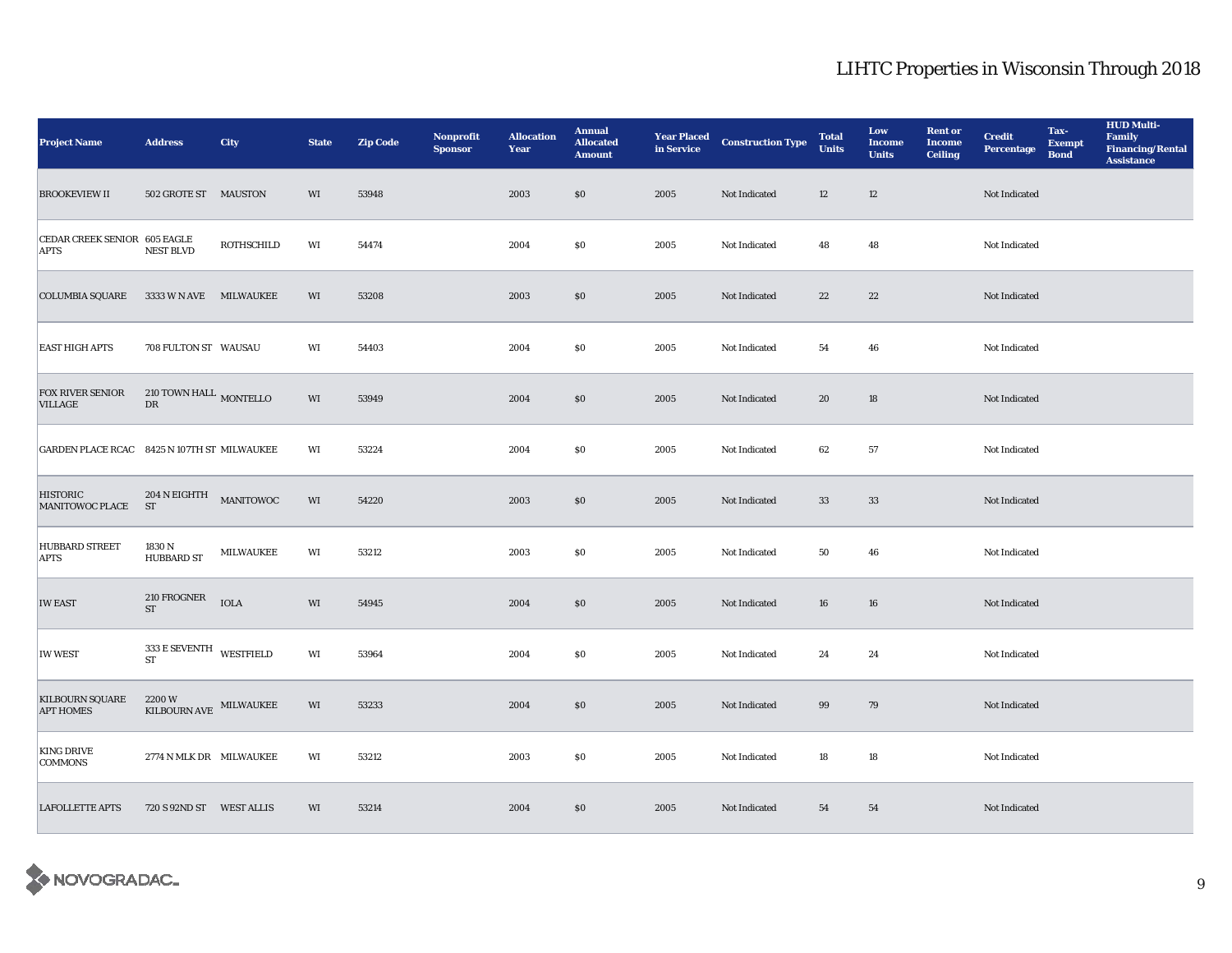| <b>Project Name</b>                                                | <b>Address</b>                                                       | City                                           | <b>State</b> | <b>Zip Code</b> | Nonprofit<br><b>Sponsor</b> | <b>Allocation</b><br>Year | <b>Annual</b><br><b>Allocated</b><br><b>Amount</b> | <b>Year Placed<br/>in Service</b> | <b>Construction Type</b> | <b>Total</b><br><b>Units</b> | Low<br><b>Income</b><br><b>Units</b> | <b>Rent or</b><br><b>Income</b><br><b>Ceiling</b> | <b>Credit</b><br><b>Percentage</b> | Tax-<br><b>Exempt</b><br><b>Bond</b> | <b>HUD Multi-</b><br>Family<br><b>Financing/Rental</b><br><b>Assistance</b> |
|--------------------------------------------------------------------|----------------------------------------------------------------------|------------------------------------------------|--------------|-----------------|-----------------------------|---------------------------|----------------------------------------------------|-----------------------------------|--------------------------|------------------------------|--------------------------------------|---------------------------------------------------|------------------------------------|--------------------------------------|-----------------------------------------------------------------------------|
| <b>LEON H SULLIVAN</b><br><b>TWNHSES PHASE I</b>                   | 3163 N SECOND<br>ST                                                  | MILWAUKEE                                      | WI           | 53212           |                             | 2003                      | $\$0$                                              | 2005                              | Not Indicated            | 24                           | $\bf 24$                             |                                                   | Not Indicated                      |                                      |                                                                             |
| <b>LINDSAY COMMONS</b>                                             | 1578 N 22ND ST MILWAUKEE                                             |                                                | WI           | 53205           |                             | 2004                      | $\$0$                                              | 2005                              | Not Indicated            | 115                          | 115                                  |                                                   | Not Indicated                      |                                      |                                                                             |
| <b>MCRA HOME</b><br><b>OWNERSHIP</b><br>PROGRAM                    | 3833 JOHNS ST MADISON                                                |                                                | WI           | 53714           |                             | 2005                      | $\$0$                                              | 2005                              | Not Indicated            | 8                            | 8                                    |                                                   | Not Indicated                      |                                      |                                                                             |
| MISSION VILLAGE OF $\;$ 3385 MISSION<br>PLOVER II                  | ${\rm LN}$                                                           | <b>PLOVER</b>                                  | WI           | 54467           |                             | 2005                      | $\$0$                                              | 2005                              | Not Indicated            | 48                           | 42                                   |                                                   | Not Indicated                      |                                      |                                                                             |
| ORCHARD RIDGE                                                      | PL.                                                                  | $2338$ SAN LUIS $\quad$ ASHWAUBENON $\quad$ WI |              | 54304           |                             | 2005                      | \$0                                                | 2005                              | Not Indicated            | 86                           | 84                                   |                                                   | Not Indicated                      |                                      |                                                                             |
| <b>SALZER SQUARE II</b>                                            | 1224 EIGHTH ST $_{\rm LA}$ CROSSE<br>S                               |                                                | WI           | 54601           |                             | 2004                      | \$0                                                | 2005                              | Not Indicated            | 23                           | 23                                   |                                                   | Not Indicated                      |                                      |                                                                             |
| <b>ST CROIX FALLS</b><br><b>TOWNHOMES</b>                          | 1293 BUR OAK<br>${\rm LN}$                                           | ST CROIX FALLS WI                              |              | 54024           |                             | 2003                      | $\$0$                                              | 2005                              | Not Indicated            | 24                           | 24                                   |                                                   | Not Indicated                      |                                      |                                                                             |
| <b>STURGEON BLUFF</b><br><b>APTS</b>                               | 1320 GRAND<br>AVE                                                    | WAUSAU                                         | WI           | 54403           |                             | 2004                      | $\$0$                                              | 2005                              | Not Indicated            | 104                          | 104                                  |                                                   | Not Indicated                      |                                      |                                                                             |
| <b>SUNSET MANOR</b>                                                | 903 SIXTH ST                                                         | <b>KEWAUNEE</b>                                | WI           | 54216           |                             | 2003                      | \$0                                                | 2005                              | Not Indicated            | 38                           | 38                                   |                                                   | Not Indicated                      |                                      |                                                                             |
| THE MADISON MARK                                                   | 132 E WILSON<br><b>ST</b>                                            | <b>MADISON</b>                                 | WI           | 53703           |                             | 2003                      | \$0                                                | 2005                              | Not Indicated            | 110                          | 57                                   |                                                   | Not Indicated                      |                                      |                                                                             |
| <b>THE PARKVIEW</b><br>(PHASE II)                                  | $5311\, \mathsf{D}\mathsf{O}\mathsf{U}\mathsf{GL}\mathsf{AS}$<br>AVE | <b>RACINE</b>                                  | WI           | 53402           |                             | 2004                      | \$0                                                | 2005                              | Not Indicated            | 73                           | 58                                   |                                                   | Not Indicated                      |                                      |                                                                             |
| WATER TOWER VW AT 3983 S PRAIRIE GREENFIELD<br><b>WOODLND RDGE</b> | <b>HILL LN</b>                                                       |                                                | WI           | 53228           |                             | 2004                      | \$0                                                | 2005                              | Not Indicated            | 42                           | 42                                   |                                                   | Not Indicated                      |                                      |                                                                             |
| <b>WAUPACA SENIOR</b><br><b>VILLAGE</b>                            | 2834 OTTER DR WAUPACA                                                |                                                | WI           | 54981           |                             | 2004                      | $\$0$                                              | 2005                              | Not Indicated            | $22\,$                       | 18                                   |                                                   | Not Indicated                      |                                      |                                                                             |

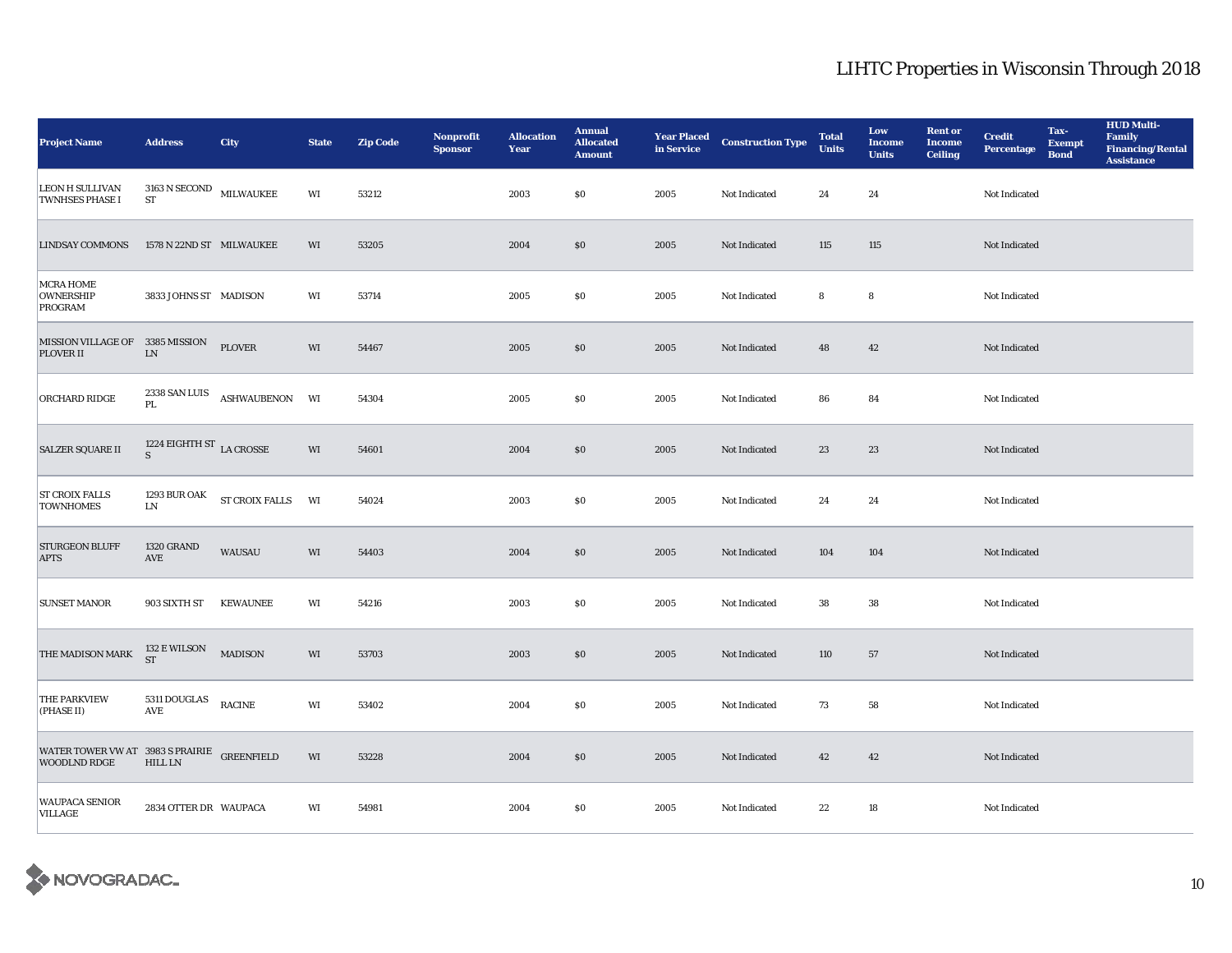| <b>Project Name</b>                                           | <b>Address</b>                              | City             | <b>State</b> | <b>Zip Code</b> | <b>Nonprofit</b><br><b>Sponsor</b> | <b>Allocation</b><br>Year | <b>Annual</b><br><b>Allocated</b><br><b>Amount</b> | <b>Year Placed</b><br>in Service | <b>Construction Type</b>        | <b>Total</b><br><b>Units</b> | Low<br><b>Income</b><br><b>Units</b> | <b>Rent or</b><br><b>Income</b><br><b>Ceiling</b> | <b>Credit</b><br><b>Percentage</b>          | Tax-<br><b>Exempt</b><br><b>Bond</b> | <b>HUD Multi-</b><br>Family<br><b>Financing/Rental</b><br><b>Assistance</b> |
|---------------------------------------------------------------|---------------------------------------------|------------------|--------------|-----------------|------------------------------------|---------------------------|----------------------------------------------------|----------------------------------|---------------------------------|------------------------------|--------------------------------------|---------------------------------------------------|---------------------------------------------|--------------------------------------|-----------------------------------------------------------------------------|
| WHITE BIRCH I APTS 9001 N 75TH ST MILWAUKEE                   |                                             |                  | WI           | 53223           |                                    | 2004                      | \$0                                                | 2005                             | Not Indicated                   | 151                          | 149                                  |                                                   | Not Indicated                               |                                      |                                                                             |
| WHITE BIRCH II APTS 9239 N 75TH ST MILWAUKEE                  |                                             |                  | WI           | 53223           |                                    | 2005                      | \$0                                                | 2005                             | Not Indicated                   | 207                          | 203                                  |                                                   | Not Indicated                               |                                      |                                                                             |
| <b>ADAMS-FRIENDSHIP</b><br><b>SENIOR VILLAGE</b>              | 509 N ELM ST ADAMS                          |                  | WI           | 53910           | $\mathbf{No}$                      | 2005                      | \$164,652                                          | 2006                             | New Construction                | 24                           | 22                                   | 60% AMGI                                          | $70$ % present $$\rm{No}$$<br>value         |                                      |                                                                             |
| <b>AVALON MADISON</b><br><b>VILLAGE</b>                       | <b>4613 ATTICUS</b><br><b>WAY</b>           | <b>MADISON</b>   | WI           | 53711           | No                                 | 2005                      | \$750,000                                          | 2006                             | <b>New Construction</b>         | 104                          | 73                                   | 60% AMGI                                          | $70$ % present $$N{\rm o}$$<br>value        |                                      |                                                                             |
| <b>BRODHEAD SENIOR</b><br><b>VILLAGE</b>                      | 1108 21ST ST                                | <b>BRODHEAD</b>  | WI           | 53520           | No                                 | 2005                      | \$168,522                                          | 2006                             | <b>New Construction</b>         | 25                           | 23                                   | 60% AMGI                                          | $70\,\%$ present $$$ No $$$<br>value        |                                      |                                                                             |
| BROOKESIDE SENIOR 245 N BROOKE<br><b>VILLAGE</b>              | ${\rm ST}$                                  | FOND DU LAC      | WI           | 54935           | No                                 | 2005                      | \$215,809                                          | 2006                             | <b>New Construction</b>         | 24                           | 23                                   | 60% AMGI                                          | $70$ % present $\quad$ No<br>value          |                                      |                                                                             |
| <b>CHERRY COURT</b><br><b>MIDRISE</b>                         | 1525 N 24TH ST MILWAUKEE                    |                  | WI           | 53205           | No                                 | 2006                      | \$109,900                                          | 2006                             | <b>New Construction</b>         | 120                          | 120                                  | 60% AMGI                                          | 70 % present $\qquad$ No<br>value           |                                      |                                                                             |
| <b>DANCING OAKS</b>                                           | 934 DANCING<br><b>OAKS CIR</b>              | <b>MENOMONIE</b> | WI           | 54751           | No                                 | 2006                      | \$69,923                                           | 2006                             | New Construction                | 36                           | 35                                   | 60% AMGI                                          | $70$ % present $\quad$ $_{\rm No}$<br>value |                                      |                                                                             |
| DR WESLEY L SCOTT<br><b>SENIOR LIVING</b><br><b>COMMUNITY</b> | 2802W<br><b>WRIGHT ST</b>                   | MILWAUKEE        | WI           | 53210           | Yes                                | 2005                      | \$875,229                                          | 2006                             | <b>New Construction</b>         | 80                           | 74                                   | 60% AMGI                                          | $70\,\%$ present $$$ No $$$<br>value        |                                      |                                                                             |
| <b>HIGHPOINTE</b><br><b>COMMONS</b>                           | 1141 12TH ST                                | <b>BARABOO</b>   | WI           | 53913           | No                                 | 2005                      | \$188,726                                          | 2006                             | New Construction                | 24                           | $22\,$                               | 60% AMGI                                          | $70$ % present $$N{\rm o}$$<br>value        |                                      |                                                                             |
| HOMETOWN HARBOR-<br><b>RACINE</b>                             | 1600 OHIO ST RACINE                         |                  | WI           | 53405           | No                                 | 2005                      | \$750,000                                          | 2006                             | <b>Acquisition and Rehab 72</b> |                              | 57                                   | 60% AMGI                                          | Both 30% and<br>70% present No<br>value     |                                      |                                                                             |
| <b>MCRA HOME</b><br><b>OWNERSHIP</b><br>PROGRAM               | 1905 WHENONA $_{\rm MADISON}$<br>${\rm DR}$ |                  | WI           | 53711           | No                                 | 2006                      | \$33,164                                           | 2006                             | Acquisition and Rehab 4         |                              | $\overline{4}$                       | 60% AMGI                                          | Both 30% and<br>70% present No<br>value     |                                      |                                                                             |
| <b>NEW VILLAGE</b>                                            | 2834 N 15TH ST MILWAUKEE                    |                  | WI           | 53206           | No                                 | 2005                      | \$534,464                                          | 2006                             | <b>New Construction</b>         | 24                           | 24                                   | 60% AMGI                                          | $70\,\%$ present $$$ No value               |                                      |                                                                             |

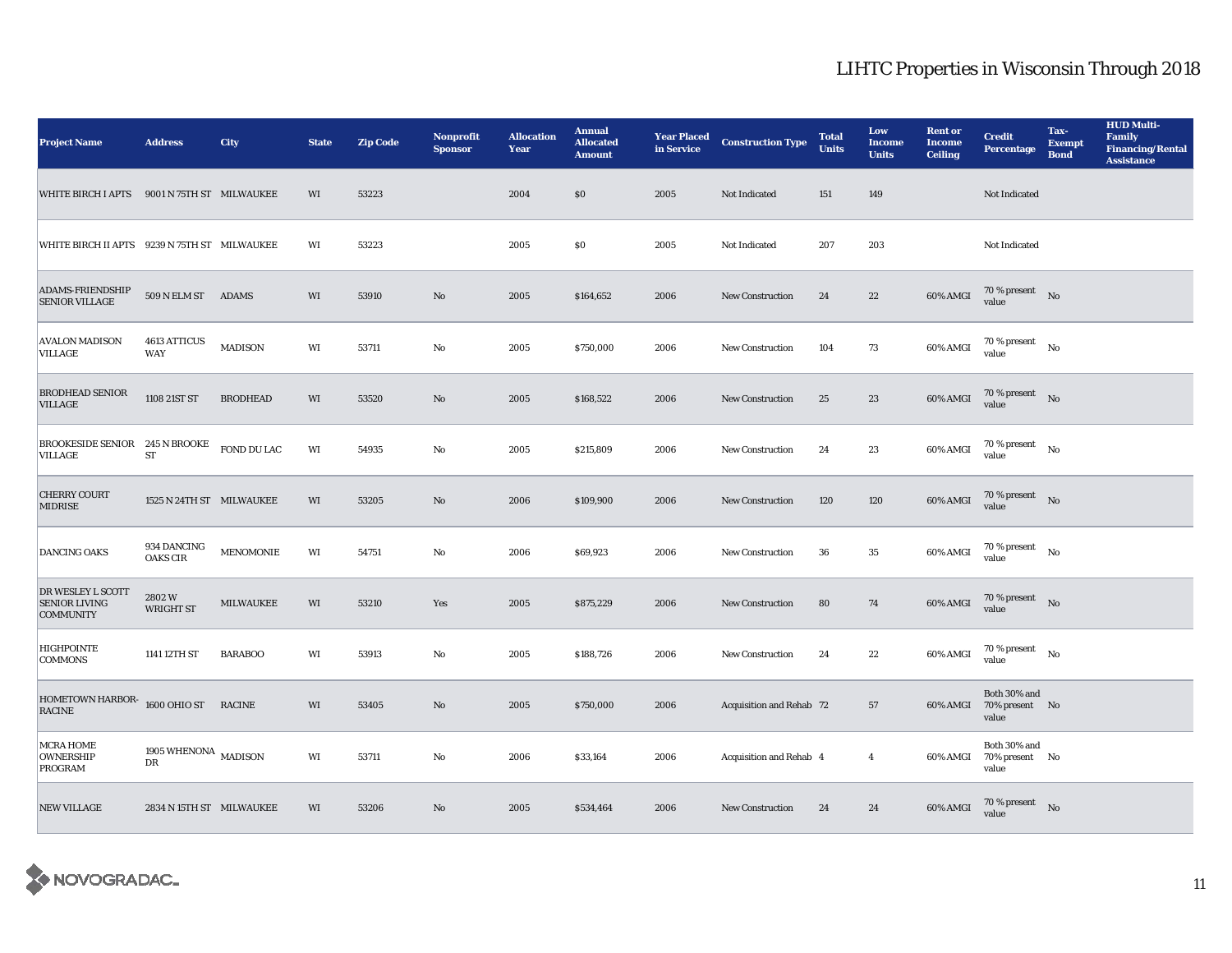| <b>Project Name</b>                                               | <b>Address</b>                                          | City               | <b>State</b>           | <b>Zip Code</b> | Nonprofit<br><b>Sponsor</b> | <b>Allocation</b><br>Year | <b>Annual</b><br><b>Allocated</b><br><b>Amount</b> | <b>Year Placed<br/>in Service</b> | <b>Construction Type</b> | <b>Total</b><br><b>Units</b> | Low<br><b>Income</b><br><b>Units</b> | <b>Rent</b> or<br><b>Income</b><br><b>Ceiling</b> | <b>Credit</b><br><b>Percentage</b>       | Tax-<br><b>Exempt</b><br><b>Bond</b> | <b>HUD Multi-</b><br>Family<br><b>Financing/Rental</b><br><b>Assistance</b> |
|-------------------------------------------------------------------|---------------------------------------------------------|--------------------|------------------------|-----------------|-----------------------------|---------------------------|----------------------------------------------------|-----------------------------------|--------------------------|------------------------------|--------------------------------------|---------------------------------------------------|------------------------------------------|--------------------------------------|-----------------------------------------------------------------------------|
| <b>NEW YORK APTS</b>                                              | <b>1402 TOWER</b><br>AVE                                | <b>SUPERIOR</b>    | WI                     | 54880           | No                          | 2005                      | \$348,326                                          | 2006                              | Acquisition and Rehab 24 |                              | 24                                   | 60% AMGI                                          | $70$ % present<br>value                  | No                                   |                                                                             |
| <b>RIDGEVIEW</b><br><b>HIGHLANDS APTS</b>                         | $590\,\mathrm{W}$<br><b>HIGHLAND</b><br><b>PARK AVE</b> | <b>APPLETON</b>    | WI                     | 54911           | No                          | 2007                      | \$27,578                                           | 2006                              | New Construction         | 60                           | 17                                   | <b>50% AMGI</b>                                   | 30 % present $\gamma_{\rm{ES}}$<br>value |                                      |                                                                             |
| <b>SCHUSTER'S LOFTS</b>                                           | 1670 S 11TH ST                                          | <b>MILWAUKEE</b>   | WI                     | 53204           | No                          | 2005                      | \$750,000                                          | 2006                              | Acquisition and Rehab 95 |                              | 78                                   | 60% AMGI                                          | Both 30% and<br>70% present No<br>value  |                                      |                                                                             |
| <b>SUNNY HILL APTS</b>                                            | 700 FRANCES<br><b>CT</b>                                | <b>SUN PRAIRIE</b> | WI                     | 53590           | $\mathbf{No}$               | 2005                      | \$76,880                                           | 2006                              | Acquisition and Rehab 56 |                              | 56                                   | 60% AMGI                                          | 30 % present $\gamma_{\rm{ES}}$<br>value |                                      |                                                                             |
| <b>WASHBURN HSNG</b><br>REDEVELOPMT-HUD                           | 420 E THIRD ST WASHBURN                                 |                    | WI                     | 54891           | No                          | 2006                      | \$30,418                                           | 2006                              | Acquisition and Rehab 36 |                              | 36                                   | 60% AMGI                                          | $70\%$ present $N_0$<br>value            |                                      |                                                                             |
| WOODFIELD VILLAGE 445 CARDINAL GREEN BAY<br><b>SENIOR HOUSING</b> | <b>LN</b>                                               |                    | WI                     | 54313           | No                          | 2005                      | \$379,330                                          | 2006                              | <b>New Construction</b>  | 61                           | 54                                   | 60% AMGI                                          | $70$ % present $\quad$ No<br>value       |                                      |                                                                             |
| HAMILTON TERRACE 1310 HAMILTON JANESVILLE<br><b>APTS</b>          | AVE                                                     |                    | WI                     | 53548           | No                          | 2004                      | \$129,846                                          | 2006                              | Acquisition and Rehab 46 |                              | 46                                   | 60% AMGI                                          | $30$ % present<br>value                  | No                                   |                                                                             |
| ANGELL PARK SENIOR 426 PARK ST<br><b>APARTMENTS</b>               |                                                         | <b>SUN PRAIRIE</b> | $\mathbf{W}\mathbf{I}$ | 53590           |                             | 2006                      | \$417,050                                          | 2007                              | New Construction         | 61                           | $12\,$                               | 60% AMGI                                          | 70 % present<br>value                    |                                      |                                                                             |
| <b>CASCADE FALLS</b><br><b>APARTMENTS</b>                         | 1215 JACKSON<br>ST                                      | <b>STOUGHTON</b>   | WI                     | 53589           | No                          | 2006                      | \$105,951                                          | 2007                              | Acquisition and Rehab 54 |                              | $\boldsymbol{2}$                     | 60% AMGI                                          | $30$ % present $$\rm{No}$$<br>value      |                                      |                                                                             |
| <b>CASTINGS PLACE</b><br><b>APARTMENTS</b>                        | 111 E SEEBOTH<br><b>STREET</b>                          | <b>MILWAUKEE</b>   | WI                     | 53204           |                             | 2005                      | \$708,692                                          | 2007                              | <b>New Construction</b>  | 55                           | 19                                   | 60% AMGI                                          | 70 % present<br>value                    |                                      |                                                                             |
| CEDAR CREEK SENIOR 607 EAGLES<br><b>HOUSING II</b>                | <b>NEST BLVD</b>                                        | <b>ROTHSCHILD</b>  | WI                     | 54474           |                             | 2006                      | \$284,759                                          | 2007                              | <b>New Construction</b>  | 49                           | $7\phantom{.0}$                      | 60% AMGI                                          | 70 % present<br>value                    |                                      |                                                                             |
| <b>CONVENT HILL</b>                                               | 455 E OGDEN<br>$\operatorname{AVE}$                     | <b>MILWAUKEE</b>   | WI                     | 53202           |                             | 2005                      | \$816,532                                          | 2007                              | <b>New Construction</b>  | 80                           | $\overline{4}$                       | 60% AMGI                                          | 70 % present<br>value                    |                                      |                                                                             |
| <b>CONVENT HILL</b><br><b>GARDENS</b>                             | 455 E OGDEN<br>AVE (#201-214;<br>301-314; 401-<br>408)  | MILWAUKEE          | WI                     | 53202           |                             | 2005                      | \$530,310                                          | 2007                              | <b>New Construction</b>  | 40                           | $\mathbf{3}$                         | 60% AMGI                                          | 70 % present<br>value                    |                                      |                                                                             |

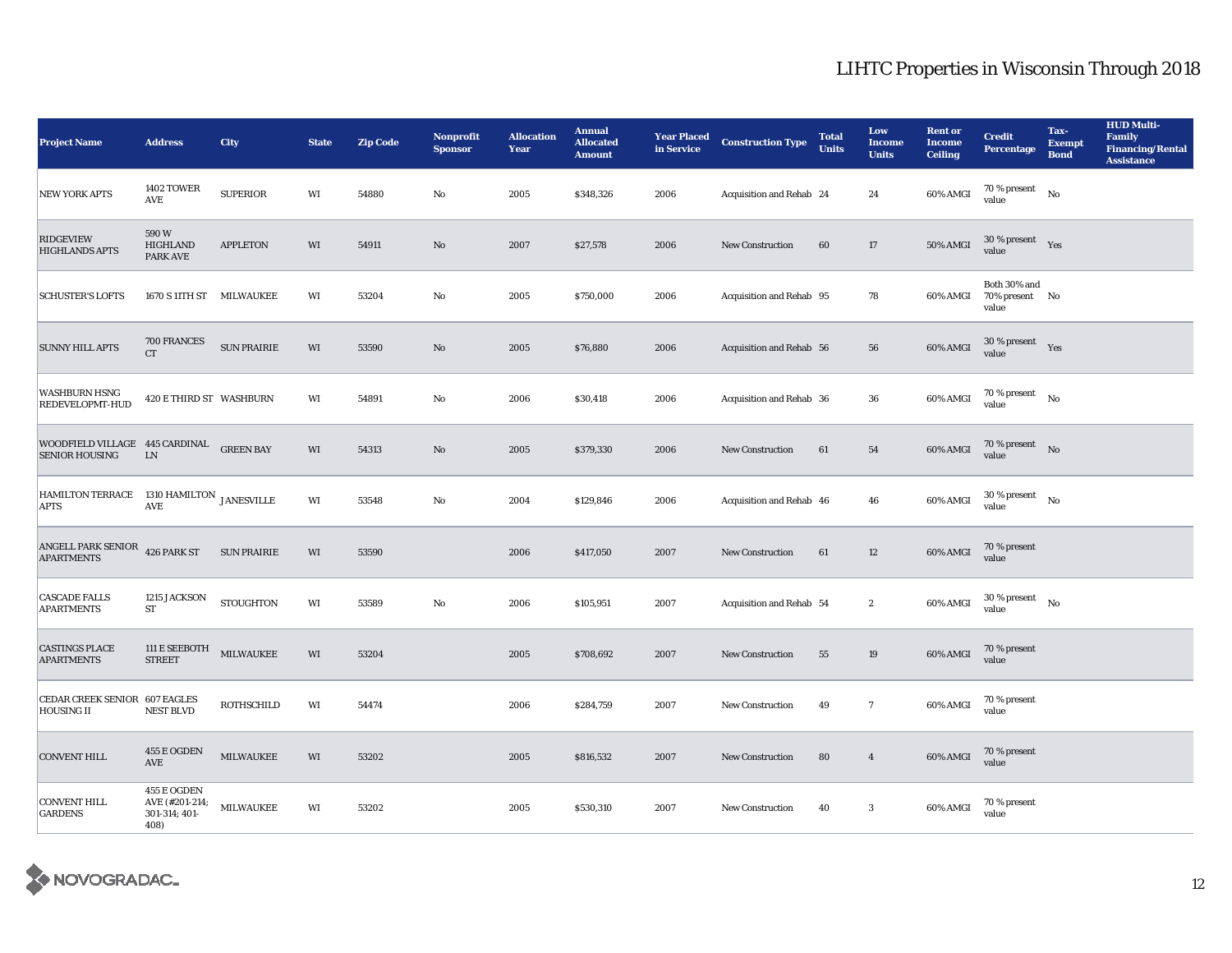| <b>Project Name</b>                                          | <b>Address</b>                                        | City                       | <b>State</b> | <b>Zip Code</b> | Nonprofit<br><b>Sponsor</b> | <b>Allocation</b><br>Year | <b>Annual</b><br><b>Allocated</b><br><b>Amount</b> | <b>Year Placed</b><br>in Service | <b>Construction Type</b>              | <b>Total</b><br><b>Units</b> | Low<br><b>Income</b><br><b>Units</b> | <b>Rent or</b><br><b>Income</b><br><b>Ceiling</b> | <b>Credit</b><br><b>Percentage</b>   | Tax-<br><b>Exempt</b><br><b>Bond</b> | <b>HUD Multi-</b><br>Family<br><b>Financing/Rental</b><br><b>Assistance</b> |
|--------------------------------------------------------------|-------------------------------------------------------|----------------------------|--------------|-----------------|-----------------------------|---------------------------|----------------------------------------------------|----------------------------------|---------------------------------------|------------------------------|--------------------------------------|---------------------------------------------------|--------------------------------------|--------------------------------------|-----------------------------------------------------------------------------|
| FOND DU LAC CENTER CENTER ST                                 | <b>2708 WEST</b><br>#200                              | MILWAUKEE                  | WI           | 53210           |                             | 2006                      | \$539,046                                          | 2007                             | <b>New Construction</b>               | $22\,$                       | $\overline{4}$                       | 60% AMGI                                          | 70 % present<br>value                |                                      |                                                                             |
| <b>FOX FIRE SENIOR</b><br><b>VILLAGE</b>                     | 2842 OTTER DR WAUPACA                                 |                            | WI           | 54981           |                             | 2006                      | \$124,637                                          | 2007                             | New Construction                      | 17                           | $\overline{4}$                       | 60% AMGI                                          | 70 % present<br>value                |                                      |                                                                             |
| <b>GRANVILLE HEIGHTS</b>                                     | <b>6840 WEST</b><br><b>GRANVILLE</b><br><b>CIRCLE</b> | <b>MILWAUKEE</b>           | WI           | 53223           |                             | 2006                      | \$387,149                                          | 2007                             | <b>New Construction</b>               | 63                           | $\boldsymbol{9}$                     | 60% AMGI                                          | 70 % present<br>value                |                                      |                                                                             |
| <b>HISTORIC GUND</b><br><b>BREWERY LOFTS</b>                 | <b>2130 SOUTH</b><br>AVE                              | <b>LA CROSSE</b>           | WI           | 54601           |                             | 2006                      | \$750,000                                          | 2007                             | Acquisition and Rehab 86              |                              | 38                                   | 60% AMGI                                          | 70 % present<br>value                |                                      |                                                                             |
| <b>HISTORIC WEST</b><br><b>ELEMENTARY</b>                    |                                                       | 309 MAPLE ST RHINELANDER   | WI           | 54501           |                             | 2006                      | \$315,589                                          | 2007                             | Both New Construction 24<br>and $A/R$ |                              | $6\phantom{.0}$                      | 60% AMGI                                          | 70 % present<br>value                |                                      |                                                                             |
| <b>KING DRIVE</b><br><b>COMMONS II</b>                       | 2776 N 4TH ST,<br>337 & 339 W<br><b>HADLEY ST</b>     | <b>MILWAUKEE</b>           | WI           | 53212           |                             | 2006                      | \$565,670                                          | 2007                             | <b>New Construction</b>               | 24                           | 9                                    | 60% AMGI                                          | 70 % present<br>value                |                                      |                                                                             |
| <b>LANCASTER SENIOR</b><br><b>VILLAGE</b>                    | 613-697 PIGEON LANCASTER<br><b>CREEK RD</b>           |                            | WI           | 53813           |                             | 2006                      | \$189,791                                          | 2007                             | <b>New Construction</b>               | 24                           | $5\phantom{.0}$                      | 60% AMGI                                          | 70 % present<br>value                |                                      |                                                                             |
| <b>OLEN PARK SENIOR</b><br><b>VILLAGE</b>                    | 72 E 7TH<br><b>STREET</b>                             | <b>CLINTONVILLE</b>        | WI           | 54929           |                             | 2006                      | \$182,781                                          | 2007                             | <b>New Construction</b>               | 24                           | $7\overline{ }$                      | 60% AMGI                                          | 70 % present<br>value                |                                      |                                                                             |
| <b>OSCEOLA VILLAGE</b><br><b>APARTMENTS</b>                  | 550 CHIEFTAIN<br><b>STREET</b>                        | <b>OSCEOLA</b>             | WI           | 54020           |                             | 2006                      | \$255,449                                          | 2007                             | New Construction                      | 24                           | $\sqrt{5}$                           | 60% AMGI                                          | 70 % present<br>value                |                                      |                                                                             |
| PARK HILL SENIOR<br><b>APARTMENTS</b>                        | 535W<br>CONCORDIA<br>AVE                              | <b>MILWAUKEE</b>           | WI           | 53212           |                             | 2006                      | \$571,952                                          | 2007                             | Acquisition and Rehab 62              |                              | $\boldsymbol{2}$                     | 60% AMGI                                          | 70 % present<br>value                |                                      |                                                                             |
| <b>PARKVIEW</b><br><b>APARTMENTS</b><br><b>REDEVELOPMENT</b> | 214 S PARKWAY BRILLION DR UNITS 1 & 3                 |                            | WI           | 54110           |                             | 2007                      | \$224,796                                          | 2007                             | Acquisition and Rehab 24              |                              | $5\overline{)}$                      | 60% AMGI                                          | Both 30% and<br>70% present<br>value |                                      |                                                                             |
| PARMENTER CIRCLE                                             | 2310<br>$\texttt{PARMENTER}$ ST $\,$ MIDDLETON        |                            | WI           | 53562           |                             | 2006                      | \$348,338                                          | 2007                             | <b>New Construction</b>               | 50                           | 24                                   | 60% AMGI                                          | 70 % present<br>value                |                                      |                                                                             |
| PRAIRIE VILLA<br>SENIOR APARTMENTS STREET                    | 9500 81ST                                             | <b>PLEASANT</b><br>PRAIRIE | WI           | 53158           |                             | 2005                      | \$524,050                                          | 2007                             | New Construction                      | 71                           | $6\phantom{.0}$                      | 60% AMGI                                          | 70 % present<br>value                |                                      |                                                                             |

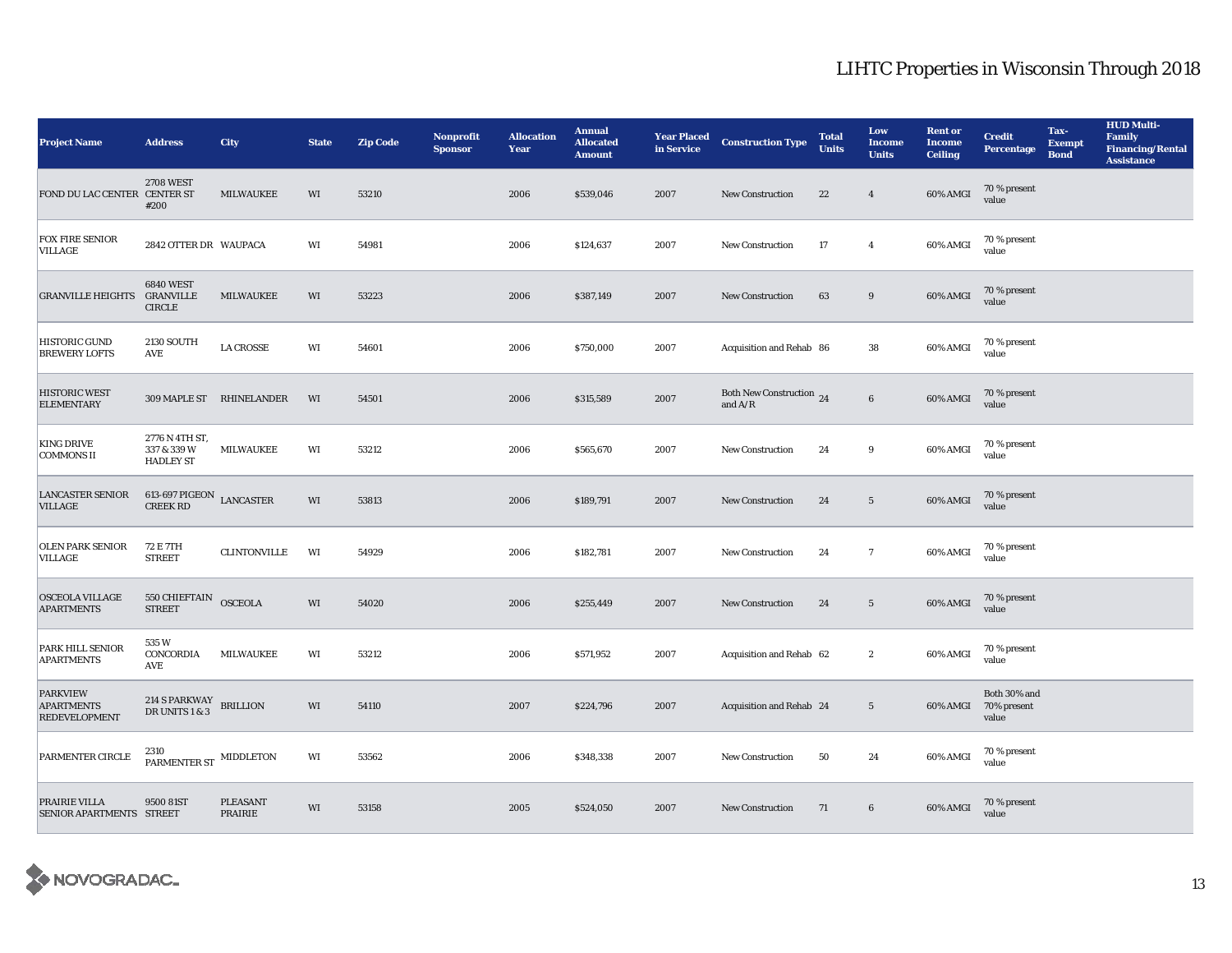| <b>Project Name</b>                                            | <b>Address</b>                          | City                            | <b>State</b> | <b>Zip Code</b> | Nonprofit<br><b>Sponsor</b> | <b>Allocation</b><br>Year | <b>Annual</b><br><b>Allocated</b><br><b>Amount</b> | <b>Year Placed</b><br>in Service | <b>Construction Type</b>  | <b>Total</b><br><b>Units</b> | Low<br><b>Income</b><br><b>Units</b> | <b>Rent or</b><br><b>Income</b><br><b>Ceiling</b> | <b>Credit</b><br><b>Percentage</b>   | Tax-<br><b>Exempt</b><br><b>Bond</b> | <b>HUD Multi-</b><br><b>Family</b><br><b>Financing/Rental</b><br><b>Assistance</b> |
|----------------------------------------------------------------|-----------------------------------------|---------------------------------|--------------|-----------------|-----------------------------|---------------------------|----------------------------------------------------|----------------------------------|---------------------------|------------------------------|--------------------------------------|---------------------------------------------------|--------------------------------------|--------------------------------------|------------------------------------------------------------------------------------|
| RIVER CITY SENIOR<br>VILLAGE                                   | 811-829 HALE<br>ST                      | WISCONSIN<br><b>RAPIDS</b>      | WI           | 54495           |                             | 2006                      | \$144,089                                          | 2007                             | <b>New Construction</b>   | 19                           | $\overline{4}$                       | 60% AMGI                                          | 70 % present<br>value                |                                      |                                                                                    |
| <b>RIVERVIEW ROMEIS</b><br><b>LLC</b>                          |                                         | 217 S WATER ST FORT ATKINSON WI |              | 53538           |                             | 2006                      | \$147,932                                          | 2007                             | Acquisition and Rehab 184 |                              | $5\phantom{.0}$                      | 60% AMGI                                          | 30 % present<br>value                |                                      |                                                                                    |
| ROYALTON MANOR                                                 | 1901 NEW YORK SUPERIOR<br><b>AVENUE</b> |                                 | WI           | 54880           |                             | 2006                      | \$149,919                                          | 2007                             | Acquisition and Rehab 109 |                              | $\boldsymbol{3}$                     | 60% AMGI                                          | 30 % present<br>value                |                                      |                                                                                    |
| <b>STATE AT MAIN</b>                                           | <b>141 MAIN</b><br><b>STREET</b>        | <b>RACINE</b>                   | WI           | 53403           |                             | 2005                      | \$750,000                                          | 2007                             | <b>New Construction</b>   | 84                           | $\overline{4}$                       | 60% AMGI                                          | 70 % present<br>value                |                                      |                                                                                    |
| <b>SUNRISE MEADOW II</b>                                       | 155 OLSON AVE BARRON                    |                                 | WI           | 54812           |                             | 2005                      | \$175,459                                          | 2007                             | <b>New Construction</b>   | 24                           | $\boldsymbol{9}$                     | 60% AMGI                                          | 70 % present<br>value                |                                      |                                                                                    |
| <b>VALLEY CREST</b><br><b>APARTMENTS</b>                       | 205 SEIPPEL<br><b>BLVD</b>              | <b>BEAVER DAM</b>               | WI           | 53916           |                             | 2007                      | \$472,677                                          | 2007                             | Acquisition and Rehab 144 |                              | 10                                   | 60% AMGI                                          | Both 30% and<br>70% present<br>value |                                      |                                                                                    |
| VILLAS OF COMBINED 332 WALLACE<br><b>LOCKS</b>                 | <b>ST</b>                               | <b>COMBINED LOCKS WI</b>        |              | 54113           |                             | 2006                      | \$151,755                                          | 2007                             | <b>New Construction</b>   | 24                           | $\overline{4}$                       | 60% AMGI                                          | 70 % present<br>value                |                                      |                                                                                    |
| <b>WINDMILL PLACE</b>                                          | 914 S MAIN ST RIVER FALLS               |                                 | WI           | 54022           |                             | 2006                      | \$233,638                                          | 2007                             | <b>New Construction</b>   | 24                           | 10                                   | 60% AMGI                                          | 70 % present<br>value                |                                      |                                                                                    |
| <b>WINDSOR COURT</b><br><b>APARTMENT HOMES</b>                 | 1150 N 20TH ST MILWAUKEE                |                                 | WI           | 53233           |                             | 2006                      | \$749,925                                          | 2007                             | Acquisition and Rehab 159 |                              | $\mathbf{2}$                         | 60% AMGI                                          | 70 % present<br>value                |                                      |                                                                                    |
| <b>WINDSOR COURT</b><br><b>APARTMENT HOMES</b><br>(TAX-EXEMPT) | 1134 N 20TH ST MILWAUKEE                |                                 | WI           | 53233           |                             | 2006                      | \$193,125                                          | 2007                             | Acquisition and Rehab 80  |                              | $\boldsymbol{2}$                     | 60% AMGI                                          | 30 % present<br>value                |                                      |                                                                                    |
| <b>BOULEVARD</b><br><b>APARTMENTS</b>                          | 1130 N 29TH ST MILWAUKEE                |                                 | WI           | 53208           |                             | 2007                      | \$427,503                                          | 2007                             | Acquisition and Rehab 235 |                              | $\mathbf{3}$                         | 60% AMGI                                          | 30 % present<br>value                |                                      |                                                                                    |
| CROSSING MEADOWS 739 LUCAS LN                                  |                                         | <b>ELLSWORTH</b>                | WI           | 54011           |                             | 2006                      | \$92,290                                           | 2007                             | <b>New Construction</b>   | 24                           | 14                                   | 60% AMGI                                          | 30 % present<br>value                |                                      |                                                                                    |
| <b>FLAGSHIP</b><br><b>APARTMENTS</b>                           | 504 MILL ST                             | <b>GREEN LAKE</b>               | WI           | 54941           |                             | 2007                      | \$404,705                                          | 2007                             | Acquisition and Rehab 70  |                              | 12                                   | 60% AMGI                                          | 70 % present<br>value                |                                      |                                                                                    |

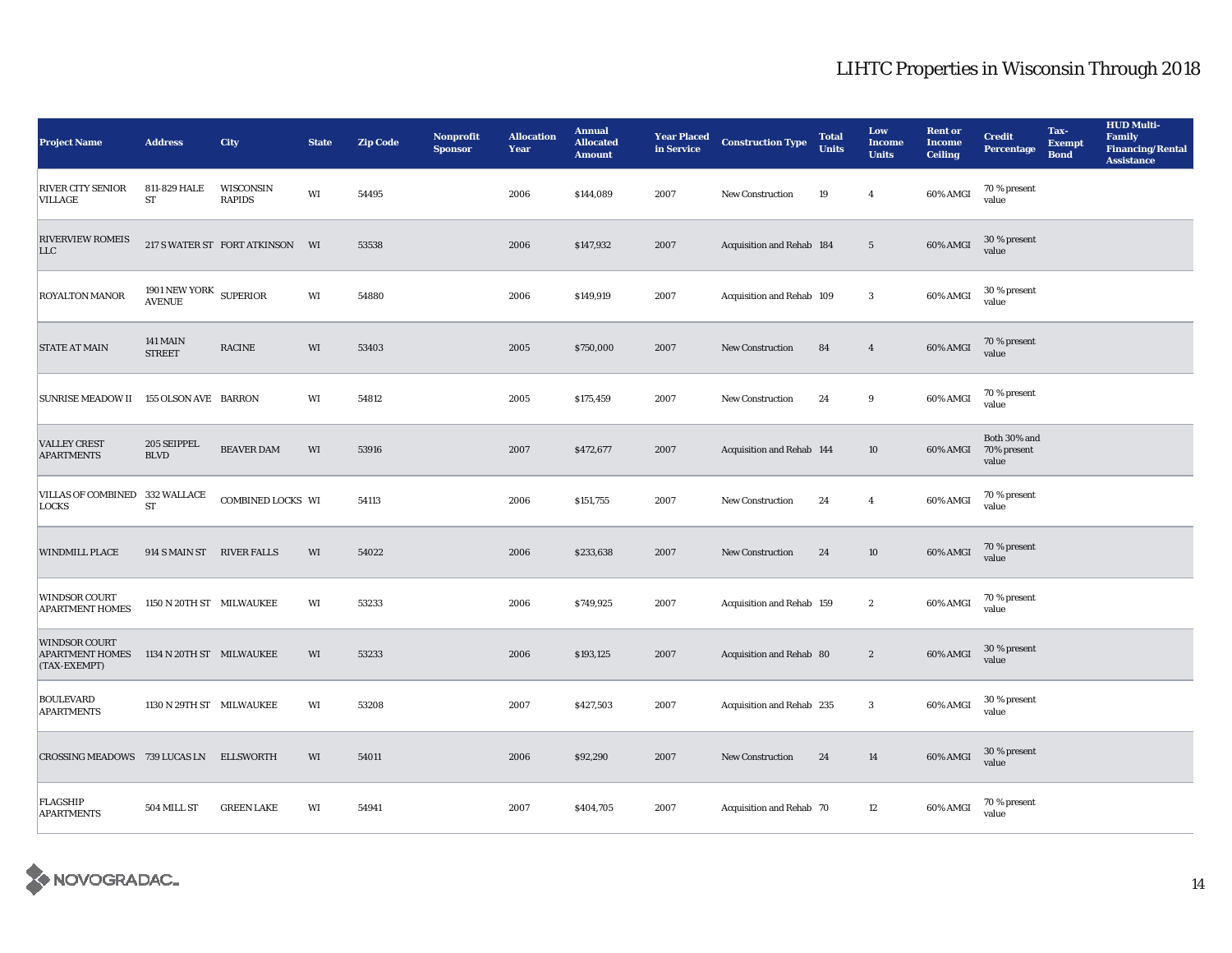| <b>Project Name</b>                                             | <b>Address</b>                                           | City             | <b>State</b> | <b>Zip Code</b> | <b>Nonprofit</b><br><b>Sponsor</b> | <b>Allocation</b><br>Year | <b>Annual</b><br><b>Allocated</b><br><b>Amount</b> | <b>Year Placed</b><br>in Service | <b>Construction Type</b>                        | <b>Total</b><br><b>Units</b> | Low<br><b>Income</b><br><b>Units</b> | <b>Rent or</b><br><b>Income</b><br><b>Ceiling</b> | <b>Credit</b><br><b>Percentage</b>   | Tax-<br><b>Exempt</b><br><b>Bond</b> | <b>HUD Multi-</b><br><b>Family</b><br><b>Financing/Rental</b><br><b>Assistance</b> |
|-----------------------------------------------------------------|----------------------------------------------------------|------------------|--------------|-----------------|------------------------------------|---------------------------|----------------------------------------------------|----------------------------------|-------------------------------------------------|------------------------------|--------------------------------------|---------------------------------------------------|--------------------------------------|--------------------------------------|------------------------------------------------------------------------------------|
| <b>MARIAN MANOR</b>                                             | 600 MERRITT<br>$\operatorname{AVE}$                      | <b>OSHKOSH</b>   | WI           | 54901           |                                    | 2006                      | \$750,000                                          | 2007                             | Acquisition and Rehab 121                       |                              | $\mathbf{3}$                         | 60% AMGI                                          | Both 30% and<br>70% present<br>value |                                      |                                                                                    |
| <b>METCALFE PARK</b><br><b>HOMES OWNER</b><br><b>INITIATIVE</b> | 2637 N 27TH ST MILWAUKEE                                 |                  | WI           | 53210-2602      |                                    | 2006                      | \$262,536                                          | 2007                             | <b>New Construction</b>                         | 30                           | 10                                   | 60% AMGI                                          | 30 % present<br>value                |                                      |                                                                                    |
| PROJECT 8 DRYTOWN                                               | $9408$ N $$\tt DRYTOWN\ AVE$$ HAYWARD                    |                  | WI           | 54843           |                                    | 2007                      | \$226,603                                          | 2007                             | Acquisition and Rehab 24                        |                              | 8                                    | 60% AMGI                                          | Both 30% and<br>70% present<br>value |                                      |                                                                                    |
| <b>SCATTERED SITES</b>                                          | 2621 N 16TH ST MILWAUKEE                                 |                  | WI           | 53206           |                                    | 2007                      | \$372,772                                          | 2007                             | <b>New Construction</b>                         | 24                           | $\boldsymbol{3}$                     | 60% AMGI                                          | 70 % present<br>value                |                                      |                                                                                    |
| MENOMINEE HOMES<br>$\mathbf{III}$                               | N3469 S HWY 47 NEOPIT                                    |                  | WI           | 54135           |                                    | 2007                      | \$345,240                                          | 2007                             | Acquisition and Rehab 24                        |                              | 13                                   | 60% AMGI                                          | Both 30% and<br>70% present<br>value |                                      |                                                                                    |
| <b>MENOMINEE HOMES</b><br>IV                                    | W2860 RABBIT<br><b>RIDGE CT</b>                          | <b>KESHENA</b>   | WI           | 54135           |                                    | 2007                      | \$263,001                                          | 2007                             | Acquisition and Rehab 19                        |                              | 13                                   | 60% AMGI                                          | Both 30% and<br>70% present<br>value |                                      |                                                                                    |
| <b>ACORN HILLS</b><br><b>ASSISTED LIVING</b>                    | 430 ORBITING<br>DR                                       | <b>MOSINEE</b>   | WI           | 54455           |                                    | 2007                      | \$131,277                                          | 2008                             | <b>New Construction</b>                         | 29                           | $\boldsymbol{3}$                     | 60% AMGI                                          | 30 % present<br>value                |                                      |                                                                                    |
| <b>BIRCHWOOD</b><br><b>HIGHLANDS</b><br><b>APARTMENTS</b>       | 8005 BIRCH ST WESTON                                     |                  | WI           | 54476           |                                    | 2007                      | \$86,982                                           | 2008                             | New Construction                                | 71                           | $\overline{4}$                       | 60% AMGI                                          | 30 % present<br>value                |                                      |                                                                                    |
| <b>BLUE RIBBON LOFT</b><br><b>APARTMENTS</b>                    | 901W<br>WINNEBAGO ST MILWAUKEE                           |                  | WI           | 53205           |                                    | 2009                      | \$817,577                                          | 2008                             | Both New Construction 95<br>and $\rm{A/R}$      |                              | $\bf 6$                              | 60% AMGI                                          | 70 % present<br>value                |                                      |                                                                                    |
| <b>BOULEVARD</b><br><b>COMMONS</b>                              | 4211 - 4231 W<br><b>NORTH AVE</b>                        | <b>MILWAUKEE</b> | WI           | 53208           |                                    | 2006                      | \$461,309                                          | 2008                             | <b>New Construction</b>                         | 23                           | $\overline{4}$                       | 60% AMGI                                          | 70 % present<br>value                |                                      |                                                                                    |
| <b>FAIRBANKS FLATS</b><br><b>ROWHOMES</b>                       | 206<br><b>CARPENTER ST - BELOIT</b><br>UNIT <sub>1</sub> |                  | WI           | 53511           |                                    | 2007                      | \$194,920                                          | 2008                             | Both New Construction $\,$ 13 $\,$<br>and $A/R$ |                              | ${\bf 8}$                            | 60% AMGI                                          | 70 % present<br>value                |                                      |                                                                                    |
| <b>GARDEN TERRACE</b><br>RCAC                                   | 10851 W DONNA $\,$ MILWAUKEE<br>DR                       |                  | WI           | 53224           |                                    | 2007                      | \$750,000                                          | 2008                             | <b>New Construction</b>                         | 80                           | 9                                    | 60% AMGI                                          | 70 % present<br>value                |                                      |                                                                                    |
| <b>GOLDEN APARTMENTS 2315 BANKS AVE SUPERIOR</b>                |                                                          |                  | WI           | 54880           |                                    | 2007                      | \$213,066                                          | 2008                             | Acquisition and Rehab 84                        |                              | $\overline{4}$                       | 60% AMGI                                          | 30 % present<br>value                |                                      |                                                                                    |

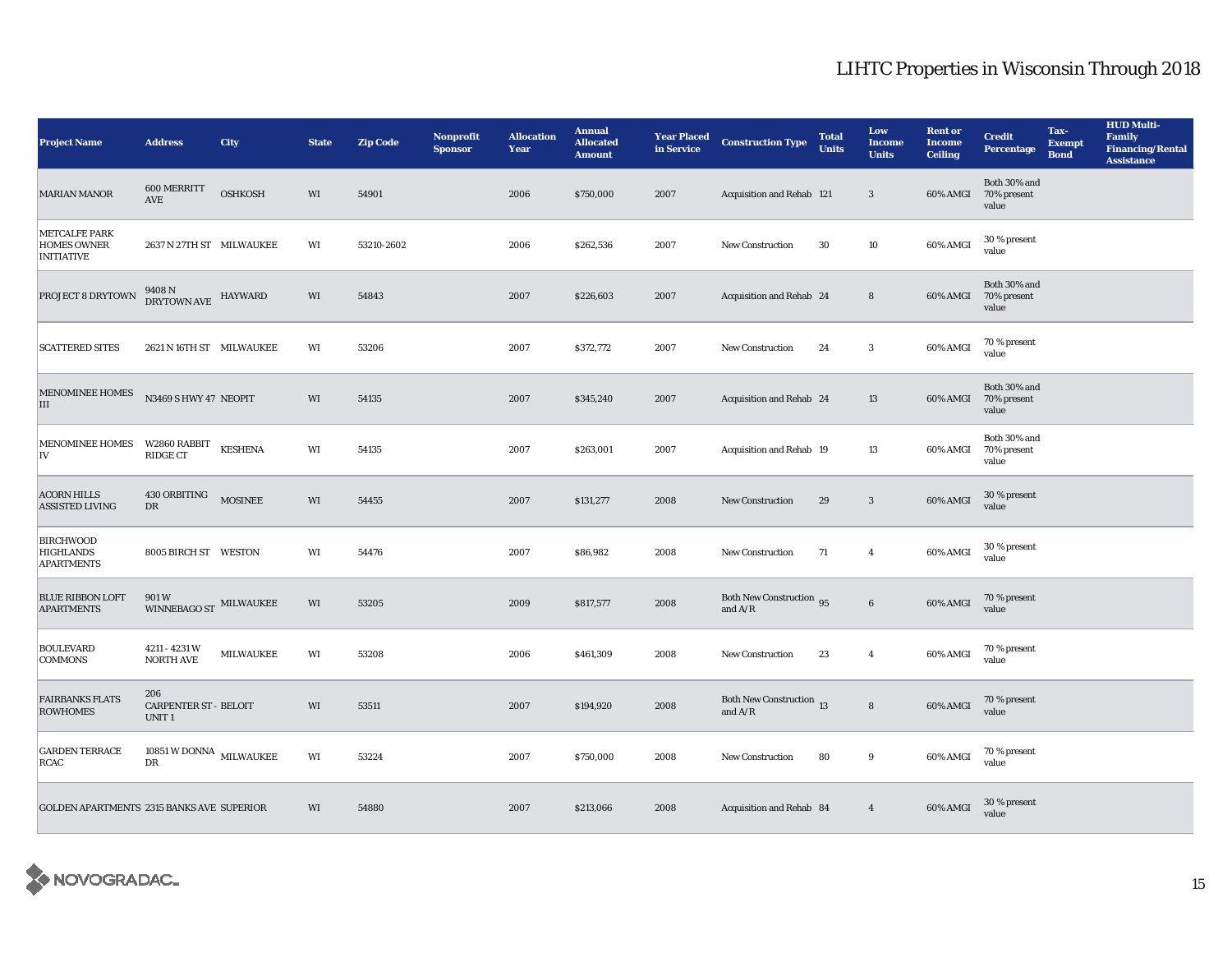| <b>Project Name</b>                                                            | <b>Address</b>                            | City                            | <b>State</b> | <b>Zip Code</b> | Nonprofit<br><b>Sponsor</b> | <b>Allocation</b><br>Year | <b>Annual</b><br><b>Allocated</b><br><b>Amount</b> | <b>Year Placed<br/>in Service</b> | <b>Construction Type</b>  | <b>Total</b><br><b>Units</b> | Low<br><b>Income</b><br><b>Units</b> | <b>Rent or</b><br><b>Income</b><br><b>Ceiling</b> | <b>Credit</b><br><b>Percentage</b>   | Tax-<br><b>Exempt</b><br><b>Bond</b> | <b>HUD Multi-</b><br>Family<br><b>Financing/Rental</b><br><b>Assistance</b> |
|--------------------------------------------------------------------------------|-------------------------------------------|---------------------------------|--------------|-----------------|-----------------------------|---------------------------|----------------------------------------------------|-----------------------------------|---------------------------|------------------------------|--------------------------------------|---------------------------------------------------|--------------------------------------|--------------------------------------|-----------------------------------------------------------------------------|
| <b>HAVENWOOD RCAC</b>                                                          | 614 E OAK ST                              | <b>GLENWOOD</b>                 | WI           | 54013           |                             | 2007                      | \$157,919                                          | 2008                              | <b>New Construction</b>   | 16                           | $\overline{4}$                       | 60% AMGI                                          | 70 % present<br>value                |                                      |                                                                             |
| <b>HIGHLAND PARK</b><br><b>APARTMENTS</b>                                      | 1110 N 17TH ST MILWAUKEE                  |                                 | WI           | 53233           |                             | 2008                      | \$375,175                                          | 2008                              | Acquisition and Rehab 150 |                              | $\boldsymbol{2}$                     | 60% AMGI                                          | 30 % present<br>value                |                                      |                                                                             |
| HOMETOWN HARBOR 1600 OHIO ST<br><b>RACINE - UNIT 3</b>                         | UNIT <sub>3</sub>                         | <b>RACINE</b>                   | WI           | 53405           |                             | 2007                      | \$326,849                                          | 2008                              | New Construction          | 24                           | 8                                    | 60% AMGI                                          | 70 % present<br>value                |                                      |                                                                             |
| IOLA SENIOR VILLAGE RD TOWNLINE IOLA                                           |                                           |                                 | WI           | 54945           |                             | 2007                      | \$144,307                                          | 2008                              | New Construction          | 18                           | $\mathbf{3}$                         | 60% AMGI                                          | 70 % present<br>value                |                                      |                                                                             |
| <b>MCAULEY</b><br><b>APARTMENTS</b>                                            | 1018 E KNAPP<br>${\rm ST}$                | <b>MILWAUKEE</b>                | WI           | 53202           |                             | 2007                      | \$327,786                                          | 2008                              | New Construction          | 46                           | 10                                   | 60% AMGI                                          | 70 % present<br>value                |                                      |                                                                             |
| MORRIS PARK SENIOR 625 W NORTH<br><b>VILLAGE</b>                               | ${\rm ST}$                                | <b>ADAMS</b>                    | WI           | 53910           |                             | 2007                      | \$177,907                                          | 2008                              | <b>New Construction</b>   | 22                           | 6                                    | 60% AMGI                                          | 70 % present<br>value                |                                      |                                                                             |
| <b>NORTHERN</b><br><b>APARTMENTS</b>                                           |                                           | 6 W GRAND AVE CHIPPEWA FALLS WI |              | 54729           |                             | 2007                      | \$344,511                                          | 2008                              | Acquisition and Rehab 43  |                              | $\mathbf{2}$                         | 60% AMGI                                          | Both 30% and<br>70% present<br>value |                                      |                                                                             |
| PRINCE HALL VILLAGE TEUTONIA AVE MILWAUKEE                                     | 2203N<br>#2203                            |                                 | WI           | 53205           |                             | 2007                      | \$599,568                                          | 2008                              | New Construction          | 24                           | 6                                    | 60% AMGI                                          | 70 % present<br>value                |                                      |                                                                             |
| <b>RED CLIFF HOUSING</b><br>DEVELOPMENT PHASE 36795 DALEY RD BAYFIELD<br>I LLC |                                           |                                 | WI           | 54814-4961      |                             | 2007                      | \$410,285                                          | 2008                              | New Construction          | 24                           | 9                                    | 60% AMGI                                          | 70 % present<br>value                |                                      |                                                                             |
| <b>TEUTONIA GARDENS</b>                                                        | $2711\,\mathrm{N}$ TEUTONIA AVE MILWAUKEE |                                 | WI           | 53206           |                             | 2007                      | \$414,136                                          | 2008                              | <b>New Construction</b>   | 24                           | 8                                    | 60% AMGI                                          | 70 % present<br>value                |                                      |                                                                             |
| THE FLATS ON THE<br><b>FOX</b>                                                 | 335 NORTH<br>WASHINGTON GREEN BAY<br>ST   |                                 | WI           | 54301           |                             | 2006                      | \$750,000                                          | 2008                              | Acquisition and Rehab 64  |                              | $7\overline{ }$                      | 60% AMGI                                          | 70 % present<br>value                |                                      |                                                                             |
| <b>UMCS TOWNHOMES</b>                                                          | 1929 N 39TH ST MILWAUKEE                  |                                 | WI           | 53208           |                             | 2007                      | \$115,199                                          | 2008                              | New Construction          | 6                            | $\boldsymbol{2}$                     | 60% AMGI                                          | 70 % present<br>value                |                                      |                                                                             |
| <b>UNITED HOUSE</b>                                                            | 2500-2514 W<br><b>CENTER ST</b>           | MILWAUKEE                       | WI           | 53206           |                             | 2007                      | \$433,974                                          | 2008                              | New Construction          | 24                           | $\boldsymbol{2}$                     | 60% AMGI                                          | 70 % present<br>value                |                                      |                                                                             |

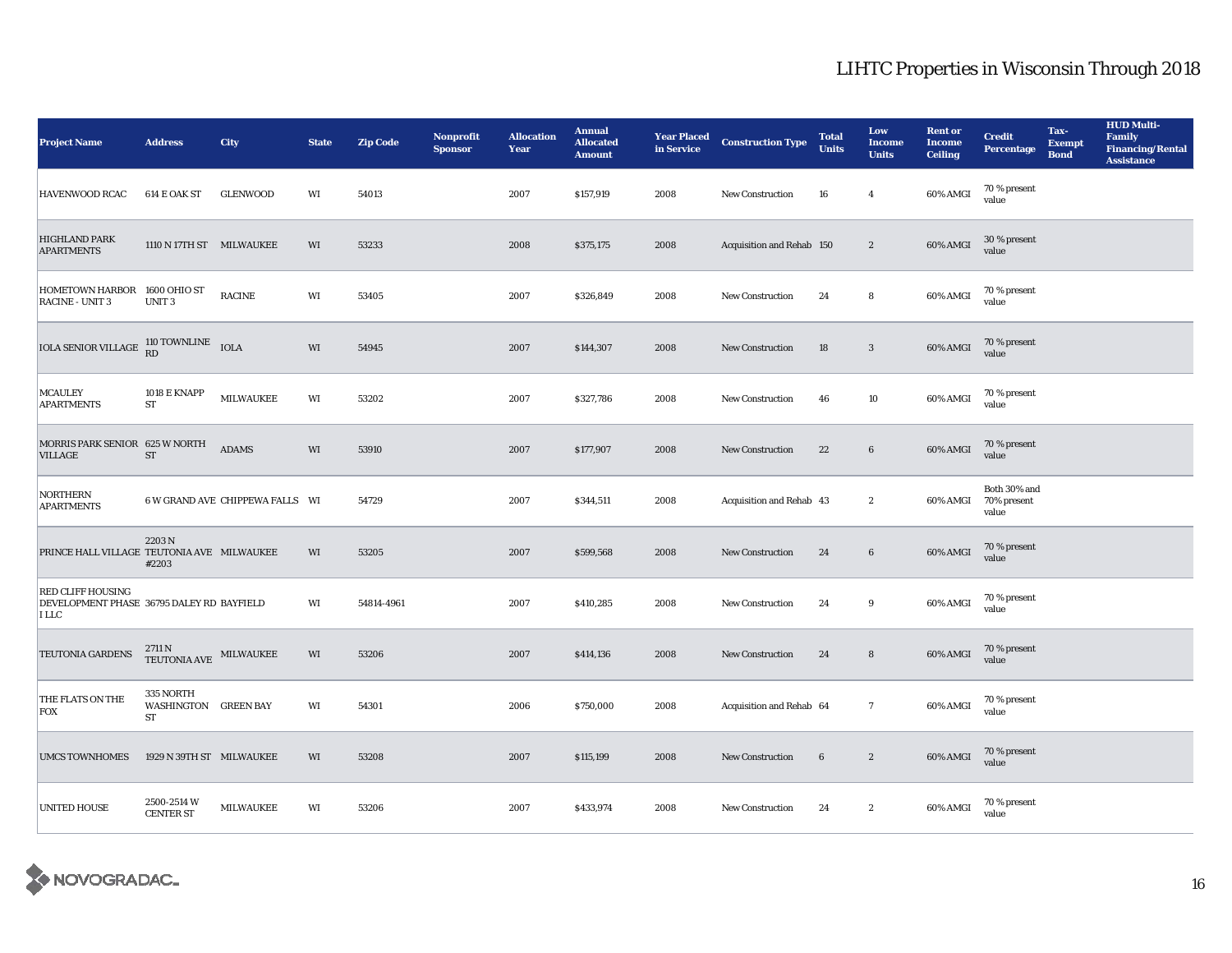| <b>Project Name</b>                                    | <b>Address</b>                                  | City           | <b>State</b>           | <b>Zip Code</b> | Nonprofit<br><b>Sponsor</b> | <b>Allocation</b><br>Year | <b>Annual</b><br><b>Allocated</b><br><b>Amount</b> | <b>Year Placed<br/>in Service</b> | <b>Construction Type</b>  | <b>Total</b><br><b>Units</b> | Low<br><b>Income</b><br><b>Units</b> | <b>Rent or</b><br><b>Income</b><br><b>Ceiling</b> | <b>Credit</b><br><b>Percentage</b>   | Tax-<br><b>Exempt</b><br><b>Bond</b> | <b>HUD Multi-</b><br>Family<br><b>Financing/Rental</b><br><b>Assistance</b> |
|--------------------------------------------------------|-------------------------------------------------|----------------|------------------------|-----------------|-----------------------------|---------------------------|----------------------------------------------------|-----------------------------------|---------------------------|------------------------------|--------------------------------------|---------------------------------------------------|--------------------------------------|--------------------------------------|-----------------------------------------------------------------------------|
| <b>WAUSAU EAST</b><br><b>TOWNHOMES</b>                 | 706 FULTON ST WAUSAU                            |                | WI                     | 54403           |                             | 2007                      | \$352,030                                          | 2008                              | <b>New Construction</b>   | 24                           | $7\phantom{.0}$                      | 60% AMGI                                          | 70 % present<br>value                |                                      |                                                                             |
| WHITEHALL HOUSING 35924 CLAIRE<br><b>REDEVELOPMENT</b> | <b>ST</b>                                       | WHITEHALL      | WI                     | 54773           |                             | 2007                      | \$424,114                                          | 2008                              | Acquisition and Rehab 57  |                              | 29                                   | 60% AMGI                                          | Both 30% and<br>70% present<br>value |                                      |                                                                             |
| <b>WOODSIDE TERRACE</b>                                | 2237 BURTON<br><b>ST</b>                        | <b>BELOIT</b>  | WI                     | 53511           |                             | 2007                      | \$479,972                                          | 2008                              | Acquisition and Rehab 120 |                              | $\overline{4}$                       | 60% AMGI                                          | 70 % present<br>value                |                                      |                                                                             |
| <b>HOPKINS PLACE</b>                                   | 5415 N HOPKINS $_{\rm MLWAUKEE}$<br>${\cal ST}$ |                | WI                     | 53209           |                             | 2008                      | \$414,845                                          | 2008                              | Acquisition and Rehab 56  |                              | $\boldsymbol{2}$                     | 60% AMGI                                          | 70 % present<br>value                |                                      |                                                                             |
| PARK CENTRAL<br><b>APARTMENTS</b>                      | 301 S<br>INGERSOLL ST                           | <b>MADISON</b> | WI                     | 53703           |                             | 2007                      | \$336,367                                          | 2008                              | New Construction          | 76                           | 27                                   | 60% AMGI                                          | 30 % present<br>value                |                                      |                                                                             |
| <b>SOKAOGON HOMES I</b>                                | 3186 INDIAN<br>SETTLEMENT<br>RD                 | <b>CRANDON</b> | WI                     | 54520           |                             | 2008                      | \$349,593                                          | 2008                              | Acquisition and Rehab 23  |                              | $7\phantom{.0}$                      | 60% AMGI                                          | Both 30% and<br>70% present<br>value |                                      |                                                                             |
| <b>PARKVIEW GARDENS</b>                                | $5321\,$ DOUGLAS<br>$\operatorname{AVE}$        | <b>RACINE</b>  | WI                     | 53402           |                             | 2007                      | \$215,863                                          | 2008                              | <b>New Construction</b>   | 24                           | $\overline{4}$                       | 60% AMGI                                          | 70 % present<br>value                |                                      |                                                                             |
| ALLIED DR<br><b>REDEVELOPMENT</b>                      | 4711 JENEWEIN MADISON<br>RD                     |                | WI                     | 53711           |                             | 2008                      | \$994,641                                          | 2009                              | New Construction          | 49                           | 22                                   | 60% AMGI                                          | 70 % present<br>value                |                                      |                                                                             |
| <b>CLARKE SQUARE</b><br><b>TERRACE RCAC</b>            | 1740 W PIERCE MILWAUKEE<br>${\rm ST}$           |                | $\mathbf{W}\mathbf{I}$ | 53204           |                             | 2007                      | \$677,188                                          | 2009                              | <b>New Construction</b>   | 60                           | 14                                   | 60% AMGI                                          | 70 % present<br>value                |                                      |                                                                             |
| <b>FAIRVIEW CROSSING</b><br><b>APARTMENTS</b>          | 11 E PAINE ST KIEL                              |                | WI                     | 53042           |                             | 2009                      | $\$0$                                              | 2009                              | Acquisition and Rehab 64  |                              | $5\phantom{.0}$                      | 60% AMGI                                          | 70 % present<br>value                |                                      |                                                                             |
| HERITAGE COTTAGES                                      | 80 HERITAGE<br>BLVD BLDG 1                      | <b>HUDSON</b>  | WI                     | 54016           |                             | 2008                      | \$355,991                                          | 2009                              | <b>New Construction</b>   | 24                           | 16                                   | 60% AMGI                                          | 70 % present<br>value                |                                      |                                                                             |
| <b>KEWAUNEE SENIOR</b><br><b>VILLAGE</b>               | 1010 THIRD ST KEWAUNEE                          |                | WI                     | 54216           |                             | 2008                      | \$228,347                                          | 2009                              | <b>New Construction</b>   | 24                           | 6                                    | 60% AMGI                                          | 70 % present<br>value                |                                      |                                                                             |
| MAHLER PARK PHASE $1555$ LYON DR NEENAH                |                                                 |                | WI                     | 54956           |                             | 2009                      | \$34,500                                           | 2009                              | <b>New Construction</b>   | 50                           | $\boldsymbol{2}$                     | 50% AMGI                                          | 30 % present<br>value                |                                      |                                                                             |

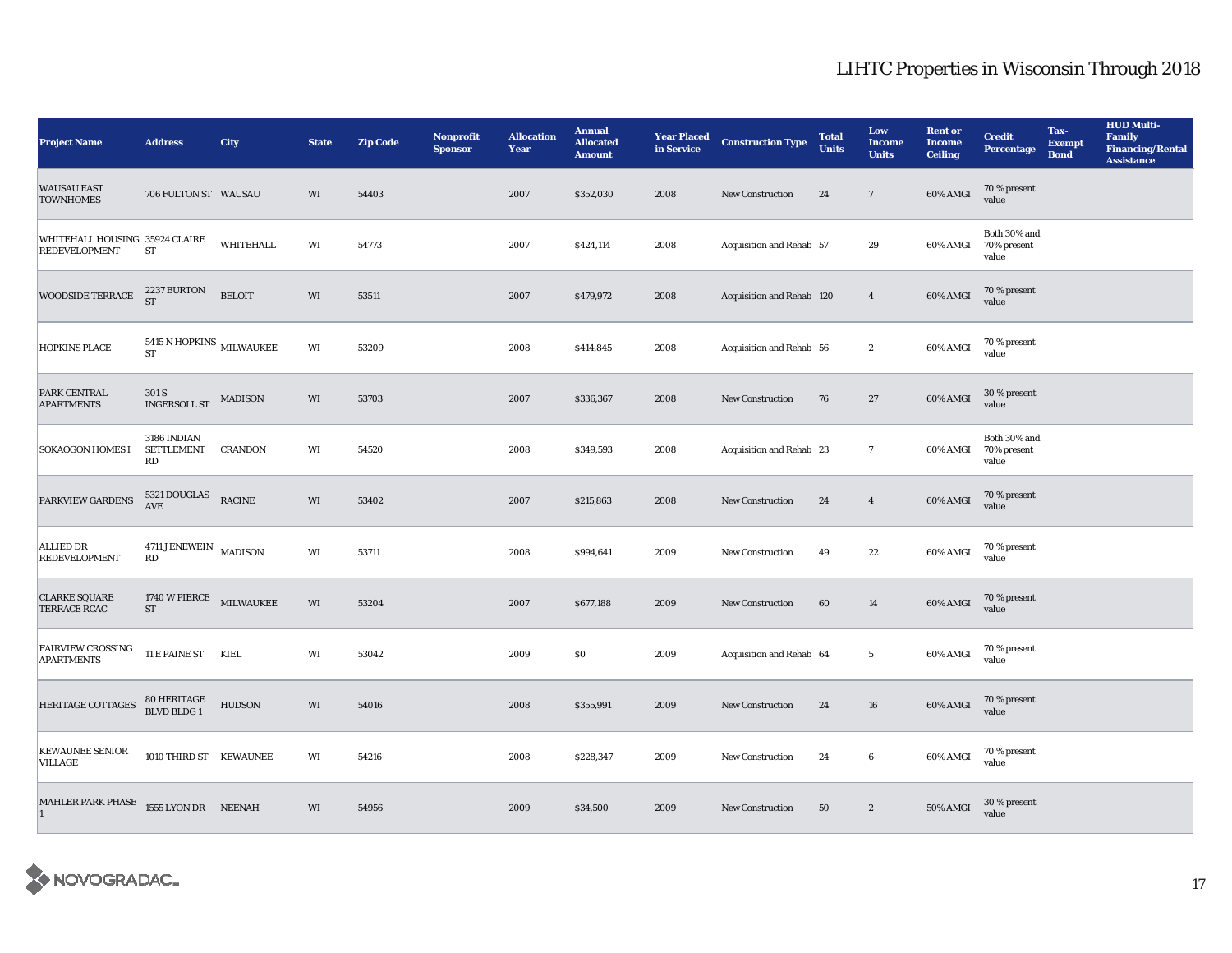| <b>Project Name</b>                                       | <b>Address</b>                              | City                             | <b>State</b> | <b>Zip Code</b> | <b>Nonprofit</b><br><b>Sponsor</b> | <b>Allocation</b><br>Year | <b>Annual</b><br><b>Allocated</b><br><b>Amount</b> | <b>Year Placed<br/>in Service</b> | <b>Construction Type</b>                  | <b>Total</b><br><b>Units</b> | Low<br><b>Income</b><br><b>Units</b> | <b>Rent or</b><br><b>Income</b><br><b>Ceiling</b> | <b>Credit</b><br><b>Percentage</b>   | Tax-<br><b>Exempt</b><br><b>Bond</b> | <b>HUD Multi-</b><br><b>Family</b><br><b>Financing/Rental</b><br><b>Assistance</b> |
|-----------------------------------------------------------|---------------------------------------------|----------------------------------|--------------|-----------------|------------------------------------|---------------------------|----------------------------------------------------|-----------------------------------|-------------------------------------------|------------------------------|--------------------------------------|---------------------------------------------------|--------------------------------------|--------------------------------------|------------------------------------------------------------------------------------|
| PRAIRIE APARTMENTS                                        | 1218 W<br>$$\,$ HIGHLAND AVE $\,$ MILWAUKEE |                                  | WI           | 53233-1310      |                                    | 2007                      | \$401,523                                          | 2009                              | Acquisition and Rehab 24                  |                              | $5\phantom{.0}$                      | 60% AMGI                                          | Both 30% and<br>70% present<br>value |                                      |                                                                                    |
| SAINT PETER'S RCAC 35 E 2ND ST                            |                                             | FOND DU LAC                      | WI           | 54935           |                                    | 2008                      | \$827,422                                          | 2009                              | Acquisition and Rehab 46                  |                              | $\overline{4}$                       | 60% AMGI                                          | 70 % present<br>value                |                                      |                                                                                    |
| <b>UPTOWN COMMONS</b><br><b>SENIOR HOUSING</b>            | 49 W MAIN ST CHILTON                        |                                  | WI           | 53014           |                                    | 2008                      | \$438,408                                          | 2009                              | New Construction                          | 40                           | $13\,$                               | 60% AMGI                                          | 70 % present<br>value                |                                      |                                                                                    |
| <b>WEST ALLIS SENIOR</b><br>APARTMENTS LLC                | 7951W<br>NATIONAL AVE                       | <b>WEST ALLIS</b>                | WI           | 53214           |                                    | 2007                      | \$278,837                                          | 2009                              | <b>New Construction</b>                   | 122                          | 16                                   | 60% AMGI                                          | 30 % present<br>value                |                                      |                                                                                    |
| <b>GLENBROOK</b><br><b>APARTMENTS</b>                     | 9151 N JADAM<br>LANE                        | <b>MILWAUKEE</b>                 | WI           | 53224           |                                    | 2008                      | \$483,670                                          | 2009                              | Acquisition and Rehab 72                  |                              | $\overline{4}$                       | 60% AMGI                                          | Both 30% and<br>70% present<br>value |                                      |                                                                                    |
| HERITAGE MONONA 211 OWEN RD                               |                                             | <b>MONONA</b>                    | WI           | 53716           |                                    | 2008                      | \$180,684                                          | 2009                              | <b>New Construction</b>                   | 88                           | $19\,$                               | 60% AMGI                                          | 30 % present<br>value                |                                      |                                                                                    |
| KIISHKIMAAN<br><b>APARTMENTS</b>                          | 119 CLINIC RD                               | <b>LAC DU</b><br><b>FLAMBEAU</b> | WI           | 54538           |                                    | 2007                      | \$272,430                                          | 2009                              | <b>New Construction</b>                   | 24                           | $\mathbf{3}$                         | 60% AMGI                                          | 70 % present<br>value                |                                      |                                                                                    |
| MCKINLEY GARDENS 1348 N 24TH ST MILWAUKEE                 |                                             |                                  | WI           | 53205           |                                    | 2009                      | \$254,383                                          | 2009                              | Acquisition and Rehab 119                 |                              | $\overline{4}$                       | 60% AMGI                                          | 30 % present<br>value                |                                      |                                                                                    |
| <b>SCATTERED SITES II</b>                                 | 3811 N 5TH ST                               | <b>MILWAUKEE</b>                 | WI           | 53212           |                                    | 2008                      | \$748,949                                          | 2009                              | <b>New Construction</b>                   | 24                           | $\mathbf{3}$                         | 60% AMGI                                          | 70 % present<br>value                |                                      |                                                                                    |
| <b>WASHINGTON</b><br><b>BUILDING</b><br><b>APARTMENTS</b> | <b>1521 TOWER</b><br><b>AVENUE</b>          | <b>SUPERIOR</b>                  | WI           | 54880           |                                    | 2008                      | \$393,217                                          | 2009                              | Both New Construction 23<br>and $\rm A/R$ |                              | 20                                   | 60% AMGI                                          | Both 30% and<br>70% present<br>value |                                      |                                                                                    |
| <b>WASHINGTON PARK</b><br><b>APARTMENTS</b>               | $3940\,\rm{W}\,LISBON$ MILWAUKEE<br>AVE     |                                  | WI           | 53208           |                                    | 2008                      | \$707,077                                          | 2009                              | <b>New Construction</b>                   | 24                           | 5                                    | 60% AMGI                                          | 70 % present<br>value                |                                      |                                                                                    |
| <b>HAMPTON REGENCY</b>                                    | 12999 W<br><b>HAMPTON AVE</b>               | <b>BUTLER</b>                    | WI           | 53007           |                                    | 2009                      | \$613,959                                          | 2009                              | Acquisition and Rehab 120                 |                              | $\boldsymbol{2}$                     | 60% AMGI                                          | 70 % present<br>value                |                                      |                                                                                    |
| <b>BAYVIEW TERRACE</b><br><b>CITY</b>                     | 525 S NEENAH<br><b>AVE</b>                  | <b>STURGEON BAY</b>              | WI           | 54235           |                                    | 2009                      | \$0                                                | 2009                              | Acquisition and Rehab 36                  |                              | $\mathbf{2}$                         | 60% AMGI                                          | 70 % present<br>value                |                                      |                                                                                    |

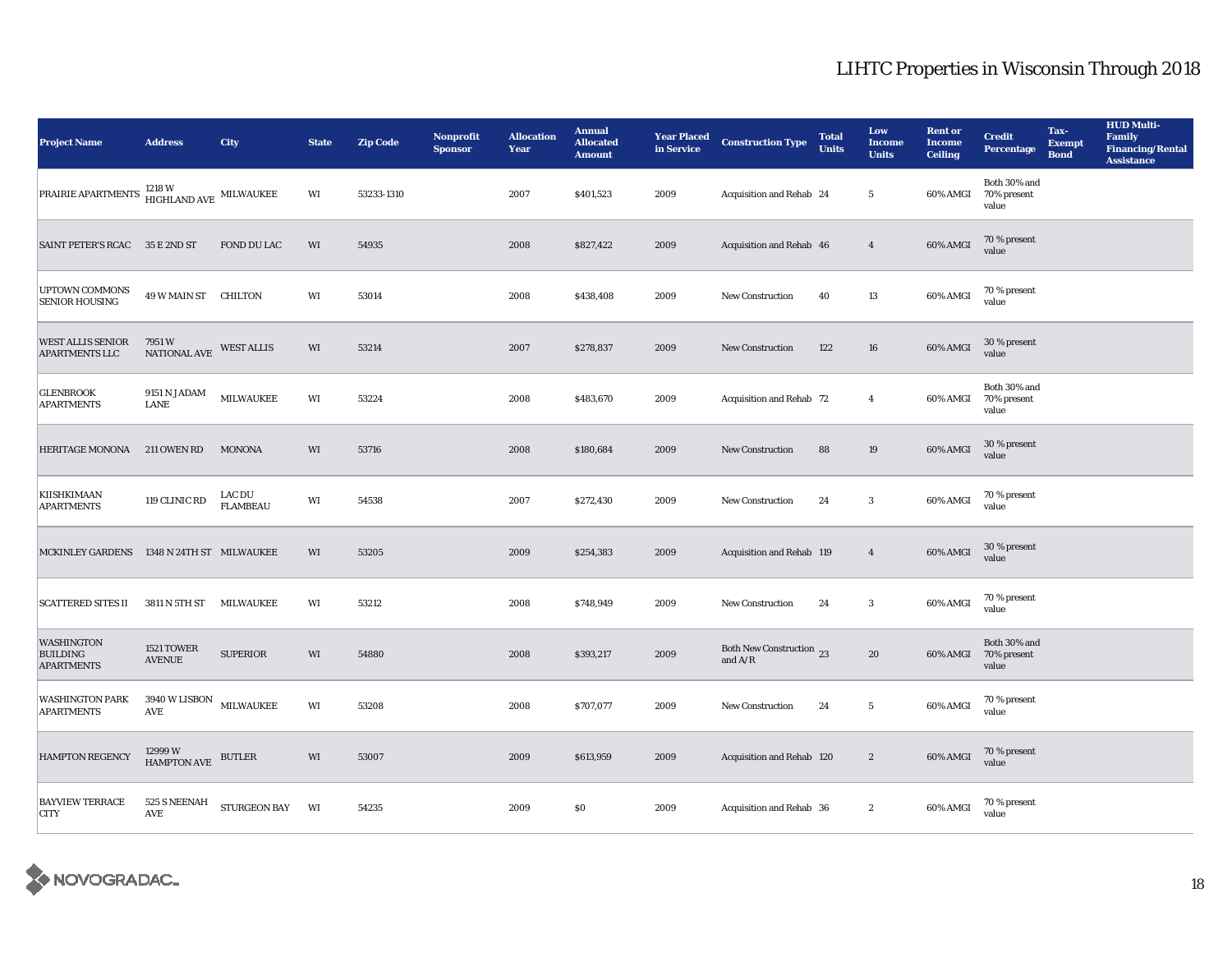| <b>Project Name</b>                                   | <b>Address</b>                                         | <b>City</b>                      | <b>State</b> | <b>Zip Code</b> | Nonprofit<br><b>Sponsor</b> | <b>Allocation</b><br>Year | <b>Annual</b><br><b>Allocated</b><br><b>Amount</b> | <b>Year Placed<br/>in Service</b> | <b>Construction Type</b>  | <b>Total</b><br><b>Units</b> | Low<br><b>Income</b><br><b>Units</b> | <b>Rent or</b><br><b>Income</b><br><b>Ceiling</b> | <b>Credit</b><br><b>Percentage</b>   | Tax-<br><b>Exempt</b><br><b>Bond</b> | <b>HUD Multi-</b><br><b>Family</b><br><b>Financing/Rental</b><br><b>Assistance</b> |
|-------------------------------------------------------|--------------------------------------------------------|----------------------------------|--------------|-----------------|-----------------------------|---------------------------|----------------------------------------------------|-----------------------------------|---------------------------|------------------------------|--------------------------------------|---------------------------------------------------|--------------------------------------|--------------------------------------|------------------------------------------------------------------------------------|
| <b>MONROE PLAZA</b>                                   | $400$ N MONROE $\,$ GREEN BAY<br><b>AVE</b>            |                                  | WI           | 54301           |                             | 2009                      | \$0\$                                              | 2009                              | Acquisition and Rehab 197 |                              | $\mathbf{1}$                         | 60% AMGI                                          | Both 30% and<br>70% present<br>value |                                      |                                                                                    |
| <b>BAD RIVER HOMES I</b>                              | <b>53875 CIRCLE</b><br>${\rm DR}$                      | <b>ODANAH</b>                    | WI           | 54861           |                             | 2009                      | \$477,921                                          | 2010                              | Acquisition and Rehab 24  |                              | $5\phantom{.0}$                      | 60% AMGI                                          | Both 30% and<br>70% present<br>value |                                      |                                                                                    |
| <b>BUENA VISTA SENIOR</b><br><b>HOUSING</b>           | W129 - N6845<br><b>NORTHFIELD</b><br>DR                | <b>MENOMONEE</b><br><b>FALLS</b> | WI           | 53051           |                             | 2009                      | \$819,517                                          | 2010                              | New Construction          | 57                           | 14                                   | 60% AMGI                                          | 70 % present<br>value                |                                      |                                                                                    |
| <b>BELOIT APARTMENTS</b><br>REDEVELOPMENT-<br>PHASE I | 1012 MARY ST                                           | <b>BELOIT</b>                    | WI           | 53511           |                             | 2009                      | \$1,063,330                                        | 2010                              | Acquisition and Rehab 65  |                              | 9                                    | 60% AMGI                                          | Both 30% and<br>70% present<br>value |                                      |                                                                                    |
| <b>BERKSHIRE AT</b><br><b>KENSINGTON</b>              | 1800<br>KENSINGTON WAUKESHA<br>BLDG1                   |                                  | WI           | 53188           |                             | 2009                      | \$1,240,744                                        | 2010                              | Acquisition and Rehab 177 |                              | 84                                   | 60% AMGI                                          | Both 30% and<br>70% present<br>value |                                      |                                                                                    |
| <b>BIRCHWOOD</b><br><b>HIGHLANDS PHASE 2</b>          | 8015 BIRCH ST WESTON                                   |                                  | WI           | 54476           |                             | 2010                      | \$20,733                                           | 2010                              | New Construction          | 42                           | $\overline{4}$                       | 50% AMGI                                          | 30 % present<br>value                |                                      |                                                                                    |
| <b>BISHOP'S CREEK</b><br><b>FAMILY HOUSING</b>        | 4765 N 32ND ST MILWAUKEE                               |                                  | WI           | 53209           |                             | 2009                      | \$849,292                                          | 2010                              | <b>New Construction</b>   | 55                           | $19\,$                               | 60% AMGI                                          | 70 % present<br>value                |                                      |                                                                                    |
| <b>CITY ROW</b><br><b>APARTMENTS</b>                  | $602$ E JOHNSON $\,$ MADISON $\,$<br><b>ST</b>         |                                  | WI           | 53703           |                             | 2009                      | \$1,415,330                                        | 2010                              | <b>New Construction</b>   | 83                           | 6                                    | 60% AMGI                                          | 70 % present<br>value                |                                      |                                                                                    |
| DEERWOOD CROSSING                                     | 4195 W<br>BRADLEY RD                                   | <b>BROWN DEER</b>                | WI           | 53223           |                             | 2008                      | \$1,241,556                                        | 2010                              | <b>New Construction</b>   | 66                           | $7\phantom{.0}$                      | 60% AMGI                                          | 70 % present<br>value                |                                      |                                                                                    |
| <b>EMPOWERMENT</b><br><b>VILLAGE - NATIONAL</b>       | <b>1527 WEST</b><br><b>NATIONAL</b><br><b>AVENUE</b>   | <b>MILWAUKEE</b>                 | WI           | 53204           |                             | 2009                      | \$724,092                                          | 2010                              | <b>New Construction</b>   | 35                           | $\overline{4}$                       | 60% AMGI                                          | 70 % present<br>value                |                                      |                                                                                    |
| <b>FOND DU LAC</b><br><b>TOWNHOMES</b>                | 184-190 S<br>MILITARY RD                               | FOND DU LAC                      | WI           | 54935           |                             | 2009                      | \$1,120,159                                        | 2010                              | <b>New Construction</b>   | 48                           | $5\phantom{.0}$                      | 60% AMGI                                          | 70 % present<br>value                |                                      |                                                                                    |
| <b>FRANKLIN SQUARE</b>                                | 1420 W CENTER MILWAUKEE<br><b>ST</b>                   |                                  | WI           | 53206           |                             | 2009                      | \$933,054                                          | 2010                              | <b>New Construction</b>   | 37                           | 14                                   | 60% AMGI                                          | 70 % present<br>value                |                                      |                                                                                    |
| <b>HEART &amp; HOPE PLACE</b>                         | 3390 N DR<br><b>MARTIN</b><br><b>LUTHER KING</b><br>DR | MILWAUKEE                        | WI           | 53212           |                             | 2009                      | \$607,531                                          | 2010                              | <b>New Construction</b>   | 24                           | $\overline{4}$                       | 60% AMGI                                          | 70 % present<br>value                |                                      |                                                                                    |

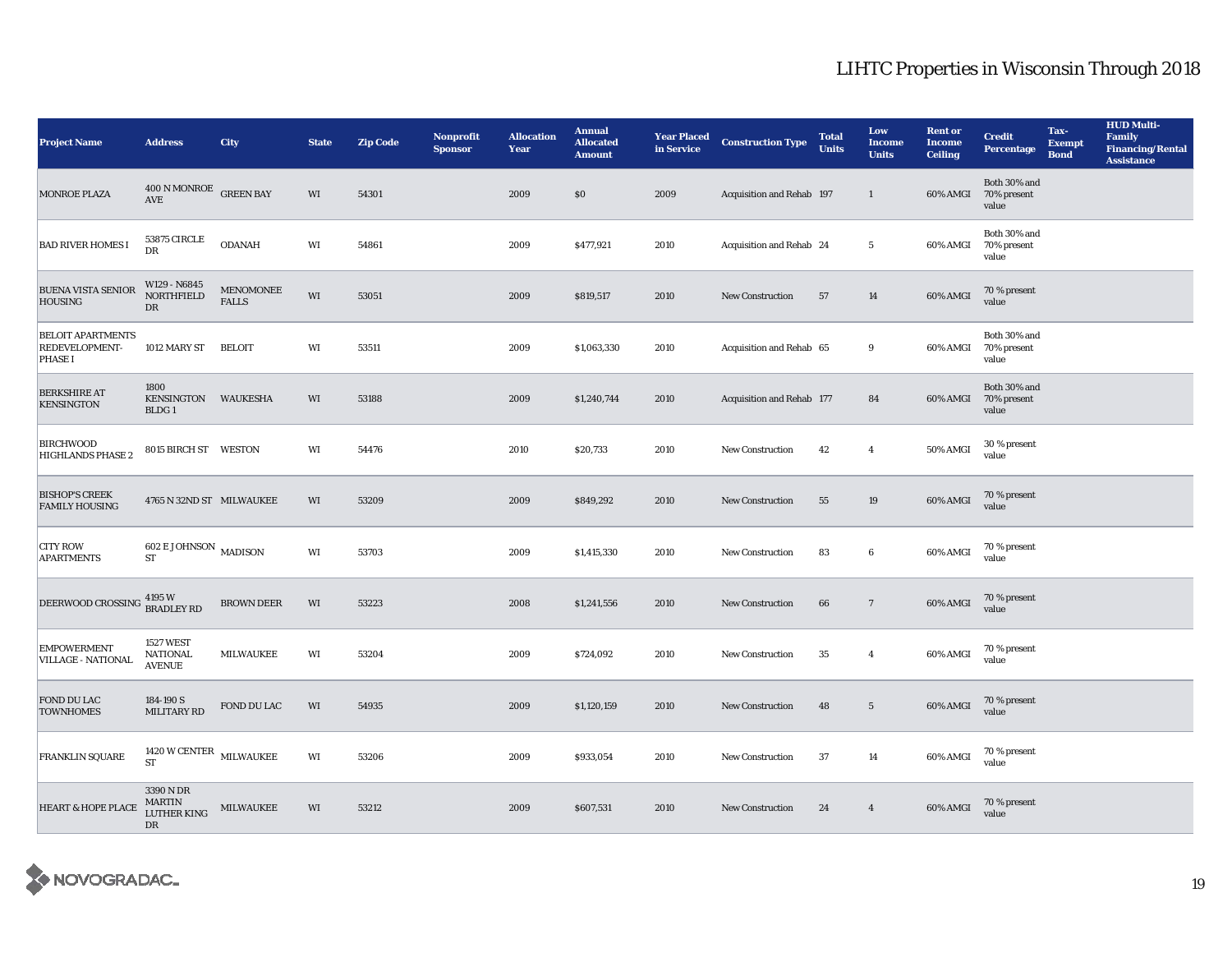| <b>Project Name</b>                                | <b>Address</b>                                            | City             | <b>State</b>           | <b>Zip Code</b> | Nonprofit<br><b>Sponsor</b> | <b>Allocation</b><br>Year | <b>Annual</b><br><b>Allocated</b><br><b>Amount</b> | <b>Year Placed</b><br>in Service | <b>Construction Type</b>               | <b>Total</b><br><b>Units</b> | Low<br><b>Income</b><br><b>Units</b> | <b>Rent or</b><br><b>Income</b><br><b>Ceiling</b> | <b>Credit</b><br><b>Percentage</b>   | Tax-<br><b>Exempt</b><br><b>Bond</b> | <b>HUD Multi-</b><br>Family<br><b>Financing/Rental</b><br><b>Assistance</b> |
|----------------------------------------------------|-----------------------------------------------------------|------------------|------------------------|-----------------|-----------------------------|---------------------------|----------------------------------------------------|----------------------------------|----------------------------------------|------------------------------|--------------------------------------|---------------------------------------------------|--------------------------------------|--------------------------------------|-----------------------------------------------------------------------------|
| <b>HIDE HOUSE LOFTS</b>                            | 2615 S GREELEY $$\tt MILWAUKEE$$<br><b>ST</b>             |                  | WI                     | 53207           |                             | 2009                      | \$1,140,396                                        | 2010                             | <b>New Construction</b>                | 60                           | 14                                   | 60% AMGI                                          | 70 % present<br>value                |                                      |                                                                             |
| <b>JEFFERSON</b><br><b>APARTMENTS</b>              | 604-606<br><b>COLLINS RD</b>                              | <b>JEFFERSON</b> | $\mathbf{W}\mathbf{I}$ | 53549           |                             | 2009                      | \$646,059                                          | 2010                             | Acquisition and Rehab 64               |                              | $5\phantom{.0}$                      | 60% AMGI                                          | 70 % present<br>value                |                                      |                                                                             |
| KANNENBERG PLAZA                                   | 1240 MERRILL<br>AVE                                       | WAUSAU           | $\mathbf{W}\mathbf{I}$ | 54401           |                             | 2010                      | \$250,789                                          | 2010                             | Both New Construction 106<br>and $A/R$ |                              | $\mathbf{1}$                         | 60% AMGI                                          | 30 % present<br>value                |                                      |                                                                             |
| <b>MIDTOWN PLACE</b><br><b>APARTMENTS</b>          | 8101 MAYO DR MADISON                                      |                  | WI                     | 53719           |                             | 2009                      | \$1,543,814                                        | 2010                             | <b>New Construction</b>                | 88                           | $5\phantom{.0}$                      | $60\%$ AMGI                                       | 70 % present<br>value                |                                      |                                                                             |
| MENOMINEE HOMES V LITTLE WAVE                      | W2809 CHIEF<br>$\mathbf{R}\mathbf{D}$                     | <b>KESHENA</b>   | WI                     | 54135           |                             | 2009                      | \$417,271                                          | 2010                             | Acquisition and Rehab 24               |                              | 3                                    | 60% AMGI                                          | Both 30% and<br>70% present<br>value |                                      |                                                                             |
| MENOMINEE HOMES   W2880 RABBIT<br>VI   RIDGE COURT |                                                           | <b>KESHENA</b>   | WI                     | 54135           |                             | 2009                      | \$367,932                                          | 2010                             | Acquisition and Rehab 21               |                              | 6                                    | 60% AMGI                                          | Both 30% and<br>70% present<br>value |                                      |                                                                             |
| <b>MISSION VILLAGE OF</b><br><b>MENASHA</b>        | 1427 KENWOOD MENASHA<br>DR                                |                  | WI                     | 54952           |                             | 2009                      | \$1,189,888                                        | 2010                             | <b>New Construction</b>                | 66                           | $\overline{4}$                       | 60% AMGI                                          | 70 % present<br>value                |                                      |                                                                             |
| <b>OLGA VILLAGE</b>                                | 722-730W<br>WASHINGTON MILWAUKEE<br>${\rm ST}$            |                  | WI                     | 53204           |                             | 2009                      | \$1,023,042                                        | 2010                             | <b>New Construction</b>                | 37                           | $\boldsymbol{2}$                     | 60% AMGI                                          | 70 % present<br>value                |                                      |                                                                             |
| RIDGEWOOD<br><b>APARTMENTS</b>                     | 7450W<br><b>GLENBROOK</b><br>RD                           | MILWAUKEE        | WI                     | 53223           |                             | 2009                      | \$621,545                                          | 2010                             | Acquisition and Rehab 150              |                              | 1                                    | 60% AMGI                                          | Both 30% and<br>70% present<br>value |                                      |                                                                             |
| UNITED TOWNHOMES                                   | $2718\text{-}20\,\mathrm{N}\,26\mathrm{TH}$ MILWAUKEE ST  |                  | $\mathbf{W}\mathbf{I}$ | 53206           |                             | 2009                      | \$536,380                                          | 2010                             | <b>New Construction</b>                | 24                           | $\boldsymbol{2}$                     | 60% AMGI                                          | 70 % present<br>value                |                                      |                                                                             |
| SHERIDAN/LINCOLN<br><b>APARTMENTS</b>              | 901 82ND ST                                               | <b>KENOSHA</b>   | WI                     | 53143           |                             | 2009                      | \$370,644                                          | 2010                             | Acquisition and Rehab 48               |                              | $\mathbf{3}$                         | 60% AMGI                                          | Both 30% and<br>70% present<br>value |                                      |                                                                             |
| <b>SILVER CITY</b><br><b>TOWHOMES</b>              | 3503, 3505, 3507,<br>3509 W PIERCE MILWAUKEE<br><b>ST</b> |                  | WI                     | 53215           |                             | 2009                      | \$575,485                                          | 2010                             | <b>New Construction</b>                | 20                           | $\overline{4}$                       | 60% AMGI                                          | 70 % present<br>value                |                                      |                                                                             |
| WESTRIDGE<br><b>APARTMENTS</b>                     | 7901W<br><b>GLENBROOK</b><br>RD                           | <b>MILWAUKEE</b> | WI                     | 53223           |                             | 2009                      | \$634,476                                          | 2010                             | Acquisition and Rehab 150              |                              | $\boldsymbol{2}$                     | 60% AMGI                                          | Both 30% and<br>70% present<br>value |                                      |                                                                             |

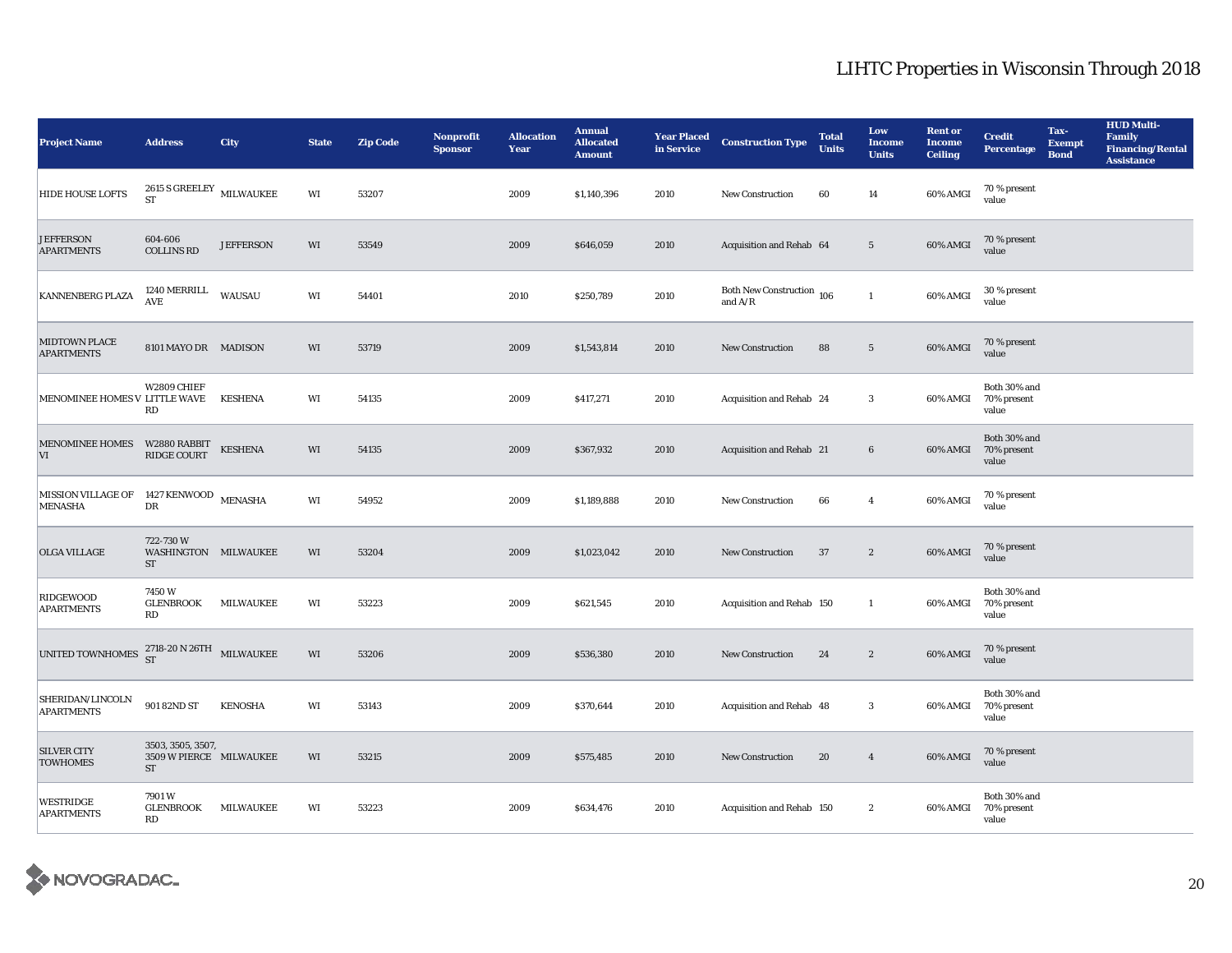| <b>Project Name</b>                                                            | <b>Address</b>                                     | City             | <b>State</b> | <b>Zip Code</b> | Nonprofit<br><b>Sponsor</b> | <b>Allocation</b><br>Year | <b>Annual</b><br><b>Allocated</b><br><b>Amount</b> | <b>Year Placed</b><br>in Service | <b>Construction Type</b>                   | <b>Total</b><br><b>Units</b> | Low<br><b>Income</b><br><b>Units</b> | <b>Rent or</b><br><b>Income</b><br><b>Ceiling</b> | <b>Credit</b><br><b>Percentage</b>   | Tax-<br><b>Exempt</b><br><b>Bond</b> | <b>HUD Multi-</b><br><b>Family</b><br><b>Financing/Rental</b><br><b>Assistance</b> |
|--------------------------------------------------------------------------------|----------------------------------------------------|------------------|--------------|-----------------|-----------------------------|---------------------------|----------------------------------------------------|----------------------------------|--------------------------------------------|------------------------------|--------------------------------------|---------------------------------------------------|--------------------------------------|--------------------------------------|------------------------------------------------------------------------------------|
| <b>RIVER CITIES</b><br>REDEVELOPMENT LLC 330 W MAIN ST OMRO                    |                                                    |                  | WI           | 54963           |                             | 2009                      | \$650,909                                          | 2010                             | Acquisition and Rehab 61                   |                              | $\boldsymbol{2}$                     | 60% AMGI                                          | Both 30% and<br>70% present<br>value |                                      |                                                                                    |
| <b>SUPERIOR</b><br><b>TOWNHOMES</b>                                            | $1002$ E 11TH AVE $\,$ SUPERIOR ASPEN COURT A $\,$ |                  | WI           | 54880           |                             | 2010                      | \$360,323                                          | 2010                             | Acquisition and Rehab 80                   |                              | $\overline{4}$                       | 60% AMGI                                          | 30 % present<br>value                |                                      |                                                                                    |
| <b>TRUAX PARK</b><br><b>REDEVELOPMENT</b><br>PHASE 1                           | 3502 - 3506<br><b>STAUBEL ST</b>                   | <b>MADISON</b>   | WI           | 53704           |                             | 2009                      | \$1,429,274                                        | 2010                             | Acquisition and Rehab 71                   |                              | 3                                    | 60% AMGI                                          | Both 30% and<br>70% present<br>value |                                      |                                                                                    |
| ROLLING PRAIRIE<br><b>APARTMENTS HOMES</b>                                     | 405 S BIRD ST SUN PRAIRIE                          |                  | WI           | 53590           | No                          | 2009                      | \$83,329                                           | 2010                             | Acquisition and Rehab 84                   |                              | $7\overline{ }$                      | 60% AMGI                                          | 30 % present<br>value                | No                                   |                                                                                    |
| <b>SCOVILLE CENTER</b>                                                         | 545 PUBLIC<br><b>AVENUE</b>                        | <b>BELOIT</b>    | WI           | 53511           |                             | 2009                      | \$622,960                                          | 2010                             | Acquisition and Rehab 150                  |                              | $\mathbf{2}$                         | 60% AMGI                                          | 70 % present<br>value                |                                      |                                                                                    |
| <b>GRAND RIVER</b><br><b>STATION</b>                                           | <b>314 JAY ST</b>                                  | <b>LA CROSSE</b> | WI           | 54601           |                             | 2009                      | \$0\$                                              | 2010                             | <b>New Construction</b>                    | 72                           | $\boldsymbol{9}$                     | 60% AMGI                                          | 70 % present<br>value                |                                      |                                                                                    |
| <b>KING DRIVE</b><br>COMMONS - PHASE III LUTHER KING                           | 2719 N DR<br><b>MARTIN</b><br>JR DR                | <b>MILWAUKEE</b> | WI           | 53212           |                             | 2009                      | \$0\$                                              | 2010                             | <b>New Construction</b>                    | 24                           | $\sqrt{5}$                           | 60% AMGI                                          | 70 % present<br>value                |                                      |                                                                                    |
| <b>AVALON COMMONS</b>                                                          | 574-576 W<br><b>AVALON RD</b>                      | <b>COLUMBUS</b>  | WI           | 53925           |                             | 2010                      | \$0\$                                              | 2010                             | <b>New Construction</b>                    | 24                           | $\boldsymbol{2}$                     | $60\%$ AMGI                                       | 70 % present<br>value                |                                      |                                                                                    |
| FERNWOOD COURT                                                                 | 6700W<br><b>APPLETON AVE</b>                       | MILWAUKEE        | WI           | 53216           |                             | 2009                      | \$0\$                                              | 2010                             | Acquisition and Rehab 121                  |                              | $\mathbf{1}$                         | 60% AMGI                                          | Both 30% and<br>70% present<br>value |                                      |                                                                                    |
| <b>HERITAGE</b><br><b>APARTMENTS</b><br><b>REDEVELOPMENT</b>                   | 108W<br><b>NATIONAL AVE</b>                        | BRILLION         | WI           | 54110           |                             | 2009                      | $\$0$                                              | 2010                             | Acquisition and Rehab 23                   |                              | $\boldsymbol{2}$                     | 60% AMGI                                          | Both 30% and<br>70% present<br>value |                                      |                                                                                    |
| HERITAGE COTTAGES<br><b>PHASE II</b>                                           | 7 IVY GREEN                                        | <b>HUDSON</b>    | WI           | 54016           |                             | 2009                      | $\$0$                                              | 2010                             | <b>New Construction</b>                    | 22                           | $15\,$                               | 60% AMGI                                          | 70 % present<br>value                |                                      |                                                                                    |
| <b>JOHNSTON CENTER</b><br><b>RESIDENCES-</b><br>REHAB/ADAPTIVE<br><b>REUSE</b> | 2150 W 13TH ST MILWAUKEE                           |                  | WI           | 53215           |                             | 2008                      | \$729,867                                          | 2010                             | Both New Construction $\,$ 48<br>and $A/R$ |                              | $\boldsymbol{9}$                     | 60% AMGI                                          | 70 % present<br>value                |                                      |                                                                                    |
| <b>JOHNSTON CENTER</b><br><b>RESIDENCES-NEW</b><br><b>CONSTRUCTION</b>         | 2150 S 13TH ST MILWAUKEE                           |                  | WI           | 53215           |                             | 2009                      | \$608,812                                          | 2010                             | <b>New Construction</b>                    | 43                           | $\mathbf{2}$                         | 60% AMGI                                          | 70 % present<br>value                |                                      |                                                                                    |

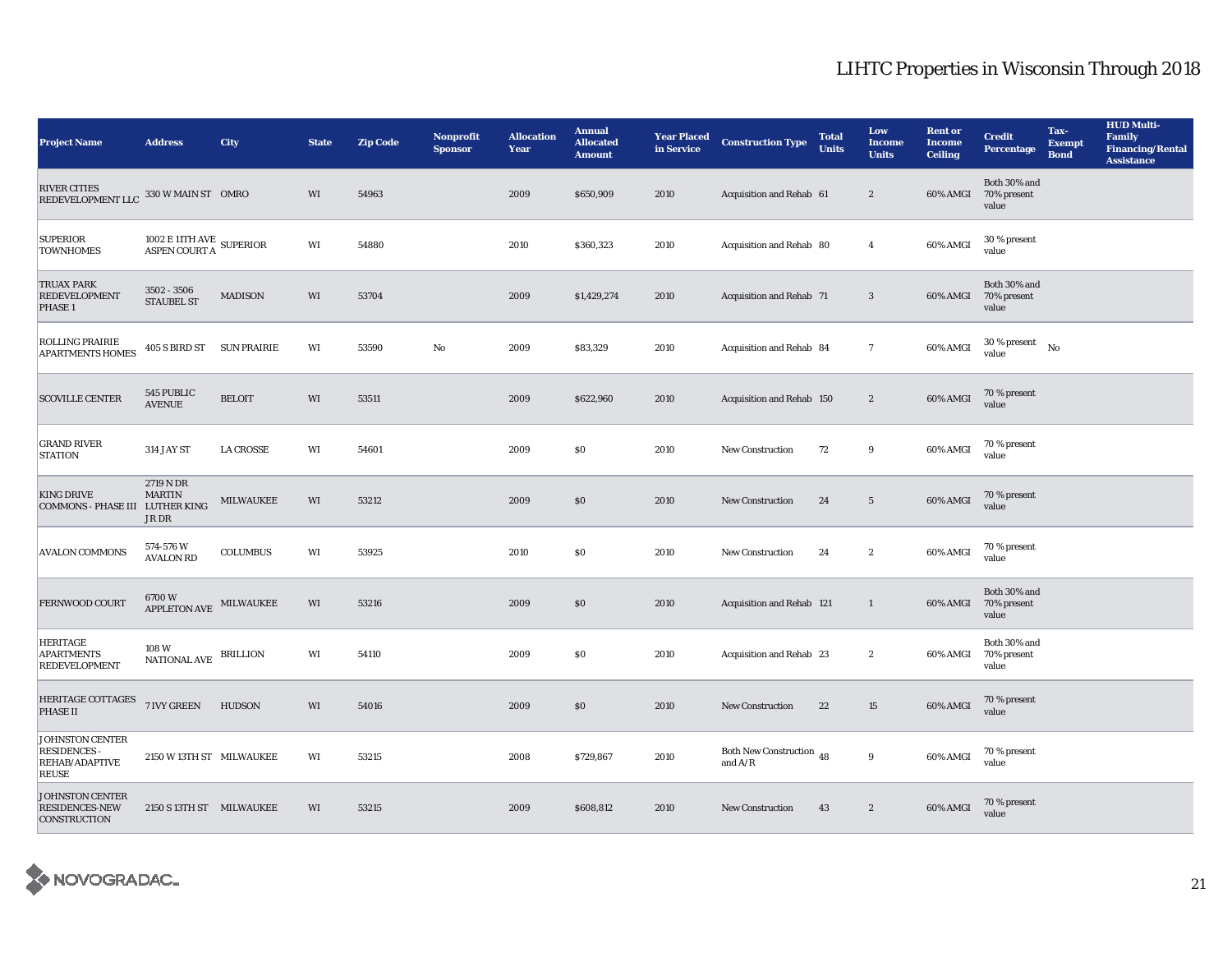| <b>Project Name</b>                                                | <b>Address</b>                            | City                       | <b>State</b> | <b>Zip Code</b> | <b>Nonprofit</b><br><b>Sponsor</b> | <b>Allocation</b><br>Year | <b>Annual</b><br><b>Allocated</b><br><b>Amount</b> | <b>Year Placed</b><br>in Service | <b>Construction Type</b>                  | <b>Total</b><br><b>Units</b> | Low<br><b>Income</b><br><b>Units</b> | <b>Rent or</b><br><b>Income</b><br><b>Ceiling</b> | <b>Credit</b><br><b>Percentage</b>      | Tax-<br><b>Exempt</b><br><b>Bond</b> | <b>HUD Multi-</b><br>Family<br><b>Financing/Rental</b><br><b>Assistance</b> |
|--------------------------------------------------------------------|-------------------------------------------|----------------------------|--------------|-----------------|------------------------------------|---------------------------|----------------------------------------------------|----------------------------------|-------------------------------------------|------------------------------|--------------------------------------|---------------------------------------------------|-----------------------------------------|--------------------------------------|-----------------------------------------------------------------------------|
| <b>LINCOLN SCHOOL</b><br><b>APARTMENTS</b>                         | 477 IST AVENUE PARK FALLS<br><b>NORTH</b> |                            | WI           | 54552           |                                    | 2009                      | \$0\$                                              | 2010                             | Both New Construction 24<br>and $A/R$     |                              | $\overline{7}$                       | 60% AMGI                                          | 70 % present<br>value                   |                                      |                                                                             |
| <b>MADISON PLACE</b>                                               | 215 MADISON<br><b>PLACE</b>               | <b>BEAVER DAM</b>          | WI           | 53916           |                                    | 2009                      | $\$0$                                              | 2010                             | <b>New Construction</b>                   | 62                           | $6\phantom{.0}$                      | 60% AMGI                                          | 70 % present<br>value                   |                                      |                                                                             |
| <b>RED CLIFF HOUSING</b><br>DEVELOPMENT PHASE DR<br>$\overline{2}$ | $90059$ EZIGAA                            | <b>BAYFIELD</b>            | WI           | 54814           |                                    | 2009                      | \$0\$                                              | 2010                             | <b>New Construction</b>                   | 24                           | $12\,$                               | 60% AMGI                                          | 70 % present<br>value                   |                                      |                                                                             |
| <b>RIVER MILL SR</b><br><b>RESIDENCES</b>                          | 317 S WATER ST WATERTOWN                  |                            | WI           | 53094           |                                    | 2009                      | \$852,628                                          | 2010                             | <b>New Construction</b>                   | 54                           | 6                                    | 60% AMGI                                          | 70 % present<br>value                   |                                      |                                                                             |
| <b>SHELTER WI</b><br><b>PROPERTIES</b>                             | 100 / 102 S<br><b>JACKSON ST</b>          | <b>ALBANY</b>              | WI           | 53502           |                                    | 2010                      | $\$0$                                              | 2010                             | Acquisition and Rehab 105                 |                              | 10                                   | 60% AMGI                                          | 70 % present<br>value                   |                                      |                                                                             |
| <b>VALLEY VILLAS</b><br><b>ASSISTED LIVING</b>                     | <b>S820</b><br><b>WESTLAND DR</b>         | SPRING VALLEY WI           |              | 54767           |                                    | 2009                      | \$0\$                                              | 2010                             | <b>New Construction</b>                   | 20                           | $\overline{4}$                       | 60% AMGI                                          | 70 % present<br>value                   |                                      |                                                                             |
| <b>WYAUWEGA SR</b><br>VILLAGE                                      | 202-216 S<br><b>LINCOLN ST</b>            | WEYAUWEGA                  | WI           | 54983           |                                    | 2009                      | \$229,084                                          | 2010                             | <b>New Construction</b>                   | 18                           | 6                                    | 60% AMGI                                          | 70 % present<br>value                   |                                      |                                                                             |
| YWCA MADISON<br><b>HOUSING LLC</b>                                 | 101 E MIFFLIN<br><b>ST</b>                | <b>MADISON</b>             | WI           | 53703           | Yes                                | 2009                      | \$0\$                                              | 2010                             | Acquisition and Rehab 99                  |                              | $15\,$                               | 60% AMGI                                          | Both 30% and<br>70% present No<br>value |                                      |                                                                             |
| <b>BUCHANAN COTTAGES</b>                                           | N287 MARIE<br><b>CLAIRE DR</b>            | TOWN OF<br><b>BUCHANAN</b> | WI           | 54915           |                                    | 2009                      | \$918,630                                          | 2010                             | <b>New Construction</b>                   | 66                           | $\overline{4}$                       | 60% AMGI                                          | 70 % present<br>value                   |                                      |                                                                             |
| COLBY-ABBOTSFORD 310 - 320<br><b>SR VILLAGE</b>                    | DEHNE DR                                  | <b>COLBY</b>               | WI           | 54421           |                                    | 2009                      | \$247,232                                          | 2010                             | <b>New Construction</b>                   | 24                           | $7\phantom{.0}$                      | 60% AMGI                                          | 70 % present<br>value                   |                                      |                                                                             |
| <b>MOUNT PLEASANT</b><br>PLACE FKA LINCOLN<br><b>VILLAS</b>        | 5810 LINCOLN<br><b>VILLAS DR</b>          | MOUNT PLEASANT WI          |              | 53406           |                                    | 2009                      | $\$0$                                              | 2010                             | Acquisition and Rehab 99                  |                              | $\mathbf{1}$                         | 60% AMGI                                          | Both 30% and<br>70% present<br>value    |                                      |                                                                             |
| <b>TAYLOR PARK SR</b><br><b>APARTMENTS</b>                         | 826 TAYLOR<br><b>PARKWAY</b>              | <b>SHEBOYGAN</b>           | WI           | 53081           |                                    | 2009                      | \$530,414                                          | 2010                             | Both New Construction 42<br>and $\rm A/R$ |                              | $12\,$                               | 60% AMGI                                          | Both 30% and<br>70% present<br>value    |                                      |                                                                             |
| <b>EVERGREEN MANOR</b>                                             | 411 W PHILLIP<br><b>ST</b>                | RHINELANDER                | WI           | 54501           |                                    | 2009                      | \$0\$                                              | 2011                             | Acquisition and Rehab 50                  |                              | $5\phantom{.0}$                      | 60% AMGI                                          | 70 % present<br>value                   |                                      |                                                                             |

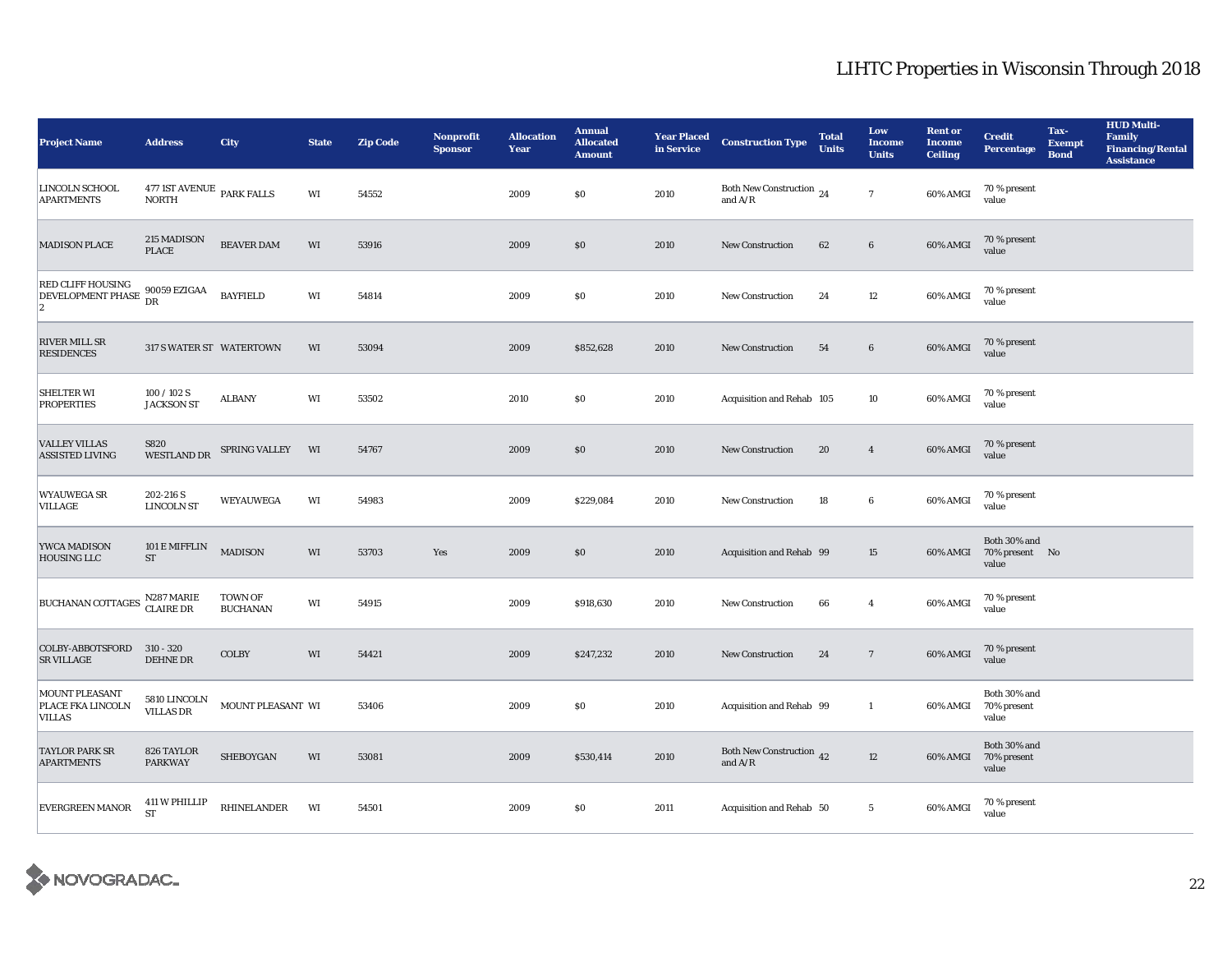| <b>Project Name</b>                                   | <b>Address</b>                                                          | City              | <b>State</b>           | <b>Zip Code</b> | Nonprofit<br><b>Sponsor</b> | <b>Allocation</b><br>Year | <b>Annual</b><br><b>Allocated</b><br><b>Amount</b> | <b>Year Placed<br/>in Service</b> | <b>Construction Type</b>                                                                    | <b>Total</b><br><b>Units</b> | Low<br><b>Income</b><br><b>Units</b> | <b>Rent or</b><br><b>Income</b><br><b>Ceiling</b> | <b>Credit</b><br><b>Percentage</b>   | Tax-<br><b>Exempt</b><br><b>Bond</b> | <b>HUD Multi-</b><br>Family<br><b>Financing/Rental</b><br><b>Assistance</b> |
|-------------------------------------------------------|-------------------------------------------------------------------------|-------------------|------------------------|-----------------|-----------------------------|---------------------------|----------------------------------------------------|-----------------------------------|---------------------------------------------------------------------------------------------|------------------------------|--------------------------------------|---------------------------------------------------|--------------------------------------|--------------------------------------|-----------------------------------------------------------------------------|
| <b>LISBON TERRACE</b>                                 | $2730\,\rm{W}\,LISBON$ MILWAUKEE<br><b>TERRACE</b>                      |                   | WI                     | 53208           |                             | 2009                      | $\$0$                                              | 2011                              | <b>New Construction</b>                                                                     | 24                           | $\sqrt{5}$                           | 60% AMGI                                          | 70 % present<br>value                |                                      |                                                                             |
| <b>ARBOR TRACE</b><br><b>APARTMENTS</b>               | $621\,\mathrm{E}\,\mathrm{DECORAH}$ WEST BEND<br>$\mathbf{R}\mathbf{D}$ |                   | $\mathbf{W}\mathbf{I}$ | 53095           |                             | 2010                      | \$625,968                                          | 2011                              | Acquisition and Rehab 74                                                                    |                              | $\overline{4}$                       | 60% AMGI                                          | Both 30% and<br>70% present<br>value |                                      |                                                                             |
| <b>SCATTERED SITES III</b>                            | 3035 N 22ND ST MILWAUKEE                                                |                   | WI                     | 53206           |                             | 2010                      | \$0                                                | 2011                              | New Construction                                                                            | 24                           | $\sqrt{5}$                           | 60% AMGI                                          | 70 % present<br>value                |                                      |                                                                             |
| <b>BAYSIDE SENIOR</b><br><b>APARTMENTS</b>            | 237 COOK AVE OCONTO                                                     |                   | WI                     | 54153           |                             | 2010                      | \$345,731                                          | 2011                              | New Construction                                                                            | 24                           | 6                                    | 60% AMGI                                          | 70 % present<br>value                |                                      |                                                                             |
| WHPC-NIBP<br><b>PORTFOLIO</b>                         | 110-A AMHERST SHEBOYGAN<br>AVE                                          | <b>FALLS</b>      | $\mathbf{W}\mathbf{I}$ | 53085           |                             | 2011                      | \$2,025,155                                        | 2011                              | Acquisition and Rehab 1075                                                                  |                              | $77\,$                               | 60% AMGI                                          | 30 % present<br>value                |                                      |                                                                             |
| <b>BEAVER DAM LAKE</b><br><b>HISTORIC LOFTS</b>       | 222 MADISON<br>${\cal ST}$                                              | <b>BEAVER DAM</b> | WI                     | 53916           |                             | 2009                      | \$667,412                                          | 2011                              | Both New Construction $\,$ 34 $\,$<br>and $\ensuremath{\mathrm{A}}/\ensuremath{\mathrm{R}}$ |                              | $\bf 3$                              | 60% AMGI                                          | 70 % present<br>value                |                                      |                                                                             |
| <b>BECHER TERRACE</b>                                 | 1800 W BECHER $_{\rm MLWAUKEE}$<br><b>ST</b>                            |                   | WI                     | 53215           |                             | 2009                      | \$1,331,555                                        | 2011                              | New Construction                                                                            | 80                           | $10\,$                               | 60% AMGI                                          | 70 % present<br>value                |                                      |                                                                             |
| <b>BELOIT APARTMENTS</b><br>REDEVELOPMENT-<br>PHASE 2 | 1821 BAYLISS<br>AVE                                                     | <b>BELOIT</b>     | WI                     | 53511           |                             | 2010                      | \$1,180,294                                        | 2011                              | Both New Construction $\,66$<br>and $A/R$                                                   |                              | $15\,$                               | 60% AMGI                                          | Both 30% and<br>70% present<br>value |                                      |                                                                             |
| <b>BURR OAKS SENIOR</b><br><b>HOUSING</b>             | 2417 CYPRESS<br><b>WAY</b>                                              | <b>MADISON</b>    | WI                     | 53713           |                             | 2010                      | \$725,001                                          | 2011                              | New Construction                                                                            | 50                           | $10\,$                               | 60% AMGI                                          | 70 % present<br>value                |                                      |                                                                             |
| <b>CAPUCHIN</b><br><b>APARTMENTS</b>                  | 2502W<br><b>TAMARACK ST</b>                                             | MILWAUKEE         | WI                     | 53206           |                             | 2009                      | \$686,379                                          | 2011                              | <b>New Construction</b>                                                                     | ${\bf 38}$                   | $5\phantom{.0}$                      | 60% AMGI                                          | 70 % present<br>value                |                                      |                                                                             |
| <b>ELVEN STED</b>                                     | 631 8TH ST                                                              | <b>STOUGHTON</b>  | WI                     | 53589           |                             | 2010                      | \$738,900                                          | 2011                              | New Construction                                                                            | 33                           | $15\,$                               | 60% AMGI                                          | 70 % present<br>value                |                                      |                                                                             |
| <b>EMPOWERMENT</b><br><b>VILLAGE - LINCOLN</b>        | 525 W LINCOLN MILWAUKEE                                                 |                   | WI                     | 53207           |                             | 2009                      | \$620,824                                          | 2011                              | <b>New Construction</b>                                                                     | $30\,$                       | 8                                    | 60% AMGI                                          | 70 % present<br>value                |                                      |                                                                             |
| <b>FORESTHILL</b><br><b>HIGHLANDS PHASE V</b>         | 9075W<br>HIGHLAND<br>PARK AVE                                           | <b>FRANKLIN</b>   | WI                     | 53132           |                             | 2009                      | \$220,497                                          | 2011                              | <b>New Construction</b>                                                                     | 24                           | $5\phantom{.0}$                      | 60% AMGI                                          | 70 % present<br>value                |                                      |                                                                             |

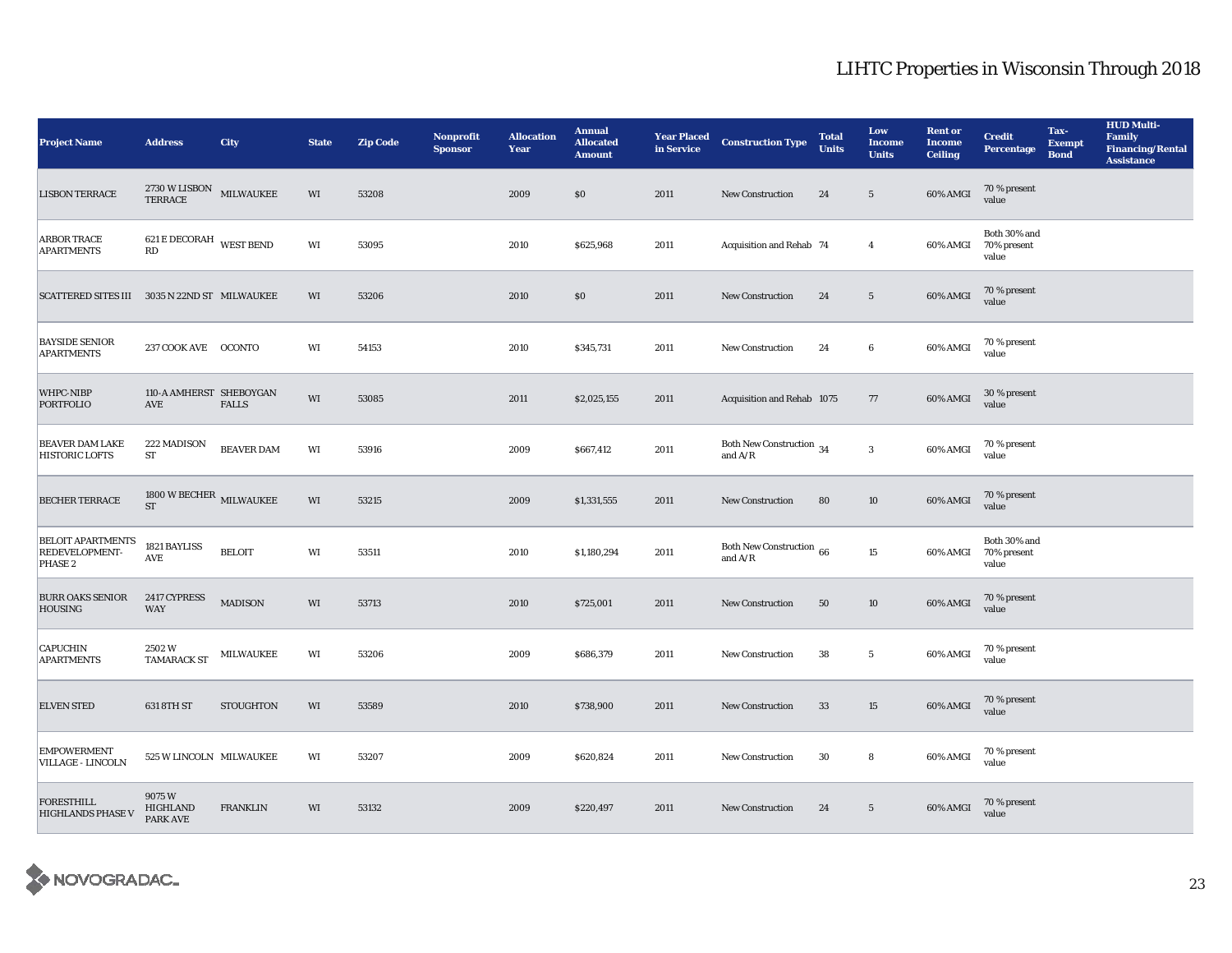| <b>Project Name</b>                           | <b>Address</b>                                              | City                           | <b>State</b>           | <b>Zip Code</b> | Nonprofit<br><b>Sponsor</b> | <b>Allocation</b><br>Year | <b>Annual</b><br><b>Allocated</b><br><b>Amount</b> | <b>Year Placed</b><br>in Service | <b>Construction Type</b>                                                              | <b>Total</b><br><b>Units</b> | Low<br><b>Income</b><br><b>Units</b> | <b>Rent or</b><br><b>Income</b><br><b>Ceiling</b> | <b>Credit</b><br><b>Percentage</b>            | Tax-<br><b>Exempt</b><br><b>Bond</b> | <b>HUD Multi-</b><br>Family<br><b>Financing/Rental</b><br><b>Assistance</b> |
|-----------------------------------------------|-------------------------------------------------------------|--------------------------------|------------------------|-----------------|-----------------------------|---------------------------|----------------------------------------------------|----------------------------------|---------------------------------------------------------------------------------------|------------------------------|--------------------------------------|---------------------------------------------------|-----------------------------------------------|--------------------------------------|-----------------------------------------------------------------------------|
| <b>GARFIELD PARK</b>                          | 2200 N 31ST ST MILWAUKEE                                    |                                | WI                     | 53202           |                             | 2009                      | \$997,771                                          | 2011                             | Both New Construction $\,69$<br>and $\ensuremath{\mathrm{A}}/\ensuremath{\mathrm{R}}$ |                              | $10\,$                               | 60% AMGI                                          | 70 % present<br>value                         |                                      |                                                                             |
| <b>GREEN BAY SENIOR</b><br><b>APARTMENTS</b>  | 2809<br><b>UNIVERSITY</b><br>AVE                            | <b>GREEN BAY</b>               | WI                     | 54311           |                             | 2009                      | \$2,564,603                                        | 2011                             | New Construction                                                                      | 150                          | $\boldsymbol{2}$                     | 60% AMGI                                          | 70 % present<br>value                         |                                      |                                                                             |
| <b>HARBORSIDE</b><br><b>COMMONS</b>           | 716 51ST PLACE KENOSHA                                      |                                | WI                     | 53140           |                             | 2009                      | \$1,039,992                                        | 2011                             | <b>New Construction</b>                                                               | 89                           | 10                                   | 60% AMGI                                          | 70 % present<br>value                         |                                      |                                                                             |
| <b>HILL CREST SENIOR</b><br><b>HOUSING</b>    | $3993$ S PRAIRIE $$\sf{G}\textsc{REENFI}\xspace$ GREENFIELD |                                | WI                     | 53228           |                             | 2009                      | \$599,182                                          | 2011                             | New Construction                                                                      | 41                           | $7\phantom{.0}$                      | 60% AMGI                                          | 70 % present<br>value                         |                                      |                                                                             |
| <b>HOMESTEAD VILLAGE</b><br>IІ                |                                                             | 320 E COLOME CHIPPEWA FALLS WI |                        | 54729           |                             | 2010                      | \$289,660                                          | 2011                             | <b>New Construction</b>                                                               | 24                           | 10                                   | 60% AMGI                                          | 70 % present<br>value                         |                                      |                                                                             |
| <b>LA CORONA</b>                              | 1655 S 3RD ST MILWAUKEE                                     |                                | WI                     | 53204           |                             | 2011                      | \$356,773                                          | 2011                             | Acquisition and Rehab 55                                                              |                              | $7\phantom{.0}$                      | 60% AMGI                                          | 70 % present<br>value                         |                                      |                                                                             |
| <b>LAC COURTE</b><br><b>OREILLES HOMES II</b> | 9012N<br>AKIKAANDAG<br>LANE                                 | HAYWARD                        | WI                     | 54843           |                             | 2009                      | \$699,720                                          | 2011                             | <b>New Construction</b>                                                               | 24                           | $6\phantom{.0}$                      | 60% AMGI                                          | 70 % present<br>value                         |                                      |                                                                             |
| <b>LYNNDALE VILLAGE</b>                       | <b>3761 N WHITE</b><br><b>HAWK DR</b>                       | <b>GRAND CHUTE</b>             | WI                     | 54913           |                             | 2010                      | \$849,787                                          | 2011                             | New Construction                                                                      | 60                           | $7\phantom{.0}$                      | 60% AMGI                                          | 70 % present<br>value                         |                                      |                                                                             |
| MAHLER PARK PHASE<br>$\vert$ 2                | 1557 LYON DR NEENAH                                         |                                | $\mathbf{W}\mathbf{I}$ | 54956           |                             | 2010                      | \$23,835                                           | 2011                             | New Construction                                                                      | 51                           | $5\phantom{.0}$                      | <b>50% AMGI</b>                                   | 30 % present<br>value                         |                                      |                                                                             |
| <b>MAUSTON SENIOR</b><br><b>VILLAGE</b>       | 801 SHERMAN<br>$\operatorname{ST}$                          | <b>MAUSTON</b>                 | WI                     | 53948           |                             | 2010                      | \$309,977                                          | 2011                             | New Construction                                                                      | 24                           | $11\,$                               | 60% AMGI                                          | 70 % present<br>value                         |                                      |                                                                             |
| <b>MENOMINEE HOMES</b><br>VII                 | N625 CHIEF<br><b>LITTLE CROW</b><br>RD                      | <b>KESHENA</b>                 | WI                     | 54135           |                             | 2010                      | \$425,643                                          | 2011                             | Acquisition and Rehab 24                                                              |                              | $\overline{4}$                       | 60% AMGI                                          | Both 30% and<br>70% present<br>value          |                                      |                                                                             |
| <b>MENOMINEE HOMES</b><br><b>VIII</b>         | W2676<br>WARRINGTON KESHENA<br>RD                           |                                | WI                     | 54135           |                             | 2010                      | \$444,206                                          | 2011                             | Acquisition and Rehab 24                                                              |                              | $\mathbf{3}$                         |                                                   | Both 30% and<br>60% AMGI 70% present<br>value |                                      |                                                                             |
| <b>MISSISSIPPI FLATS</b>                      | 1410-1420<br><b>O'KEEFE RD</b>                              | <b>HUDSON</b>                  | WI                     | 54016           |                             | 2010                      | \$473,152                                          | 2011                             | <b>New Construction</b>                                                               | 22                           | 8                                    | 60% AMGI                                          | 70 % present<br>value                         |                                      |                                                                             |

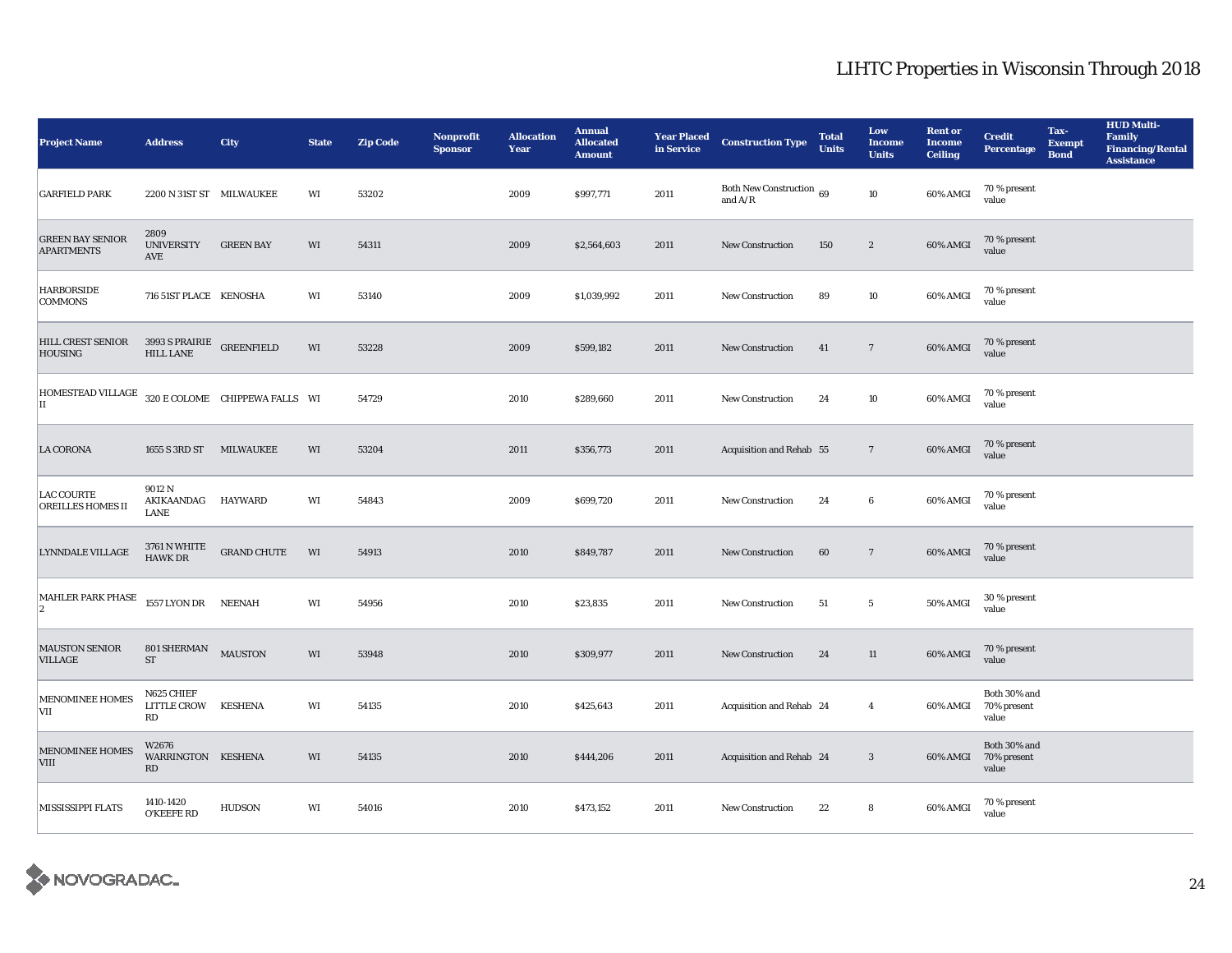| <b>Project Name</b>                                             | <b>Address</b>                                            | City             | <b>State</b> | <b>Zip Code</b> | Nonprofit<br><b>Sponsor</b> | <b>Allocation</b><br>Year | <b>Annual</b><br><b>Allocated</b><br><b>Amount</b> | <b>Year Placed</b><br>in Service | <b>Construction Type</b>              | <b>Total</b><br><b>Units</b> | Low<br><b>Income</b><br><b>Units</b> | <b>Rent or</b><br><b>Income</b><br><b>Ceiling</b> | <b>Credit</b><br><b>Percentage</b>            | Tax-<br><b>Exempt</b><br><b>Bond</b> | <b>HUD Multi-</b><br>Family<br><b>Financing/Rental</b><br><b>Assistance</b> |
|-----------------------------------------------------------------|-----------------------------------------------------------|------------------|--------------|-----------------|-----------------------------|---------------------------|----------------------------------------------------|----------------------------------|---------------------------------------|------------------------------|--------------------------------------|---------------------------------------------------|-----------------------------------------------|--------------------------------------|-----------------------------------------------------------------------------|
| <b>NORTHSIDE</b><br><b>HOMEOWNERS</b><br><b>INITIATIVE</b>      | 2419 N 29TH ST MILWAUKEE                                  |                  | WI           | 53210           |                             | 2010                      | \$951,620                                          | 2011                             | <b>New Construction</b>               | 40                           | $7\phantom{.0}$                      | 60% AMGI                                          | 70 % present<br>value                         |                                      |                                                                             |
| <b>RIVER BLUFF</b><br><b>TOWNHOMES</b>                          | 140-148<br><b>WISCONSIN ST</b>                            | <b>WEST BEND</b> | WI           | 53095           |                             | 2009                      | \$683,873                                          | 2011                             | New Construction                      | 36                           | 14                                   | 60% AMGI                                          | 70 % present<br>value                         |                                      |                                                                             |
| <b>SEYMOUR SENIOR</b><br><b>VILLAGE</b>                         | 710 BRONSON<br>RD                                         | <b>SEYMOUR</b>   | WI           | 54165           |                             | 2010                      | \$309,492                                          | 2011                             | <b>New Construction</b>               | 24                           | $5\phantom{.0}$                      | 60% AMGI                                          | 70 % present<br>value                         |                                      |                                                                             |
| THE OVERLOOK AT<br><b>HILLDALE</b>                              | 4620 FREY ST MADISON                                      |                  | WI           | 53705           |                             | 2010                      | \$1,654,165                                        | 2011                             | <b>New Construction</b>               | 96                           | $5\phantom{.0}$                      | 60% AMGI                                          | 70 % present<br>value                         |                                      |                                                                             |
| THE PINES AT MOUNT 3700 MOUNT<br><b>VIEW</b>                    | <b>VIEW AVE</b>                                           | <b>WESTON</b>    | WI           | 54476           |                             | 2010                      | \$36,645                                           | 2011                             | <b>New Construction</b>               | 46                           | $\mathbf{3}$                         | 50% AMGI                                          | 30 % present<br>value                         |                                      |                                                                             |
| <b>REGENCY WEST</b><br><b>APARTMENTS</b>                        | 2234-2248 LONI RACINE<br>LANE                             |                  | WI           | 53406           |                             | 2009                      | \$988,083                                          | 2011                             | <b>New Construction</b>               | 72                           | $\overline{4}$                       | 60% AMGI                                          | 70 % present<br>value                         |                                      |                                                                             |
| THE RIVERS SENIOR<br><b>LIVING</b>                              | 475 MARION RD OSHKOSH                                     |                  | WI           | 54901           |                             | 2009                      | \$857,277                                          | 2011                             | <b>New Construction</b>               | 60                           | $\boldsymbol{9}$                     | 60% AMGI                                          | 70 % present<br>value                         |                                      |                                                                             |
| <b>RIVERWORKS LOFTS</b>                                         | $3372$ N HOLTON $\quad$ MILWAUKEE<br><b>ST</b>            |                  | WI           | 53212           |                             | 2010                      | \$622,549                                          | 2011                             | Both New Construction 36<br>and $A/R$ |                              | 21                                   | 60% AMGI                                          | 70 % present<br>value                         |                                      |                                                                             |
| <b>SACRED HEART</b><br><b>SENIOR APARTMENTS</b>                 | 3627 S<br>KINNICKINNIC ST FRANCIS<br>$\operatorname{AVE}$ |                  | WI           | 53235           |                             | 2009                      | \$1,095,477                                        | 2011                             | Acquisition and Rehab 68              |                              | 12                                   | 60% AMGI                                          | 70 % present<br>value                         |                                      |                                                                             |
| <b>VETERANS MANOR</b>                                           | 3430W<br>WISCONSIN<br>AVE                                 | <b>MILWAUKEE</b> | WI           | 53208           |                             | 2009                      | \$1,055,214                                        | 2011                             | <b>New Construction</b>               | 52                           | $\mathbf{1}$                         | 60% AMGI                                          | 70 % present<br>value                         |                                      |                                                                             |
| <b>VILLARD SQUARE</b><br><b>GRANDFAMILY</b><br><b>MILWAUKEE</b> | 3427W<br><b>VILLARD AVE</b>                               | <b>MILWAUKEE</b> | WI           | 53209           |                             | 2009                      | \$768,128                                          | 2011                             | New Construction                      | 47                           | $6\phantom{.0}$                      | 60% AMGI                                          | 70 % present<br>value                         |                                      |                                                                             |
| <b>WILKINSON MANOR</b>                                          | $919\to \text{SUMMIT}$<br>$\operatorname{AVE}$            | OCONOMOWOC       | WI           | 53066           |                             | 2011                      | \$573,582                                          | 2011                             | Acquisition and Rehab 76              |                              | $5\phantom{.0}$                      |                                                   | Both 30% and<br>60% AMGI 70% present<br>value |                                      |                                                                             |
| WOODFIELD VILLAGE 440 HOWARD<br>II SENIOR HOUSING BLVD          |                                                           | <b>HOWARD</b>    | WI           | 54313           |                             | 2010                      | \$689,381                                          | 2011                             | New Construction                      | 49                           | 12                                   | 60% AMGI                                          | 70 % present<br>value                         |                                      |                                                                             |

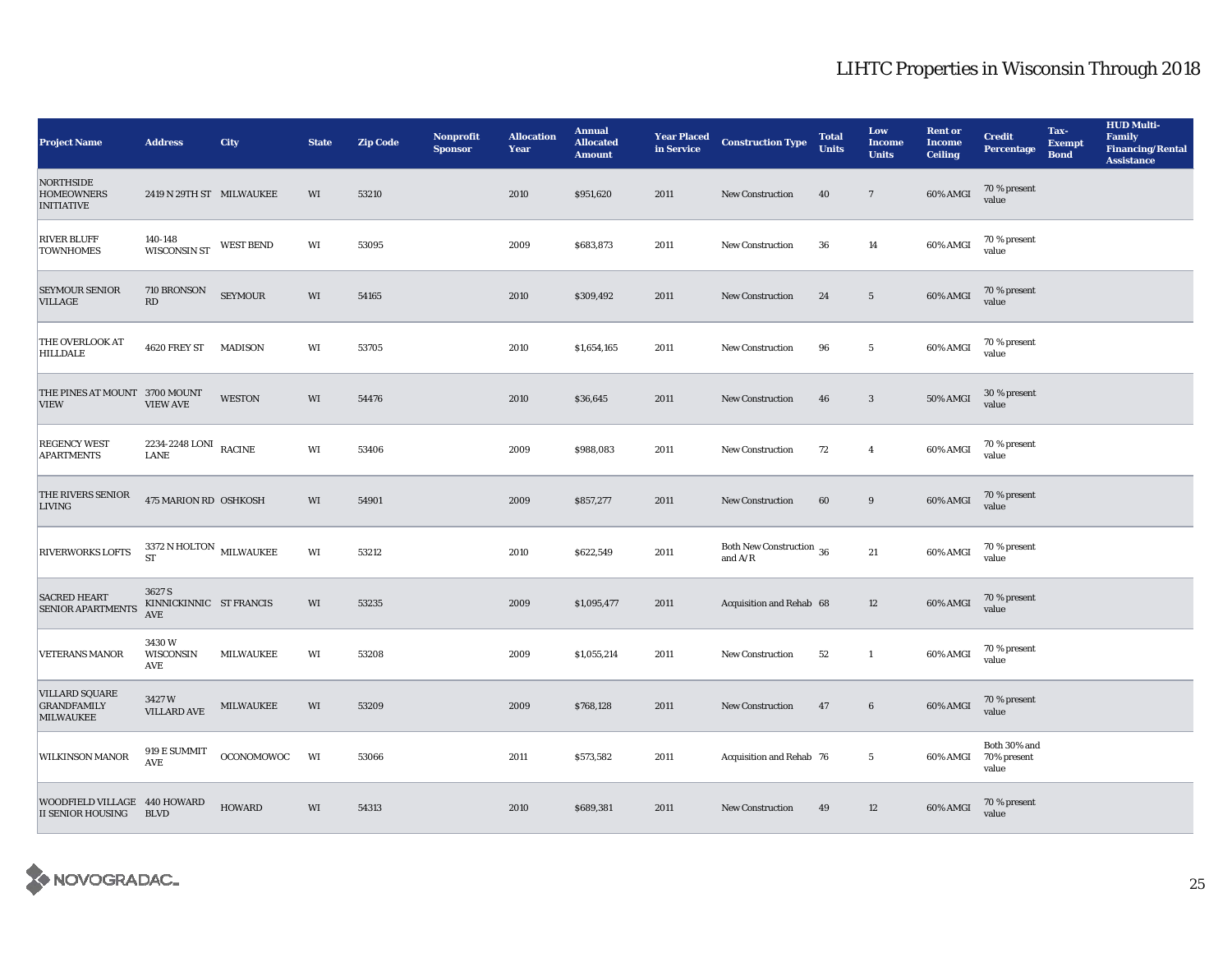| <b>Project Name</b>                                              | <b>Address</b>                                                   | City               | <b>State</b>           | <b>Zip Code</b> | Nonprofit<br><b>Sponsor</b> | <b>Allocation</b><br>Year | <b>Annual</b><br><b>Allocated</b><br><b>Amount</b> | <b>Year Placed</b><br>in Service | <b>Construction Type</b>              | <b>Total</b><br><b>Units</b> | Low<br><b>Income</b><br><b>Units</b> | <b>Rent or</b><br><b>Income</b><br><b>Ceiling</b> | <b>Credit</b><br><b>Percentage</b>   | Tax-<br><b>Exempt</b><br><b>Bond</b> | <b>HUD Multi-</b><br><b>Family</b><br><b>Financing/Rental</b><br><b>Assistance</b> |
|------------------------------------------------------------------|------------------------------------------------------------------|--------------------|------------------------|-----------------|-----------------------------|---------------------------|----------------------------------------------------|----------------------------------|---------------------------------------|------------------------------|--------------------------------------|---------------------------------------------------|--------------------------------------|--------------------------------------|------------------------------------------------------------------------------------|
| <b>WILLIAM A</b><br>PASSAVANT                                    | 2195 W STATE<br>${\cal ST}$                                      | <b>MILWAUKEE</b>   | WI                     | 53233           |                             | 2009                      | \$890,758                                          | 2011                             | Acquisition and Rehab 51              |                              | $5\phantom{.0}$                      | 60% AMGI                                          | 70 % present<br>value                |                                      |                                                                                    |
| THE TOWNHOMES AT 3210-3226<br>CRAFTSMAN VILLAGE VILLAGE LANE     |                                                                  | <b>PLOVER</b>      | WI                     | 54467           |                             | 2010                      | \$850,004                                          | 2011                             | <b>New Construction</b>               | 44                           | 8                                    | 60% AMGI                                          | 70 % present<br>value                |                                      |                                                                                    |
| <b>UNITED HOMES</b>                                              | $2878\text{-}80$ N $29\mathrm{TH}$ $_{\,$ MILWAUKEE<br><b>ST</b> |                    | WI                     | 53210           |                             | 2010                      | \$624,571                                          | 2011                             | <b>New Construction</b>               | 24                           | 6                                    | 60% AMGI                                          | 70 % present<br>value                |                                      |                                                                                    |
| <b>LAPHAM PARK</b>                                               | 1901 N 6TH ST<br>UNIT <sub>2</sub>                               | MILWAUKEE          | WI                     | 53212           |                             | 2011                      | \$1,229,158                                        | 2011                             | Acquisition and Rehab 201             |                              | 3                                    | 60% AMGI                                          | 30 % present<br>value                |                                      |                                                                                    |
| BELOIT ROAD SENIOR 7205 & 7213 W<br><b>HOUSING</b>               | <b>BELOIT RD</b>                                                 | <b>WEST ALLIS</b>  | WI                     | 53219           |                             | 2011                      | \$686,065                                          | 2011                             | Acquisition and Rehab 104             |                              | $\boldsymbol{2}$                     | 60% AMGI                                          | 70 % present<br>value                |                                      |                                                                                    |
| <b>ARBOR GREEN</b><br><b>SILVERCREST</b>                         | 630 S<br>${\bf COGSWELL}$ DR                                     | <b>SILVER LAKE</b> | WI                     | 53170           |                             | 2011                      | \$644,155                                          | 2011                             | Acquisition and Rehab 84              |                              | $9\,$                                | 60% AMGI                                          | Both 30% and<br>70% present<br>value |                                      |                                                                                    |
| <b>SHERMAN PARK</b><br><b>COMMONS SENIOR</b><br>LIVING COMMUNITY | 3245 N 37TH ST MILWAUKEE                                         |                    | WI                     | 53216           |                             | 2010                      | \$1,455,193                                        | 2011                             | Both New Construction 68<br>and $A/R$ |                              | $\overline{4}$                       | 60% AMGI                                          | 70 % present<br>value                |                                      |                                                                                    |
| <b>NATIONAL AVENUE</b><br><b>LOFTS</b>                           | 120 E<br>NATIONAL AVE                                            | MILWAUKEE          | WI                     | 53204           |                             | 2009                      | \$1,513,606                                        | 2011                             | <b>New Construction</b>               | 72                           | $12 \,$                              | 60% AMGI                                          | 70 % present<br>value                |                                      |                                                                                    |
| <b>ARBOR GREEN</b><br><b>SILVERCREST</b>                         | 6019 55TH ST                                                     | <b>KENOSHA</b>     | WI                     | 53144           |                             | 2011                      | \$644,155                                          | 2011                             | Acquisition and Rehab 84              |                              | 9                                    | 60% AMGI                                          | Both 30% and<br>70% present<br>value |                                      |                                                                                    |
| <b>MISSION VILLAGE OF</b><br><b>SHEBOYGAN</b>                    | 4601-4613<br>TELLURIDE DR SHEBOYGAN                              | TOWN OF            | WI                     | 53083           |                             | 2010                      | \$1,348,604                                        | 2011                             | <b>New Construction</b>               | 76                           | ${\bf 16}$                           | 60% AMGI                                          | 70 % present<br>value                |                                      |                                                                                    |
| <b>GREEN BAY FAMILY</b><br><b>APARTMENTS</b>                     | 1001 MORAINE $$\sf{G}\rm{REEN}$ BAY<br><b>WAY</b>                |                    | WI                     | 54303           |                             | 2012                      | \$633,757                                          | 2012                             | Acquisition and Rehab 84              |                              | $\overline{4}$                       | 60% AMGI                                          | Both 30% and<br>70% present<br>value |                                      |                                                                                    |
| <b>NORHTSIDE</b><br>NEIGHBORHOOD<br><b>INITIATIVE II</b>         | 3339-41 NORTH<br>20TH STREET                                     | MILWAUKEE          | WI                     | 53206           |                             | 2012                      | \$803,758                                          | 2012                             | Acquisition and Rehab 60              |                              | 8                                    | 60% AMGI                                          | Both 30% and<br>70% present<br>value |                                      |                                                                                    |
| <b>OAK GROVE</b><br><b>REDEVELOPMENT</b>                         | 905 DIVISION<br>STREET BLDG A                                    | <b>HORICON</b>     | $\mathbf{W}\mathbf{I}$ | 53032           |                             | 2011                      | \$373,133                                          | 2012                             | Acquisition and Rehab 24              |                              | $\mathbf{3}$                         | 60% AMGI                                          | Both 30% and<br>70% present<br>value |                                      |                                                                                    |

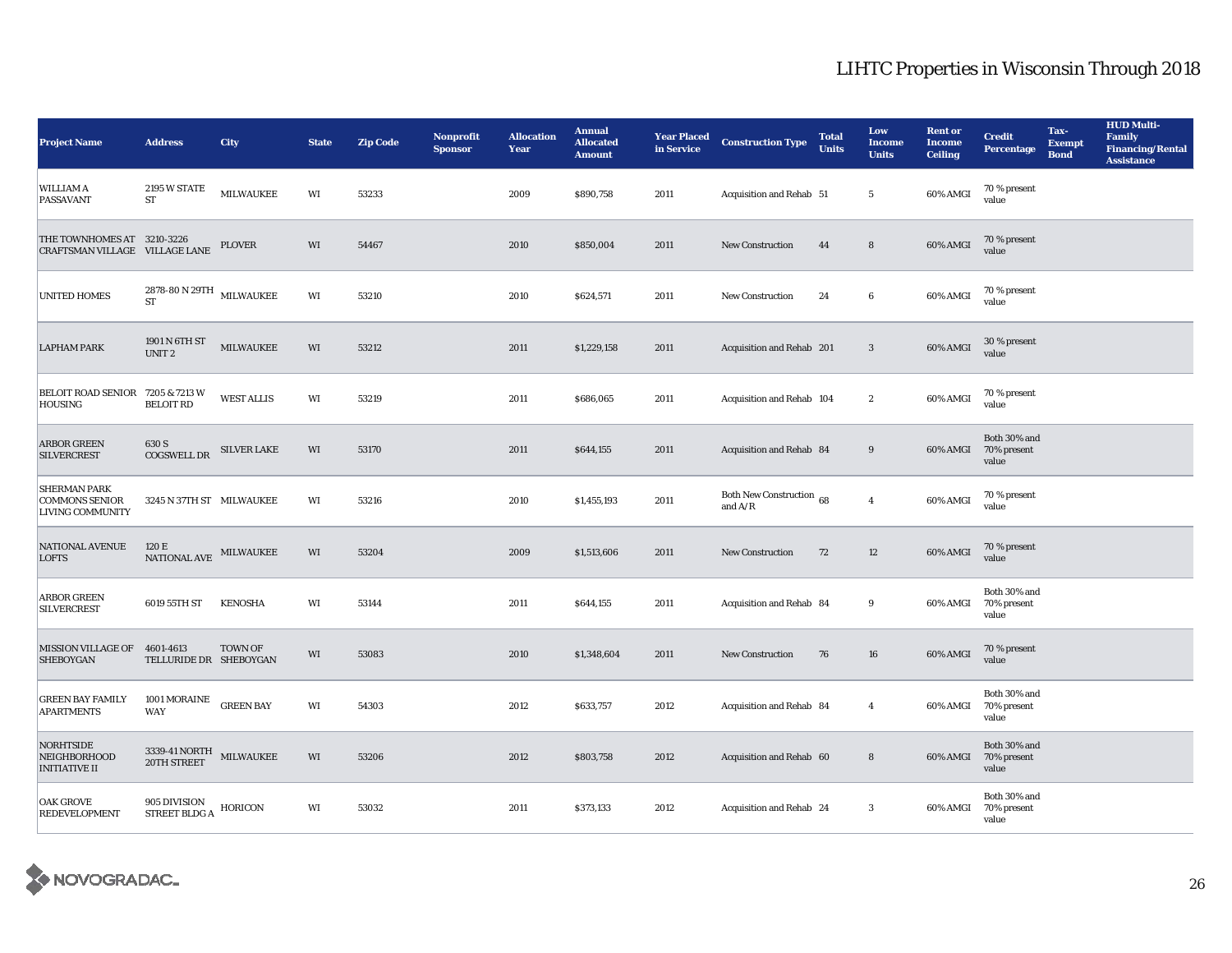| <b>Project Name</b>                                          | <b>Address</b>                                       | City              | <b>State</b> | <b>Zip Code</b> | <b>Nonprofit</b><br><b>Sponsor</b> | <b>Allocation</b><br>Year | <b>Annual</b><br><b>Allocated</b><br><b>Amount</b> | <b>Year Placed</b><br>in Service | <b>Construction Type</b>  | <b>Total</b><br><b>Units</b> | Low<br><b>Income</b><br><b>Units</b> | <b>Rent or</b><br><b>Income</b><br><b>Ceiling</b> | <b>Credit</b><br><b>Percentage</b>            | Tax-<br><b>Exempt</b><br><b>Bond</b> | <b>HUD Multi-</b><br>Family<br><b>Financing/Rental</b><br><b>Assistance</b> |
|--------------------------------------------------------------|------------------------------------------------------|-------------------|--------------|-----------------|------------------------------------|---------------------------|----------------------------------------------------|----------------------------------|---------------------------|------------------------------|--------------------------------------|---------------------------------------------------|-----------------------------------------------|--------------------------------------|-----------------------------------------------------------------------------|
| <b>UMCS PHASE III</b>                                        | 1915 NORTH<br>38TH STREET                            | <b>MILWAUKEE</b>  | WI           | 53208           |                                    | 2010                      | \$661,271                                          | 2012                             | <b>New Construction</b>   | 24                           | $5\phantom{.0}$                      | 60% AMGI                                          | 70 % present<br>value                         |                                      |                                                                             |
| <b>WALWORTH</b><br><b>APARTMENTS</b>                         | 323 WEST<br><b>COURT STREET</b>                      | <b>ELKHORN</b>    | WI           | 53121           |                                    | 2012                      | \$716,525                                          | 2012                             | Acquisition and Rehab 139 |                              | $7\phantom{.0}$                      | 60% AMGI                                          | Both 30% and<br>70% present<br>value          |                                      |                                                                             |
| <b>AUXILIARY COURT</b>                                       | 201 AUXILIARY<br><b>COURT UNIT</b><br>2000           | <b>WEST BEND</b>  | WI           | 53095           |                                    | 2010                      | \$988,656                                          | 2012                             | <b>New Construction</b>   | 55                           | 10                                   | 60% AMGI                                          | 70 % present<br>value                         |                                      |                                                                             |
| <b>BEERLINE B</b><br><b>APARTMENTS</b>                       | 1710 N<br><b>COMMERCE ST</b>                         | MILWAUKEE         | WI           | 53212           |                                    | 2010                      | \$2,401,183                                        | 2012                             | New Construction          | 140                          | $14\,$                               | 60% AMGI                                          | 70 % present<br>value                         |                                      |                                                                             |
| <b>BERKSHIRE</b><br><b>GREENDALE</b>                         | $7010\,\mathrm{W}\,\mathrm{GRANGE}$ GREENDALE<br>AVE |                   | WI           | 53129           |                                    | 2010                      | \$1,427,275                                        | 2012                             | New Construction          | 90                           | 16                                   | 60% AMGI                                          | 70 % present<br>value                         |                                      |                                                                             |
| <b>BIRCHWOOD</b><br><b>HIGHLANDS PHASE 3</b>                 | 8025 BIRCH ST WESTON                                 |                   | WI           | 54476           |                                    | 2011                      | \$19,830                                           | 2012                             | <b>New Construction</b>   | 39                           | $\overline{4}$                       | 50% AMGI                                          | 30 % present<br>value                         |                                      |                                                                             |
| CEDAR GLEN SENIOR 1661 RIVER'S<br><b>HOUSING</b>             | <b>BEND RD</b>                                       | <b>WAUWATOSA</b>  | WI           | 53226           |                                    | 2010                      | \$1,094,673                                        | 2012                             | <b>New Construction</b>   | 80                           | 14                                   | 60% AMGI                                          | 70 % present<br>value                         |                                      |                                                                             |
| <b>CELEBRE PLACE</b>                                         | 1870 27TH AVE KENOSHA                                |                   | WI           | 53140           |                                    | 2010                      | \$645,000                                          | 2012                             | New Construction          | 47                           | $\overline{4}$                       | 60% AMGI                                          | 70 % present<br>value                         |                                      |                                                                             |
| CENTURY CITY LOFTS 3817 N 35TH ST MILWAUKEE                  |                                                      |                   | WI           | 53216           |                                    | 2010                      | \$866,613                                          | 2012                             | New Construction          | 37                           | $17\,$                               | 60% AMGI                                          | 70 % present<br>value                         |                                      |                                                                             |
| <b>FAIR ACRES</b><br><b>TOWNHOMES</b>                        | 1835 N MAIN ST OSHKOSH                               |                   | WI           | 54901           |                                    | 2011                      | \$761,784                                          | 2012                             | New Construction          | 55                           | 12                                   | 60% AMGI                                          | 70 % present<br>value                         |                                      |                                                                             |
| <b>FORESTHILL</b><br><b>HIGHLANDS</b><br><b>BUILDING 600</b> | 9095W<br><b>HIGHLAND</b><br>PARK AVE                 | <b>FRANKLIN</b>   | WI           | 53132           |                                    | 2010                      | \$211,249                                          | 2012                             | <b>New Construction</b>   | 24                           | $7\phantom{.0}$                      | 60% AMGI                                          | 70 % present<br>value                         |                                      |                                                                             |
| <b>THE FOUNTAINS OF</b><br><b>WEST ALLIS</b>                 | 5920W<br><b>NATIONAL AVE</b>                         | <b>WEST ALLIS</b> | WI           | 53214           |                                    | 2011                      | \$221,491                                          | 2012                             | Acquisition and Rehab 35  |                              | $\mathbf{1}$                         |                                                   | Both 30% and<br>60% AMGI 70% present<br>value |                                      |                                                                             |
| <b>HERITAGE</b><br><b>MIDDLETON</b>                          | 6206<br>MAYWOOD AVE MIDDLETON                        |                   | WI           | 53562           |                                    | 2011                      | \$691,472                                          | 2012                             | <b>New Construction</b>   | 56                           | 23                                   | 60% AMGI                                          | 70 % present<br>value                         |                                      |                                                                             |

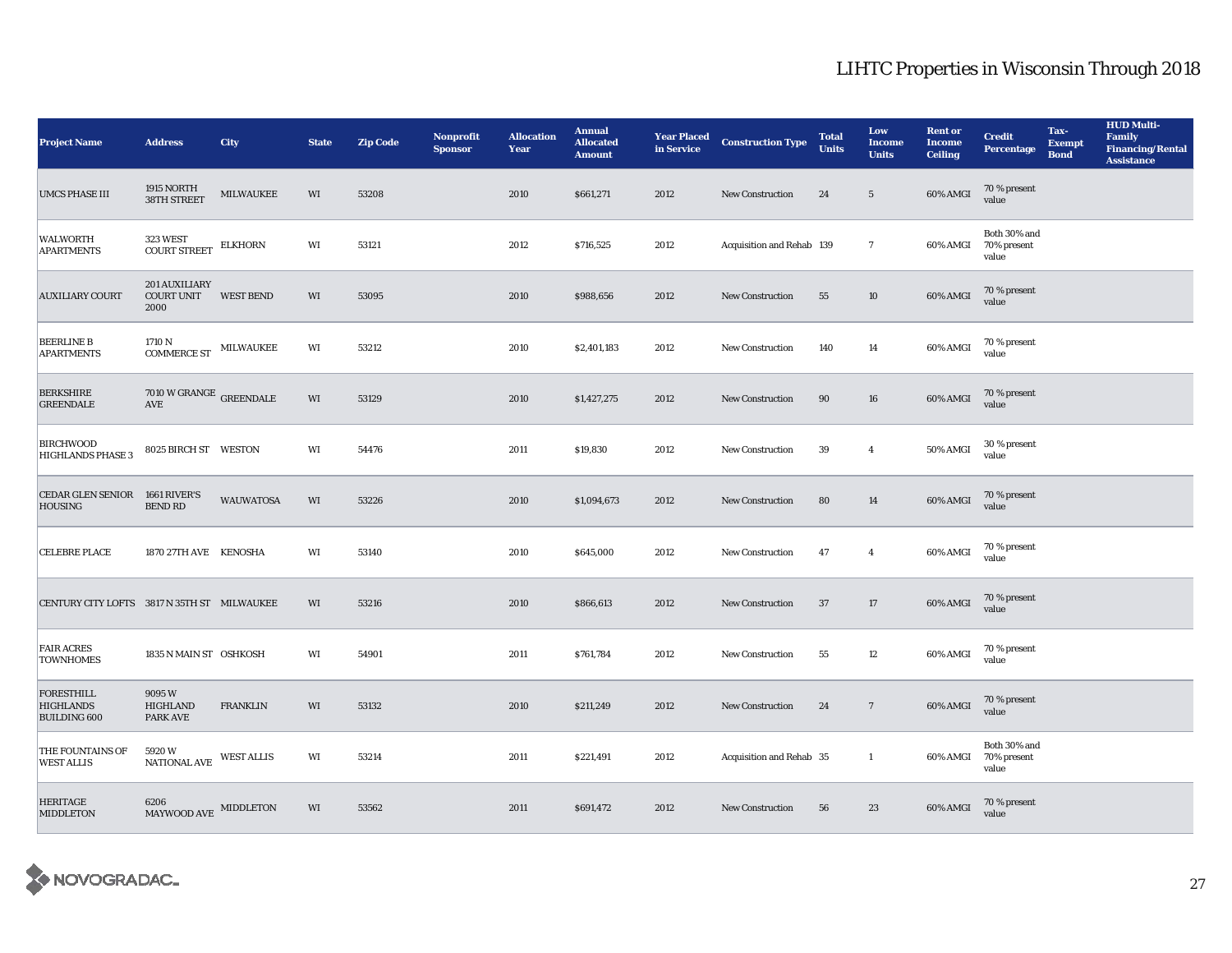| <b>Project Name</b>                                              | <b>Address</b>                                                                  | City            | <b>State</b> | <b>Zip Code</b> | Nonprofit<br><b>Sponsor</b> | <b>Allocation</b><br>Year | <b>Annual</b><br><b>Allocated</b><br><b>Amount</b> | <b>Year Placed<br/>in Service</b> | <b>Construction Type</b>        | <b>Total</b><br><b>Units</b> | Low<br><b>Income</b><br><b>Units</b> | <b>Rent or</b><br><b>Income</b><br><b>Ceiling</b> | <b>Credit</b><br><b>Percentage</b>            | Tax-<br><b>Exempt</b><br><b>Bond</b> | <b>HUD Multi-</b><br><b>Family</b><br><b>Financing/Rental</b><br><b>Assistance</b> |
|------------------------------------------------------------------|---------------------------------------------------------------------------------|-----------------|--------------|-----------------|-----------------------------|---------------------------|----------------------------------------------------|-----------------------------------|---------------------------------|------------------------------|--------------------------------------|---------------------------------------------------|-----------------------------------------------|--------------------------------------|------------------------------------------------------------------------------------|
| HIGHLAND COMMONS                                                 | $6700\,\mathrm{W}\,\mathrm{BELOIT}$ WEST ALLIS RD                               |                 | WI           | 53214           |                             | 2010                      | \$976,371                                          | 2012                              | New Construction                | 50                           | 9                                    | 60% AMGI                                          | 70 % present<br>value                         |                                      |                                                                                    |
| <b>KENWOOD SENIOR</b><br><b>LIVING</b>                           | 1479 PLEASANT RIPON<br>${\cal S}{\cal T}$                                       |                 | WI           | 54971           |                             | 2011                      | \$298,866                                          | 2012                              | <b>New Construction</b>         | 24                           | $7\overline{ }$                      | 60% AMGI                                          | 70 % present<br>value                         |                                      |                                                                                    |
| THE LANDING AT<br><b>EAGLE FLATS</b>                             | 500 E EAGLE<br><b>FLATS</b><br><b>PARKWAY</b>                                   | <b>APPLETON</b> | WI           | 54915           |                             | 2010                      | \$789,203                                          | 2012                              | <b>New Construction</b>         | 54                           | 14                                   | 60% AMGI                                          | 70 % present<br>value                         |                                      |                                                                                    |
| <b>LEROY BUTLER</b><br><b>TOWNHOMES</b>                          | 730 LEROY<br><b>BUTLER DR</b>                                                   | <b>WAUPACA</b>  | WI           | 54981           |                             | 2010                      | \$330,467                                          | 2012                              | <b>New Construction</b>         | 24                           | $6\phantom{.0}$                      | 60% AMGI                                          | 70 % present<br>value                         |                                      |                                                                                    |
| <b>PARK PLACE</b>                                                | 305 E MAIN ST REEDSBURG                                                         |                 | WI           | 53959           |                             | 2010                      | \$573,588                                          | 2012                              | <b>New Construction</b>         | 48                           | 8                                    | 60% AMGI                                          | 70 % present<br>value                         |                                      |                                                                                    |
| PLEASANT VIEW<br><b>TOWNHOMES</b>                                | 563 PLEASANT<br><b>VIEW RD</b>                                                  | PLYMOUTH        | WI           | 53073           |                             | 2011                      | \$471,828                                          | 2012                              | <b>New Construction</b>         | 24                           | 10                                   | 60% AMGI                                          | 70 % present<br>value                         |                                      |                                                                                    |
| <b>RIVERWALK PLACE</b>                                           | 431 E EAGLE<br><b>FLATS</b><br><b>PARKWAY</b>                                   | <b>APPLETON</b> | WI           | 54915           |                             | 2010                      | \$841,318                                          | 2012                              | New Construction                | 70                           | 9                                    | 60% AMGI                                          | 70 % present<br>value                         |                                      |                                                                                    |
| <b>TRINITY ARTIST</b><br><b>SQUARE &amp;</b><br><b>TOWNHOMES</b> | 213-237<br><b>WESTERN AVE</b>                                                   | FOND DU LAC     | WI           | 54935           |                             | 2011                      | \$682,698                                          | 2012                              | New Construction                | 35                           | 9                                    | 60% AMGI                                          | 70 % present<br>value                         |                                      |                                                                                    |
| <b>WESTERN</b><br><b>TOWNHOMES</b>                               | 132 N WESTERN NEENAH<br>$\operatorname{AVE}$                                    |                 | WI           | 54956           |                             | 2011                      | \$1,102,287                                        | 2012                              | <b>New Construction</b>         | 68                           | $5\phantom{.0}$                      | 60% AMGI                                          | 70 % present<br>value                         |                                      |                                                                                    |
| <b>BRADLEY PLACE</b><br><b>TOWNHOMES LLC</b>                     | 6401,6401A,6435<br>,6435A,6409,640 MILWAUKEE 9A 6411,6411A<br><b>BRADLEY RD</b> |                 | WI           | 53223           |                             | 2012                      | \$348,953                                          | 2012                              | Acquisition and Rehab 232       |                              | $5\phantom{.0}$                      | 60% AMGI                                          | 30 % present<br>value                         |                                      |                                                                                    |
| PHEASANT RIDGE<br><b>APARTMENTS</b>                              | 2617 - 2621<br>PHEASANT<br><b>RIDGE TRAIL</b>                                   | <b>MADISON</b>  | WI           | 53713           |                             | 2011                      | \$380,891                                          | 2012                              | Acquisition and Rehab 42        |                              | $6\phantom{.0}$                      | 60% AMGI                                          | 70 % present<br>value                         |                                      |                                                                                    |
| <b>MEDFORD</b><br><b>AFFORDABLE</b><br><b>HOUSING</b>            | 820 RIVER<br><b>DRIVE</b>                                                       | <b>MEDFORD</b>  | WI           | 54451           |                             | 2011                      | \$249,484                                          | 2012                              | <b>Acquisition and Rehab 22</b> |                              | 10                                   |                                                   | Both 30% and<br>60% AMGI 70% present<br>value |                                      |                                                                                    |
| <b>INDIANHEAD</b><br><b>COTTAGES</b>                             | $710$ GREENWAY $_{\rm{MOSINEE}}$<br>COURT                                       |                 | WI           | 54455           |                             | 2011                      | \$433,588                                          | 2012                              | <b>New Construction</b>         | 24                           | 14                                   | 60% AMGI                                          | 70 % present<br>value                         |                                      |                                                                                    |

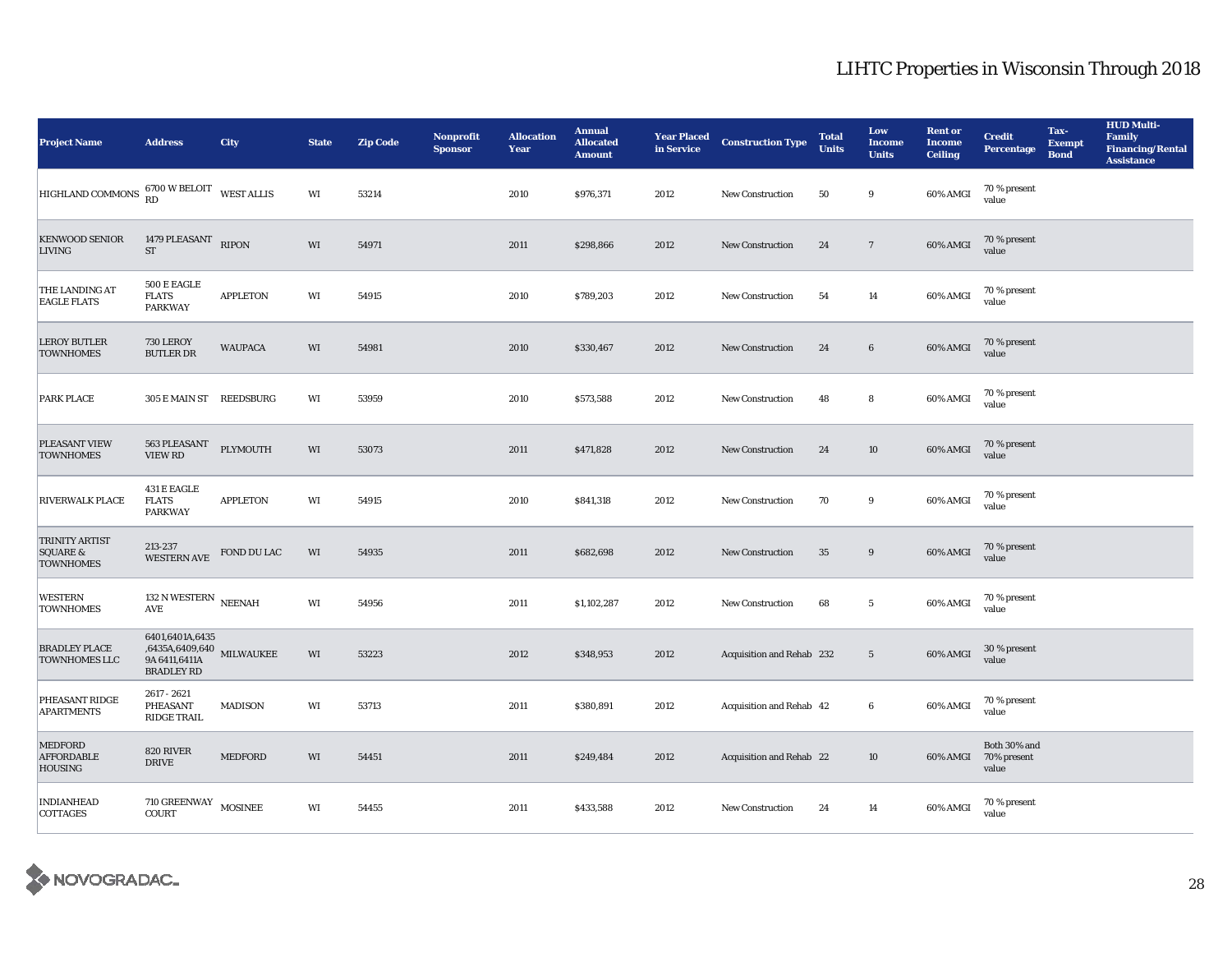| <b>Project Name</b>                                                | <b>Address</b>                                              | City                                   | <b>State</b> | <b>Zip Code</b> | Nonprofit<br><b>Sponsor</b> | <b>Allocation</b><br>Year | <b>Annual</b><br><b>Allocated</b><br><b>Amount</b> | <b>Year Placed<br/>in Service</b> | <b>Construction Type</b>                       | <b>Total</b><br><b>Units</b> | Low<br><b>Income</b><br><b>Units</b> | <b>Rent or</b><br><b>Income</b><br><b>Ceiling</b> | <b>Credit</b><br>Percentage          | Tax-<br><b>Exempt</b><br><b>Bond</b> | <b>HUD Multi-</b><br>Family<br><b>Financing/Rental</b><br><b>Assistance</b> |
|--------------------------------------------------------------------|-------------------------------------------------------------|----------------------------------------|--------------|-----------------|-----------------------------|---------------------------|----------------------------------------------------|-----------------------------------|------------------------------------------------|------------------------------|--------------------------------------|---------------------------------------------------|--------------------------------------|--------------------------------------|-----------------------------------------------------------------------------|
| <b>NORTHSIDE</b><br>NEIGHBORHOOD<br><b>INITIATIVE</b>              | 2407 - 2409 N<br>41ST ST                                    | MILWAUKEE                              | WI           | 53210           |                             | 2011                      | \$740,446                                          | 2012                              | Acquisition and Rehab 40                       |                              | $\overline{4}$                       | 60% AMGI                                          | 70 % present<br>value                |                                      |                                                                             |
| <b>BREWERY POINT</b><br><b>APARTMENTS</b>                          | 1244 N 9TH ST MILWAUKEE                                     |                                        | WI           | 53202           |                             | 2011                      | \$761,166                                          | 2012                              | New Construction                               | 48                           | 6                                    | 60% AMGI                                          | 70 % present<br>value                |                                      |                                                                             |
| <b>FEDERAL BUILDING</b><br><b>LOFTS</b>                            | 317 N 1ST ST                                                | WAUSAU                                 | WI           | 54403           |                             | 2011                      | \$324,717                                          | 2012                              | Both New Construction $_{21}$<br>and $\rm A/R$ |                              | 18                                   | 60% AMGI                                          | 70 % present<br>value                |                                      |                                                                             |
| <b>KING DRIVE</b><br><b>COMMONS IV</b>                             | 2701-2707 N<br><b>MARTIN</b><br>LUTHER KING<br><b>DRIVE</b> | MILWAUKEE                              | WI           | 53212           |                             | 2011                      | \$960,953                                          | 2012                              | Acquisition and Rehab 41                       |                              | 8                                    | 60% AMGI                                          | 70 % present<br>value                |                                      |                                                                             |
| <b>LINDSAY NSP</b>                                                 | 2529 N 9TH ST MILWAUKEE                                     |                                        | WI           | 53233           |                             | 2011                      | \$653,756                                          | 2012                              | Acquisition and Rehab 40                       |                              | $33\,$                               | 60% AMGI                                          | 70 % present<br>value                |                                      |                                                                             |
| <b>TROLLEY QUARTER</b><br><b>FLATS</b>                             | 1500 N 1ST ST                                               | WAUSAU                                 | WI           | 54403           |                             | 2010                      | \$725,290                                          | 2012                              | New Construction                               | 40                           | 10                                   | 60% AMGI                                          | 70 % present<br>value                |                                      |                                                                             |
| MITCHELL STREET<br><b>MARKET LOFTS</b>                             | 1948 W<br>MITCHELL ST                                       | MILWAUKEE                              | WI           | 53204           |                             | 2010                      | \$594,079                                          | 2012                              | <b>New Construction</b>                        | 24                           | $\mathbf{3}$                         | 60% AMGI                                          | 70 % present<br>value                |                                      |                                                                             |
| WESTLAWN<br><b>REVITALIZATION</b>                                  | 5560 N 62ND ST MILWAUKEE                                    |                                        | WI           | 53218           |                             | 2010                      | \$7,667,791                                        | 2012                              | <b>New Construction</b>                        | 250                          | 60                                   | 60% AMGI                                          | 70 % present<br>value                |                                      |                                                                             |
| <b>CITY CENTER AT DEER</b><br><b>CREEK</b>                         | 3535 S DEER<br><b>CREEK</b><br>PARKWAY #4101                | <b>NEW BERLIN</b>                      | WI           | 53151           |                             | 2010                      | \$1,889,104                                        | 2012                              | <b>New Construction</b>                        | 86                           | 23                                   | 60% AMGI                                          | 70 % present<br>value                |                                      |                                                                             |
| HERITAGE AT CITY<br><b>CENTER</b>                                  | 14901W<br><b>LIBRARY LANE</b>                               | NEW BERLIN                             | WI           | 53151           |                             | 2010                      | \$531,440                                          | 2012                              | <b>New Construction</b>                        | 34                           | $12\,$                               | 60% AMGI                                          | 70 % present<br>value                |                                      |                                                                             |
| <b>ROSEWOOD PHASE II</b>                                           | 901-921 N 7TH<br><b>ST</b>                                  | <b>SUPERIOR</b>                        | WI           | 54880           |                             | 2010                      | \$169,200                                          | 2012                              | <b>New Construction</b>                        | 11                           | 10                                   | 60% AMGI                                          | 70 % present<br>value                |                                      |                                                                             |
| <b>BRADLEY CROSSING</b>                                            | 4375W<br><b>BRADLEY RD</b>                                  | <b>VILLAGE OF</b><br><b>BROWN DEER</b> | WI           | 53223           |                             | 2011                      | \$973,261                                          | 2012                              | New Construction                               | 60                           | $11\,$                               | 60% AMGI                                          | 70 % present<br>value                |                                      |                                                                             |
| <b>EISNER COURT APTS</b><br>D/B/A RIDGE COURT<br><b>APARTMENTS</b> | 3427 EISNER<br><b>COURT</b>                                 | SHEBOYGAN                              | WI           | 53803           |                             | 2011                      | \$338,141                                          | 2012                              | Acquisition and Rehab 72                       |                              | $\boldsymbol{2}$                     | 60% AMGI                                          | Both 30% and<br>70% present<br>value |                                      |                                                                             |

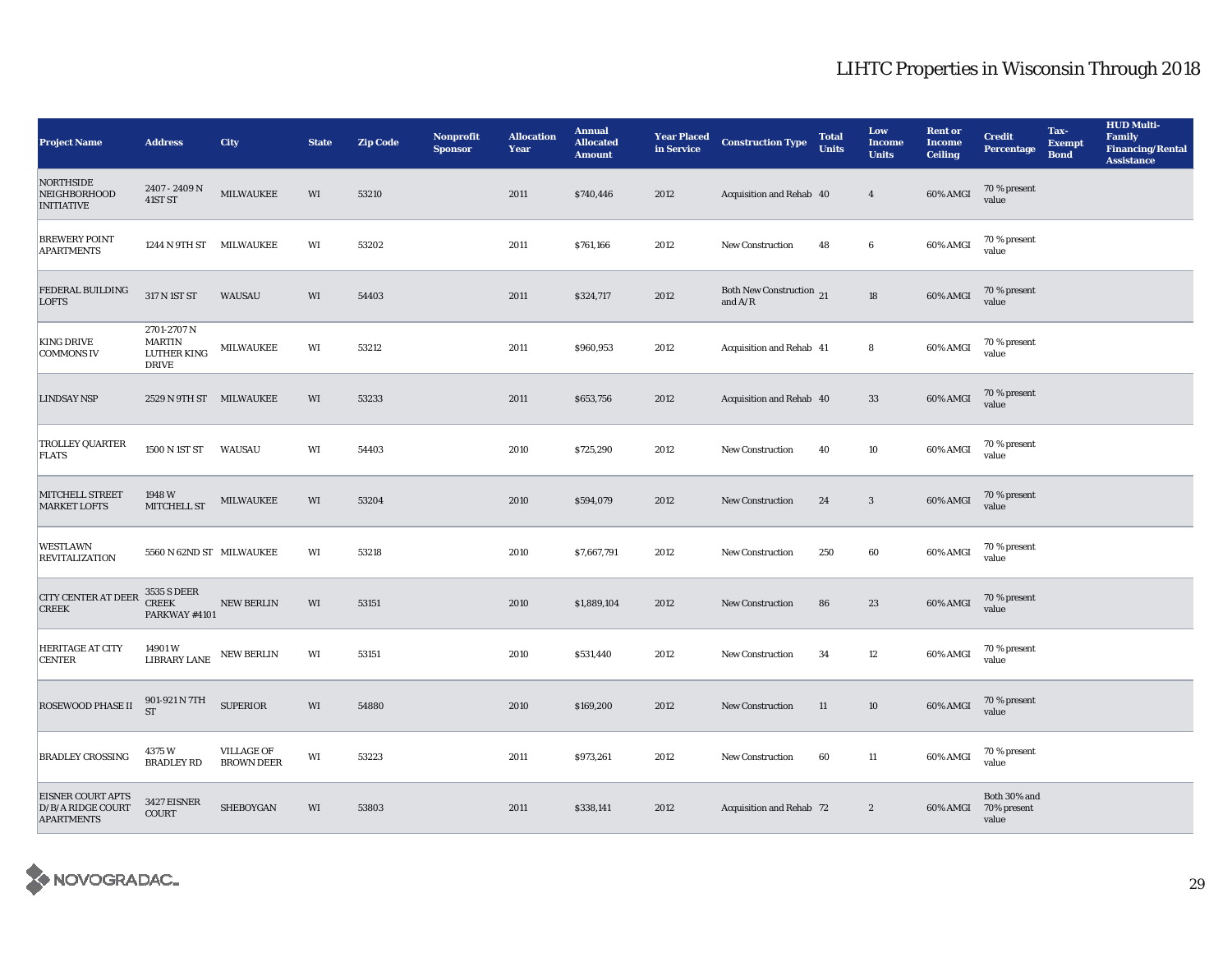| <b>Project Name</b>                                 | <b>Address</b>                                 | City                                | <b>State</b> | <b>Zip Code</b> | <b>Nonprofit</b><br><b>Sponsor</b> | <b>Allocation</b><br>Year | <b>Annual</b><br><b>Allocated</b><br><b>Amount</b> | <b>Year Placed</b><br>in Service | <b>Construction Type</b>  | <b>Total</b><br><b>Units</b> | Low<br><b>Income</b><br><b>Units</b> | <b>Rent or</b><br><b>Income</b><br><b>Ceiling</b> | <b>Credit</b><br><b>Percentage</b>      | Tax-<br><b>Exempt</b><br><b>Bond</b> | <b>HUD Multi-</b><br><b>Family</b><br><b>Financing/Rental</b><br><b>Assistance</b> |
|-----------------------------------------------------|------------------------------------------------|-------------------------------------|--------------|-----------------|------------------------------------|---------------------------|----------------------------------------------------|----------------------------------|---------------------------|------------------------------|--------------------------------------|---------------------------------------------------|-----------------------------------------|--------------------------------------|------------------------------------------------------------------------------------|
| <b>FITCHBURG</b><br><b>APARTMENTS</b>               | 1902-1906 PIKE<br><b>DRIVE</b>                 | <b>FITCHBURG</b>                    | WI           | 53713           |                                    | 2012                      | \$519,135                                          | 2012                             | Acquisition and Rehab 81  |                              | $22\,$                               | 60% AMGI                                          | Both 30% and<br>70% present<br>value    |                                      |                                                                                    |
| <b>NOB HILL</b><br><b>APARTMENTS</b>                | 1190<br>MOORLAND RD                            | <b>MADISON</b>                      | WI           | 53713           |                                    | 2012                      | \$1,500,000                                        | 2012                             | Acquisition and Rehab 254 |                              | 64                                   | 60% AMGI                                          | Both 30% and<br>70% present<br>value    |                                      |                                                                                    |
| <b>TOWER</b><br>REDEVELOPMENT LLC STREET            | 100 COURT                                      | <b>OSHKOSH</b>                      | WI           | 54901           |                                    | 2011                      | \$946,517                                          | 2012                             | Acquisition and Rehab 51  |                              | $\boldsymbol{2}$                     | 60% AMGI                                          | Both 30% and<br>70% present<br>value    |                                      |                                                                                    |
| <b>BERLIN SENIOR</b><br>VILLAGE                     | 285 JACKSON ST BERLIN                          |                                     | WI           | 54923           |                                    | 2012                      | \$294,408                                          | 2013                             | <b>New Construction</b>   | 24                           | $7\phantom{.0}$                      | 60% AMGI                                          | 70 % present<br>value                   |                                      |                                                                                    |
| BLACKSTONE HARBOR 10525 JUDITH<br><b>APARTMENTS</b> | <b>BLAZER DR</b>                               | <b>SISTER BAY</b>                   | WI           | 54234           |                                    | 2012                      | \$302,908                                          | 2013                             | <b>New Construction</b>   | 24                           | $10\,$                               | 60% AMGI                                          | 70 % present<br>value                   |                                      |                                                                                    |
| <b>GRAND AVENUE</b><br><b>LOFTS</b>                 | 2905W<br>WISCONSIN<br>AVE                      | <b>MILWAUKEE</b>                    | WI           | 53208           |                                    | 2011                      | \$523,225                                          | 2013                             | Acquisition and Rehab 32  |                              | $\mathbf{3}$                         | 60% AMGI                                          | 70 % present<br>value                   |                                      |                                                                                    |
| <b>MARIA LINDEN</b>                                 | 2735W<br><b>GREENFIELD</b><br>AVE              | <b>MILWAUKEE</b>                    | WI           | 53215           |                                    | 2011                      | \$926,326                                          | 2013                             | Acquisition and Rehab 72  |                              | $\bf 35$                             | 60% AMGI                                          | 70 % present<br>value                   |                                      |                                                                                    |
| PARKVIEW III                                        | 5225 DOUGLAS<br><b>AVENUE</b>                  | <b>RACINE</b>                       | WI           | 53402           |                                    | 2011                      | \$1,034,889                                        | 2013                             | New Construction          | 73                           | 28                                   | 60% AMGI                                          | 70 % present<br>value                   |                                      |                                                                                    |
| <b>RIVER CROSSING</b><br><b>HIGHLANDS</b>           | ${\rm ST}$                                     | $424$ CLEVELAND $_{\rm WINNECONNE}$ | WI           | 54986           |                                    | 2011                      | \$242,065                                          | 2013                             | <b>New Construction</b>   | 24                           | 14                                   | 60% AMGI                                          | 70 % present<br>value                   |                                      |                                                                                    |
| THE VILLAGE ON<br><b>WATER</b>                      | 102-108<br>ANCHOR DRIVE MARINETTE              |                                     | WI           | 54143           |                                    | 2011                      | \$730,263                                          | 2013                             | <b>New Construction</b>   | 49                           | 10                                   | 60% AMGI                                          | 70 % present<br>value                   |                                      |                                                                                    |
| <b>FARWELL STUDIO</b><br><b>APARTMENTS</b>          | 1531 - 1535<br><b>FARWELL</b><br><b>AVENUE</b> | <b>MILWAUKEE</b>                    | WI           | 53202           |                                    | 2012                      | \$407,221                                          | 2013                             | Acquisition and Rehab 34  |                              | $7\phantom{.0}$                      | 60% AMGI                                          | Both 30% and<br>70% present<br>value    |                                      |                                                                                    |
| <b>HILLCREST</b><br><b>APARTMENTS</b>               | <b>1905 S WEST</b><br><b>AVENUE</b>            | <b>WAUKESHA</b>                     | WI           | 53189           | No                                 | 2012                      | \$494,925                                          | 2013                             | Acquisition and Rehab 60  |                              | $\boldsymbol{2}$                     | 60% AMGI                                          | Both 30% and<br>70% present No<br>value |                                      |                                                                                    |
| JNB BADGER SOUTH<br>LP                              | 102 N PARK ST BELMONT                          |                                     | WI           | 53510           |                                    | 2012                      | \$759,805                                          | 2013                             | Acquisition and Rehab 96  |                              | 15                                   | 60% AMGI                                          | 70 % present<br>value                   |                                      |                                                                                    |

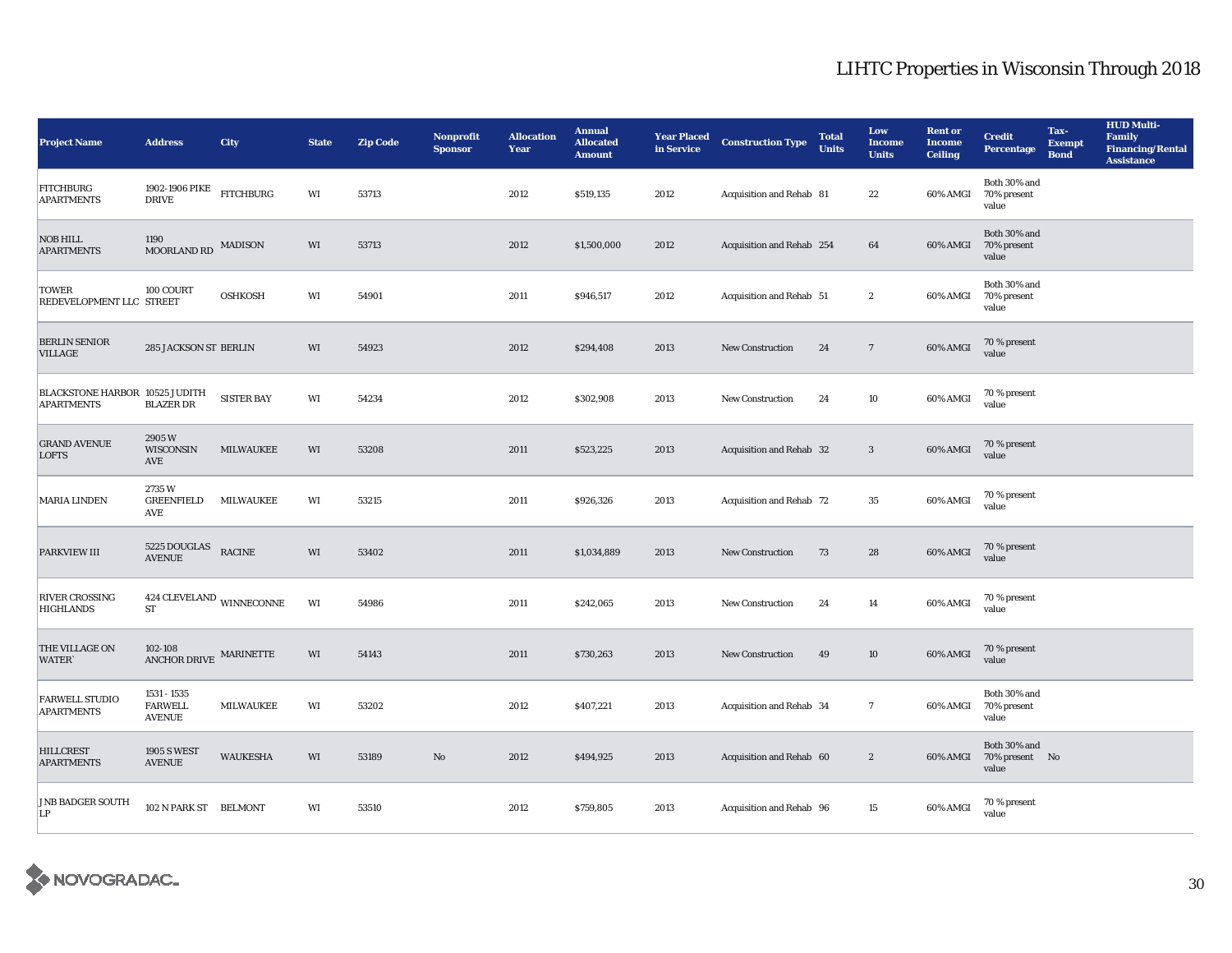| <b>Project Name</b>                                                     | <b>Address</b>                                       | City              | <b>State</b> | <b>Zip Code</b> | Nonprofit<br><b>Sponsor</b> | <b>Allocation</b><br>Year | <b>Annual</b><br><b>Allocated</b><br><b>Amount</b> | <b>Year Placed</b><br>in Service | <b>Construction Type</b>                | <b>Total</b><br><b>Units</b> | Low<br><b>Income</b><br><b>Units</b> | <b>Rent or</b><br><b>Income</b><br><b>Ceiling</b> | <b>Credit</b><br><b>Percentage</b>            | Tax-<br><b>Exempt</b><br><b>Bond</b> | <b>HUD Multi-</b><br><b>Family</b><br><b>Financing/Rental</b><br><b>Assistance</b> |
|-------------------------------------------------------------------------|------------------------------------------------------|-------------------|--------------|-----------------|-----------------------------|---------------------------|----------------------------------------------------|----------------------------------|-----------------------------------------|------------------------------|--------------------------------------|---------------------------------------------------|-----------------------------------------------|--------------------------------------|------------------------------------------------------------------------------------|
| <b>LBWN - RENT TO OWN</b><br><b>HOMES</b>                               | <b>3014 WEST</b><br><b>MITCHELL</b><br><b>STREET</b> | <b>MILWAUKEE</b>  | WI           | 53215           |                             | 2012                      | \$529,651                                          | 2013                             | Acquisition and Rehab 24                |                              | $6\phantom{.0}$                      | 60% AMGI                                          | 70 % present<br>value                         |                                      |                                                                                    |
| MASKANI PLACE FKA<br><b>FAMILY HSG AT</b><br><b>CENTER &amp; BUFFUM</b> | $320\,\mathrm{E}\,\mathrm{CENTER}$<br>${\rm ST}$     | <b>MILWAUKEE</b>  | WI           | 53212           |                             | 2012                      | \$989,942                                          | 2013                             | New Construction                        | 37                           | $\overline{4}$                       | 60% AMGI                                          | 70 % present<br>value                         |                                      |                                                                                    |
| <b>MEADOWS OF MILL</b><br><b>CREEK</b>                                  | 8610-12 246TH<br><b>AVENUE</b>                       | <b>SALEM</b>      | WI           | 53168           |                             | 2012                      | \$332,333                                          | 2013                             | New Construction                        | 24                           | $\bf 8$                              | 60% AMGI                                          | 70 % present<br>value                         |                                      |                                                                                    |
| <b>NORTHSIDE</b><br><b>HOMEOWNERS</b><br><b>INITIATIVE II</b>           | 3563 N 10TH<br><b>STREET</b>                         | MILWAUKEE         | WI           | 53206           |                             | 2012                      | \$714,282                                          | 2013                             | Acquisition and Rehab 30                |                              | $\boldsymbol{2}$                     | 60% AMGI                                          | 70 % present<br>value                         |                                      |                                                                                    |
| <b>NORTHWINDS</b><br><b>APARTMENTS</b>                                  | 1551 - 1553<br>SOUTH 35TH<br><b>STREET</b>           | MANITOWOC         | WI           | 54220           |                             | 2013                      | \$246,953                                          | 2013                             | Acquisition and Rehab 40                |                              | $\overline{4}$                       | 60% AMGI                                          | 70 % present<br>value                         |                                      |                                                                                    |
| OCONOMOWOC<br><b>SCHOOL APARTMENTS AVENUE</b>                           | 623 E SUMMIT                                         | OCONOMOWOC        | WI           | 53066           |                             | 2012                      | \$708,803                                          | 2013                             | Both New Construction $55$<br>and $A/R$ |                              | ${\bf 50}$                           | 60% AMGI                                          | 70 % present<br>value                         |                                      |                                                                                    |
| RESIDENCES ON MAIN                                                      | <b>307 E MAIN</b><br><b>STREET</b>                   | <b>TWIN LAKES</b> | WI           | 53181           |                             | 2012                      | \$299,908                                          | 2013                             | New Construction                        | 24                           | $12\,$                               | 60% AMGI                                          | 70 % present<br>value                         |                                      |                                                                                    |
| <b>RIVERSIDE</b>                                                        | 55 N MACY ST                                         | FOND DU LAC       | WI           | 54935           |                             | 2012                      | \$556,978                                          | 2013                             | <b>New Construction</b>                 | 46                           | $5\phantom{.0}$                      | 60% AMGI                                          | 70 % present<br>value                         |                                      |                                                                                    |
| <b>RIVERVIEW TOWERS</b>                                                 | 500 GRAND<br><b>AVENUE</b>                           | WAUSAU            | WI           | 54403           |                             | 2011                      | \$862,273                                          | 2013                             | Acquisition and Rehab 149               |                              | $\boldsymbol{2}$                     | 60% AMGI                                          | 70 % present<br>value                         |                                      |                                                                                    |
| <b>TOWER</b><br><b>REDEVELOPMENT</b><br>PHASE 2 LLC                     | 100 COURT<br><b>STREET</b>                           | <b>OSHKOSH</b>    | WI           | 54901           |                             | 2012                      | \$894,833                                          | 2013                             | Acquisition and Rehab 53                |                              | $5\phantom{.0}$                      | 60% AMGI                                          | Both 30% and<br>70% present<br>value          |                                      |                                                                                    |
| <b>CEDAR RIDGE</b><br><b>APARTMENTS</b>                                 | 1401<br>NAMEKEGON<br><b>AVENUE</b>                   | <b>HUDSON</b>     | WI           | 54016           |                             | 2013                      | \$269,278                                          | 2013                             | Acquisition and Rehab 72                |                              | $9\,$                                | 60% AMGI                                          | 30 % present<br>value                         |                                      |                                                                                    |
| <b>FLORIST GARDENS</b><br><b>APARTMENTS</b>                             | 6024-6028<br>NORTH 35TH<br><b>STREET</b>             | MILWAUKEE         | WI           | 53209           |                             | 2011                      | \$477,786                                          | 2013                             | Acquisition and Rehab 80                |                              | $\boldsymbol{2}$                     | 60% AMGI                                          | 70 % present<br>value                         |                                      |                                                                                    |
| <b>LAC COURTE</b><br>OREILLES HOMES III TOWN ROAD                       | 13739 WEST K-                                        | <b>HAYWARD</b>    | WI           | 54843           |                             | 2013                      | \$364,653                                          | 2013                             | Acquisition and Rehab 24                |                              | $\overline{4}$                       |                                                   | Both 30% and<br>60% AMGI 70% present<br>value |                                      |                                                                                    |

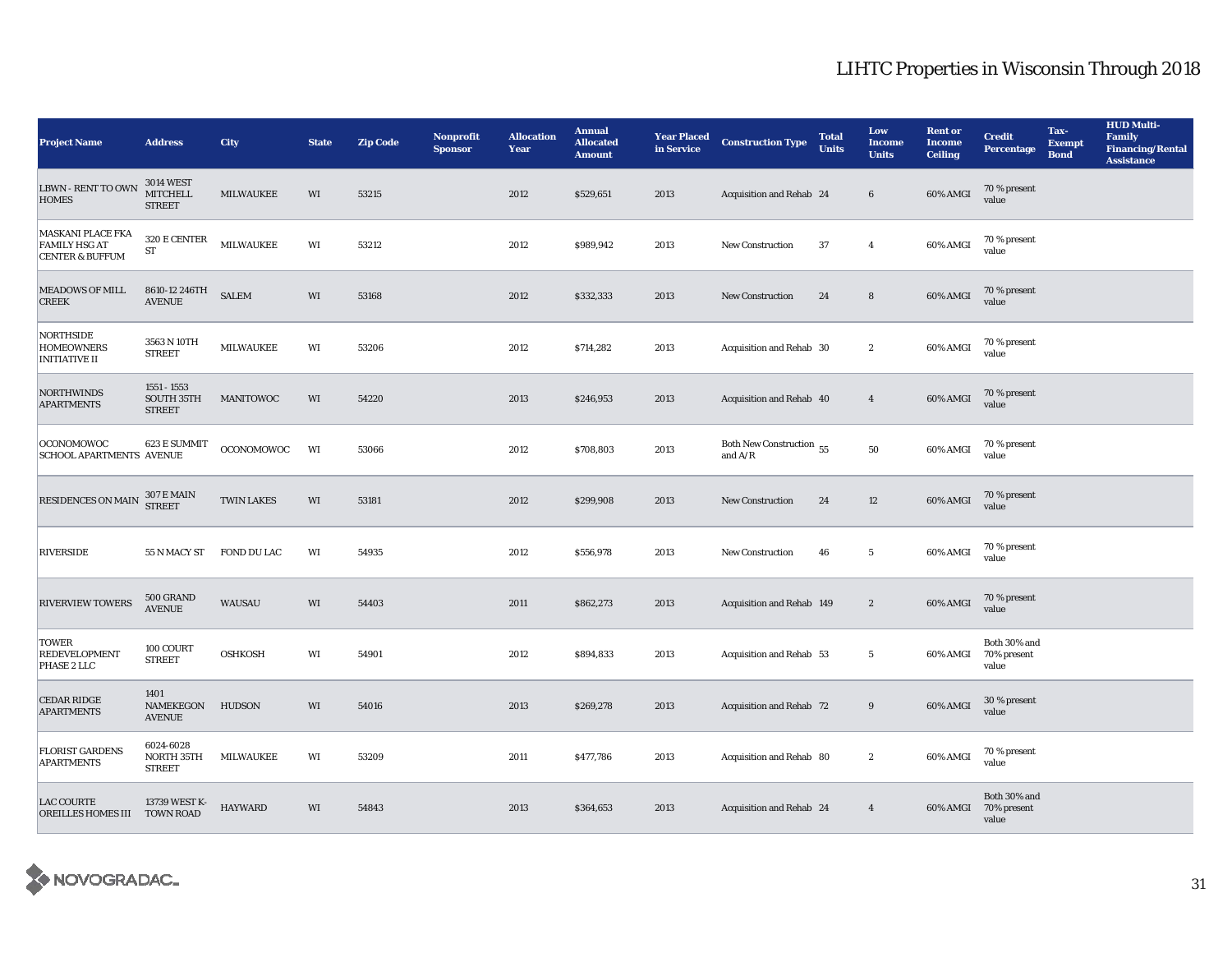| <b>Project Name</b>                          | <b>Address</b>                           | City                       | <b>State</b> | <b>Zip Code</b> | Nonprofit<br><b>Sponsor</b> | <b>Allocation</b><br>Year | <b>Annual</b><br><b>Allocated</b><br><b>Amount</b> | <b>Year Placed<br/>in Service</b> | <b>Construction Type</b> | <b>Total</b><br><b>Units</b> | Low<br><b>Income</b><br><b>Units</b> | <b>Rent or</b><br><b>Income</b><br><b>Ceiling</b> | <b>Credit</b><br><b>Percentage</b> | Tax-<br><b>Exempt</b><br><b>Bond</b> | <b>HUD Multi-</b><br>Family<br><b>Financing/Rental</b><br><b>Assistance</b> |
|----------------------------------------------|------------------------------------------|----------------------------|--------------|-----------------|-----------------------------|---------------------------|----------------------------------------------------|-----------------------------------|--------------------------|------------------------------|--------------------------------------|---------------------------------------------------|------------------------------------|--------------------------------------|-----------------------------------------------------------------------------|
| PARKVIEW GARDENS 5321 DOUGLAS<br>II          | $\operatorname{AVE}$                     | <b>RACINE</b>              | WI           | 53402           |                             | 2011                      | \$309,591                                          | 2013                              | New Construction         | 23                           | $5\,$                                | 60% AMGI                                          | 70 % present<br>value              |                                      |                                                                             |
| <b>EAGLE HARBOR</b><br><b>APARTMENTS</b>     | 1360<br>MACARTHUR MADISON<br><b>ROAD</b> |                            | WI           | 53714           |                             | 2013                      | \$376,958                                          | 2014                              | <b>New Construction</b>  | 36                           | $7\overline{ }$                      | 60% AMGI                                          | 70 % present<br>value              |                                      |                                                                             |
| HISTORIC LINCOLN<br><b>SCHOOL</b>            | 237 S. SAWYER<br>ST.                     | <b>SHAWANO</b>             | WI           | 54166           |                             | 2013                      | \$286,019                                          | 2014                              | Acquisition and Rehab 24 |                              | $7\overline{ }$                      | 60% AMGI                                          | 70 % present<br>value              |                                      |                                                                             |
| <b>JEFFERSON STREET</b><br><b>APARTMENTS</b> | 123 JEFFERSON<br><b>STREET</b>           | <b>RIPON</b>               | WI           | 54971           |                             | 2013                      | \$274,955                                          | 2014                              | <b>New Construction</b>  | 24                           | 8                                    | 60% AMGI                                          | 70 % present<br>value              |                                      |                                                                             |
| <b>NICOLET</b><br><b>TOWNHOMES</b>           | 1380<br><b>SCHEURING</b><br>ROAD, BLDG A | <b>DE PERE</b>             | WI           | 54115           |                             | 2013                      | \$727,790                                          | 2014                              | <b>New Construction</b>  | 60                           | $7\phantom{.0}$                      | 60% AMGI                                          | 70 % present<br>value              |                                      |                                                                             |
| <b>RIVER WOOD</b><br><b>APARTMENTS</b>       | 2231 CAREY<br><b>STREET</b>              | WISCONSIN<br><b>RAPIDS</b> | WI           | 54495           |                             | 2012                      | \$485,340                                          | 2014                              | <b>New Construction</b>  | 38                           | $11\,$                               | 60% AMGI                                          | 70 % present<br>value              |                                      |                                                                             |
| THE GLOBE<br><b>APARTMENTS</b>               | 201 S. WATER<br><b>STREET</b>            | <b>WATERTOWN</b>           | WI           | 53094           |                             | 2013                      | \$690,002                                          | 2014                              | <b>New Construction</b>  | 48                           | 10                                   | 60% AMGI                                          | 70 % present<br>value              |                                      |                                                                             |
| <b>BISCUIT LOFTS</b>                         | 1300 IST AVE                             | <b>EAU CLAIRE</b>          | WI           | 54703           |                             | 2014                      | \$243,000                                          | 2014                              | Acquisition and Rehab 22 |                              | $7\phantom{.0}$                      | 60% AMGI                                          | 70 % present<br>value              |                                      |                                                                             |
| DEERWOOD CROSSING 4195 WEST<br>II            | BRADLEY ROAD BROWN DEER                  |                            | WI           | 53223           |                             | 2013                      | \$136,432                                          | 2014                              | <b>New Construction</b>  | 30                           | 18                                   | $60\%$ AMGI                                       | 30 % present<br>value              |                                      |                                                                             |
| <b>FOX CROSSING</b><br><b>APARTMENTS</b>     | 200 BRIDGE ST BURLINGTON                 |                            | WI           | 53105           |                             | 2013                      | \$403,396                                          | 2014                              | <b>New Construction</b>  | 24                           | $5\phantom{.0}$                      | 60% AMGI                                          | 70 % present<br>value              |                                      |                                                                             |
| IMPACT MILWAUKEE 1 2366 N 5TH ST MILWAUKEE   |                                          |                            | WI           | 53212           |                             | 2012                      | \$554,863                                          | 2014                              | Acquisition and Rehab 24 |                              | $\overline{4}$                       | 60% AMGI                                          | 70 % present<br>value              |                                      |                                                                             |
| <b>MEADOW RIDGE</b><br><b>APARTMENTS</b>     | 1821 MEADOW<br>LANE                      | <b>PEWAUKEE</b>            | WI           | 53072           |                             | 2013                      | \$762,375                                          | 2014                              | New Construction         | 70                           | 20                                   | 60% AMGI                                          | 70 % present<br>value              |                                      |                                                                             |
| <b>PAPER BOX LOFTS</b>                       | 1560-1568 W<br>PIERCE ST                 | <b>MILWAUKEE</b>           | WI           | 53204           |                             | 2013                      | \$837,500                                          | 2014                              | Acquisition and Rehab 72 |                              | 6                                    | 60% AMGI                                          | 70 % present<br>value              |                                      |                                                                             |

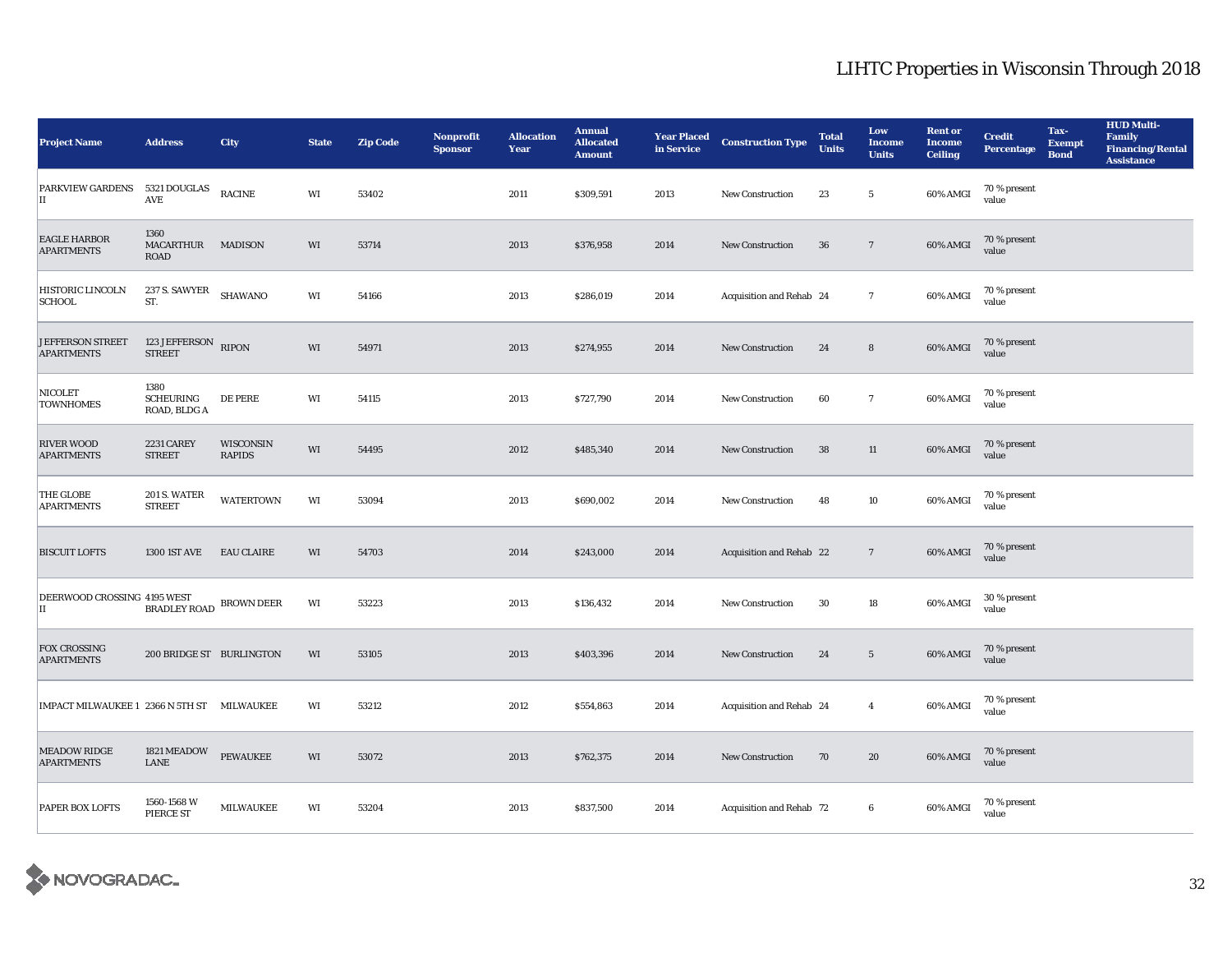| <b>Project Name</b>                                                   | <b>Address</b>                                | City              | <b>State</b> | <b>Zip Code</b> | Nonprofit<br><b>Sponsor</b> | <b>Allocation</b><br>Year | <b>Annual</b><br><b>Allocated</b><br><b>Amount</b> | <b>Year Placed</b><br>in Service | <b>Construction Type</b>              | <b>Total</b><br><b>Units</b> | Low<br><b>Income</b><br><b>Units</b> | <b>Rent or</b><br><b>Income</b><br><b>Ceiling</b> | <b>Credit</b><br><b>Percentage</b>   | Tax-<br><b>Exempt</b><br><b>Bond</b> | <b>HUD Multi-</b><br><b>Family</b><br><b>Financing/Rental</b><br><b>Assistance</b> |
|-----------------------------------------------------------------------|-----------------------------------------------|-------------------|--------------|-----------------|-----------------------------|---------------------------|----------------------------------------------------|----------------------------------|---------------------------------------|------------------------------|--------------------------------------|---------------------------------------------------|--------------------------------------|--------------------------------------|------------------------------------------------------------------------------------|
| <b>PARK VIEW</b><br><b>APARTMENTS</b>                                 | 535 3RD AVE                                   | <b>ANTIGO</b>     | WI           | 54409           |                             | 2013                      | \$412,785                                          | 2014                             | Acquisition and Rehab 84              |                              | $\overline{4}$                       | 60% AMGI                                          | 70 % present<br>value                |                                      |                                                                                    |
| <b>RIDGECREST</b><br><b>APARTMENTS(FKA</b><br>NORTHRIDGE<br>TERRACE)  | 525-531<br>NORTHPORT<br>DR                    | <b>MADISON</b>    | WI           | 53704           |                             | 2014                      | \$545,889                                          | 2014                             | Acquisition and Rehab 127             |                              | $5\phantom{.0}$                      | 60% AMGI                                          | 30 % present<br>value                |                                      |                                                                                    |
| RED CLIFF REHAB I                                                     | <b>88365 PIKE RD</b><br><b>UNIT1 &amp; 2</b>  | <b>BAYFIELD</b>   | WI           | 54814           |                             | 2013                      | \$639,704                                          | 2014                             | Acquisition and Rehab 40              |                              | 6                                    | 60% AMGI                                          | Both 30% and<br>70% present<br>value |                                      |                                                                                    |
| <b>SOUTHERN BOND</b><br>POOL I - GATEWAY,<br><b>WAUPUN</b>            | 120 GATEWAY<br>DR                             | <b>WAUPUN</b>     | WI           | 53963           |                             | 2014                      | \$83,879                                           | 2014                             | Acquisition and Rehab 49              |                              | 6                                    | 60% AMGI                                          | 30 % present<br>value                |                                      |                                                                                    |
| <b>SOUTHERN BOND</b><br>POOL I - MAPLE<br>RIDGE, REEDSBURG            | 300 MACK DR                                   | REEDSBURG         | WI           | 53959           |                             | 2014                      | \$102,603                                          | 2014                             | Acquisition and Rehab 49              |                              | $\boldsymbol{9}$                     | 60% AMGI                                          | 30 % present<br>value                |                                      |                                                                                    |
| <b>VIRGINIA TOWERS</b>                                                | 5710 4TH<br><b>AVENUE</b>                     | <b>KENOSHA</b>    | WI           | 53140           |                             | 2012                      | \$334,898                                          | 2014                             | New Construction                      | 34                           | $13\,$                               | 60% AMGI                                          | 30 % present<br>value                |                                      |                                                                                    |
| WHITEWATER WOODS 340 A NORTH<br><b>APARTMENTS</b>                     | <b>NEWCOMB ST</b>                             | <b>WHITEWATER</b> | WI           | 53190           |                             | 2014                      | \$286,807                                          | 2014                             | Acquisition and Rehab 40              |                              | $\mathbf{3}$                         | 60% AMGI                                          | 70 % present<br>value                |                                      |                                                                                    |
| <b>WHPC - SOUTHERN</b><br>BOND POOL I -<br><b>SUBSIDIZED PROJECTS</b> | 4000<br>$\mbox{MARYLAND}$ AVE $\mbox{RACINE}$ |                   | WI           | 53405           |                             | 2014                      | \$1,033,340                                        | 2014                             | Acquisition and Rehab 439             |                              | $\bf{34}$                            | 60% AMGI                                          | 30 % present<br>value                |                                      |                                                                                    |
| <b>WASHINGTON PARK</b><br><b>HOMEOWNERS</b><br><b>INITIATIVE</b>      | 1535-1537 N<br>29TH ST                        | <b>MILWAUKEE</b>  | WI           | 53208           |                             | 2013                      | \$838,076                                          | 2014                             | Both New Construction 42<br>and $A/R$ |                              | $\boldsymbol{9}$                     | 60% AMGI                                          | 70 % present<br>value                |                                      |                                                                                    |
| 700 LOFTS                                                             | 700W<br><b>MICHIGAN ST</b>                    | MILWAUKEE         | WI           | 53233           |                             | 2013                      | \$469,150                                          | 2015                             | Acquisition and Rehab 49              |                              | $6\phantom{.0}$                      | 60% AMGI                                          | 70 % present<br>value                |                                      |                                                                                    |
| <b>BRADLEY CROSSING II</b>                                            | 4379 VILLAGE<br>LANE                          | <b>BROWN DEER</b> | WI           | 53223           |                             | 2013                      | \$590,219                                          | 2015                             | <b>New Construction</b>               | 54                           | $15\,$                               | 60% AMGI                                          | 70 % present<br>value                |                                      |                                                                                    |
| <b>DANCING OAKS</b><br><b>COTTAGES LLC</b>                            | 1903-1905<br><b>WILSON AVE</b>                | <b>MENOMONIE</b>  | WI           | 54751           |                             | 2014                      | \$283,344                                          | 2015                             | <b>New Construction</b>               | 24                           | $12\,$                               | 60% AMGI                                          | 70 % present<br>value                |                                      |                                                                                    |
| <b>GREEN BAY VETERANS 2900 ST</b><br><b>MANOR</b>                     | <b>ANTHONY DR</b>                             | <b>GREEN BAY</b>  | WI           | 54311           |                             | 2013                      | \$639,539                                          | 2015                             | <b>New Construction</b>               | 50                           | $\mathbf{1}$                         | 60% AMGI                                          | 70 % present<br>value                |                                      |                                                                                    |

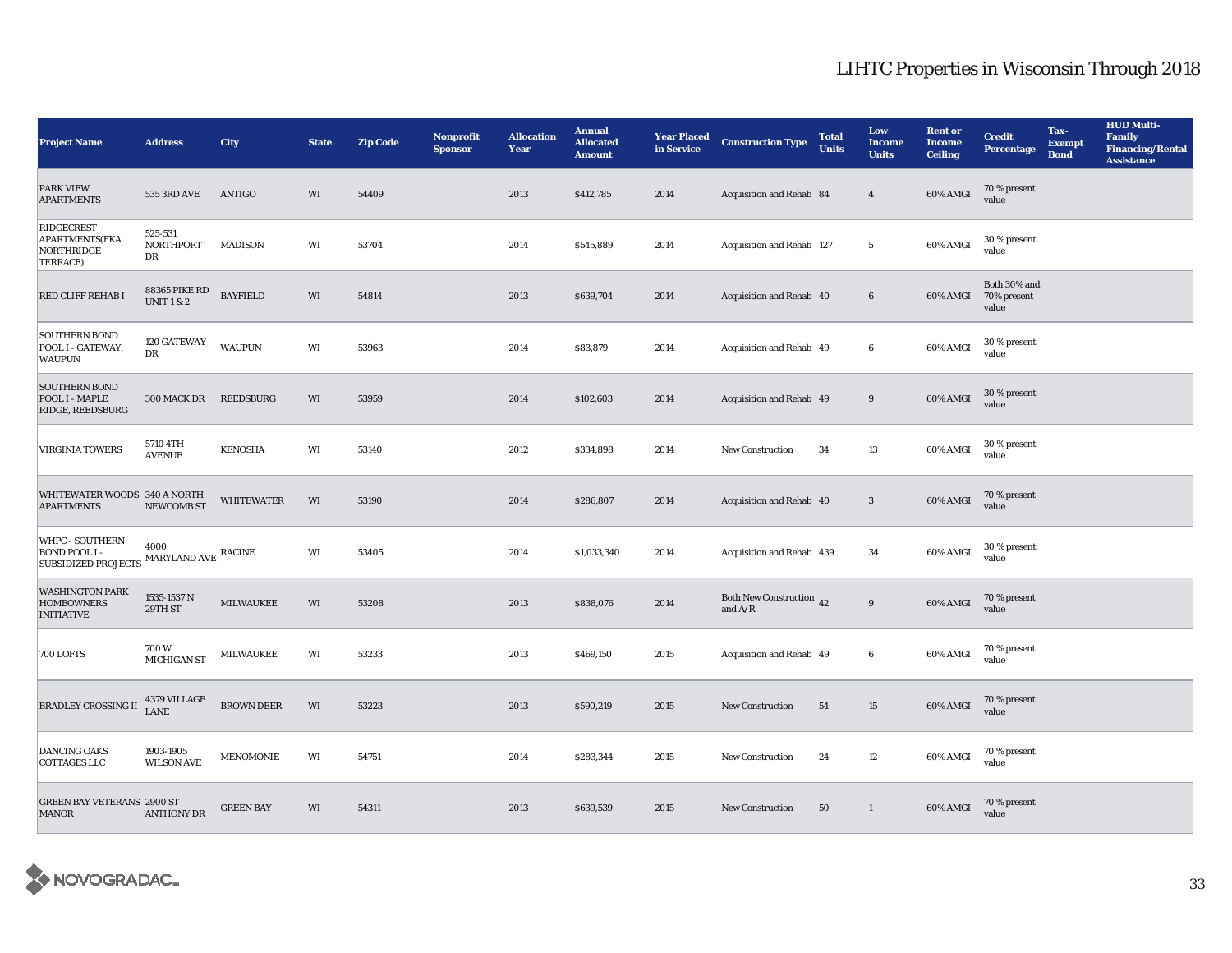| <b>Project Name</b>                                                         | <b>Address</b>                                           | City              | <b>State</b>           | <b>Zip Code</b> | Nonprofit<br><b>Sponsor</b> | <b>Allocation</b><br>Year | <b>Annual</b><br><b>Allocated</b><br><b>Amount</b> | <b>Year Placed<br/>in Service</b> | <b>Construction Type</b>                   | <b>Total</b><br><b>Units</b> | Low<br><b>Income</b><br><b>Units</b> | <b>Rent or</b><br><b>Income</b><br><b>Ceiling</b> | <b>Credit</b><br>Percentage          | Tax-<br><b>Exempt</b><br><b>Bond</b> | <b>HUD Multi-</b><br><b>Family</b><br><b>Financing/Rental</b><br><b>Assistance</b> |
|-----------------------------------------------------------------------------|----------------------------------------------------------|-------------------|------------------------|-----------------|-----------------------------|---------------------------|----------------------------------------------------|-----------------------------------|--------------------------------------------|------------------------------|--------------------------------------|---------------------------------------------------|--------------------------------------|--------------------------------------|------------------------------------------------------------------------------------|
| <b>GREENWOOD MANOR</b>                                                      | $710\text{ }W\text{ MINER}$<br>AVE S                     | <b>LADYSMITH</b>  | WI                     | 54848           |                             | 2014                      | \$291,660                                          | 2015                              | Acquisition and Rehab 54                   |                              | 6                                    | 60% AMGI                                          | 70 % present<br>value                |                                      |                                                                                    |
| MONROE STREET<br><b>APARTMENTS</b>                                          | 217 N MONROE WATERLOO<br><b>ST</b>                       |                   | WI                     | 53594           |                             | 2014                      | \$303,715                                          | 2015                              | New Construction                           | 24                           | $5\phantom{.0}$                      | 60% AMGI                                          | 70 % present<br>value                |                                      |                                                                                    |
| PEBBLE RIDGE<br><b>APARTMENTS</b>                                           | 2047<br><b>CHARLOTTE ST- ANTIGO</b><br><b>BUILDING E</b> |                   | WI                     | 54409           |                             | 2013                      | \$596,193                                          | 2015                              | <b>New Construction</b>                    | 50                           | 10                                   | 60% AMGI                                          | 70 % present<br>value                |                                      |                                                                                    |
| <b>SHERMAN PARK</b><br><b>HOMEOWNERS</b><br><b>INITIATIVE</b>               | 2743-45 N 34TH MILWAUKEE<br>${\rm ST}$                   |                   | WI                     | 53210           |                             | 2014                      | \$850,000                                          | 2015                              | Both New Construction 40<br>and $\rm{A/R}$ |                              | $6\phantom{.0}$                      | 60% AMGI                                          | 70 % present<br>value                |                                      |                                                                                    |
| <b>TRUAX PARK</b><br>DEVELOPMENT PHASE 3538 STRAUBEL MADISON<br>$ 2\rangle$ |                                                          |                   | $\mathbf{W}\mathbf{I}$ | 53704           |                             | 2013                      | \$749,082                                          | 2015                              | <b>New Construction</b>                    | 48                           | $10\,$                               | 60% AMGI                                          | 70 % present<br>value                |                                      |                                                                                    |
| THE GRAND CENTRAL 1300 WEEKS<br><b>PLAZA</b>                                | AVE                                                      | <b>SUPERIOR</b>   | WI                     | 54880           |                             | 2013                      | \$407,382                                          | 2015                              | New Construction                           | 50                           | $17\,$                               | 60% AMGI                                          | 70 % present<br>value                |                                      |                                                                                    |
| <b>UNION SQUARE</b><br><b>APARTMENTS</b>                                    | 420 E<br><b>WINNEBAGO ST</b>                             | <b>APPLETON</b>   | WI                     | 54911           |                             | 2014                      | \$637,144                                          | 2015                              | New Construction                           | 50                           | $\boldsymbol{9}$                     | 60% AMGI                                          | 70 % present<br>value                |                                      |                                                                                    |
| <b>BAD RIVER HOMES II</b>                                                   | $73270\text{ }@73262\text{ }W$ ODANAH DENOMIE ST         |                   | WI                     | 54861           |                             | 2014                      | \$465,990                                          | 2015                              | Acquisition and Rehab 24                   |                              | $5\phantom{.0}$                      | 60% AMGI                                          | Both 30% and<br>70% present<br>value |                                      |                                                                                    |
| <b>BRILLION</b><br><b>TOWNHOMES</b>                                         | 230<br>ACHIEVEMENT BRILLION<br>DR UNIT A                 |                   | WI                     | 54110           |                             | 2014                      | \$297,187                                          | 2015                              | New Construction                           | 24                           | $5\phantom{.0}$                      | 60% AMGI                                          | 70 % present<br>value                |                                      |                                                                                    |
| EDGEWATER TERRACE 2812 7TH                                                  |                                                          | <b>TWO RIVERS</b> | WI                     | 54241           |                             | 2015                      | \$256,221                                          | 2015                              | Acquisition and Rehab 40                   |                              | $\overline{4}$                       | 60% AMGI                                          | Both 30% and<br>70% present<br>value |                                      |                                                                                    |
| ELEMENTARY SCHOOL<br><b>APARTMENTS FKA</b><br><b>HISTORIC SCHOOL</b>        | 130 SCHOOL ST SCHOFIELD                                  |                   | WI                     | 55476           |                             | 2014                      | \$439,497                                          | 2015                              | Acquisition and Rehab 36                   |                              | 13                                   | 60% AMGI                                          | 70 % present<br>value                |                                      |                                                                                    |
| JANESVILLE GARDENS 208 N MAIN ST JANESVILLE                                 |                                                          |                   | WI                     | 53546           |                             | 2015                      | \$465,247                                          | 2015                              | Acquisition and Rehab 164                  |                              | $\boldsymbol{4}$                     | 60% AMGI                                          | 30 % present<br>value                |                                      |                                                                                    |
| <b>LAKESIDE GARDENS</b>                                                     | 391 N PETERS<br><b>AVE</b>                               | FOND DU LAC       | WI                     | 54935           |                             | 2015                      | \$638,542                                          | 2015                              | Acquisition and Rehab 80                   |                              | $\boldsymbol{2}$                     | 60% AMGI                                          | Both 30% and<br>70% present<br>value |                                      |                                                                                    |

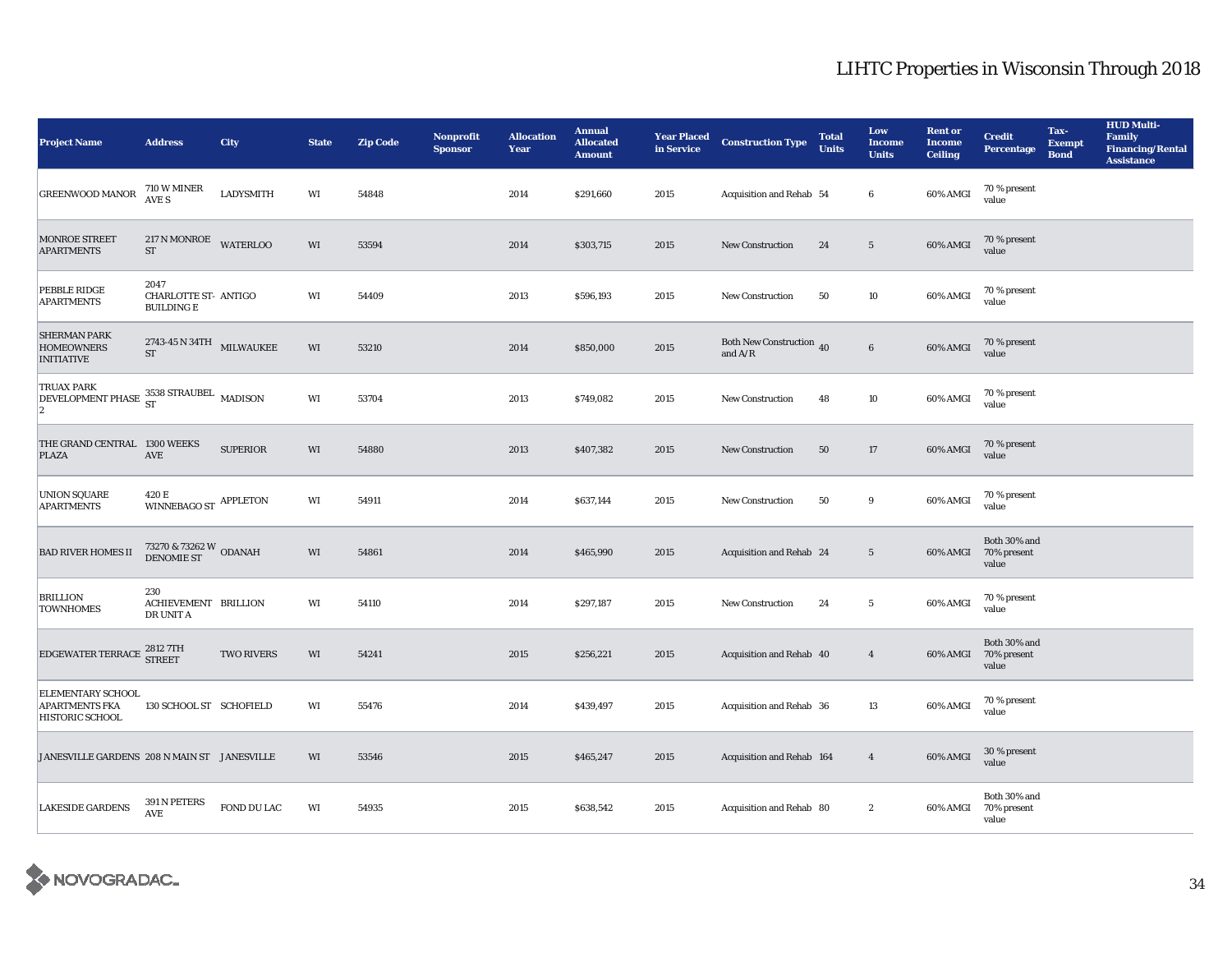| <b>Project Name</b>                                       | <b>Address</b>                                        | <b>City</b>      | <b>State</b> | <b>Zip Code</b> | Nonprofit<br><b>Sponsor</b> | <b>Allocation</b><br>Year | <b>Annual</b><br><b>Allocated</b><br><b>Amount</b> | <b>Year Placed<br/>in Service</b> | <b>Construction Type</b>                                                          | <b>Total</b><br><b>Units</b> | Low<br><b>Income</b><br><b>Units</b> | <b>Rent or</b><br><b>Income</b><br><b>Ceiling</b> | <b>Credit</b><br><b>Percentage</b>   | Tax-<br><b>Exempt</b><br><b>Bond</b> | <b>HUD Multi-</b><br><b>Family</b><br><b>Financing/Rental</b><br><b>Assistance</b> |
|-----------------------------------------------------------|-------------------------------------------------------|------------------|--------------|-----------------|-----------------------------|---------------------------|----------------------------------------------------|-----------------------------------|-----------------------------------------------------------------------------------|------------------------------|--------------------------------------|---------------------------------------------------|--------------------------------------|--------------------------------------|------------------------------------------------------------------------------------|
| <b>SAXONY MANOR</b>                                       | 1878 22ND AVE KENOSHA                                 |                  | WI           | 53140           |                             | 2014                      | \$850,000                                          | 2015                              | Acquisition and Rehab 224                                                         |                              | $\boldsymbol{2}$                     | 60% AMGI                                          | Both 30% and<br>70% present<br>value |                                      |                                                                                    |
| <b>SOKAOGON</b><br><b>SUPPORTIVE</b><br><b>RESIDENCES</b> | <b>3159 STATE</b><br><b>HWY 55</b>                    | <b>CRANDON</b>   | WI           | 54520           |                             | 2014                      | \$190,068                                          | 2015                              | Both New Construction 24<br>and $\ensuremath{\mathrm{A}}/\ensuremath{\mathrm{R}}$ |                              | $\bf{3}$                             | 60% AMGI                                          | Both 30% and<br>70% present<br>value |                                      |                                                                                    |
| <b>HISTORIC BERLIN</b><br><b>SCHOOL APARTMENTS ST</b>     | 289 E HURON                                           | <b>BERLIN</b>    | WI           | 54923           |                             | 2015                      | \$449,418                                          | 2015                              | Acquisition and Rehab 40                                                          |                              | 34                                   | 60% AMGI                                          | 70 % present<br>value                |                                      |                                                                                    |
| MILWAUKEE<br><b>PROSPERITY</b>                            | 2750 N 17TH ST MILWAUKEE                              |                  | WI           | 53206           |                             | 2014                      | \$434,978                                          | 2015                              | Acquisition and Rehab 22                                                          |                              | 8                                    | 60% AMGI                                          | 70 % present<br>value                |                                      |                                                                                    |
| <b>MILWAUKEE</b><br><b>PROSPERITY</b>                     | 2836 N 2ND ST MILWAUKEE                               |                  | WI           | 53212           |                             | 2014                      | \$235,127                                          | 2015                              | Acquisition and Rehab 13                                                          |                              | 9                                    | 60% AMGI                                          | 70 % present<br>value                |                                      |                                                                                    |
| <b>5TH AVENUE LOFTS</b>                                   | 5815 5TH<br><b>AVENUE</b>                             | <b>KENOSHA</b>   | WI           | 53140           |                             | 2014                      | \$672,926                                          | 2016                              | <b>New Construction</b>                                                           | 60                           | 8                                    | 60% AMGI                                          | 70 % present<br>value                |                                      |                                                                                    |
| <b>ARTIST LOFTS</b>                                       | 2402 FRANKLIN $\,$ MANITOWOC<br>$\operatorname{ST}$   |                  | WI           | 54220           |                             | 2014                      | \$586,950                                          | 2016                              | Both New Construction $\sqrt{40}$<br>and $A/R$                                    |                              | 13                                   | 60% AMGI                                          | 70 % present<br>value                |                                      |                                                                                    |
| <b>CROFT PLACE</b>                                        | 233 CROFT<br><b>STREET</b>                            | NEW RICHMOND WI  |              | 54017           |                             | 2014                      | \$590,700                                          | 2016                              | <b>New Construction</b>                                                           | 52                           | $12 \,$                              | 60% AMGI                                          | 70 % present<br>value                |                                      |                                                                                    |
| <b>FRANKLIN SCHOOL</b><br><b>APARTMENTS</b>               | <b>1011 S MAIN</b><br><b>STREET</b>                   | <b>RICE LAKE</b> | WI           | 54868           |                             | 2014                      | \$315,810                                          | 2016                              | Acquisition and Rehab 20                                                          |                              | 8                                    | 60% AMGI                                          | Both 30% and<br>70% present<br>value |                                      |                                                                                    |
| <b>JACKSON SQUARE</b>                                     | 2490 JACKSON<br>${\cal ST}$                           | <b>OSHKOSH</b>   | WI           | 54901           |                             | 2014                      | \$652,740                                          | 2016                              | <b>New Construction</b>                                                           | 54                           | 17                                   | 60% AMGI                                          | 70 % present<br>value                |                                      |                                                                                    |
| MISSION VILLAGE OF<br><b>DODGEVILLE</b>                   | 206 COLIN DR DODGEVILLE                               |                  | WI           | 53533           |                             | 2015                      | \$446,057                                          | 2016                              | <b>New Construction</b>                                                           | 40                           | ${\bf 16}$                           | 60% AMGI                                          | 70 % present<br>value                |                                      |                                                                                    |
| NEWBURY PLACE                                             | 840 METOMEN<br>${\cal ST}$                            | <b>RIPON</b>     | WI           | 54971           |                             | 2014                      | \$522,667                                          | 2016                              | Acquisition and Rehab 40                                                          |                              | 15                                   | 60% AMGI                                          | 70 % present<br>value                |                                      |                                                                                    |
| OSKI-<br>OMBENDAAM(NEW<br>HOPE)                           | 37580 PAGEANT<br>RD-BUILDING BAYFIELD<br>$\mathbf{C}$ |                  | WI           | 54814           |                             | 2014                      | \$508,350                                          | 2016                              | New Construction                                                                  | 24                           | $10\,$                               | 60% AMGI                                          | 70 % present<br>value                |                                      |                                                                                    |

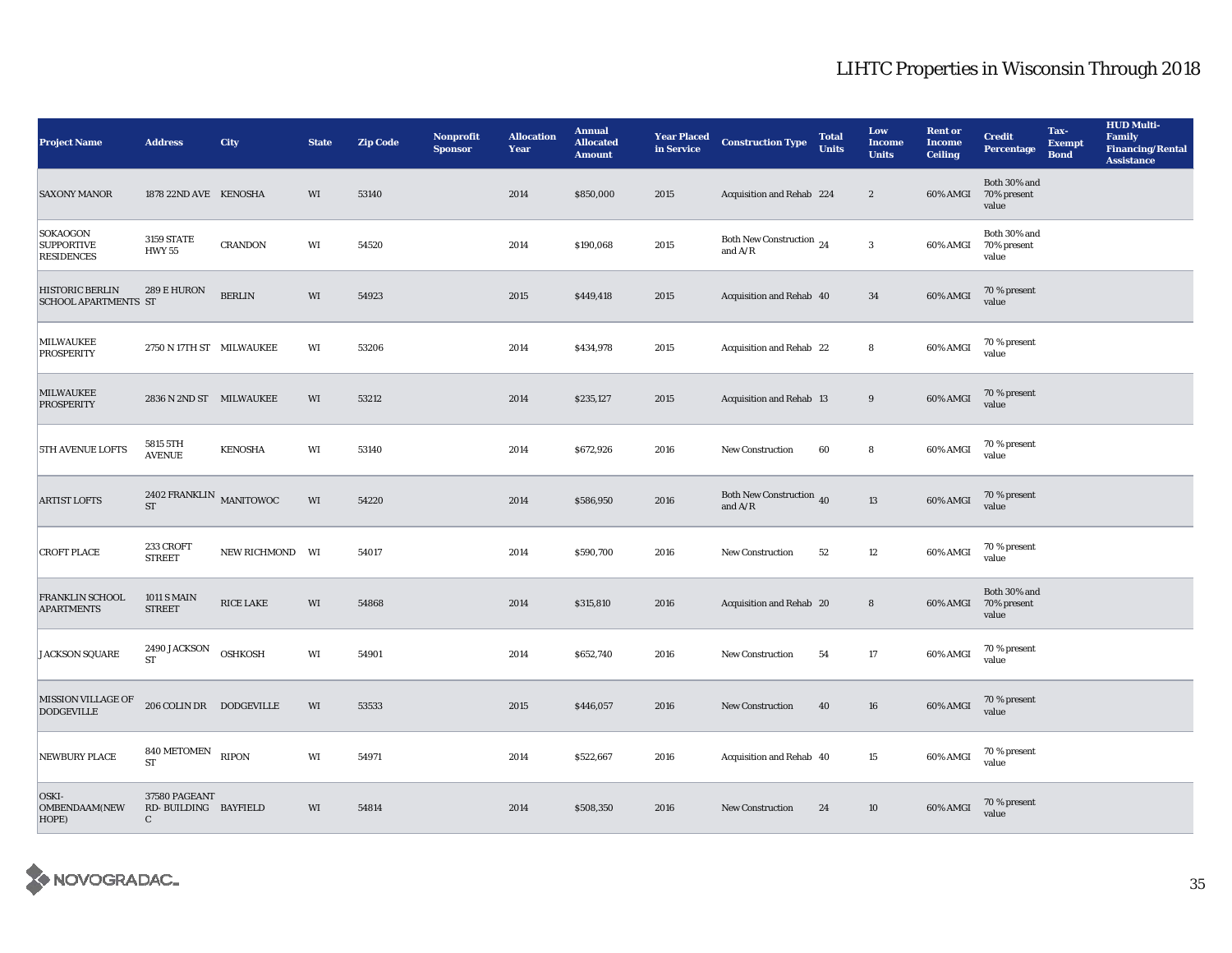| <b>Project Name</b>                                                 | <b>Address</b>                                   | City               | <b>State</b>           | <b>Zip Code</b> | Nonprofit<br><b>Sponsor</b> | <b>Allocation</b><br>Year | <b>Annual</b><br><b>Allocated</b><br><b>Amount</b> | <b>Year Placed</b><br>in Service | <b>Construction Type</b>                   | <b>Total</b><br><b>Units</b> | Low<br><b>Income</b><br><b>Units</b> | <b>Rent or</b><br><b>Income</b><br><b>Ceiling</b> | <b>Credit</b><br><b>Percentage</b>   | Tax-<br><b>Exempt</b><br><b>Bond</b> | <b>HUD Multi-</b><br><b>Family</b><br><b>Financing/Rental</b><br><b>Assistance</b> |
|---------------------------------------------------------------------|--------------------------------------------------|--------------------|------------------------|-----------------|-----------------------------|---------------------------|----------------------------------------------------|----------------------------------|--------------------------------------------|------------------------------|--------------------------------------|---------------------------------------------------|--------------------------------------|--------------------------------------|------------------------------------------------------------------------------------|
| <b>PINNEY LANE</b><br><b>APARTMENTS FKA</b><br><b>DEMPSEY PLACE</b> | 902 ROYSTER<br><b>OAKS DR</b>                    | <b>MADISON</b>     | WI                     | 53714           |                             | 2014                      | \$779,945                                          | 2016                             | <b>New Construction</b>                    | 70                           | 25                                   | 60% AMGI                                          | 70 % present<br>value                |                                      |                                                                                    |
| PIONEER RIDGE                                                       | <b>460 PIONEER</b><br>DRIVE-<br><b>BUILDING1</b> | WISCONSIN DELLS WI |                        | 53965           |                             | 2015                      | \$723,500                                          | 2016                             | <b>New Construction</b>                    | 72                           | 10                                   | 60% AMGI                                          | 70 % present<br>value                |                                      |                                                                                    |
| <b>RETHKE TERRACE</b>                                               | <b>715 RETHKE</b><br>AVE                         | <b>MADISON</b>     | WI                     | 53714           |                             | 2014                      | \$540,000                                          | 2016                             | <b>New Construction</b>                    | 60                           | $\overline{\mathbf{3}}$              | 60% AMGI                                          | 70 % present<br>value                |                                      |                                                                                    |
| <b>SOKAOGON HOMES II</b>                                            | 3081<br>MCGESHICK RD                             | CRANDON            | WI                     | 54520           |                             | 2014                      | \$533,048                                          | 2016                             | <b>New Construction</b>                    | 20                           | $7\phantom{.0}$                      | 60% AMGI                                          | 70 % present<br>value                |                                      |                                                                                    |
| <b>STATE STREET</b><br><b>APARTMENTS</b>                            | 955 N 14TH ST MILWAUKEE                          |                    | WI                     | 53233           |                             | 2016                      | \$150,375                                          | 2016                             | Acquisition and Rehab 52                   |                              | $\mathbf{1}$                         | 60% AMGI                                          | 30 % present<br>value                |                                      |                                                                                    |
| THE LANDING<br><b>APARTMENTS FKA.</b><br><b>HOMESTEAD FAMILY</b>    | $390\,\mathrm{E}$ COLOME<br>ST                   | CHIPPEWA FALLS WI  |                        | 54729           |                             | 2015                      | \$371,487                                          | 2016                             | <b>New Construction</b>                    | 40                           | 10                                   | 60% AMGI                                          | 70 % present<br>value                |                                      |                                                                                    |
| THE RIVERS-PHASE II 455 MARION RD OSHKOSH                           |                                                  |                    | WI                     | 54901           |                             | 2015                      | \$353,339                                          | 2016                             | <b>New Construction</b>                    | 40                           | 17                                   | 60% AMGI                                          | 70 % present<br>value                |                                      |                                                                                    |
| <b>THURGOOD</b><br><b>MARSHALL</b><br><b>APARTMENTS</b>             | 1918 N 6TH ST MILWAUKEE                          |                    | WI                     | 53212           |                             | 2015                      | \$273,060                                          | 2016                             | <b>New Construction</b>                    | 24                           | 24                                   | 60% AMGI                                          | 70 % present<br>value                |                                      |                                                                                    |
| <b>2219 LOFTS</b>                                                   | <b>2219 SOUTH</b><br>$\operatorname{AVE}$        | <b>LA CROSSE</b>   | WI                     | 54601           |                             | 2015                      | \$250,250                                          | 2016                             | Not Indicated                              | 25                           | 8                                    | 60% AMGI                                          | 70 % present<br>value                |                                      |                                                                                    |
| <b>CENTURY CITY</b><br><b>HOMEOWNERS</b><br><b>INITIATIVE</b>       | 3245 N 24TH ST MILWAUKEE                         |                    | $\mathbf{W}\mathbf{I}$ | 53206           |                             | 2015                      | \$850,000                                          | 2016                             | Both New Construction 40<br>and $\rm{A/R}$ |                              | $\overline{7}$                       | 60% AMGI                                          | 70 % present<br>value                |                                      |                                                                                    |
| <b>CUMBERLAND</b><br>REDEVELOPMENT,<br>PHASE 1, LLC                 | 1000-1014<br>CUMBERLAND OSHKOSH<br>TRAIL         |                    | WI                     | 54904           |                             | 2015                      | \$279,897                                          | 2016                             | Acquisition and Rehab 32                   |                              | $\boldsymbol{2}$                     | 60% AMGI                                          | Both 30% and<br>70% present<br>value |                                      |                                                                                    |
| <b>GREENWICH PARK</b><br><b>APARTMENTS</b>                          | 2353N<br><b>FARWELL AVE</b>                      | MILWAUKEE          | $\mathbf{W}\mathbf{I}$ | 53211           |                             | 2014                      | \$652,500                                          | 2016                             | <b>New Construction</b>                    | 53                           | $18\,$                               | 60% AMGI                                          | 70 % present<br>value                |                                      |                                                                                    |
| HILLTOP MANOR-<br><b>WASHBURN COUNTY</b>                            | <b>812 ELM DR</b>                                | <b>SPOONER</b>     | WI                     | 54801           |                             | 2015                      | \$141,680                                          | 2016                             | Acquisition and Rehab 28                   |                              | $\mathbf{3}$                         | 60% AMGI                                          | Both 30% and<br>70% present<br>value |                                      |                                                                                    |

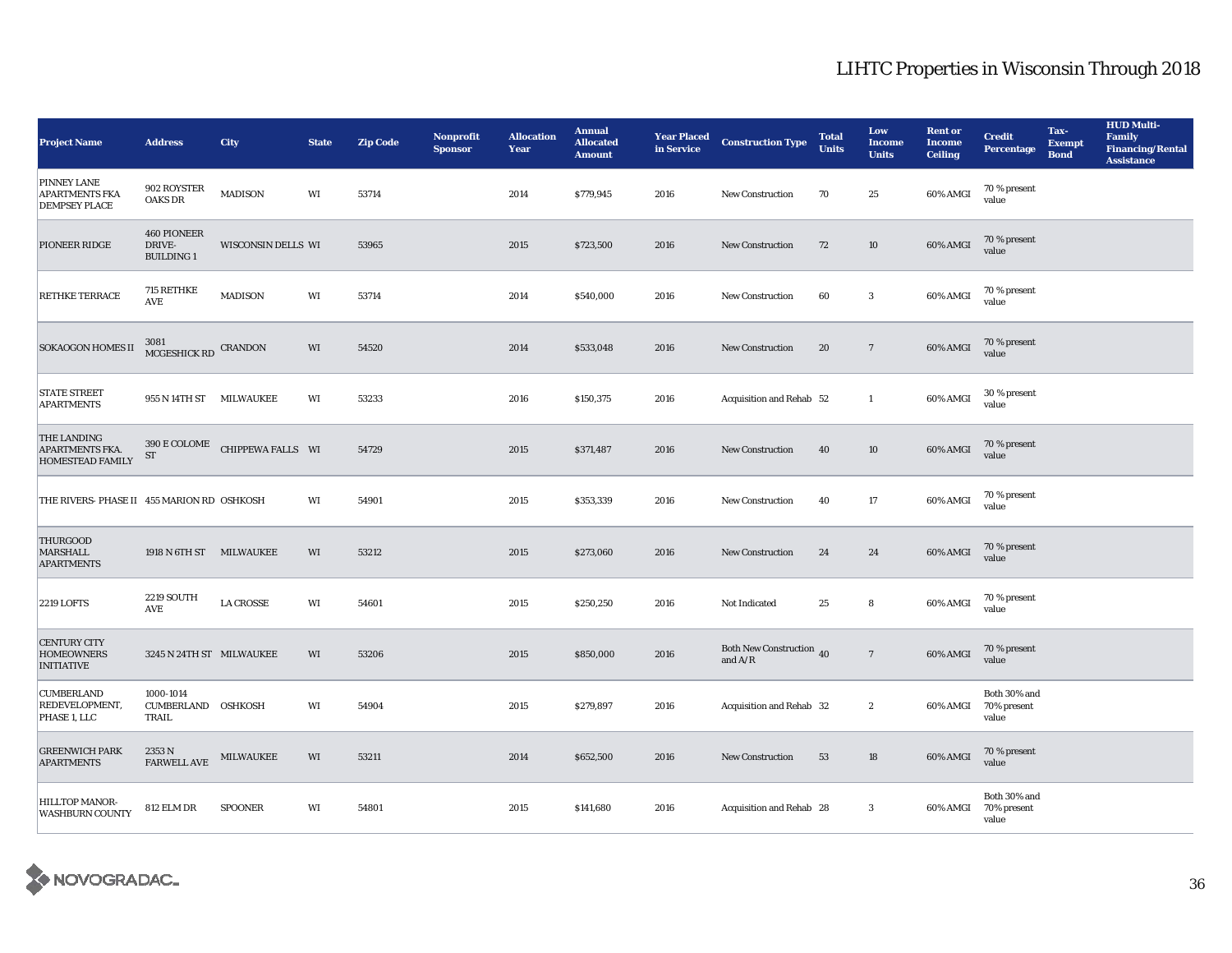| <b>Project Name</b>                                                    | <b>Address</b>                                  | City               | <b>State</b> | <b>Zip Code</b> | Nonprofit<br><b>Sponsor</b> | <b>Allocation</b><br>Year | <b>Annual</b><br><b>Allocated</b><br><b>Amount</b> | <b>Year Placed</b><br>in Service | <b>Construction Type</b> | <b>Total</b><br><b>Units</b> | Low<br><b>Income</b><br><b>Units</b> | <b>Rent or</b><br><b>Income</b><br><b>Ceiling</b> | <b>Credit</b><br><b>Percentage</b>   | Tax-<br><b>Exempt</b><br><b>Bond</b> | <b>HUD Multi-</b><br>Family<br><b>Financing/Rental</b><br><b>Assistance</b> |
|------------------------------------------------------------------------|-------------------------------------------------|--------------------|--------------|-----------------|-----------------------------|---------------------------|----------------------------------------------------|----------------------------------|--------------------------|------------------------------|--------------------------------------|---------------------------------------------------|--------------------------------------|--------------------------------------|-----------------------------------------------------------------------------|
| SHOE FACTORY LOFTS WASHINGTON MILWAUKEE                                | 224W<br>ST                                      |                    | WI           | 53204           |                             | 2015                      | \$560,104                                          | 2016                             | Not Indicated            | 55                           | 6                                    | 60% AMGI                                          | 70 % present<br>value                |                                      |                                                                             |
| THE HIGHLANDS AT<br>MAHLER PARK PHASE 1559 LYON DR NEENAH<br>3         |                                                 |                    | WI           | 54956           |                             | 2015                      | \$31,272                                           | 2016                             | New Construction         | 51                           | $\boldsymbol{9}$                     | 50% AMGI                                          | 30 % present<br>value                |                                      |                                                                             |
| VILLAS AT POOL PARK 1245 N 4TH ST PLATTEVILLE                          |                                                 |                    | WI           | 53818           |                             | 2015                      | \$396,460                                          | 2016                             | <b>New Construction</b>  | 34                           | 17                                   | 60% AMGI                                          | 70 % present<br>value                |                                      |                                                                             |
| <b>CUMBERLAND</b><br>REDEVELOPMENT,<br>PHASE 2, LLC                    | 1130-1144<br>CUMBERLAND OSHKOSH<br>TRAIL        |                    | WI           | 54904           |                             | 2015                      | \$361,753                                          | 2016                             | Acquisition and Rehab 40 |                              | $\boldsymbol{2}$                     | 60% AMGI                                          | Both 30% and<br>70% present<br>value |                                      |                                                                             |
| ROOSEVELT SCHOOL<br><b>APARTMENTS</b>                                  | 1307 HAYES ST LA CROSSE                         |                    | WI           | 54603           |                             | 2016                      | \$171,904                                          | 2016                             | Not Indicated            | 33                           | $\mathbf{2}$                         | 60% AMGI                                          | 30 % present<br>value                |                                      |                                                                             |
| <b>BAYSHORE</b><br><b>TOWNHOMES</b>                                    | <b>623 E MAIN ST SPARTA</b>                     |                    | WI           | 54656           |                             | 2016                      | \$370,188                                          | 2017                             | <b>New Construction</b>  | 32                           | 8                                    | 60% AMGI                                          | 70 % present<br>value                |                                      |                                                                             |
| <b>CARBON (FKA UNION</b><br><b>CORNERS</b><br><b>APARTMENTS</b> )      | 2418<br>WINNEBAGO ST MADISON                    |                    | WI           | 53704           |                             | 2015                      | \$850,000                                          | 2017                             | <b>New Construction</b>  | 90                           | 28                                   | 60% AMGI                                          | 70 % present<br>value                |                                      |                                                                             |
| <b>COTTAGES OF</b><br><b>SUPERIOR</b>                                  | 1406 N 51ST<br><b>STREET</b>                    | <b>SUPERIOR</b>    | WI           | 54880           |                             | 2015                      | \$220,220                                          | 2017                             | <b>New Construction</b>  | 24                           | 6                                    | 60% AMGI                                          | 70 % present<br>value                |                                      |                                                                             |
| <b>DANE COUNTY</b><br><b>HOUSING</b><br>REDEVELOPMENT, LLC $^{\rm ST}$ | 1601 VERNON                                     | <b>STOUGHTON</b>   | WI           | 53589           |                             | 2016                      | \$179,215                                          | 2017                             | Acquisition and Rehab 54 |                              | 6                                    | 60% AMGI                                          | 30 % present<br>value                |                                      |                                                                             |
| <b>GRAND VIEW</b><br><b>TOWNHOMES</b>                                  | 551 N<br>BLUEMOUND<br>DR                        | <b>GRAND CHUTE</b> | WI           | 54914           |                             | 2016                      | \$432,050                                          | 2017                             | <b>New Construction</b>  | 40                           | 18                                   | 60% AMGI                                          | 70 % present<br>value                |                                      |                                                                             |
| <b>LAYTON SQUARE</b>                                                   | $3553\,\mathrm{E\,LAYTON}$ CUDAHY<br><b>AVE</b> |                    | WI           | 53110           |                             | 2015                      | \$635,369                                          | 2017                             | New Construction         | 57                           | $6\phantom{.0}$                      | 60% AMGI                                          | 70 % present<br>value                |                                      |                                                                             |
| MAPLE GROVE<br><b>COMMONS</b>                                          | 3204 GOLDEN<br><b>COPPER LANE</b>               | MADISON            | WI           | 53719           |                             | 2015                      | \$763,118                                          | 2017                             | <b>New Construction</b>  | 80                           | 41                                   | 60% AMGI                                          | 70 % present<br>value                |                                      |                                                                             |
| <b>MEADOW RIDGE</b><br><b>MIDDLETON</b>                                | 7625 LISA LANE MIDDLETON                        |                    | WI           | 53562           |                             | 2015                      | \$850,000                                          | 2017                             | New Construction         | 95                           | 38                                   | 60% AMGI                                          | 70 % present<br>value                |                                      |                                                                             |

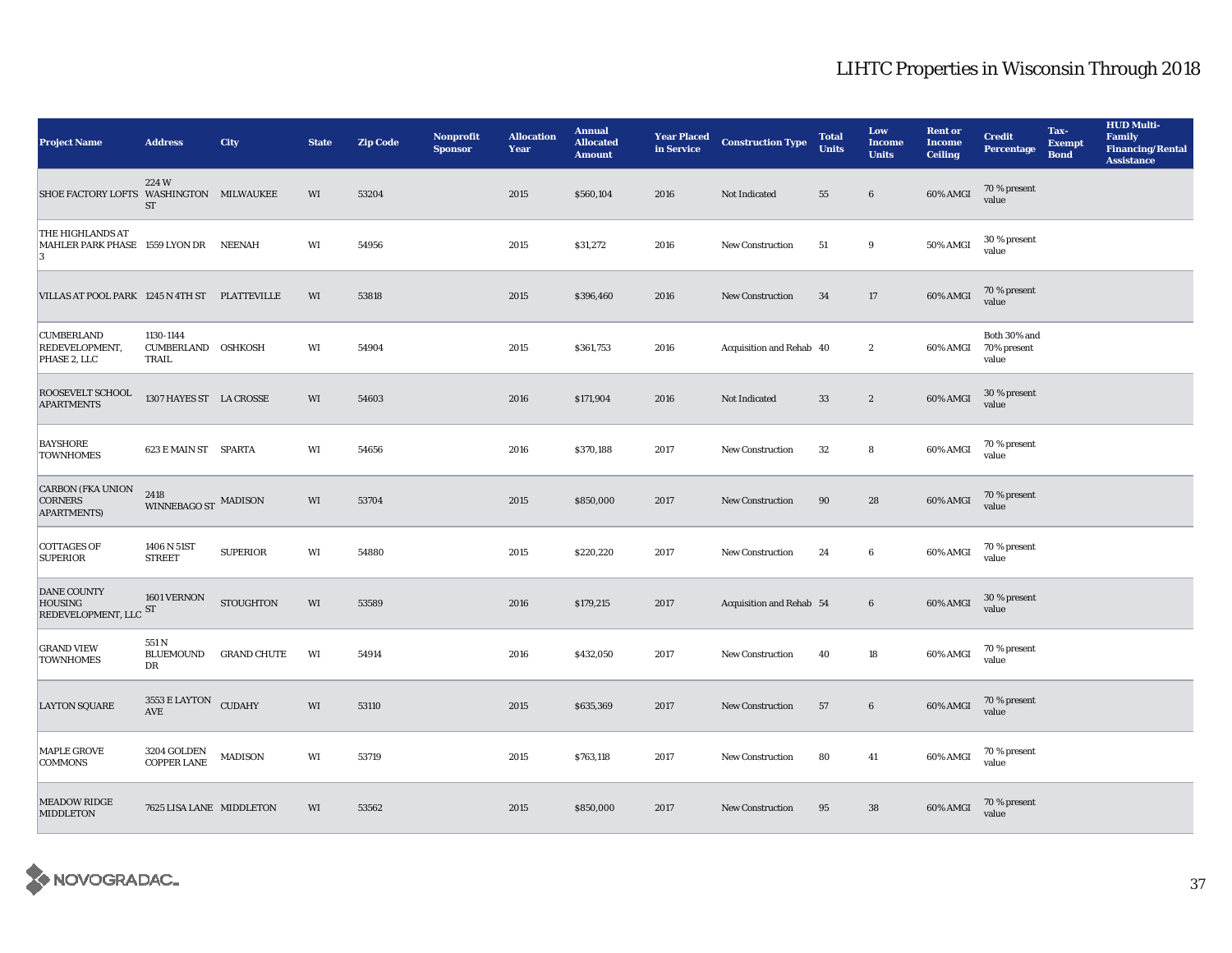| <b>Project Name</b>                            | <b>Address</b>                                              | City              | <b>State</b> | <b>Zip Code</b> | Nonprofit<br><b>Sponsor</b> | <b>Allocation</b><br>Year | <b>Annual</b><br><b>Allocated</b><br><b>Amount</b> | <b>Year Placed<br/>in Service</b> | <b>Construction Type</b>  | <b>Total</b><br><b>Units</b> | Low<br><b>Income</b><br><b>Units</b> | <b>Rent or</b><br><b>Income</b><br><b>Ceiling</b> | <b>Credit</b><br><b>Percentage</b> | Tax-<br><b>Exempt</b><br><b>Bond</b> | <b>HUD Multi-</b><br>Family<br><b>Financing/Rental</b><br><b>Assistance</b> |
|------------------------------------------------|-------------------------------------------------------------|-------------------|--------------|-----------------|-----------------------------|---------------------------|----------------------------------------------------|-----------------------------------|---------------------------|------------------------------|--------------------------------------|---------------------------------------------------|------------------------------------|--------------------------------------|-----------------------------------------------------------------------------|
| <b>MISSION VILLAGE OF</b><br><b>KAUKAUNA</b>   | <b>2200 GREEN</b><br><b>BAY RD BLDG 1</b>                   | KAUKAUNA          | WI           | 54130           |                             | 2015                      | \$680,314                                          | 2017                              | <b>New Construction</b>   | 60                           | $15\,$                               | 60% AMGI                                          | 70 % present<br>value              |                                      |                                                                             |
| RANDALL COURT<br>REDEVELOPMENT, LLC ST         | 218 E RANDALL APPLETON                                      |                   | WI           | 54911           |                             | 2015                      | \$745,000                                          | 2017                              | Acquisition and Rehab 118 |                              | $\overline{4}$                       | 60% AMGI                                          | 70 % present<br>value              |                                      |                                                                             |
| <b>BEACON AVENUE</b><br><b>COTTAGES</b>        | <b>610 E BEACON</b><br>$\operatorname{\mathsf{AVE}}$        | NEW LONDON        | WI           | 54961           |                             | 2016                      | \$472,446                                          | 2017                              | <b>New Construction</b>   | 40                           | 13                                   | 60% AMGI                                          | 70 % present<br>value              |                                      |                                                                             |
| <b>COLBY COTTAGES</b>                          | 820<br>COMMUNITY<br><b>DRIVE</b>                            | <b>COLBY</b>      | WI           | 54421           |                             | 2016                      | \$307,917                                          | 2017                              | New Construction          | 28                           | $5\,$                                | 60% AMGI                                          | 70 % present<br>value              |                                      |                                                                             |
| <b>COTTAGES OF</b><br><b>SUPERIOR PHASE II</b> | 1424 N 51ST<br><b>STREET</b>                                | <b>SUPERIOR</b>   | WI           | 54880           |                             | 2016                      | \$265,321                                          | 2017                              | New Construction          | 24                           | 6                                    | 60% AMGI                                          | 70 % present<br>value              |                                      |                                                                             |
| <b>FOX CROSSING II</b>                         | 180 BRIDGE<br><b>STREET</b>                                 | <b>BURLINGTON</b> | WI           | 53105           |                             | 2015                      | \$394,050                                          | 2017                              | New Construction          | $32\phantom{.0}$             | 6                                    | 60% AMGI                                          | 70 % present<br>value              |                                      |                                                                             |
| <b>HAYMARKET LOFTS</b>                         | 1300 N VEL R<br>PHILLIPS AVE- MILWAUKEE<br><b>1ST FLOOR</b> |                   | WI           | 53212           |                             | 2015                      | \$791,814                                          | 2017                              | Not Indicated             | 72                           | 60                                   | 60% AMGI                                          | 70 % present<br>value              |                                      |                                                                             |
| <b>HISTORIC GARFIELD</b><br><b>SCHOOL</b>      | 2215 N 4TH<br><b>STREET</b>                                 | MILWAUKEE         | WI           | 53212           |                             | 2017                      | \$236,275                                          | 2017                              | Not Indicated             | $30\,$                       | $30\,$                               | 60% AMGI                                          | 30 % present<br>value              |                                      |                                                                             |
| <b>NEKOOSA SENIOR</b><br><b>VILLAGE</b>        | 200 BUEHLER<br>$\operatorname{AVE}$                         | <b>NEKOOSA</b>    | WI           | 54457           |                             | 2016                      | \$186,294                                          | 2017                              | <b>New Construction</b>   | 18                           | $\boldsymbol{3}$                     | 60% AMGI                                          | 70 % present<br>value              |                                      |                                                                             |
| PARISH SCHOOL<br><b>APARTMENTS</b>             | 63 E MERRILL<br>$\operatorname{AVE}$                        | FOND DU LAC       | WI           | 54935           |                             | 2016                      | \$586,394                                          | 2017                              | Acquisition and Rehab 47  |                              | 35                                   | 60% AMGI                                          | 70 % present<br>value              |                                      |                                                                             |
| <b>TENNYSON RIDGE</b>                          | $3818\text{ WHITMAN}\quad\text{MADISON}$<br>LN              |                   | WI           | 53704           |                             | 2015                      | \$725,627                                          | 2017                              | New Construction          | 72                           | 24                                   | 60% AMGI                                          | 70 % present<br>value              |                                      |                                                                             |
| THE BREESE<br><b>APARTMENTS</b>                | $1003$ E MIFFLIN $\,$ MADISON<br>$\operatorname{ST}$        |                   | WI           | 53703           |                             | 2016                      | \$658,050                                          | 2017                              | <b>New Construction</b>   | 65                           | 18                                   | $60\%$ AMGI                                       | 70 % present<br>value              |                                      |                                                                             |
| THE GERMANIA<br><b>HISTORIC</b>                | 135 W WELLS ST MILWAUKEE                                    |                   | WI           | 53203           |                             | 2016                      | \$170,531                                          | 2017                              | Not Indicated             | 90                           | 13                                   | 60% AMGI                                          | 30 % present<br>value              |                                      |                                                                             |

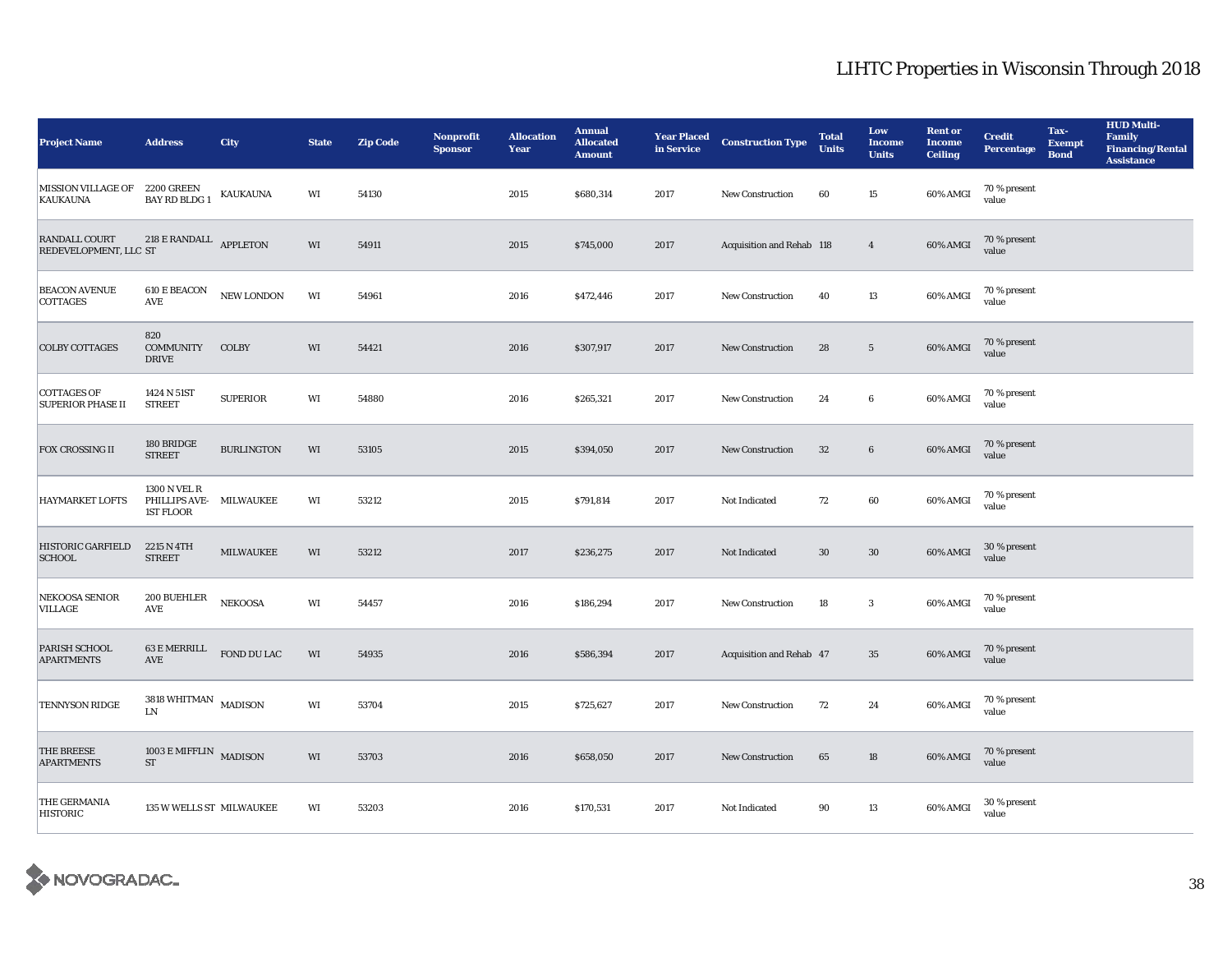| <b>Project Name</b>                                      | <b>Address</b>                                     | City              | <b>State</b> | <b>Zip Code</b> | <b>Nonprofit</b><br><b>Sponsor</b> | <b>Allocation</b><br>Year | <b>Annual</b><br><b>Allocated</b><br><b>Amount</b> | <b>Year Placed<br/>in Service</b> | <b>Construction Type</b> | <b>Total</b><br><b>Units</b> | Low<br><b>Income</b><br><b>Units</b> | <b>Rent or</b><br><b>Income</b><br><b>Ceiling</b> | <b>Credit</b><br><b>Percentage</b>          | Tax-<br><b>Exempt</b><br><b>Bond</b> | <b>HUD Multi-</b><br>Family<br><b>Financing/Rental</b><br><b>Assistance</b> |
|----------------------------------------------------------|----------------------------------------------------|-------------------|--------------|-----------------|------------------------------------|---------------------------|----------------------------------------------------|-----------------------------------|--------------------------|------------------------------|--------------------------------------|---------------------------------------------------|---------------------------------------------|--------------------------------------|-----------------------------------------------------------------------------|
| <b>THE MCHENRY</b>                                       | 1120 W MAIN ST SUN PRAIRIE                         |                   | WI           | 53590           |                                    | 2017                      | \$190,970                                          | 2017                              | <b>New Construction</b>  | 74                           | $5\phantom{.0}$                      | 60% AMGI                                          | 30 % present<br>value                       |                                      |                                                                             |
| WASHINGTON<br>SCHOOL APARTMENTS 1238 GEELE AVE SHEBOYGAN |                                                    |                   | WI           | 53083           |                                    | 2016                      | \$453,689                                          | 2017                              | Not Indicated            | 42                           | 34                                   | 60% AMGI                                          | 70 % present<br>value                       |                                      |                                                                             |
| WOOLEN MILLS LOFTS 218 E SOUTH                           |                                                    | <b>APPLETON</b>   | WI           | 54915           |                                    | 2015                      | \$612,833                                          | 2017                              | Not Indicated            | 60                           | 48                                   | 60% AMGI                                          | 70 % present<br>value                       |                                      |                                                                             |
| <b>8TWENTY PARK PHASE 903</b><br>ELAPLAINE<br>II         | <b>COURT UNIT 2</b>                                | <b>MADISON</b>    | WI           | 53715           |                                    | 2016                      | \$313,421                                          | 2018                              | <b>New Construction</b>  | 28                           | 14                                   | 60% AMGI                                          | 70 % present<br>value                       |                                      |                                                                             |
| <b>8TWENTY PARK PHASE</b>                                | 903<br><b>DELAPLAINE</b><br><b>COURT UNIT 1</b>    | <b>MADISON</b>    | WI           | 53715           |                                    | 2016                      | \$741,800                                          | 2018                              | <b>New Construction</b>  | 67                           | 28                                   | 60% AMGI                                          | 70 % present<br>value                       |                                      |                                                                             |
| <b>ATRIUM LOFTS</b>                                      | 1418 N 1ST<br><b>STREET</b>                        | WAUSAU            | WI           | 54403           |                                    | 2016                      | \$294,032                                          | 2018                              | Not Indicated            | 29                           | 8                                    | 60% AMGI                                          | 70 % present<br>value                       |                                      |                                                                             |
| EXCHANGE @ 104                                           | 104 S MAIN ST FOND DU LAC                          |                   | WI           | 54935           |                                    | 2016                      | \$551,585                                          | 2018                              | Not Indicated            | 48                           | 8                                    | 60% AMGI                                          | 70 % present<br>value                       |                                      |                                                                             |
| <b>NOVATION SENIOR</b><br><b>APARTMENTS</b>              | $2675\, \mbox{NOVATION}$ MADISON<br><b>PARKWAY</b> |                   | WI           | 53713           |                                    | 2017                      | \$433,047                                          | 2018                              | <b>New Construction</b>  | 60                           | 6                                    | 60% AMGI                                          | 30 % present<br>value                       |                                      |                                                                             |
| THE GRIOT<br><b>APARTMENTS</b>                           | 2235 N 4TH ST MILWAUKEE                            |                   | WI           | 53212           |                                    | 2016                      | \$657,531                                          | 2018                              | <b>New Construction</b>  | 41                           | 35                                   | 60% AMGI                                          | 70 % present<br>value                       |                                      |                                                                             |
| WHISPERING ECHOES 407 S 5TH AVE<br><b>TOWNHOMES</b>      | <b>UNITS 9-20</b>                                  | <b>WINNECONNE</b> | WI           | 54986           |                                    | 2017                      | \$370,753                                          | 2018                              | New Construction         | 28                           | $12\,$                               | 60% AMGI                                          | 70 % present<br>value                       |                                      |                                                                             |
| <b>MEADOWS II</b>                                        | 439 PINE ST                                        | <b>SAUK CITY</b>  | WI           | 53583           | No                                 | 1989                      | \$0\$                                              | 1989                              | <b>New Construction</b>  | 8                            | $\bf8$                               |                                                   | $30$ % present $\quad$ No $\quad$<br>value  |                                      |                                                                             |
| <b>VILLAGE HOUSE APTS</b>                                | $2830\rm~VILLAGE$<br>RD                            | PORTAGE           | WI           | 53901           | No                                 | 1989                      | $\$0$                                              | 1989                              | <b>Existing</b>          | 48                           | 48                                   |                                                   | $30$ % present $\quad$ $_{\rm No}$<br>value |                                      |                                                                             |
| <b>WATERTOWN</b><br><b>MEADOWS</b>                       | 805 CLARK ST WATERTOWN                             |                   | WI           | 53094           | No                                 | 1988                      | \$0\$                                              | 1989                              | <b>New Construction</b>  | 40                           | 40                                   |                                                   | $30\%$ present No<br>value                  |                                      |                                                                             |

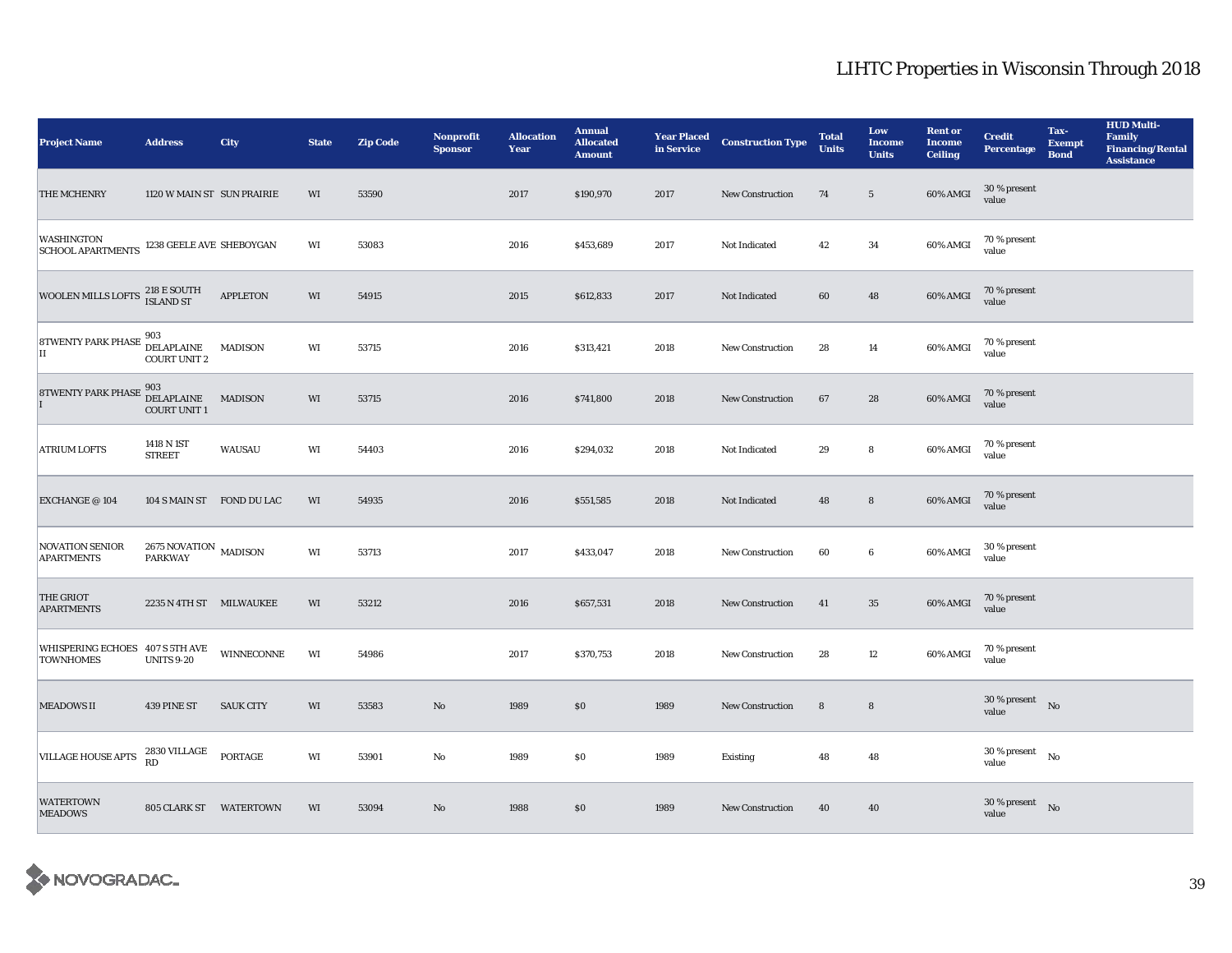| <b>Project Name</b>                         | <b>Address</b>                                  | City             | <b>State</b>           | <b>Zip Code</b> | <b>Nonprofit</b><br><b>Sponsor</b> | <b>Allocation</b><br>Year | <b>Annual</b><br><b>Allocated</b><br><b>Amount</b> | <b>Year Placed<br/>in Service</b> | <b>Construction Type</b> | <b>Total</b><br><b>Units</b> | Low<br><b>Income</b><br><b>Units</b> | <b>Rent or</b><br><b>Income</b><br><b>Ceiling</b> | <b>Credit</b><br><b>Percentage</b>          | Tax-<br><b>Exempt</b><br><b>Bond</b> | <b>HUD Multi-</b><br>Family<br><b>Financing/Rental</b><br><b>Assistance</b> |
|---------------------------------------------|-------------------------------------------------|------------------|------------------------|-----------------|------------------------------------|---------------------------|----------------------------------------------------|-----------------------------------|--------------------------|------------------------------|--------------------------------------|---------------------------------------------------|---------------------------------------------|--------------------------------------|-----------------------------------------------------------------------------|
| WILLIAMSTOWN BAY - 2717 DRYDEN<br>NORTH     | DR                                              | <b>MADISON</b>   | WI                     | 53704           | $\rm No$                           | 1988                      | \$0                                                | 1989                              | <b>New Construction</b>  | 40                           | 40                                   |                                                   | 70 % present<br>value                       | No                                   |                                                                             |
| WILLIAMSTOWN BAY 913 ACEWOOD<br><b>EAST</b> | <b>BLVD</b>                                     | <b>MADISON</b>   | WI                     | 53714           | $\mathbf{No}$                      | 1989                      | \$0                                                | 1989                              | <b>New Construction</b>  | 26                           | 26                                   |                                                   | 70 % present $\hbox{No}$<br>value           |                                      |                                                                             |
| <b>WOODSIDE APTS II</b>                     | 1055 E ST                                       | FORT ATKINSON    | WI                     | 53538           | $\rm No$                           | 1988                      | \$0                                                | 1989                              | New Construction         | 24                           | 24                                   |                                                   | 30 % present<br>value                       | No                                   |                                                                             |
| <b>WOODWIND HILLS</b><br><b>APTS</b>        | 937 FREDONIA<br>$\operatorname{AVE}$            | <b>FREDONIA</b>  | WI                     | 53021           | $\mathbf{No}$                      | 1988                      | \$0                                                | 1989                              | <b>New Construction</b>  | 16                           | 16                                   |                                                   | $30$ % present $$\rm{No}$$<br>value         |                                      |                                                                             |
| 1114 SHAWANO AVE                            | 1114 SHAWANO $$\sf{G}\rm{REEN}$ BAY             |                  | WI                     | 54303           | No                                 | 1989                      | \$0                                                | 1990                              | <b>New Construction</b>  | $\boldsymbol{2}$             | $\boldsymbol{2}$                     |                                                   | 70 % present $$\rm{No}$$<br>value           |                                      |                                                                             |
| 1319 S CHESTNUT<br><b>DUPLEX</b>            | 1319 S<br>CHESTNUT AVE GREEN BAY                |                  | WI                     | 54304           | $\mathbf{No}$                      | 1989                      | \$0                                                | 1990                              | New Construction         | $\overline{2}$               | $\boldsymbol{2}$                     |                                                   | 70 % present $\qquad$ No<br>value           |                                      |                                                                             |
| 20TH ST SRO                                 | 836 N 20TH ST MILWAUKEE                         |                  | $\mathbf{W}\mathbf{I}$ | 53233           | Yes                                | 1989                      | $\$0$                                              | 1990                              | Acquisition and Rehab 26 |                              | 26                                   |                                                   | 70 % present $$\rm{No}$$<br>value           |                                      |                                                                             |
| 2128 CARMEL AVE                             | 2128 CARMEL<br>$\operatorname{\mathbf{AVE}}$    | <b>RACINE</b>    | WI                     | 53405           | No                                 | 1989                      | \$0                                                | 1990                              | Acquisition and Rehab 2  |                              | $\boldsymbol{2}$                     |                                                   | $30$ % present $\hbox{~No}$<br>value        |                                      |                                                                             |
| 222 PERKINS DUPLEX                          | 222 PERKINS<br>$\mathbf{A}\mathbf{V}\mathbf{E}$ | <b>GREEN BAY</b> | WI                     | 54303           | No                                 | 1989                      | \$0                                                | 1990                              | <b>New Construction</b>  | $\mathbf{2}$                 | $\boldsymbol{2}$                     |                                                   | 70 % present $$\rm{No}$$<br>value           |                                      |                                                                             |
| <b>618 E PKWY AVE</b>                       | <b>618 E PKWY AVE OSHKOSH</b>                   |                  | WI                     | 54901           | Yes                                | 1989                      | $\$0$                                              | 1990                              | Acquisition and Rehab 1  |                              | $\mathbf{1}$                         |                                                   | $70\%$ present No<br>value                  |                                      |                                                                             |
| <b>ADVOCAP PROJECT #4</b>                   | $219$ OXFORD<br><b>AVE</b>                      | <b>OSHKOSH</b>   | WI                     | 54901           | Yes                                | 1989                      | $\$0$                                              | 1990                              | Acquisition and Rehab 1  |                              | -1                                   |                                                   | 30 % present<br>value                       | $\rm No$                             |                                                                             |
| <b>BF APTS OF ELROY</b>                     | 202 N LIMITS<br>$\mathbf{R}\mathbf{D}$          | <b>ELROY</b>     | WI                     | 53929           | No                                 | 1989                      | \$0                                                | 1990                              | New Construction         | 16                           | 16                                   |                                                   | $30$ % present $$\rm{No}$$<br>value         |                                      |                                                                             |
| <b>CALUMET APTS</b>                         | <b>68 HARRISON</b><br>PL                        | FOND DU LAC      | WI                     | 54935           | No                                 | 1991                      | \$0                                                | 1990                              | Acquisition and Rehab 55 |                              | 55                                   |                                                   | 30 % present $\rm \gamma_{\rm PS}$<br>value |                                      |                                                                             |

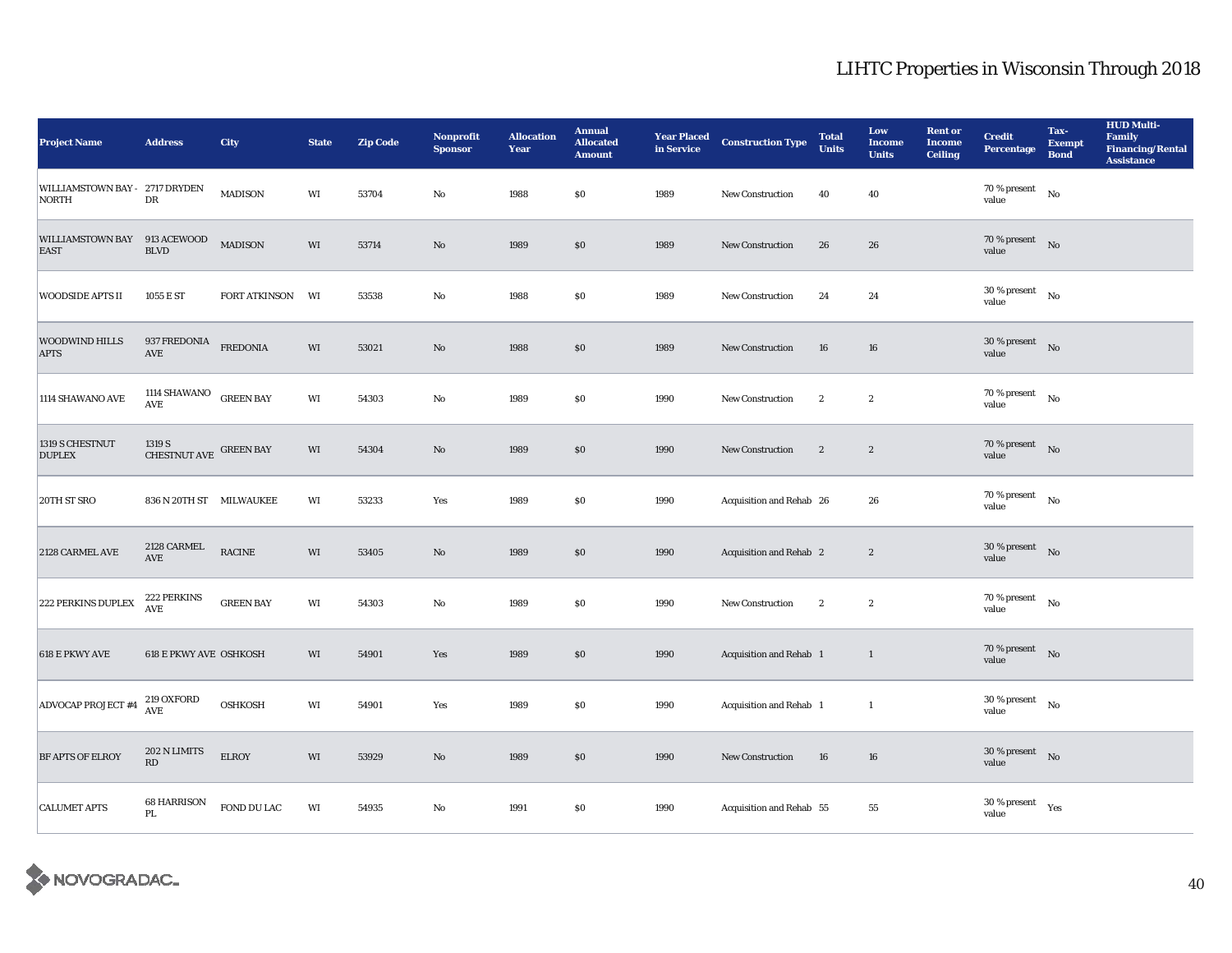| <b>Project Name</b>                                        | <b>Address</b>                                  | City              | <b>State</b>           | <b>Zip Code</b> | Nonprofit<br><b>Sponsor</b> | <b>Allocation</b><br>Year | <b>Annual</b><br><b>Allocated</b><br><b>Amount</b> | <b>Year Placed<br/>in Service</b> | <b>Construction Type</b> | <b>Total</b><br><b>Units</b> | Low<br><b>Income</b><br><b>Units</b> | <b>Rent or</b><br><b>Income</b><br><b>Ceiling</b> | <b>Credit</b><br><b>Percentage</b>       | Tax-<br><b>Exempt</b><br><b>Bond</b> | <b>HUD Multi-</b><br>Family<br><b>Financing/Rental</b><br><b>Assistance</b> |
|------------------------------------------------------------|-------------------------------------------------|-------------------|------------------------|-----------------|-----------------------------|---------------------------|----------------------------------------------------|-----------------------------------|--------------------------|------------------------------|--------------------------------------|---------------------------------------------------|------------------------------------------|--------------------------------------|-----------------------------------------------------------------------------|
| <b>WALNUT GROVE DE</b><br><b>FOREST</b>                    | 206 N MAIN ST DEFOREST                          |                   | WI                     | 53532           | No                          | 1990                      | \$0                                                | 1990                              | <b>New Construction</b>  | 20                           | 19                                   |                                                   | $70\%$ present No<br>value               |                                      |                                                                             |
| <b>CITY CENTER</b><br><b>CORPORATION</b>                   | 17 FOREST AVE FOND DU LAC                       |                   | WI                     | 54935           | No                          | 1988                      | \$0                                                | 1990                              | Acquisition and Rehab 31 |                              | 27                                   |                                                   | 70 % present $$\rm{No}$$<br>value        |                                      |                                                                             |
| <b>CITY SQUARE APTS</b>                                    | $331\,\mathrm{MECHANIC}$ HILLSBORO<br><b>ST</b> |                   | WI                     | 54634           | No                          | 1989                      | \$0                                                | 1990                              | <b>New Construction</b>  | 16                           | 16                                   |                                                   | $30$ % present $\;\;$ No $\;\;$<br>value |                                      |                                                                             |
| ELVER PARK III                                             | $1128$ MORRAINE $\,$ MADISON VIEW DR            |                   | WI                     | 53719           | $\rm No$                    | 1989                      | $\$0$                                              | 1990                              | New Construction         | 48                           | ${\bf 48}$                           |                                                   | 70 % present<br>value                    | No                                   |                                                                             |
| <b>FAIRVIEW APTS</b>                                       | $744$ S PLEASANT $\,$ PLYMOUTH VIEW RD          |                   | $\mathbf{W}\mathbf{I}$ | 53073           | $\mathbf{No}$               | 1989                      | $\$0$                                              | 1990                              | New Construction         | 40                           | 40                                   |                                                   | $30$ % present $$\rm{No}$$<br>value      |                                      |                                                                             |
| <b>FAIRVIEW HEIGHTS</b><br><b>APTS</b>                     | 719 FAIR ST                                     | MINERAL POINT WI  |                        | 53565           | No                          | 1989                      | $\$0$                                              | 1990                              | <b>New Construction</b>  | 16                           | 16                                   |                                                   | 30 % present<br>value                    | No                                   |                                                                             |
| <b>FOX LAKE</b><br><b>ENTERPRISES</b>                      | 204 BOOTH ST FOX LAKE                           |                   | WI                     | 53933           | No                          | 1989                      | \$0                                                | 1990                              | <b>New Construction</b>  | 18                           | 18                                   |                                                   | $30$ % present $$\rm{No}$$<br>value      |                                      |                                                                             |
| GALESVILLE GREENS 20514 W CLARK GALESVILLE<br><b>APTS</b>  | AVE                                             |                   | WI                     | 54630           | No                          | 1989                      | \$0                                                | 1990                              | New Construction         | 26                           | 26                                   |                                                   | 30 % present<br>value                    | No                                   |                                                                             |
| <b>GENOA PLAZA APTS</b>                                    | 770 MAIN ST                                     | <b>GENOA CITY</b> | WI                     | 53128           | Yes                         | 1989                      | \$0                                                | 1990                              | Acquisition and Rehab 48 |                              | 48                                   |                                                   | $30$ % present $$\rm{No}$$<br>value      |                                      |                                                                             |
| <b>ITHAKA HOMES</b>                                        | 3025<br>COMMERCIAL MADISON<br>AVE               |                   | WI                     | 53704           | No                          | 1988                      | $\$0$                                              | 1990                              | New Construction         | $\overline{4}$               | $\overline{4}$                       |                                                   | 70 % present $$\rm{No}$$<br>value        |                                      |                                                                             |
| JANESVILLE REGENCY 100 N<br><b>HOUSE</b>                   | FRANKLIN ST                                     | <b>JANESVILLE</b> | WI                     | 53548           | No                          | 1989                      | \$0                                                | 1990                              | <b>New Construction</b>  | 55                           | 55                                   |                                                   | 70 % present $\qquad$ No<br>value        |                                      |                                                                             |
| JUNEAU ENTERPRISES $^{520 \text{ S}}$ FAIRFIELD AVE JUNEAU |                                                 |                   | WI                     | 53039           | No                          | 1989                      | \$0                                                | 1990                              | New Construction         | 18                           | 18                                   |                                                   | 30 % present<br>value                    | No                                   |                                                                             |
| <b>LOMIRA APTS</b>                                         | 445 MAIN ST                                     | <b>LOMIRA</b>     | WI                     | 53048           | No                          | 1988                      | \$0                                                | 1990                              | <b>New Construction</b>  | 24                           | 24                                   |                                                   | $70$ % present $$\rm{No}$$<br>value      |                                      |                                                                             |

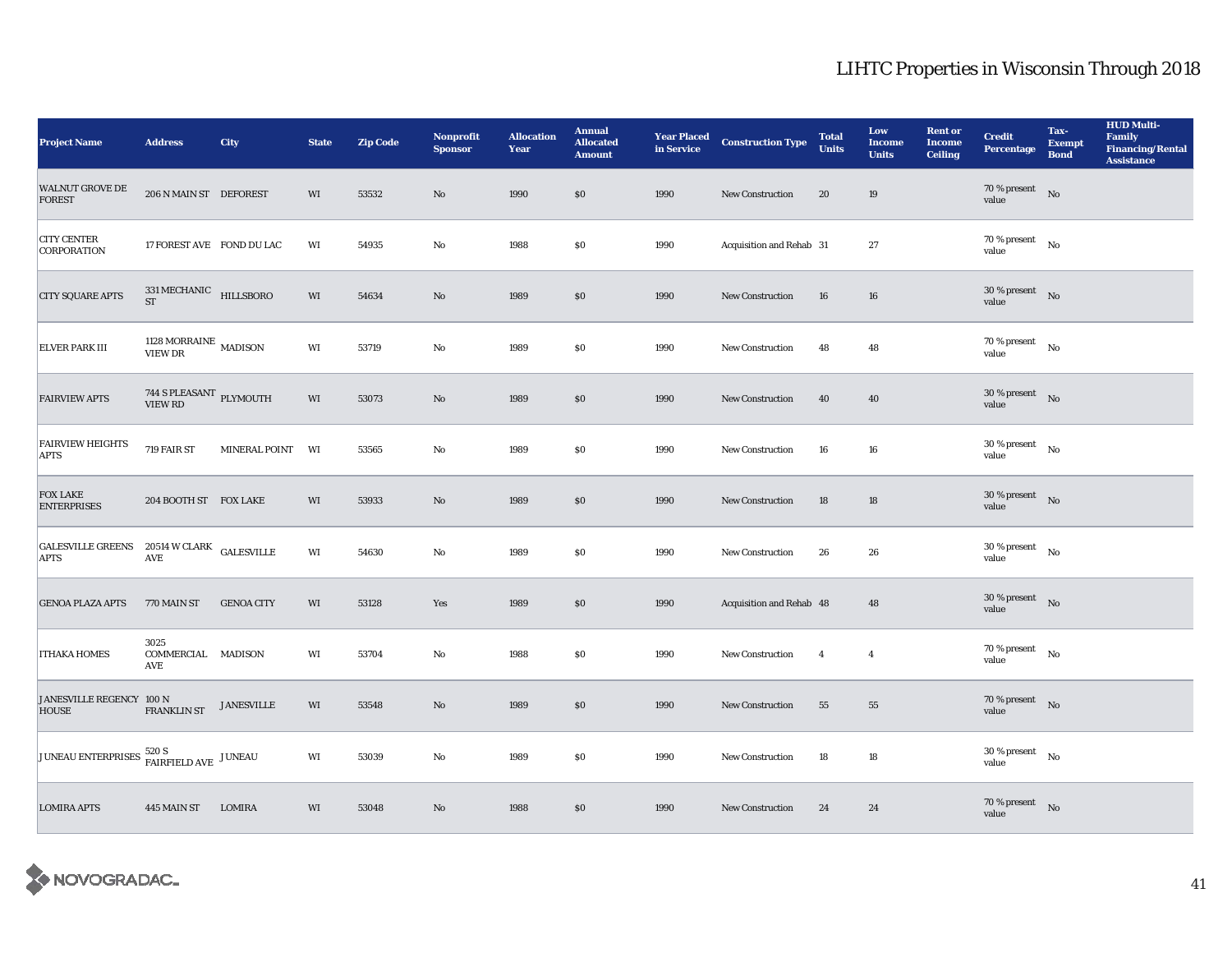| <b>Project Name</b>                                       | <b>Address</b>                          | City              | <b>State</b> | <b>Zip Code</b> | Nonprofit<br><b>Sponsor</b> | <b>Allocation</b><br>Year | <b>Annual</b><br><b>Allocated</b><br><b>Amount</b> | <b>Year Placed<br/>in Service</b> | <b>Construction Type</b> | <b>Total</b><br><b>Units</b> | Low<br><b>Income</b><br><b>Units</b> | <b>Rent or</b><br><b>Income</b><br><b>Ceiling</b> | <b>Credit</b><br><b>Percentage</b>          | Tax-<br><b>Exempt</b><br><b>Bond</b> | <b>HUD Multi-</b><br>Family<br><b>Financing/Rental</b><br><b>Assistance</b> |
|-----------------------------------------------------------|-----------------------------------------|-------------------|--------------|-----------------|-----------------------------|---------------------------|----------------------------------------------------|-----------------------------------|--------------------------|------------------------------|--------------------------------------|---------------------------------------------------|---------------------------------------------|--------------------------------------|-----------------------------------------------------------------------------|
| NEWBURY PLACE APTS 8385 S<br>YORKSHIRE DR                 |                                         | <b>OAK CREEK</b>  | WI           | 53154           | No                          | 1988                      | \$0                                                | 1990                              | <b>New Construction</b>  | 164                          | 164                                  |                                                   | 70 % present<br>value                       | No                                   |                                                                             |
| <b>NORTHLAND</b><br><b>NECEDAH APTS</b>                   | 705 W THIRD ST NECEDAH                  |                   | WI           | 54646           | No                          | 1989                      | \$0                                                | 1990                              | <b>New Construction</b>  | 24                           | 24                                   |                                                   | $30$ % present $\;\;$ No $\;$<br>value      |                                      |                                                                             |
| NORTHRIDGE APT<br><b>HOME</b>                             | 58<br>NORTHRIDGE MADISON<br>TER         |                   | WI           | 53704           | No                          | 1989                      | $\$0$                                              | 1990                              | New Construction         | 48                           | 48                                   |                                                   | $70$ % present $\quad$ $_{\rm No}$<br>value |                                      |                                                                             |
| <b>RAVINE MILLS APTS</b>                                  | <b>405 S OLDE</b><br><b>ONEIDA ST</b>   | <b>APPLETON</b>   | WI           | 54911           | No                          | 1989                      | $\$0$                                              | 1990                              | Acquisition and Rehab 46 |                              | 18                                   |                                                   | 70 % present $N_0$<br>value                 |                                      |                                                                             |
| <b>RIVER OAKS</b>                                         | 11340 N<br>CEDARBURG RD $^{\rm MEQUON}$ |                   | WI           | 53092           | No                          | 1988                      | \$0                                                | 1990                              | <b>New Construction</b>  | 8                            | 8                                    |                                                   | $70$ % present $$N{\rm o}$$<br>value        |                                      |                                                                             |
| <b>RIVERMILL APTS</b>                                     | 11 E PAINE ST KIEL                      |                   | WI           | 53042           | No                          | 1989                      | \$0                                                | 1990                              | New Construction         | 24                           | 24                                   |                                                   | $30\,\%$ present $$$ No $\,$<br>value       |                                      |                                                                             |
| RIVERPARK PLACE                                           | 350 E BIRCH<br>AVE                      | <b>BARRON</b>     | WI           | 54812           | No                          | 1988                      | $\$0$                                              | 1990                              | New Construction         | 58                           | 42                                   |                                                   | $70$ % present $$N{\rm o}$$<br>value        |                                      |                                                                             |
| SHEBOYGAN REGENCY 920 WISCONSIN SHEBOYGAN<br><b>HOUSE</b> | <b>AVE</b>                              |                   | WI           | 53081           | No                          | 1989                      | \$0                                                | 1990                              | New Construction         | 59                           | 59                                   |                                                   | $70\%$ present No<br>value                  |                                      |                                                                             |
| SPRING ISLE II                                            | 300 N SPRING<br><b>ST</b>               | <b>BEAVER DAM</b> | WI           | 53916           | No                          | 1988                      | \$0                                                | 1990                              | <b>New Construction</b>  | 83                           | 33                                   |                                                   | $30$ % present<br>value                     | Yes                                  |                                                                             |
| <b>ARBORETUM</b>                                          | W180N7890<br>TOWN HALL RD FALLS         | MENOMONEE         | WI           | 53051           | No                          | 1990                      | $\$0$                                              | 1990                              | New Construction         | 117                          | 24                                   |                                                   | 30 % present $Yes$<br>value                 |                                      |                                                                             |
| <b>THOMAS HILLS APTS</b>                                  | 201 THOMAS<br>HILL RD                   | ${\rm EDGAR}$     | WI           | 54426           | No                          | 1989                      | $\$0$                                              | 1990                              | <b>New Construction</b>  | 8                            | 8                                    |                                                   | $70$ % present $\quad$ $_{\rm No}$<br>value |                                      |                                                                             |
| THOUSAND OAKS APTS $^{1385}_{\rm{AVE}}$ E WILSON          |                                         | <b>ARCADIA</b>    | WI           | 54612           | No                          | 1989                      | $\$0$                                              | 1990                              | New Construction         | 52                           | 52                                   |                                                   | $30$ % present $\;\;$ No $\;$<br>value      |                                      |                                                                             |
| <b>TUCSON TRAILS I</b>                                    | <b>3156 MUIR</b><br><b>FIELD RD</b>     | <b>MADISON</b>    | WI           | 53719           | No                          | 1989                      | $\$0$                                              | 1990                              | <b>New Construction</b>  | 48                           | 48                                   |                                                   | $70$ % present $$N{\rm o}$$<br>value        |                                      |                                                                             |

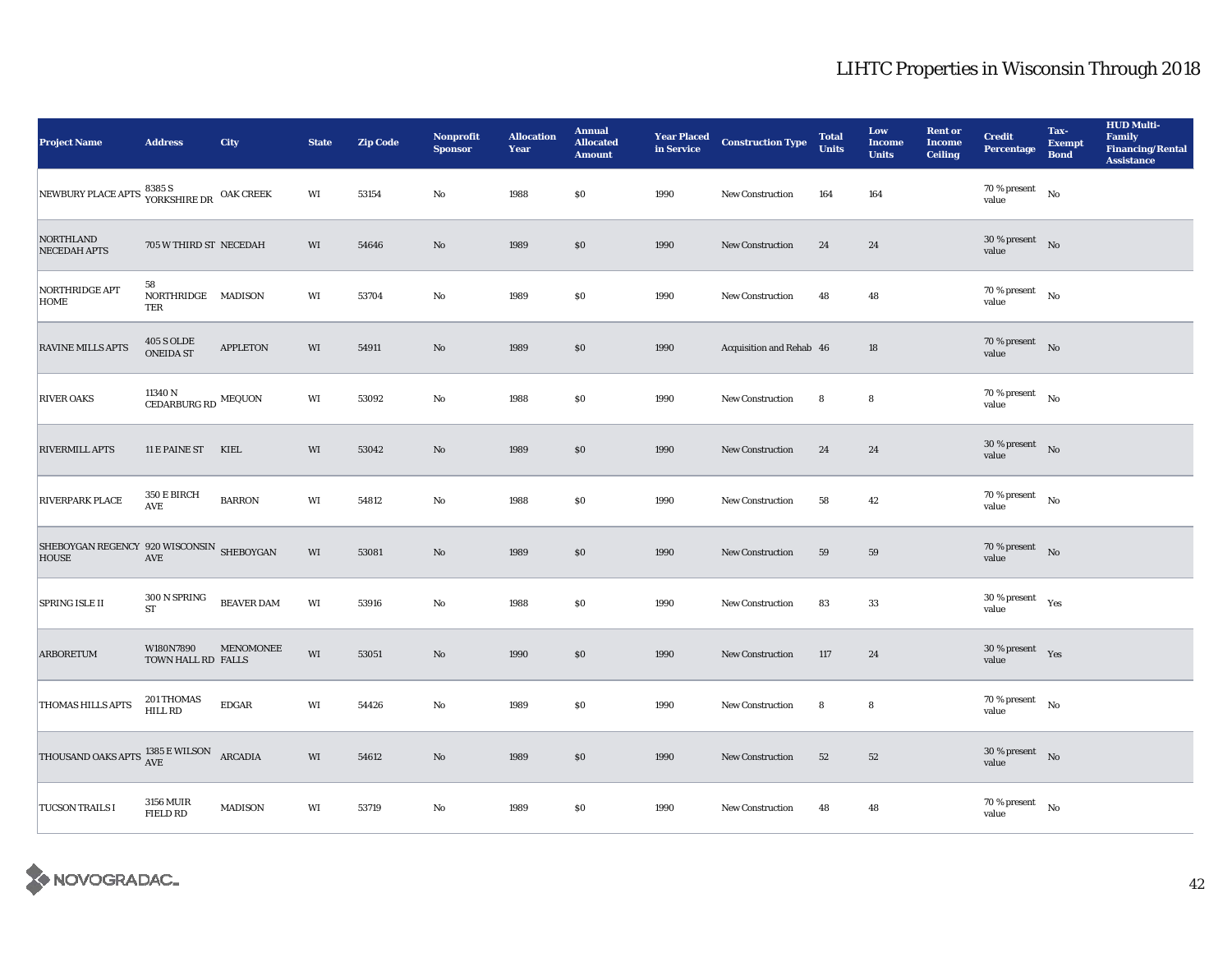| <b>Project Name</b>                                           | <b>Address</b>                          | City               | <b>State</b>           | <b>Zip Code</b> | Nonprofit<br><b>Sponsor</b> | <b>Allocation</b><br>Year | <b>Annual</b><br><b>Allocated</b><br><b>Amount</b> | <b>Year Placed<br/>in Service</b> | <b>Construction Type</b> | <b>Total</b><br><b>Units</b> | Low<br><b>Income</b><br><b>Units</b> | <b>Rent or</b><br><b>Income</b><br><b>Ceiling</b> | <b>Credit</b><br><b>Percentage</b>          | Tax-<br><b>Exempt</b><br><b>Bond</b> | <b>HUD Multi-</b><br>Family<br><b>Financing/Rental</b><br><b>Assistance</b> |
|---------------------------------------------------------------|-----------------------------------------|--------------------|------------------------|-----------------|-----------------------------|---------------------------|----------------------------------------------------|-----------------------------------|--------------------------|------------------------------|--------------------------------------|---------------------------------------------------|---------------------------------------------|--------------------------------------|-----------------------------------------------------------------------------|
| <b>TUCSON TRAILS II</b>                                       | 3172 MUIR<br><b>FIELD RD</b>            | <b>MADISON</b>     | WI                     | 53719           | $\mathbf{No}$               | 1989                      | $\$0$                                              | 1990                              | <b>New Construction</b>  | 48                           | 48                                   |                                                   | $70$ % present $$\rm{No}$$<br>value         |                                      |                                                                             |
| <b>VILLAGE SQUARE</b>                                         | 505 S SIXTH<br>AVE                      | WAUSAU             | WI                     | 54401           | No                          | 1990                      | \$0\$                                              | 1990                              | Acquisition and Rehab 33 |                              | 33                                   |                                                   | $70$ % present $\quad$ $_{\rm No}$<br>value |                                      |                                                                             |
| <b>WAUPACA HOUSING</b>                                        | 500 HIGH ST                             | <b>WAUPACA</b>     | WI                     | 54981           | $\rm No$                    | 1989                      | $\$0$                                              | 1990                              | New Construction         | 24                           | 24                                   |                                                   | $30\,\%$ present $$$ No $\,$<br>value       |                                      |                                                                             |
| <b>WEDGEWOOD</b><br><b>COMMONS II</b>                         | 1935 MILLER ST LA CROSSE                |                    | WI                     | 54601           | No                          | 1988                      | $\$0$                                              | 1990                              | <b>New Construction</b>  | 105                          | 67                                   |                                                   | $70$ % present $\quad$ $_{\rm No}$<br>value |                                      |                                                                             |
| WILLIAMSTOWN BAY I $^{3400}_{\Lambda \rm V E}$ ERAMSEY CUDAHY |                                         |                    | WI                     | 53110           | No                          | 1990                      | $\$0$                                              | 1990                              | <b>New Construction</b>  | 52                           | 46                                   |                                                   | $70$ % present $$\rm{No}$$<br>value         |                                      |                                                                             |
| <b>WISCONSIN RIVER</b><br><b>COMMONS</b>                      | 911 W THIRD ST NEKOOSA                  |                    | WI                     | 54457           | No                          | 1988                      | $\$0$                                              | 1990                              | New Construction         | 42                           | 33                                   |                                                   | 70 % present<br>value                       | No                                   |                                                                             |
| <b>WOODFIELD</b><br><b>COMMONS</b>                            | 1518 N PEACH<br>$\operatorname{AVE}$    | MARSHFIELD         | WI                     | 54449           | No                          | 1988                      | $\$0$                                              | 1990                              | New Construction         | 48                           | 48                                   |                                                   | 70 % present $\bar{N}$ o<br>value           |                                      |                                                                             |
| <b>WYNDMERE APTS</b>                                          | <b>967 MINERAL</b><br>SPRINGS DR        | PORT<br>WASHINGTON | WI                     | 53074           | No                          | 1989                      | $\$0$                                              | 1990                              | New Construction         | $32\phantom{.0}$             | 32                                   |                                                   | $30$ % present $$\rm{No}$$<br>value         |                                      |                                                                             |
| 151 FOREST AVE                                                | 151 FOREST AVE FOND DU LAC              |                    | WI                     | 54935           | No                          | 1991                      | $\$0$                                              | 1991                              | Acquisition and Rehab 11 |                              | 11                                   |                                                   | $70$ % present $$\rm{No}$$<br>value         |                                      |                                                                             |
| 2636 N BUFFUM<br><b>REHABILITATION</b>                        | $2636$ N BUFFUM $\,$ MILWAUKEE<br>ST    |                    | $\mathbf{W}\mathbf{I}$ | 53212           | $\rm No$                    | 1989                      | $\$0$                                              | 1991                              | Acquisition and Rehab 3  |                              | $\bf{3}$                             |                                                   | $70$ % present $$_{\rm No}$$<br>value       |                                      |                                                                             |
| AIRPORT PARK APTS                                             | $300$ S OLD HWY $_{\rm{MOSINEE}}$<br>51 |                    | WI                     | 54455           | $\mathbf{No}$               | 1990                      | $\$0$                                              | 1991                              | Acquisition and Rehab 2  |                              | $\boldsymbol{2}$                     |                                                   | $70\%$ present No<br>value                  |                                      |                                                                             |
| AMERICAN HOUSE OF<br><b>RIPON</b>                             | 222 WATSON ST RIPON                     |                    | WI                     | 54971           | No                          | 1990                      | $\$0$                                              | 1991                              | Acquisition and Rehab 40 |                              | 8                                    |                                                   | $30$ % present $$\rm{No}$$<br>value         |                                      |                                                                             |
| <b>ASPEN DRIVE APTS</b>                                       | 1800 ASPEN DR HUDSON                    |                    | WI                     | 54016           | No                          | 1989                      | \$0                                                | 1991                              | <b>New Construction</b>  | 24                           | 24                                   |                                                   | $30$ % present $$\rm{No}$$<br>value         |                                      |                                                                             |

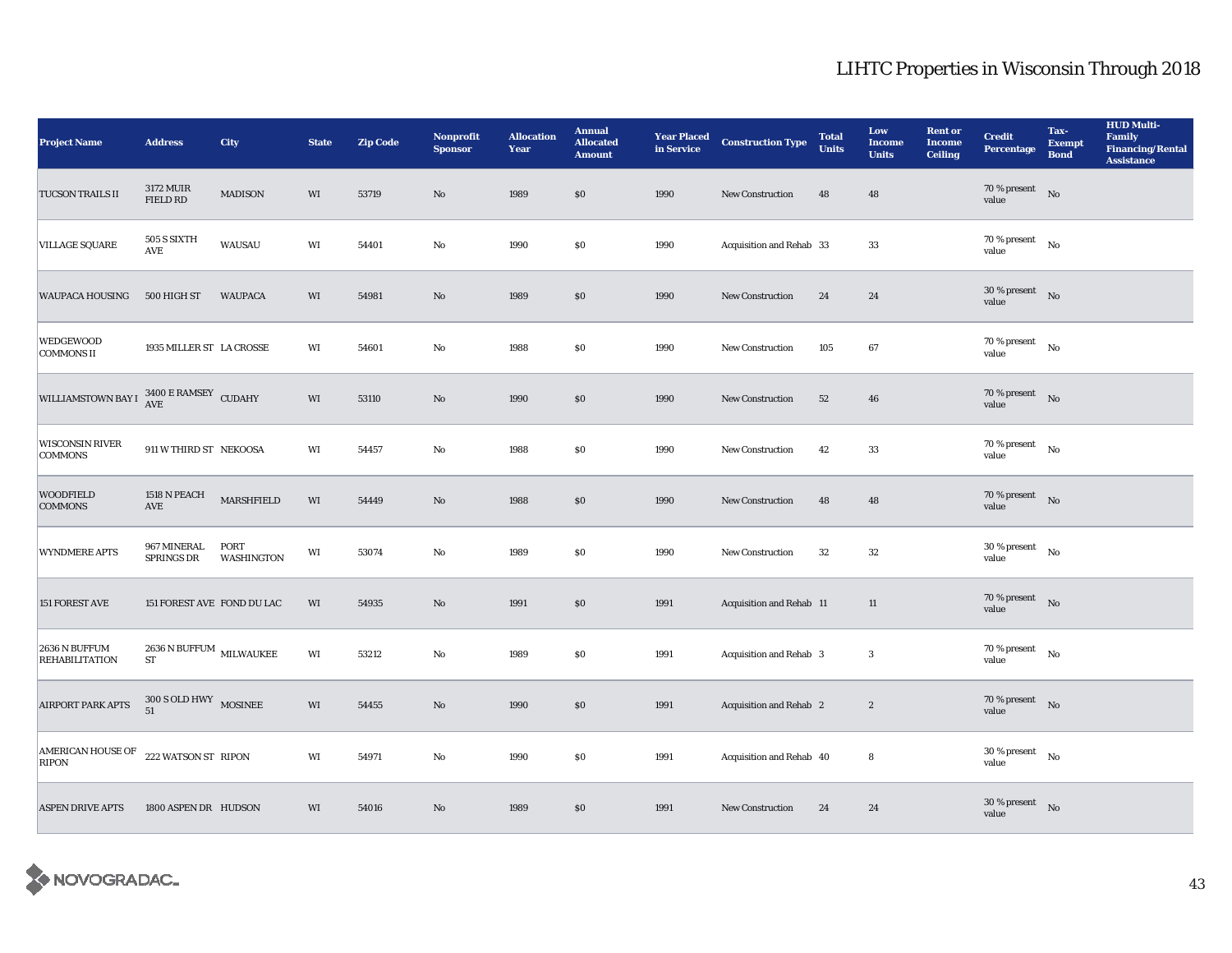| <b>Project Name</b>                                                | <b>Address</b>                                     | City                                                      | <b>State</b> | <b>Zip Code</b> | <b>Nonprofit</b><br><b>Sponsor</b> | <b>Allocation</b><br>Year | <b>Annual</b><br><b>Allocated</b><br><b>Amount</b> | <b>Year Placed<br/>in Service</b> | <b>Construction Type</b> | <b>Total</b><br><b>Units</b> | Low<br><b>Income</b><br><b>Units</b> | <b>Rent or</b><br><b>Income</b><br><b>Ceiling</b> | <b>Credit</b><br><b>Percentage</b>         | Tax-<br><b>Exempt</b><br><b>Bond</b> | <b>HUD Multi-</b><br>Family<br><b>Financing/Rental</b><br><b>Assistance</b> |
|--------------------------------------------------------------------|----------------------------------------------------|-----------------------------------------------------------|--------------|-----------------|------------------------------------|---------------------------|----------------------------------------------------|-----------------------------------|--------------------------|------------------------------|--------------------------------------|---------------------------------------------------|--------------------------------------------|--------------------------------------|-----------------------------------------------------------------------------|
| <b>ASSISI HOMES I</b>                                              | 3029 N 49TH ST MILWAUKEE                           |                                                           | WI           | 53210           | Yes                                | 1989                      | \$0                                                | 1991                              | Acquisition and Rehab 50 |                              | 50                                   |                                                   | 70 % present<br>value                      | No                                   |                                                                             |
| <b>BRANDYWOOD APTS</b>                                             | 8900 S WOOD<br>CREEK DR                            | OAK CREEK                                                 | WI           | 53154           | $\mathbf{No}$                      | 1991                      | \$0                                                | 1991                              | New Construction         | 54                           | 54                                   |                                                   | 70 % present $\hbox{No}$<br>value          |                                      |                                                                             |
| <b>BRITTAN HOUSE</b>                                               | <b>608 FOURTH ST BELOIT</b>                        |                                                           | WI           | 53511           | Yes                                | 1989                      | \$0                                                | 1991                              | Acquisition and Rehab 45 |                              | $\bf 45$                             |                                                   | $70$ % present $$\rm{No}$$<br>value        |                                      |                                                                             |
| <b>CAMPUS PARK APTS</b>                                            | 1813 N 11TH AVE WAUSAU                             |                                                           | WI           | 54401           | $\mathbf{No}$                      | 1990                      | \$0                                                | 1991                              | New Construction         | 8                            | $\bf8$                               |                                                   | 70 % present $\qquad$ No<br>value          |                                      |                                                                             |
| <b>CLEMENT SQUARE</b>                                              | $4249$ S $$\tt CLEMENT\ AVE$$ $$\tt MILWAUKEE$$    |                                                           | WI           | 53207           | No                                 | 1989                      | \$0                                                | 1991                              | <b>New Construction</b>  | 12                           | 12                                   |                                                   | $70$ % present $\quad$ No $\quad$<br>value |                                      |                                                                             |
| <b>CLINTONVILLE</b><br><b>COMMONS APTS</b>                         |                                                    | $151\,\mathrm{W}\,\mathrm{MORMING}$ CLINTONVILLE GLORY DR | WI           | 54929           | $\mathbf{No}$                      | 1989                      | \$0                                                | 1991                              | <b>New Construction</b>  | 40                           | 40                                   |                                                   | $30\,\%$ present $$$ No $\,$<br>value      |                                      |                                                                             |
| COLONIAL COLUMNS                                                   | 611 APPLETON<br>ST                                 | PLYMOUTH                                                  | WI           | 53073           | Yes                                | 1991                      | $\$0$                                              | 1991                              | <b>New Construction</b>  | 28                           | 30                                   |                                                   | 70 % present $$\rm{No}$$<br>value          |                                      |                                                                             |
| <b>COLONIAL MANOR</b>                                              | <b>15 PARKVIEW</b><br>$\rm CIR$                    | <b>COLUMBUS</b>                                           | WI           | 53925           | No                                 | 1991                      | \$0                                                | 1991                              | <b>New Construction</b>  | 25                           | 25                                   |                                                   | 70 % present $\qquad$ No<br>value          |                                      |                                                                             |
| COUNTRY VIEW APTS 145 RYE BLUFF BLACK RIVER<br>(BLACK RIVER FALLS) | RD                                                 | <b>FALLS</b>                                              | WI           | 54615           | No                                 | 1989                      | \$0                                                | 1991                              | <b>New Construction</b>  | 24                           | 22                                   |                                                   | 70 % present $$\rm{No}$$<br>value          |                                      |                                                                             |
| <b>DEER RUN</b>                                                    | 2345 SCHULTZ PORTAGE<br>${\rm ST}$                 |                                                           | WI           | 53901           | $\rm No$                           | 1991                      | \$0                                                | 1991                              | New Construction         | $32\,$                       | 31                                   |                                                   | 70 % present $\qquad$ No<br>value          |                                      |                                                                             |
| <b>FIRST AVENUE APTS</b>                                           | <b>505 E FIRST AVE ELKHORN</b>                     |                                                           | WI           | 53121           | No                                 | 1991                      | $\$0$                                              | 1991                              | <b>New Construction</b>  | 40                           | 40                                   |                                                   | $70$ % present<br>value                    | $\rm No$                             |                                                                             |
| <b>HARVEST MEADOWS</b>                                             | $652\,\mathrm{W}$ $$\rm \,SAWKVILLE$$ HILLCREST RD |                                                           | WI           | 53080           | No                                 | 1989                      | \$0                                                | 1991                              | New Construction         | 64                           | 62                                   |                                                   | 70 % present $\qquad$ No<br>value          |                                      |                                                                             |
| HISTORIC KING PLACE 2220 N MLK DR MILWAUKEE                        |                                                    |                                                           | WI           | 53212           | No                                 | 1991                      | $\$0$                                              | 1991                              | Acquisition and Rehab 41 |                              | 40                                   |                                                   | 70 % present<br>value                      | No                                   |                                                                             |

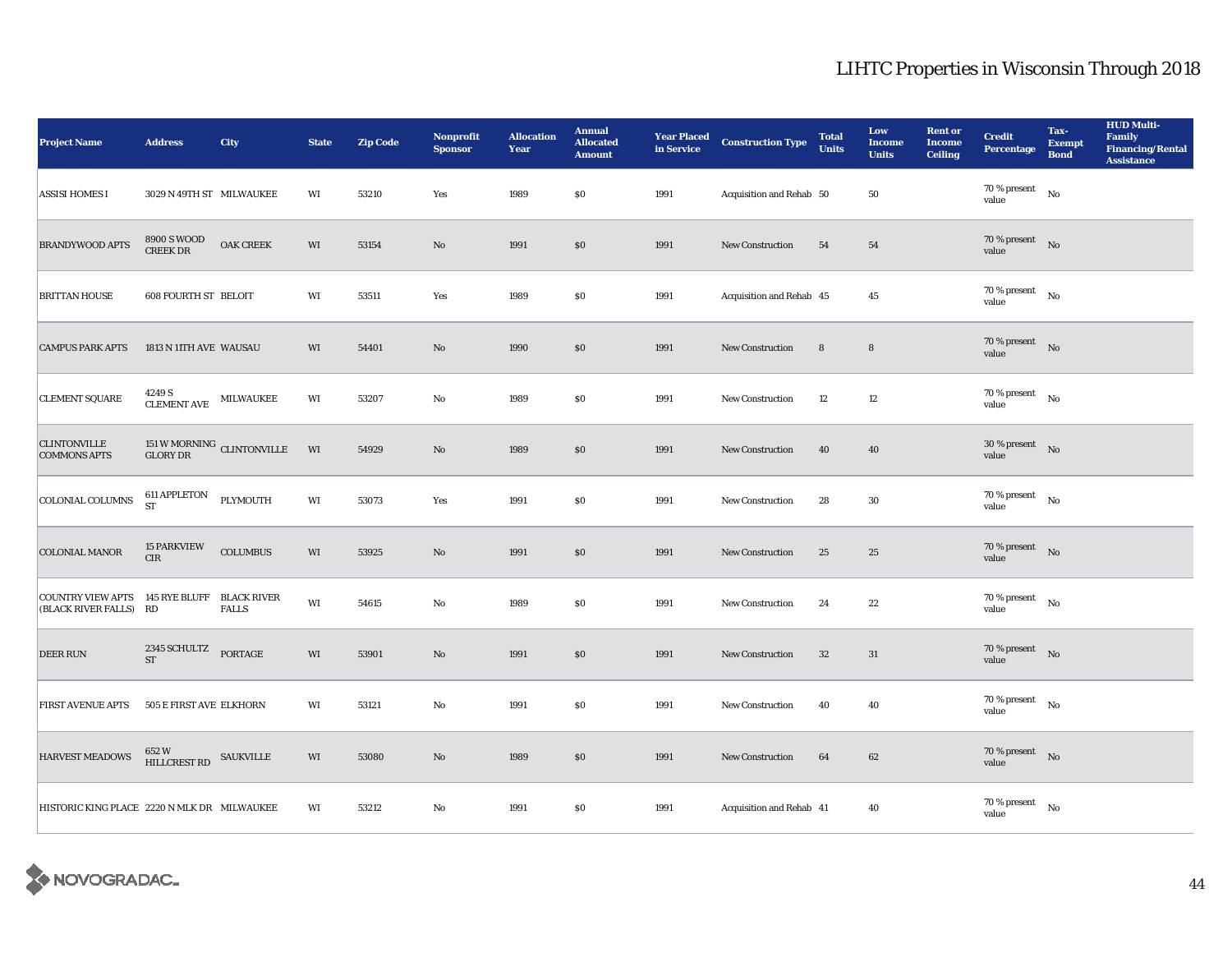| <b>Project Name</b>                                      | <b>Address</b>                        | City                          | <b>State</b> | <b>Zip Code</b> | Nonprofit<br><b>Sponsor</b> | <b>Allocation</b><br>Year | <b>Annual</b><br><b>Allocated</b><br><b>Amount</b> | <b>Year Placed<br/>in Service</b> | <b>Construction Type</b> | <b>Total</b><br><b>Units</b> | Low<br><b>Income</b><br><b>Units</b> | <b>Rent or</b><br><b>Income</b><br><b>Ceiling</b> | <b>Credit</b><br><b>Percentage</b>       | Tax-<br><b>Exempt</b><br><b>Bond</b> | <b>HUD Multi-</b><br>Family<br><b>Financing/Rental</b><br><b>Assistance</b> |
|----------------------------------------------------------|---------------------------------------|-------------------------------|--------------|-----------------|-----------------------------|---------------------------|----------------------------------------------------|-----------------------------------|--------------------------|------------------------------|--------------------------------------|---------------------------------------------------|------------------------------------------|--------------------------------------|-----------------------------------------------------------------------------|
| <b>KELLOGG AVENUE</b><br><b>APTS</b>                     | 200 KELLOGG<br>$\operatorname{AVE}$   | <b>JANESVILLE</b>             | WI           | 53546           | $\mathbf{No}$               | 1990                      | \$0                                                | 1991                              | <b>New Construction</b>  | $32\,$                       | $32\,$                               |                                                   | $70$ % present $\quad$ No<br>value       |                                      |                                                                             |
| <b>LAKE VIEW APTS</b>                                    | 209 SEIPPEL<br><b>BLVD</b>            | <b>BEAVER DAM</b>             | WI           | 53916           | No                          | 1989                      | \$0                                                | 1991                              | New Construction         | 40                           | 40                                   |                                                   | $30$ % present $$\rm{No}$$<br>value      |                                      |                                                                             |
| <b>LIBERTY PLACE</b>                                     | 129 N STEINER PRAIRIE DU<br>TER       | <b>CHIEN</b>                  | WI           | 53821           | $\mathbf{No}$               | 1991                      | $\$0$                                              | 1991                              | New Construction         | 10                           | 10                                   |                                                   | 70 % present $\qquad$ No<br>value        |                                      |                                                                             |
| LINCOLN MILLS                                            | <b>415 S OLDE</b><br><b>ONEIDA ST</b> | <b>APPLETON</b>               | WI           | 54911           | No                          | 1991                      | $\$0$                                              | 1991                              | Acquisition and Rehab 65 |                              | 30                                   |                                                   | 30 % present<br>value                    | Yes                                  |                                                                             |
| LINCOLN SCHOOL<br><b>HISTORIC APTS</b>                   | 1800 STATE ST RACINE                  |                               | WI           | 53404           | Yes                         | 1990                      | \$0                                                | 1991                              | Acquisition and Rehab 64 |                              | 64                                   |                                                   | $70\%$ present No<br>value               |                                      |                                                                             |
| NORTHERN MEADOWS 304 E N ST<br><b>EAST PROJECT</b>       |                                       | <b>STRATFORD</b>              | WI           | 54484           | No                          | 1991                      | \$0                                                | 1991                              | New Construction         | 8                            | 8                                    |                                                   | 70 % present<br>value                    | No                                   |                                                                             |
| NORTHERN MEADOWS 302 E N ST<br><b>WEST</b>               |                                       | <b>STRATFORD</b>              | WI           | 54484           | No                          | 1990                      | $\$0$                                              | 1991                              | New Construction         | 8                            | 8                                    |                                                   | 70 % present $\qquad$ No<br>value        |                                      |                                                                             |
| NORTHLAND<br><b>MANAWA APTS</b>                          | 451 GROVE ST MANAWA                   |                               | WI           | 54949           | No                          | 1990                      | $\$0$                                              | 1991                              | New Construction         | 20                           | 20                                   |                                                   | 30 % present<br>value                    | No                                   |                                                                             |
| <b>NORTHLAND</b><br><b>SOLDIERS GROVE</b><br><b>APTS</b> |                                       | NEW WELL RD SOLDIERS GROVE WI |              | 54655           | No                          | 1992                      | \$0                                                | 1991                              | <b>New Construction</b>  | 8                            | 8                                    |                                                   | $30$ % present $$\rm{No}$$<br>value      |                                      |                                                                             |
| <b>OAKDALE APTS</b>                                      | 789 NELSON<br><b>VALLEY RD</b>        | <b>CAMP DOUGLAS</b>           | WI           | 54618           | $\rm No$                    | 1990                      | $\$0$                                              | 1991                              | New Construction         | 12                           | $12\,$                               |                                                   | $30$ % present $$\rm{No}$$<br>value      |                                      |                                                                             |
| <b>PARADISE PLACE</b>                                    | 1600 VOGT DR WEST BEND                |                               | WI           | 53095           | No                          | 1989                      | \$0                                                | 1991                              | <b>New Construction</b>  | 64                           | 64                                   |                                                   | $70$ % present $\;\;$ No $\;\;$<br>value |                                      |                                                                             |
| <b>PAUL A BOE MANOR</b>                                  | 1053 APPLE AVE AMERY                  |                               | WI           | 54001           | Yes                         | 1990                      | $\$0$                                              | 1991                              | New Construction         | 20                           | 8                                    |                                                   | 70 % present $\qquad$ No<br>value        |                                      |                                                                             |
| PINE POINTE APTS                                         | 227 HINMAN<br><b>AVE</b>              | <b>WAUKESHA</b>               | WI           | 53186           |                             | 1991                      | \$0                                                | 1991                              | Not Indicated            | 80                           | 28                                   |                                                   | Not Indicated                            |                                      |                                                                             |

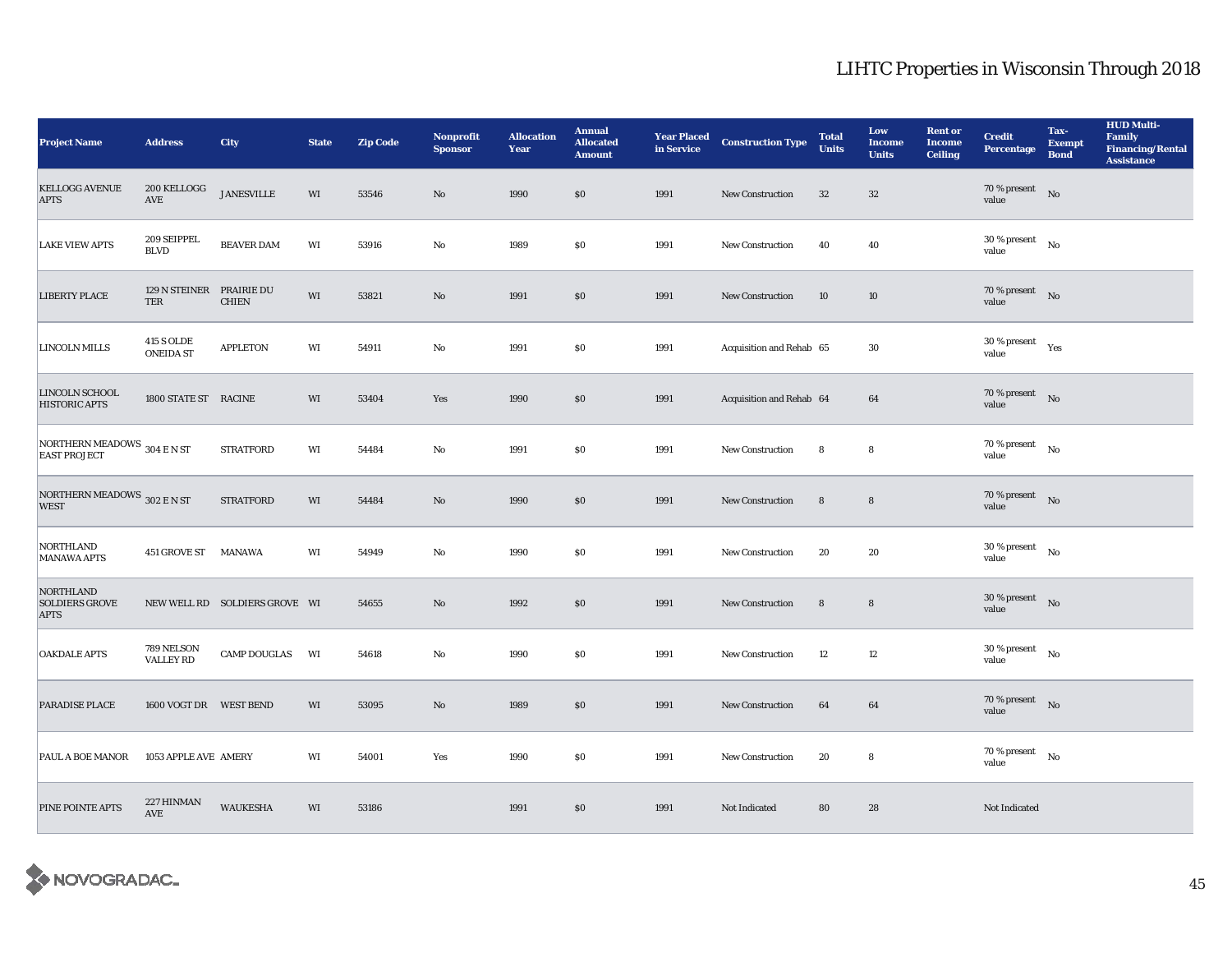| <b>Project Name</b>                                                                                          | <b>Address</b>                                    | <b>City</b>       | <b>State</b> | <b>Zip Code</b> | Nonprofit<br><b>Sponsor</b> | <b>Allocation</b><br>Year | <b>Annual</b><br><b>Allocated</b><br><b>Amount</b> | <b>Year Placed<br/>in Service</b> | <b>Construction Type</b>  | <b>Total</b><br><b>Units</b> | Low<br><b>Income</b><br><b>Units</b> | <b>Rent or</b><br><b>Income</b><br><b>Ceiling</b> | <b>Credit</b><br><b>Percentage</b>         | Tax-<br><b>Exempt</b><br><b>Bond</b> | <b>HUD Multi-</b><br>Family<br>Financing/Rental<br><b>Assistance</b> |
|--------------------------------------------------------------------------------------------------------------|---------------------------------------------------|-------------------|--------------|-----------------|-----------------------------|---------------------------|----------------------------------------------------|-----------------------------------|---------------------------|------------------------------|--------------------------------------|---------------------------------------------------|--------------------------------------------|--------------------------------------|----------------------------------------------------------------------|
| PRAIRIE VIEW APTS                                                                                            | 1073 - FOND DU<br>LAC                             | <b>DELAVAN</b>    | WI           | 53115           | No                          | 1990                      | $\$0$                                              | 1991                              | <b>New Construction</b>   | 40                           | 40                                   |                                                   | $70$ % present<br>value                    | $_{\rm No}$                          |                                                                      |
| STATION HOUSE APTS 635 DORR ST                                                                               |                                                   | ANTIGO            | WI           | 54409           | $\mathbf{No}$               | 1991                      | \$0                                                | 1991                              | New Construction          | 40                           | 40                                   |                                                   | $30$ % present $\;\;$ No $\;$<br>value     |                                      |                                                                      |
| <b>SUMMIT WOODS</b>                                                                                          | 2501 SUMMIT<br>$\operatorname{AVE}$               | <b>WAUKESHA</b>   | WI           | 53188           | No                          | 1991                      | $\$0$                                              | 1991                              | Acquisition and Rehab 104 |                              | 21                                   |                                                   | 30 % present<br>value                      | Yes                                  |                                                                      |
| <b>TEALWOOD APTS</b>                                                                                         | 1907 S VINE AVE MARSHFIELD                        |                   | WI           | 54449           | $\mathbf{No}$               | 1990                      | \$0                                                | 1991                              | New Construction          | $32\,$                       | $32\,$                               |                                                   | $30$ % present $$\rm{No}$$<br>value        |                                      |                                                                      |
| THE FALCONER                                                                                                 | 1001<br>WILLIAMSON MADISON<br>$\operatorname{ST}$ |                   | WI           | 53703           | Yes                         | 1990                      | $\$0$                                              | 1991                              | <b>New Construction</b>   | 8                            | 8                                    |                                                   | 70 % present $\qquad$ No<br>value          |                                      |                                                                      |
| TH TWO<br><b>PARTNERSHIP</b>                                                                                 | 203 THOMAS<br><b>HILL RD</b>                      | <b>EDGAR</b>      | WI           | 54426           | $\rm No$                    | 1990                      | \$0                                                | 1991                              | New Construction          | 8                            | $\bf8$                               |                                                   | 70 % present $\qquad$ No<br>value          |                                      |                                                                      |
| <b>WATERFORD PLACE</b>                                                                                       | 936 E<br>WATERFORD<br><b>AVE</b>                  | <b>MILWAUKEE</b>  | WI           | 53207           | $\mathbf{No}$               | 1989                      | \$0                                                | 1991                              | New Construction          | 14                           | 14                                   |                                                   | 70 % present $$\rm{No}$$<br>value          |                                      |                                                                      |
| WESTRIDGE VILLAGE $\begin{array}{cc} 1219 \text{ W PHILLIP} & \text{RHINELANDER} \\ \text{ST} & \end{array}$ |                                                   |                   | WI           | 54501           | $\mathbf{No}$               | 1990                      | \$0                                                | 1991                              | New Construction          | $32\,$                       | $32\,$                               |                                                   | 30 % present $\quad$ No<br>value           |                                      |                                                                      |
| <b>WESTVIEW APTS</b>                                                                                         | 1226<br>NANTASKET ST $\,$ ANTIGO                  |                   | WI           | 54409           | No                          | 1990                      | $\$0$                                              | 1991                              | <b>New Construction</b>   | 24                           | 24                                   |                                                   | 30 % present<br>value                      | No                                   |                                                                      |
| <b>WESTWYNDE APTS</b>                                                                                        | 1821 S 39TH ST MANITOWOC                          |                   | WI           | 54220           | $\mathbf{No}$               | 1991                      | $\$0$                                              | 1991                              | New Construction          | 40                           | 36                                   |                                                   | 70 % present $\quad$ No<br>value           |                                      |                                                                      |
| <b>WHITEWATER WOODS</b>                                                                                      | $340$ N $$\rm NEWCOMB$ ST                         | <b>WHITEWATER</b> | WI           | 53190           | No                          | 1989                      | \$0                                                | 1991                              | <b>New Construction</b>   | 40                           | 40                                   |                                                   | 30 % present<br>value                      | $_{\rm No}$                          |                                                                      |
| <b>WHITING HOTEL</b>                                                                                         | 103 <sub>N</sub><br><b>WISCONSIN ST</b>           | <b>BERLIN</b>     | WI           | 54923           | $\mathbf{No}$               | 1991                      | \$0                                                | 1991                              | Acquisition and Rehab 11  |                              | $\bf 8$                              |                                                   | $70\,\%$ present $$$ No $\,$<br>value      |                                      |                                                                      |
| <b>WINN</b>                                                                                                  | 2915 63RD ST                                      | <b>KENOSHA</b>    | WI           | 53143           | No                          | 1990                      | $\$0$                                              | 1991                              | Acquisition and Rehab 3   |                              | $\mathbf{3}$                         |                                                   | $70$ % present $\quad$ No $\quad$<br>value |                                      |                                                                      |

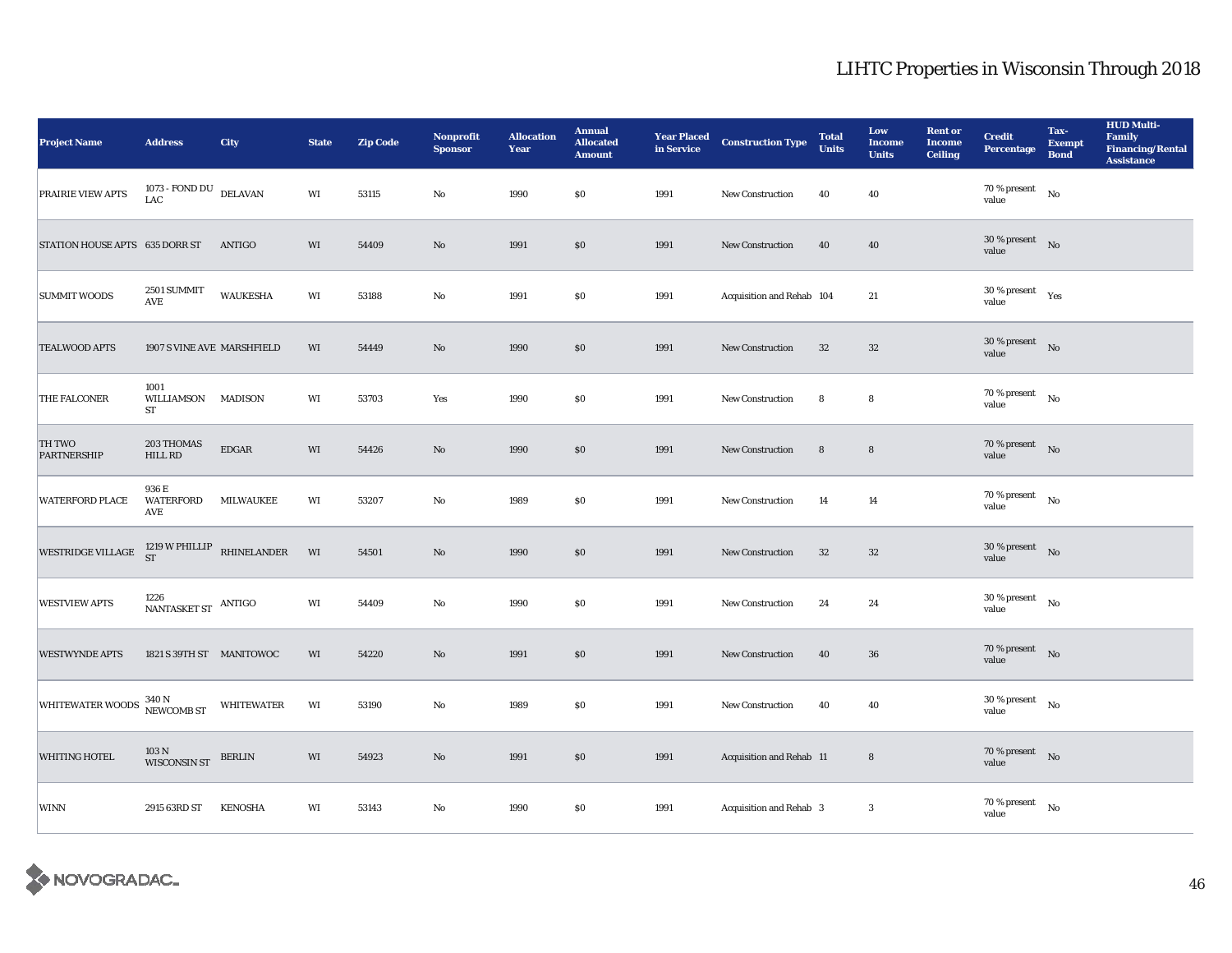| <b>Project Name</b>                   | <b>Address</b>                          | City           | <b>State</b> | <b>Zip Code</b> | Nonprofit<br><b>Sponsor</b> | <b>Allocation</b><br>Year | <b>Annual</b><br><b>Allocated</b><br><b>Amount</b> | <b>Year Placed<br/>in Service</b> | <b>Construction Type</b> | <b>Total</b><br><b>Units</b> | Low<br><b>Income</b><br><b>Units</b> | <b>Rent or</b><br><b>Income</b><br><b>Ceiling</b> | <b>Credit</b><br><b>Percentage</b>          | Tax-<br><b>Exempt</b><br><b>Bond</b> | <b>HUD Multi-</b><br><b>Family</b><br><b>Financing/Rental</b><br><b>Assistance</b> |
|---------------------------------------|-----------------------------------------|----------------|--------------|-----------------|-----------------------------|---------------------------|----------------------------------------------------|-----------------------------------|--------------------------|------------------------------|--------------------------------------|---------------------------------------------------|---------------------------------------------|--------------------------------------|------------------------------------------------------------------------------------|
| <b>ADA DEER MANOR I</b>               | 820 RIVER DR MEDFORD                    |                | WI           | 54451           | Yes                         | 1991                      | \$0                                                | 1992                              | <b>New Construction</b>  | 14                           | 14                                   |                                                   | $70$ % present $$\rm{No}$$<br>value         |                                      |                                                                                    |
| ADA DEER MANOR II                     | 837 N SECOND<br><b>ST</b>               | <b>MEDFORD</b> | WI           | 54451           | Yes                         | 1991                      | $\$0$                                              | 1992                              | New Construction         | 8                            | 8                                    |                                                   | $70$ % present $$N{\rm o}$$<br>value        |                                      |                                                                                    |
| ADA DEER MANOR III                    | 821 N SECOND<br>ST                      | MEDFORD        | WI           | 54451           |                             | 1991                      | \$0                                                | 1992                              | Not Indicated            | 8                            | 8                                    |                                                   | Not Indicated                               |                                      |                                                                                    |
| <b>ASSISI HOMES II-A</b>              | 5016W<br><b>BURLEIGH ST</b>             | MILWAUKEE      | WI           | 53210           | Yes                         | 1990                      | $\$0$                                              | 1992                              | Acquisition and Rehab 6  |                              | 6                                    |                                                   | Both 30% and<br>70% present No<br>value     |                                      |                                                                                    |
| <b>BALZER APTS</b>                    | 818<br>PENNSYLVANIA SHEBOYGAN<br>AVE    |                | WI           | 53081           | $\mathbf{N}\mathbf{o}$      | 1992                      | $\$0$                                              | 1992                              | Acquisition and Rehab 14 |                              | $11\,$                               |                                                   | Both 30% and<br>70% present Yes<br>value    |                                      |                                                                                    |
| <b>BAY VIEW APTS</b>                  | 929 RABAS ST                            | ALGOMA         | WI           | 54201           | No                          | 1992                      | $\$0$                                              | 1992                              | New Construction         | 12                           | $12\,$                               |                                                   | 30 % present<br>value                       | No                                   |                                                                                    |
| <b>BLACK CREEK APTS</b>               | 330 N ASH ST                            | <b>OWEN</b>    | WI           | 54460           | No                          | 1990                      | \$0                                                | 1992                              | <b>New Construction</b>  | 16                           | 16                                   |                                                   | $30\,\%$ present $$$ No $\,$<br>value       |                                      |                                                                                    |
| <b>CARRINGTON II</b>                  | 1221 E MAIN ST STOUGHTON                |                | WI           | 53589           | No                          | 1991                      | \$0                                                | 1992                              | New Construction         | 27                           | 25                                   |                                                   | $70$ % present $\quad$ $_{\rm No}$<br>value |                                      |                                                                                    |
| <b>CHIPPEWA VALLEY</b><br><b>APTS</b> | 605<br>RAVENSWOOD CORNELL<br>${\rm CT}$ |                | WI           | 54732           | $\rm No$                    | 1991                      | $\$0$                                              | 1992                              | New Construction         | 20                           | ${\bf 20}$                           |                                                   | $30\,\%$ present $$$ No $\,$<br>value       |                                      |                                                                                    |
| <b>DUNLAP SQUARE</b>                  | 1701 DUNLAP<br>$\operatorname{AVE}$     | MARINETTE      | WI           | 54143           |                             | 1992                      | $\$0$                                              | 1992                              | Not Indicated            | 97                           | 78                                   |                                                   | Not Indicated                               |                                      |                                                                                    |
| <b>EIGHTH ST LOFTS</b>                | 531 S EIGHTH<br><b>ST</b>               | SHEBOYGAN      | WI           | 53081           | No                          | 1992                      | \$0                                                | 1992                              | Acquisition and Rehab 24 |                              | 14                                   |                                                   | Both 30% and<br>70% present Yes<br>value    |                                      |                                                                                    |
| <b>FAIRWOOD ARMS</b><br><b>APTS</b>   | $4733 \, {\rm CRESCENT}$ MADISON<br>RD  |                | WI           | 53711           | No                          | 1991                      | \$0                                                | 1992                              | Acquisition and Rehab 36 |                              | 35                                   |                                                   | $70$ % present $$N{\rm o}$$<br>value        |                                      |                                                                                    |
| <b>FOREST GLEN APTS</b>               | 502 FRITZIE<br><b>AVE</b>               | <b>CRIVITZ</b> | WI           | 54114           | No                          | 1990                      | \$0                                                | 1992                              | <b>New Construction</b>  | 20                           | 20                                   |                                                   | $70$ % present $$\rm{No}$$<br>value         |                                      |                                                                                    |

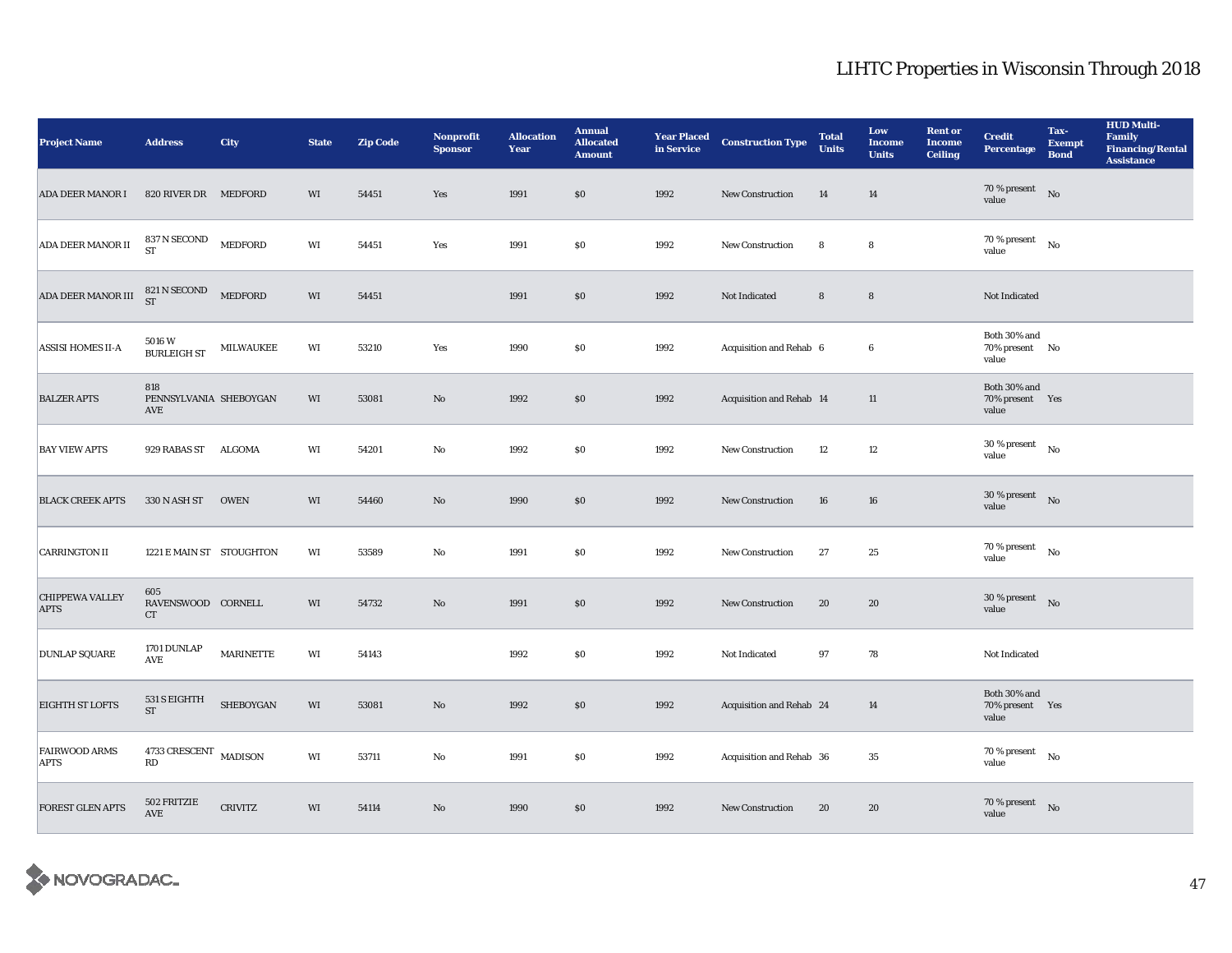| <b>Project Name</b>                                                 | <b>Address</b>                                   | City              | <b>State</b> | <b>Zip Code</b> | Nonprofit<br><b>Sponsor</b> | <b>Allocation</b><br>Year | <b>Annual</b><br><b>Allocated</b><br><b>Amount</b> | <b>Year Placed<br/>in Service</b> | <b>Construction Type</b> | <b>Total</b><br><b>Units</b> | Low<br><b>Income</b><br><b>Units</b> | <b>Rent or</b><br><b>Income</b><br><b>Ceiling</b> | <b>Credit</b><br><b>Percentage</b>       | Tax-<br><b>Exempt</b><br><b>Bond</b> | <b>HUD Multi-</b><br>Family<br><b>Financing/Rental</b><br><b>Assistance</b> |
|---------------------------------------------------------------------|--------------------------------------------------|-------------------|--------------|-----------------|-----------------------------|---------------------------|----------------------------------------------------|-----------------------------------|--------------------------|------------------------------|--------------------------------------|---------------------------------------------------|------------------------------------------|--------------------------------------|-----------------------------------------------------------------------------|
| <b>GLEN VIEW PROJECT</b>                                            | $4122$ W LISBON<br>$\operatorname{\mathsf{AVE}}$ | <b>MILWAUKEE</b>  | WI           | 53208           | Yes                         | 1991                      | \$0                                                | 1992                              | Acquisition and Rehab 14 |                              | 14                                   |                                                   | 70 % present<br>value                    | No                                   |                                                                             |
| HARRIS STREET APTS HARRIS ST                                        |                                                  | <b>LAONA</b>      | WI           |                 | No                          | 1991                      | \$0                                                | 1992                              | <b>New Construction</b>  | 12                           | 12                                   |                                                   | $30$ % present $$\rm{No}$$<br>value      |                                      |                                                                             |
| <b>HOUSING</b><br><b>ENTERPRISES OF</b><br><b>BLANCHARDVILLE II</b> | 203 W WILSON<br>ST                               | BLANCHARDVILLE WI |              | 53516           | No                          | 1991                      | $\$0$                                              | 1992                              | New Construction         | 16                           | 16                                   |                                                   | $30$ % present<br>value                  | No                                   |                                                                             |
| <b>HOUSING</b><br><b>ENTERPRISES OF</b><br><b>CRANDON I</b>         | 607 N<br>PROSPECT AVE                            | <b>CRANDON</b>    | WI           | 54520           | $\mathbf{No}$               | 1991                      | $\$0$                                              | 1992                              | <b>New Construction</b>  | 16                           | ${\bf 16}$                           |                                                   | 30 % present<br>value                    | No                                   |                                                                             |
| <b>HOUSING</b><br><b>ENTERPRISES OF</b><br>PRENTICE II LTD          | 801 PROGRESS<br>$\operatorname{ST}$              | <b>PRENTICE</b>   | WI           | 54556           | No                          | 1991                      | \$0                                                | 1992                              | <b>New Construction</b>  | 16                           | 16                                   |                                                   | 30 % present<br>value                    | $\mathbf{N}\mathbf{o}$               |                                                                             |
| <b>HOUSING</b><br><b>ENTERPRISES OF</b><br><b>SHULLSBURG I</b>      | 520 W ESTEY ST SHULLSBURG                        |                   | WI           | 53586           | No                          | 1991                      | \$0                                                | 1992                              | <b>New Construction</b>  | 16                           | $16\,$                               |                                                   | 30 % present<br>value                    | No                                   |                                                                             |
| <b>HOUSING</b><br><b>ENTERPRISES OF</b><br><b>WABENOII</b>          | 1769 MAPLE<br>AVE                                | <b>WABENO</b>     | WI           | 54566           |                             | 1991                      | $\$0$                                              | 1992                              | Not Indicated            | 16                           | 16                                   |                                                   | Not Indicated                            |                                      |                                                                             |
| <b>JUNG BUILDING</b>                                                | 620 S EIGHTH<br>${\rm ST}$                       | SHEBOYGAN         | WI           | 53081           | $\mathbf{No}$               | 1992                      | \$0                                                | 1992                              | Acquisition and Rehab 53 |                              | 33                                   |                                                   | Both 30% and<br>70% present Yes<br>value |                                      |                                                                             |
| LINCOLN SCHOOL                                                      | $200\,\mathrm{W}$ BROWN<br><b>ST</b>             | <b>WAUPUN</b>     | WI           | 53963           | No                          | 1991                      | \$0                                                | 1992                              | <b>New Construction</b>  | 45                           | 36                                   |                                                   | 70 % present<br>value                    | No                                   |                                                                             |
| <b>MAYVILLE HEIGHTS</b>                                             | 1439 DAYTON ST MAYVILLE                          |                   | WI           | 53050           | $\mathbf{No}$               | 1990                      | $\$0$                                              | 1992                              | New Construction         | 43                           | 42                                   |                                                   | $70\%$ present No<br>value               |                                      |                                                                             |
| <b>MEADOW VIEW APTS</b>                                             | 1410 SCOTT ST KEWAUNEE                           |                   | WI           | 54216           | No                          | 1992                      | $\$0$                                              | 1992                              | <b>New Construction</b>  | 12                           | $12\,$                               |                                                   | $30$ % present<br>value                  | No                                   |                                                                             |
| NORTH RIVER BLOCK                                                   | 161 W HURON<br>ST                                | <b>BERLIN</b>     | WI           | 54923           | No                          | 1992                      | $\$0$                                              | 1992                              | Acquisition and Rehab 10 |                              | 9                                    |                                                   | Both 30% and<br>70% present Yes<br>value |                                      |                                                                             |
| <b>NORTHERN LIGHTS</b><br><b>APTS</b>                               | 116 GUARD ST HAYWARD                             |                   | WI           | 54843           | No                          | 1990                      | \$0                                                | 1992                              | <b>New Construction</b>  | 24                           | 24                                   |                                                   | 30 % present<br>value                    | No                                   |                                                                             |

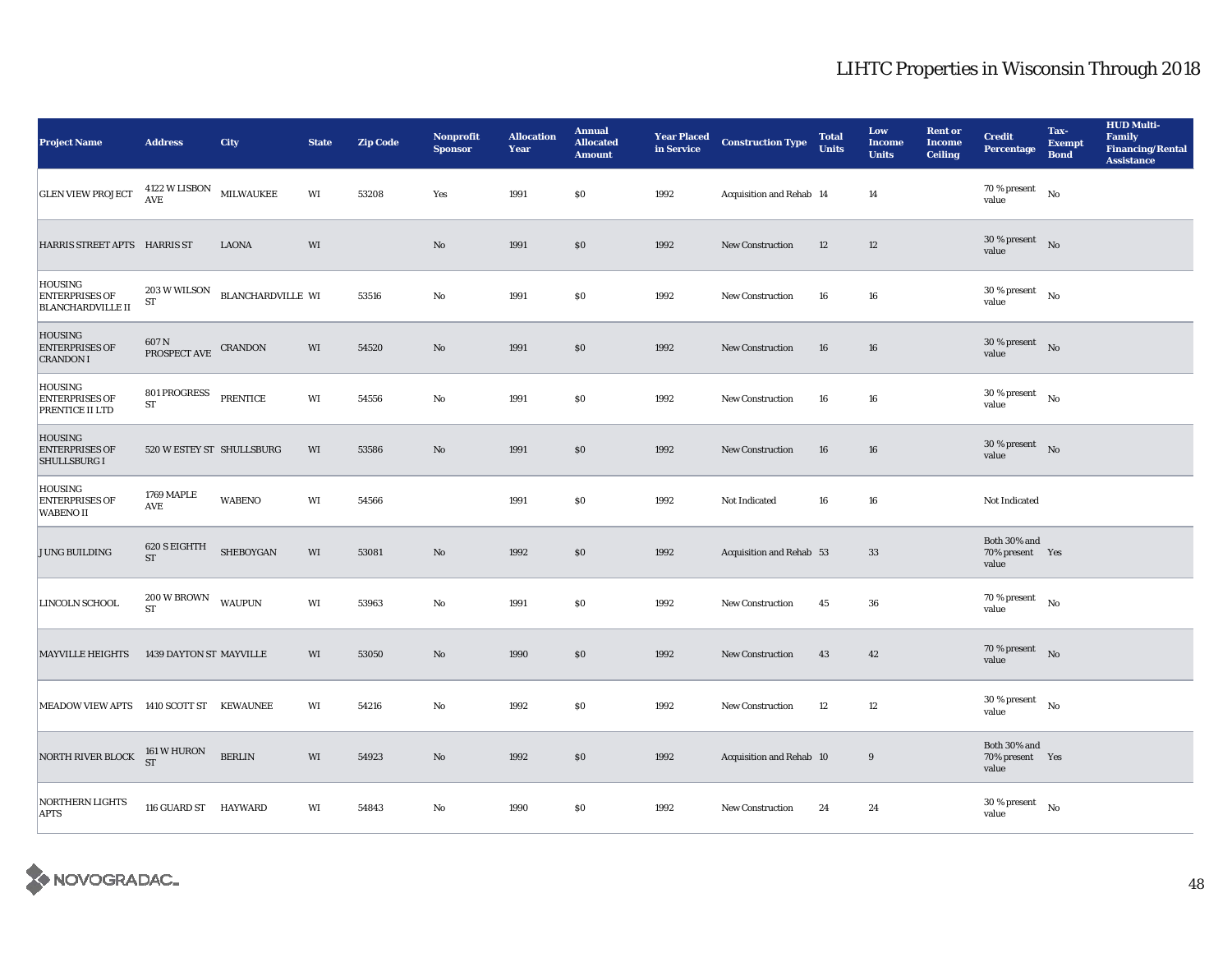| <b>Project Name</b>                                 | <b>Address</b>                             | City              | <b>State</b>           | <b>Zip Code</b> | <b>Nonprofit</b><br><b>Sponsor</b> | <b>Allocation</b><br>Year | <b>Annual</b><br><b>Allocated</b><br><b>Amount</b> | <b>Year Placed<br/>in Service</b> | <b>Construction Type</b> | <b>Total</b><br><b>Units</b> | Low<br><b>Income</b><br><b>Units</b> | <b>Rent or</b><br><b>Income</b><br><b>Ceiling</b> | <b>Credit</b><br><b>Percentage</b>     | Tax-<br><b>Exempt</b><br><b>Bond</b> | <b>HUD Multi-</b><br>Family<br><b>Financing/Rental</b><br><b>Assistance</b> |
|-----------------------------------------------------|--------------------------------------------|-------------------|------------------------|-----------------|------------------------------------|---------------------------|----------------------------------------------------|-----------------------------------|--------------------------|------------------------------|--------------------------------------|---------------------------------------------------|----------------------------------------|--------------------------------------|-----------------------------------------------------------------------------|
| <b>NORTHLAND</b><br><b>CHIPPEWA HOTEL</b>           | 16 BAY ST                                  | CHIPPEWA FALLS WI |                        | 54729           | No                                 | 1991                      | \$0                                                | 1992                              | Acquisition and Rehab 12 |                              | 12                                   |                                                   | $70\%$ present No<br>value             |                                      |                                                                             |
| <b>NORTHLAND GAYS</b><br><b>MILLS APTS</b>          | $319$ S REBECCA $$\sf{GAYS}\;MILLS$$<br>ST |                   | WI                     | 54631           | No                                 | 1991                      | \$0                                                | 1992                              | New Construction         | 8                            | 8                                    |                                                   | $30$ % present $$\rm{No}$$<br>value    |                                      |                                                                             |
| NORTHLAND OCONTO 130 MEMORIAL OCONTO<br><b>APTS</b> | ${\rm D}{\rm R}$                           |                   | WI                     | 54153           | No                                 | 1992                      | $\$0$                                              | 1992                              | New Construction         | 20                           | 20                                   |                                                   | 30 % present $\qquad$ No<br>value      |                                      |                                                                             |
| <b>OREGON GENESIS V</b>                             | <b>250 S OAK ST</b>                        | <b>OREGON</b>     | WI                     | 53575           | Yes                                | 1991                      | \$0                                                | 1992                              | <b>New Construction</b>  | 20                           | 18                                   |                                                   | 70 % present<br>value                  | $\mathbf{N}\mathbf{o}$               |                                                                             |
| PARKVIEW APTS                                       | 112 GILLETTE<br><b>ST</b>                  | PARDEEVILLE       | WI                     | 53954           | Yes                                | 1991                      | \$0                                                | 1992                              | <b>New Construction</b>  | 36                           | $32\,$                               |                                                   | 70 % present $\hbox{No}$<br>value      |                                      |                                                                             |
| PLEASANTVIEW APTS 830 CEDAR ST                      |                                            | BALDWIN           | WI                     | 54002           | No                                 | 1990                      | \$0                                                | 1992                              | Acquisition and Rehab 16 |                              | $5\phantom{.0}$                      |                                                   | 30 % present<br>value                  | No                                   |                                                                             |
| POPLAR APTS                                         | 319 N E ST                                 | <b>OWEN</b>       | WI                     | 54460           | No                                 | 1991                      | \$0                                                | 1992                              | New Construction         | 10                           | 10                                   |                                                   | $30$ % present $\;\;$ No $\;$<br>value |                                      |                                                                             |
| <b>RICH-LEN APTS</b>                                | 115 N 15TH ST                              | <b>OOSTBURG</b>   | WI                     | 53070           | No                                 | 1990                      | \$0                                                | 1992                              | New Construction         | 10                           | 10                                   |                                                   | 30 % present<br>value                  | No                                   |                                                                             |
| <b>RIDGEVIEW APTS</b>                               | N13939 RIDGE<br>$\operatorname{AVE}$       | <b>FIFIELD</b>    | WI                     | 54524           | No                                 | 1990                      | \$0                                                | 1992                              | <b>New Construction</b>  | 10                           | 10                                   |                                                   | $30$ % present $$\rm{No}$$<br>value    |                                      |                                                                             |
| <b>RIPON AFFORDABLE</b><br><b>HOUSING</b>           | $847\,\mathrm{METOMEN}$<br>ST              | <b>RIPON</b>      | $\mathbf{W}\mathbf{I}$ | 54971           | $\rm No$                           | 1991                      | \$0                                                | 1992                              | <b>New Construction</b>  | 44                           | $\bf 35$                             |                                                   | 70 % present $$\rm{No}$$<br>value      |                                      |                                                                             |
| <b>RIVER HOUSE</b>                                  | 1523 16TH ST                               | <b>TWO RIVERS</b> | WI                     | 54241           | No                                 | 1990                      | $\$0$                                              | 1992                              | <b>New Construction</b>  | 24                           | 24                                   |                                                   | $70$ % present $$\rm{No}$$<br>value    |                                      |                                                                             |
| <b>RIVER PLACE</b>                                  | <b>711 W WOLF</b><br><b>RIVER AVE</b>      | NEW LONDON        | WI                     | 54961           | No                                 | 1991                      | \$0                                                | 1992                              | Acquisition and Rehab 17 |                              | 17                                   |                                                   | 70 % present $$\rm{No}$$<br>value      |                                      |                                                                             |
| <b>RIVER VIEW APTS</b>                              | 614 CTR ST                                 | <b>WONEWOC</b>    | WI                     | 53968           | No                                 | 1991                      | \$0                                                | 1992                              | <b>New Construction</b>  | 16                           | 16                                   |                                                   | $30$ % present $$\rm{No}$$<br>value    |                                      |                                                                             |

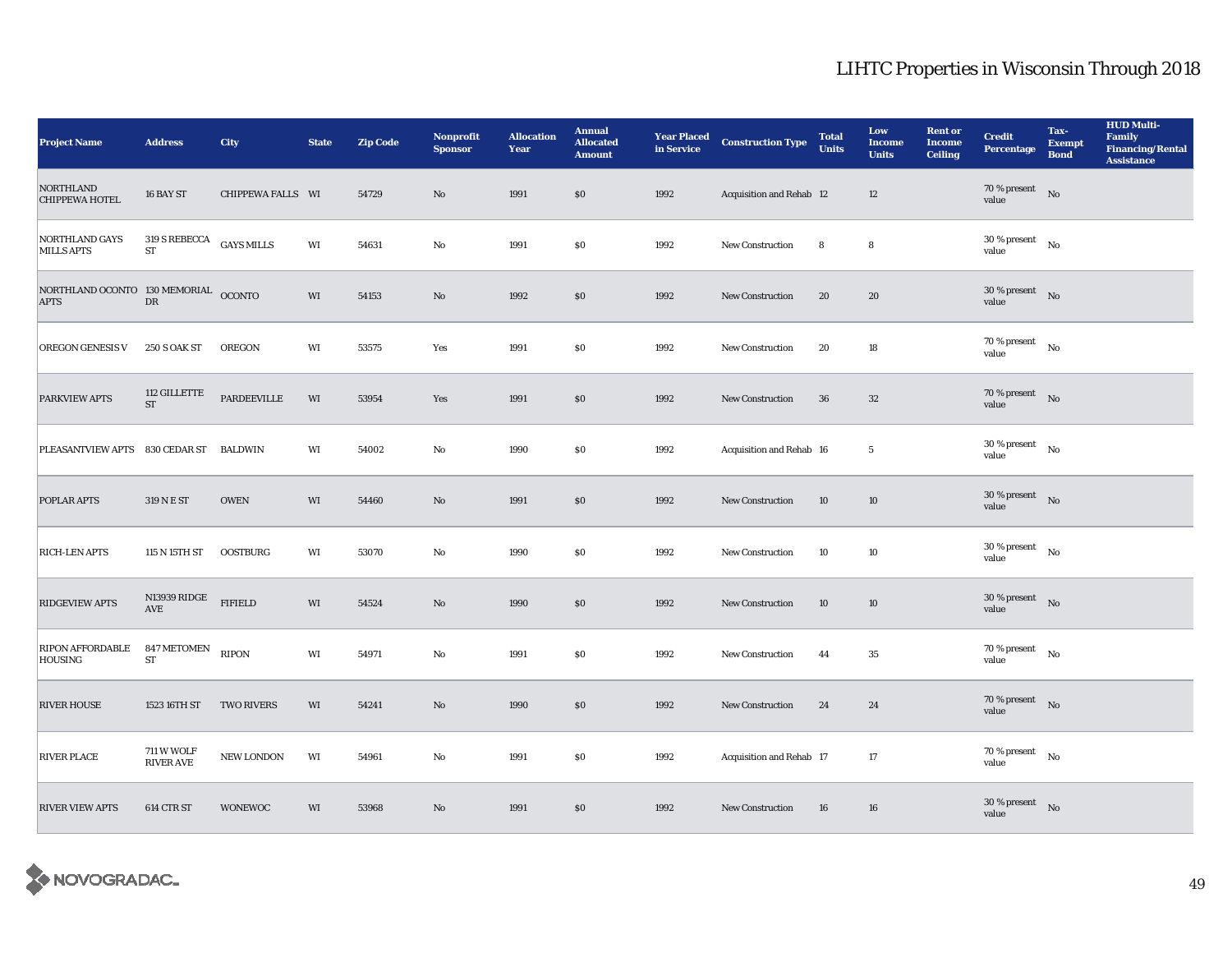| <b>Project Name</b>                         | <b>Address</b>                                          | City          | <b>State</b>           | <b>Zip Code</b> | Nonprofit<br><b>Sponsor</b> | <b>Allocation</b><br>Year | <b>Annual</b><br><b>Allocated</b><br><b>Amount</b> | <b>Year Placed<br/>in Service</b> | <b>Construction Type</b> | <b>Total</b><br><b>Units</b> | Low<br><b>Income</b><br><b>Units</b> | <b>Rent or</b><br><b>Income</b><br><b>Ceiling</b> | <b>Credit</b><br><b>Percentage</b>       | Tax-<br><b>Exempt</b><br><b>Bond</b> | <b>HUD Multi-</b><br><b>Family</b><br><b>Financing/Rental</b><br><b>Assistance</b> |
|---------------------------------------------|---------------------------------------------------------|---------------|------------------------|-----------------|-----------------------------|---------------------------|----------------------------------------------------|-----------------------------------|--------------------------|------------------------------|--------------------------------------|---------------------------------------------------|------------------------------------------|--------------------------------------|------------------------------------------------------------------------------------|
| <b>SCHOOL STREET APTS</b>                   | 402 MADISON<br><b>ST</b>                                | MARSHALL      | WI                     | 53559           | No                          | 1991                      | \$0                                                | 1992                              | <b>New Construction</b>  | 24                           | 24                                   |                                                   | 70 % present<br>value                    | No                                   |                                                                                    |
| <b>SUGAR CREEK APTS</b>                     | 206 S<br><b>MARIETTA ST</b>                             | <b>VERONA</b> | WI                     | 53593           | No                          | 1991                      | \$0                                                | 1992                              | New Construction         | 60                           | 51                                   |                                                   | $70$ % present $$\rm{No}$$<br>value      |                                      |                                                                                    |
| <b>TERRACE GARDENS</b>                      | 135 N STEINER PRAIRIE DU<br>TER                         | <b>CHIEN</b>  | WI                     | 53821           | $\rm No$                    | 1991                      | $\$0$                                              | 1992                              | New Construction         | 10                           | $10\,$                               |                                                   | $70$ % present<br>value                  | No                                   |                                                                                    |
| THE BRICKNER<br><b>WOOLEN MILLS</b>         | $639$ MONROE ST $\frac{\mbox{SHEBOYGAN}}{\mbox{FALLS}}$ |               | WI                     | 53085           | Yes                         | 1991                      | $\$0$                                              | 1992                              | Acquisition and Rehab 34 |                              | 31                                   |                                                   | Both 30% and<br>70% present No<br>value  |                                      |                                                                                    |
| <b>THE DEPOT</b>                            | 522 MORSE ST ANTIGO                                     |               | WI                     | 54409           | No                          | 1992                      | \$0                                                | 1992                              | Acquisition and Rehab 34 |                              | 29                                   |                                                   | Both 30% and<br>70% present Yes<br>value |                                      |                                                                                    |
| EL DORADO                                   | 130 FOREST AVE FOND DU LAC                              |               | WI                     | 54935           | No                          | 1991                      | \$0                                                | 1992                              | Acquisition and Rehab 28 |                              | 24                                   |                                                   | Both 30% and<br>70% present No<br>value  |                                      |                                                                                    |
| MILLS II                                    | 111 E WATER ST APPLETON                                 |               | WI                     | 54911           | No                          | 1993                      | $\$0$                                              | 1992                              | Acquisition and Rehab 77 |                              | 24                                   |                                                   | 30 % present<br>value                    | Yes                                  |                                                                                    |
| <b>WHITNEY</b>                              | 100 E JAMES ST COLUMBUS                                 |               | WI                     | 53925           | Yes                         | 1991                      | \$0                                                | 1992                              | Acquisition and Rehab 8  |                              | $\bf 6$                              |                                                   | Both 30% and<br>70% present No<br>value  |                                      |                                                                                    |
| THE WOODLANDS                               | 810 E<br><b>HARRISON ST</b>                             | MARSHFIELD    | WI                     | 54449           | No                          | 1991                      | \$0                                                | 1992                              | <b>New Construction</b>  | 60                           | 58                                   |                                                   | 70 % present<br>value                    | No                                   |                                                                                    |
| <b>TOWER HALL</b>                           | 112 E SECOND<br><b>ST</b>                               | MARSHFIELD    | $\mathbf{W}\mathbf{I}$ | 54449           | $\mathbf{No}$               | 1992                      | $\$0$                                              | 1992                              | Acquisition and Rehab 20 |                              | 17                                   |                                                   | $70\%$ present No<br>value               |                                      |                                                                                    |
| VANDENBURG<br><b>HEIGHTS</b>                | 1204 N PINE ST SUN PRAIRIE                              |               | WI                     | 53590           | No                          | 1992                      | $\$0$                                              | 1992                              | Acquisition and Rehab 68 |                              | 56                                   |                                                   | Both 30% and<br>70% present Yes<br>value |                                      |                                                                                    |
| WILLIAMSTOWN BAY 3350 E RAMSEY CUDAHY<br>II | AVE                                                     |               | WI                     | 53110           | $\mathbf{No}$               | 1991                      | $\$0$                                              | 1992                              | New Construction         | 52                           | 46                                   |                                                   | $70$ % present $\quad$ No<br>value       |                                      |                                                                                    |
| <b>WILSON PLACE</b>                         | 728 JEFFERSON WAUSAU<br>ST                              |               | WI                     | 54403           | No                          | 1991                      | $\$0$                                              | 1992                              | Acquisition and Rehab 16 |                              | $15\,$                               |                                                   | $70\,\%$ present<br>value                | No                                   |                                                                                    |

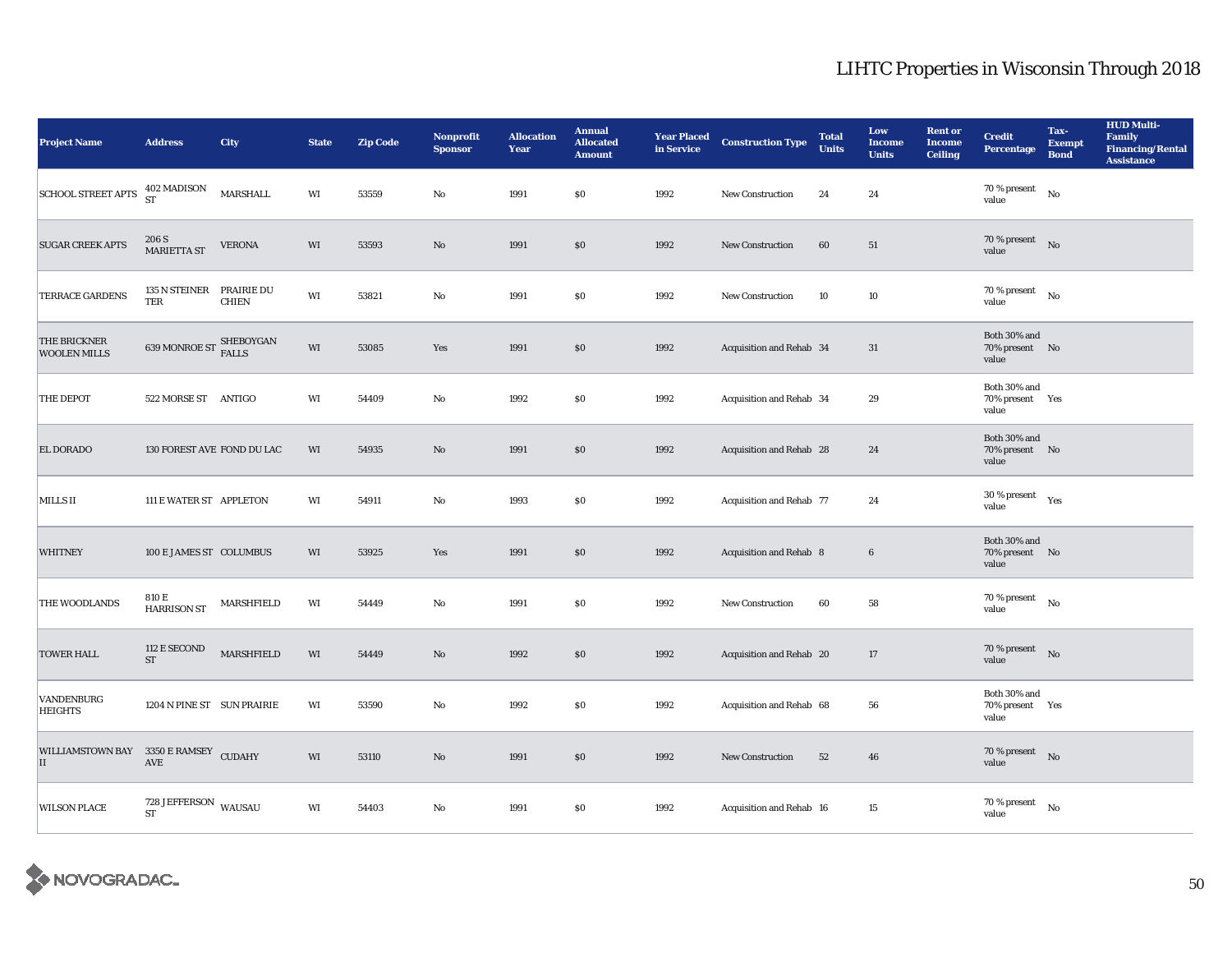| <b>Project Name</b>                          | <b>Address</b>                                    | City              | <b>State</b> | <b>Zip Code</b> | <b>Nonprofit</b><br><b>Sponsor</b> | <b>Allocation</b><br>Year | <b>Annual</b><br><b>Allocated</b><br><b>Amount</b> | <b>Year Placed<br/>in Service</b> | <b>Construction Type</b> | <b>Total</b><br><b>Units</b> | Low<br><b>Income</b><br><b>Units</b> | <b>Rent or</b><br><b>Income</b><br><b>Ceiling</b> | <b>Credit</b><br><b>Percentage</b>          | Tax-<br><b>Exempt</b><br><b>Bond</b> | <b>HUD Multi-</b><br>Family<br><b>Financing/Rental</b><br><b>Assistance</b> |
|----------------------------------------------|---------------------------------------------------|-------------------|--------------|-----------------|------------------------------------|---------------------------|----------------------------------------------------|-----------------------------------|--------------------------|------------------------------|--------------------------------------|---------------------------------------------------|---------------------------------------------|--------------------------------------|-----------------------------------------------------------------------------|
| WINDSONG VILLAGE<br><b>APTS</b>              | 7105 104TH AVE KENOSHA                            |                   | WI           | 53142           | No                                 | 1993                      | \$0                                                | 1992                              | <b>New Construction</b>  | 120                          | 75                                   |                                                   | $30\,\%$ present $\quad$ Yes<br>value       |                                      |                                                                             |
| <b>WINFIELD APTS</b>                         | 1661 19TH ST                                      | <b>REEDSBURG</b>  | WI           | 53959           | No                                 | 1991                      | \$0                                                | 1992                              | New Construction         | 24                           | $21\,$                               |                                                   | 70 % present $$\rm{No}$$<br>value           |                                      |                                                                             |
| WOODLAND VILLAGE<br><b>APTS</b>              | 1300 N<br>WISCONSIN<br>AVE                        | <b>RICE LAKE</b>  | WI           | 54868           | No                                 | 1990                      | $\$0$                                              | 1992                              | New Construction         | 28                           | 28                                   |                                                   | 70 % present $\qquad$ No<br>value           |                                      |                                                                             |
| <b>WOODSEDGE</b>                             | 2524<br><b>BOARDWALK</b><br>CIR                   | <b>EAU CLAIRE</b> | WI           | 54701           | No                                 | 1991                      | $\$0$                                              | 1992                              | New Construction         | 64                           | 64                                   |                                                   | 70 % present<br>value                       | No                                   |                                                                             |
| <b>WPL BUILDING</b>                          | 143 WATER ST BERLIN                               |                   | WI           | 54923           | No                                 | 1992                      | \$0                                                | 1992                              | Acquisition and Rehab 18 |                              | 12                                   |                                                   | 30 % present $\rm \gamma_{\rm PS}$<br>value |                                      |                                                                             |
| 641 W MAIN ST                                | 641 W MAIN ST MADISON                             |                   | WI           | 53703           | Yes                                | 1992                      | $\$0$                                              | 1993                              | New Construction         | 60                           | 36                                   |                                                   | 70 % present<br>value                       | No                                   |                                                                             |
| <b>ALLEN COURT</b><br><b>PROJECT</b>         | 108 DEGNER ST ATHENS                              |                   | WI           | 54411           | No                                 | 1991                      | $\$0$                                              | 1993                              | Acquisition and Rehab 13 |                              | 13                                   |                                                   | 70 % present $\hbox{No}$<br>value           |                                      |                                                                             |
| <b>ASSISI HOMES II-B</b>                     | 5016 W<br><b>BURLEIGH ST</b>                      | MILWAUKEE         | WI           | 53210           | Yes                                | 1991                      | $\$0$                                              | 1993                              | Acquisition and Rehab 14 |                              | 14                                   |                                                   | Both 30% and<br>70% present No<br>value     |                                      |                                                                             |
| <b>ASSISI HOMES II-C</b>                     | 1013 N 33RD ST MILWAUKEE                          |                   | WI           | 53208           | Yes                                | 1992                      | \$0                                                | 1993                              | Acquisition and Rehab 4  |                              | $\boldsymbol{2}$                     |                                                   | 70 % present $\qquad$ No<br>value           |                                      |                                                                             |
| <b>CEDAR MEADOWS</b>                         | 3005 S LOCUST<br><b>AVE</b>                       | <b>HOLMEN</b>     | WI           | 54636           | Yes                                | 1991                      | $\$0$                                              | 1993                              | New Construction         | 24                           | 20                                   |                                                   | $70\,\%$ present $$$ No $$$<br>value        |                                      |                                                                             |
| <b>CITY WALK</b>                             | 120 GRAND AVE WAUSAU                              |                   | WI           | 54403           | No                                 | 1992                      | \$0                                                | 1993                              | <b>New Construction</b>  | 48                           | 48                                   |                                                   | $70$ % present $\;\;$ No $\;\;$<br>value    |                                      |                                                                             |
| <b>FAIR CREST APTS</b>                       | 1920 E TRIPOLI ST FRANCIS<br>$\operatorname{AVE}$ |                   | WI           | 53235           | No                                 | 1992                      | \$0                                                | 1993                              | New Construction         | 43                           | 43                                   |                                                   | 70 % present $$\rm{No}$$<br>value           |                                      |                                                                             |
| FIRST AVENUE APTS II 509 E FIRST AVE ELKHORN |                                                   |                   | WI           | 53121           | No                                 | 1991                      | \$0                                                | 1993                              | <b>New Construction</b>  | 16                           | 16                                   |                                                   | $70$ % present $$\rm{No}$$<br>value         |                                      |                                                                             |

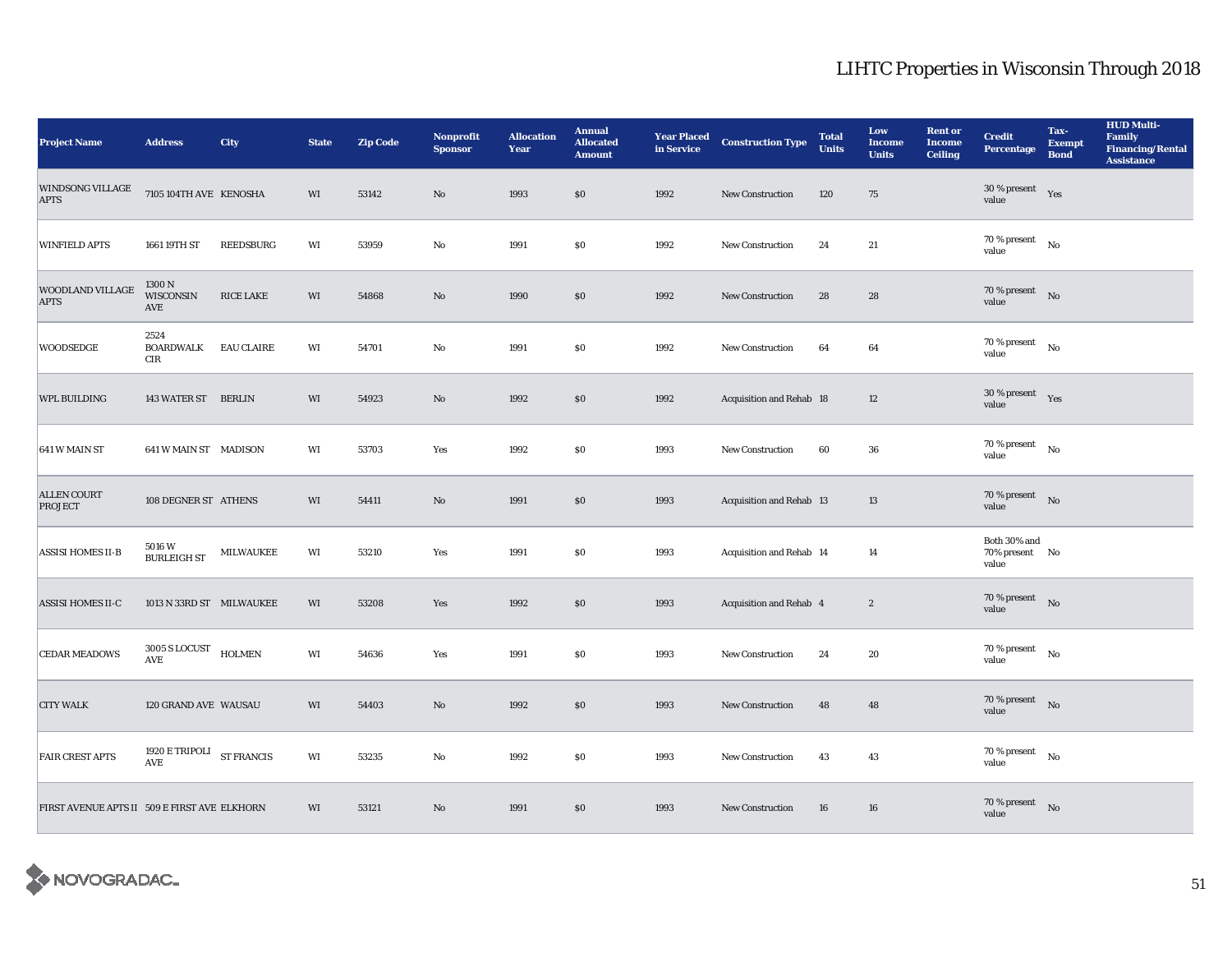| <b>Project Name</b>                                           | <b>Address</b>                        | City             | <b>State</b> | <b>Zip Code</b> | Nonprofit<br><b>Sponsor</b> | <b>Allocation</b><br>Year | <b>Annual</b><br><b>Allocated</b><br><b>Amount</b> | <b>Year Placed<br/>in Service</b> | <b>Construction Type</b>  | <b>Total</b><br><b>Units</b> | Low<br><b>Income</b><br><b>Units</b> | <b>Rent or</b><br><b>Income</b><br><b>Ceiling</b> | <b>Credit</b><br><b>Percentage</b>      | Tax-<br><b>Exempt</b><br><b>Bond</b> | <b>HUD Multi-</b><br>Family<br>Financing/Rental<br><b>Assistance</b> |
|---------------------------------------------------------------|---------------------------------------|------------------|--------------|-----------------|-----------------------------|---------------------------|----------------------------------------------------|-----------------------------------|---------------------------|------------------------------|--------------------------------------|---------------------------------------------------|-----------------------------------------|--------------------------------------|----------------------------------------------------------------------|
| <b>FOX LAKE MANOR</b><br><b>APTS</b>                          | 113 FOREST ST FOX LAKE                |                  | WI           | 53933           | No                          | 1992                      | $\$0$                                              | 1993                              | <b>New Construction</b>   | 12                           | $12\,$                               |                                                   | 30 % present<br>value                   | No                                   |                                                                      |
| <b>GRANT APTS</b>                                             | 400 W GRANT<br>$\operatorname{ST}$    | <b>CRANDON</b>   | WI           | 54520           | No                          | 1992                      | \$0                                                | 1993                              | New Construction          | 12                           | 12                                   |                                                   | $30$ % present $\hbox{~No}$<br>value    |                                      |                                                                      |
| <b>HARVEST VIEW APTS</b>                                      | 424 E BEGLEY<br><b>ST</b>             | <b>GREENWOOD</b> | WI           | 54437           | No                          | 1991                      | \$14,023                                           | 1993                              | New Construction          | 8                            | 8                                    |                                                   | 30 % present<br>value                   | $\rm No$                             |                                                                      |
| HICKORY DRIVE APTS                                            | $2840\,$ HICKORY $\quad$ PLOVER DR    |                  | WI           | 54467           | $\mathbf{No}$               | 1992                      | \$0                                                | 1993                              | <b>New Construction</b>   | 18                           | 18                                   |                                                   | $70\,\%$ present $$$ No $$$<br>value    |                                      |                                                                      |
| HOUSING ENTERPRISE 405 E TRUTH ST SHULLSBURG OF SHULLSBURG II |                                       |                  | WI           | 53586           | No                          | 1992                      | \$0                                                | 1993                              | <b>New Construction</b>   | 12                           | $12\,$                               |                                                   | $30$ % present $$\rm{No}$$<br>value     |                                      |                                                                      |
| <b>HOUSING</b><br><b>ENTERPRISES OF</b><br><b>PRENTICE I</b>  | <b>340 CTR ST</b>                     | <b>PRENTICE</b>  | WI           | 54556           | No                          | 1993                      | \$0                                                | 1993                              | New Construction          | 16                           | $16\,$                               |                                                   | $30$ % present $$\rm{No}$$<br>value     |                                      |                                                                      |
| <b>JEFFRIS FLATS</b>                                          | 318 DODGE ST JANESVILLE               |                  | WI           | 53548           | Yes                         | 1991                      | $\$0$                                              | 1993                              | Acquisition and Rehab 11  |                              | $11\,$                               |                                                   | 70 % present $$\rm{No}$$<br>value       |                                      |                                                                      |
| <b>JOHNSON SQUARE</b>                                         | KILBOURN AVE MILWAUKEE                |                  | WI           | 53233           | Yes                         | 1991                      | \$0                                                | 1993                              | Acquisition and Rehab 179 |                              | 179                                  |                                                   | 70 % present $\qquad$ No<br>value       |                                      |                                                                      |
| <b>LAWTON FOUNDRY</b>                                         | 233 N<br><b>BROADWAY</b>              | DE PERE          | WI           | 54115           |                             | 1993                      | $\$0$                                              | 1993                              | Not Indicated             | 70                           | 47                                   |                                                   | Not Indicated                           |                                      |                                                                      |
| <b>LONDON SQUARE</b><br><b>APTS</b>                           | 3300 LONDON<br>RD                     | EAU CLAIRE       | WI           | 54701           | No                          | 1992                      | $\$0$                                              | 1993                              | New Construction          | 56                           | 56                                   |                                                   | 70 % present $\hbox{No}$<br>value       |                                      |                                                                      |
| MADISON SFRO                                                  | 712 DOUGLAS<br>TRAIL                  | <b>MADISON</b>   | WI           | 53716           | No                          | 1993                      | \$34,094                                           | 1993                              | Acquisition and Rehab 8   |                              | 8                                    |                                                   | Both 30% and<br>70% present No<br>value |                                      |                                                                      |
| <b>MARINER'S POINTE</b><br><b>APTS I</b>                      | 7795 N POINTE MILWAUKEE<br>${\rm ST}$ |                  | WI           | 53224           | No                          | 1991                      | \$0                                                | 1993                              | New Construction          | 64                           | 64                                   |                                                   | 70 % present $\hbox{No}$<br>value       |                                      |                                                                      |
| <b>MARINER'S POINTE</b><br><b>APTS II</b>                     | 7795 N POINTE MILWAUKEE<br><b>ST</b>  |                  | WI           | 53224           | No                          | 1991                      | $\$0$                                              | 1993                              | New Construction          | 52                           | 52                                   |                                                   | $70$ % present $$\rm{No}$$<br>value     |                                      |                                                                      |

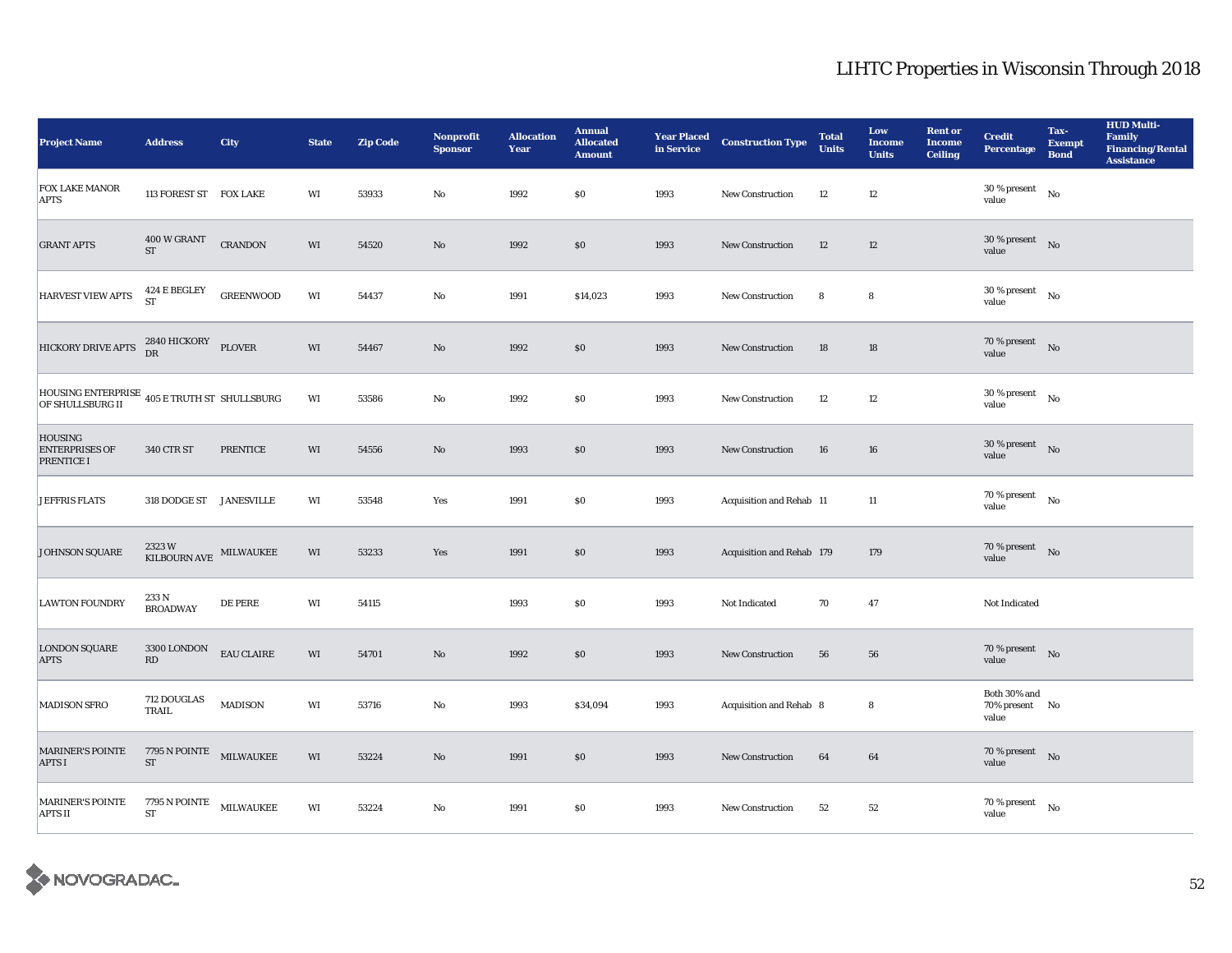| <b>Project Name</b>                         | <b>Address</b>                                      | City                      | <b>State</b> | <b>Zip Code</b> | <b>Nonprofit</b><br><b>Sponsor</b> | <b>Allocation</b><br>Year | <b>Annual</b><br><b>Allocated</b><br><b>Amount</b> | <b>Year Placed<br/>in Service</b> | <b>Construction Type</b> | <b>Total</b><br><b>Units</b> | Low<br><b>Income</b><br><b>Units</b> | <b>Rent or</b><br><b>Income</b><br><b>Ceiling</b> | <b>Credit</b><br><b>Percentage</b>     | Tax-<br><b>Exempt</b><br><b>Bond</b> | <b>HUD Multi-</b><br>Family<br><b>Financing/Rental</b><br><b>Assistance</b> |
|---------------------------------------------|-----------------------------------------------------|---------------------------|--------------|-----------------|------------------------------------|---------------------------|----------------------------------------------------|-----------------------------------|--------------------------|------------------------------|--------------------------------------|---------------------------------------------------|----------------------------------------|--------------------------------------|-----------------------------------------------------------------------------|
| MARQUETTE MANOR                             | $1200$ N TAYLOR $$\,{\rm HOWARD}$$ ST               |                           | WI           | 54303           | No                                 | 1992                      | \$0                                                | 1993                              | <b>New Construction</b>  | 43                           | 43                                   |                                                   | $70\%$ present No<br>value             |                                      |                                                                             |
| MEADOW VIEW TRACE 148 MAIN ST               |                                                     | HIGHLAND                  | WI           | 53543           | No                                 | 1993                      | \$0                                                | 1993                              | New Construction         | 12                           | 12                                   |                                                   | $30$ % present $$\rm{No}$$<br>value    |                                      |                                                                             |
| <b>MEADOWOOD APTS</b>                       | 1399 30TH AVE KENOSHA                               |                           | WI           | 53144           | $\mathbf{N}\mathbf{o}$             | 1992                      | \$0                                                | 1993                              | New Construction         | 56                           | 56                                   |                                                   | 70 % present $\qquad$ No<br>value      |                                      |                                                                             |
| MERRILL CITY HALL                           | 713 E SECOND<br>${\rm ST}$                          | <b>MERRILL</b>            | WI           | 54452           | No                                 | 1991                      | \$0                                                | 1993                              | Acquisition and Rehab 16 |                              | 13                                   |                                                   | 70 % present $$\rm{No}$$<br>value      |                                      |                                                                             |
| MILLTOWN APTS                               | 203 STOKLEY<br>RD                                   | <b>MILLTOWN</b>           | WI           | 54858           |                                    | 1992                      | \$0                                                | 1993                              | Not Indicated            | 26                           | 26                                   |                                                   | Not Indicated                          |                                      |                                                                             |
| NORTHLAND LOYAL<br><b>APTS</b>              | 503 W ELM DR LOYAL                                  |                           | WI           | 54446           | No                                 | 1992                      | \$0                                                | 1993                              | New Construction         | 16                           | 16                                   |                                                   | $30$ % present $$\rm{No}$$<br>value    |                                      |                                                                             |
| <b>NORTHLAND</b><br><b>NORWALK APTS</b>     | 215 HIGH ST                                         | <b>NORWALK</b>            | WI           |                 | No                                 | 1991                      | $\$0$                                              | 1993                              | New Construction         | 8                            | 8                                    |                                                   | $30$ % present $\;\;$ No $\;$<br>value |                                      |                                                                             |
| NORTHLAND SURING 406 N<br><b>APTS</b>       | <b>BARKMAN ST</b>                                   | <b>SURING</b>             | WI           | 54174           | No                                 | 1992                      | \$0                                                | 1993                              | New Construction         | 8                            | 8                                    |                                                   | 30 % present<br>value                  | No                                   |                                                                             |
| <b>NORTHLAND</b><br><b>WAUTOMA APTS</b>     | <b>663 S WAUPACA WAUTOMA</b><br>$\operatorname{ST}$ |                           | WI           | 54982           | No                                 | 1992                      | \$0                                                | 1993                              | <b>New Construction</b>  | 12                           | 12                                   |                                                   | $30$ % present $\;\;$ No $\;$<br>value |                                      |                                                                             |
| <b>NORTHWEST</b><br><b>TERRITORIES APTS</b> | 307 SUMMIT DR WAUSAU                                |                           | WI           | 54401           | No                                 | 1992                      | $\$0$                                              | 1993                              | New Construction         | 12                           | 12                                   |                                                   | 70 % present $\qquad$ No<br>value      |                                      |                                                                             |
| <b>PARVIEW APTS</b>                         | 1516 DE VALERA $_{\rm PLATTEVILLE}$<br>$_{\rm DR}$  |                           | WI           | 53818           | No                                 | 1992                      | \$0                                                | 1993                              | <b>New Construction</b>  | 16                           | 16                                   |                                                   | 30 % present $\quad$ No<br>value       |                                      |                                                                             |
| <b>PINE MEADOWS</b>                         | RD(                                                 | 1310 BOURBON CROSS PLAINS | WI           |                 | No                                 | 1991                      | \$0                                                | 1993                              | New Construction         | 24                           | 24                                   |                                                   | 70 % present $\qquad$ No<br>value      |                                      |                                                                             |
| PINECREST APTS                              | 2870 HICKORY PLOVER<br>DR                           |                           | WI           | 54467           |                                    | 1992                      | \$0                                                | 1993                              | Not Indicated            | 38                           | 42                                   |                                                   | Not Indicated                          |                                      |                                                                             |

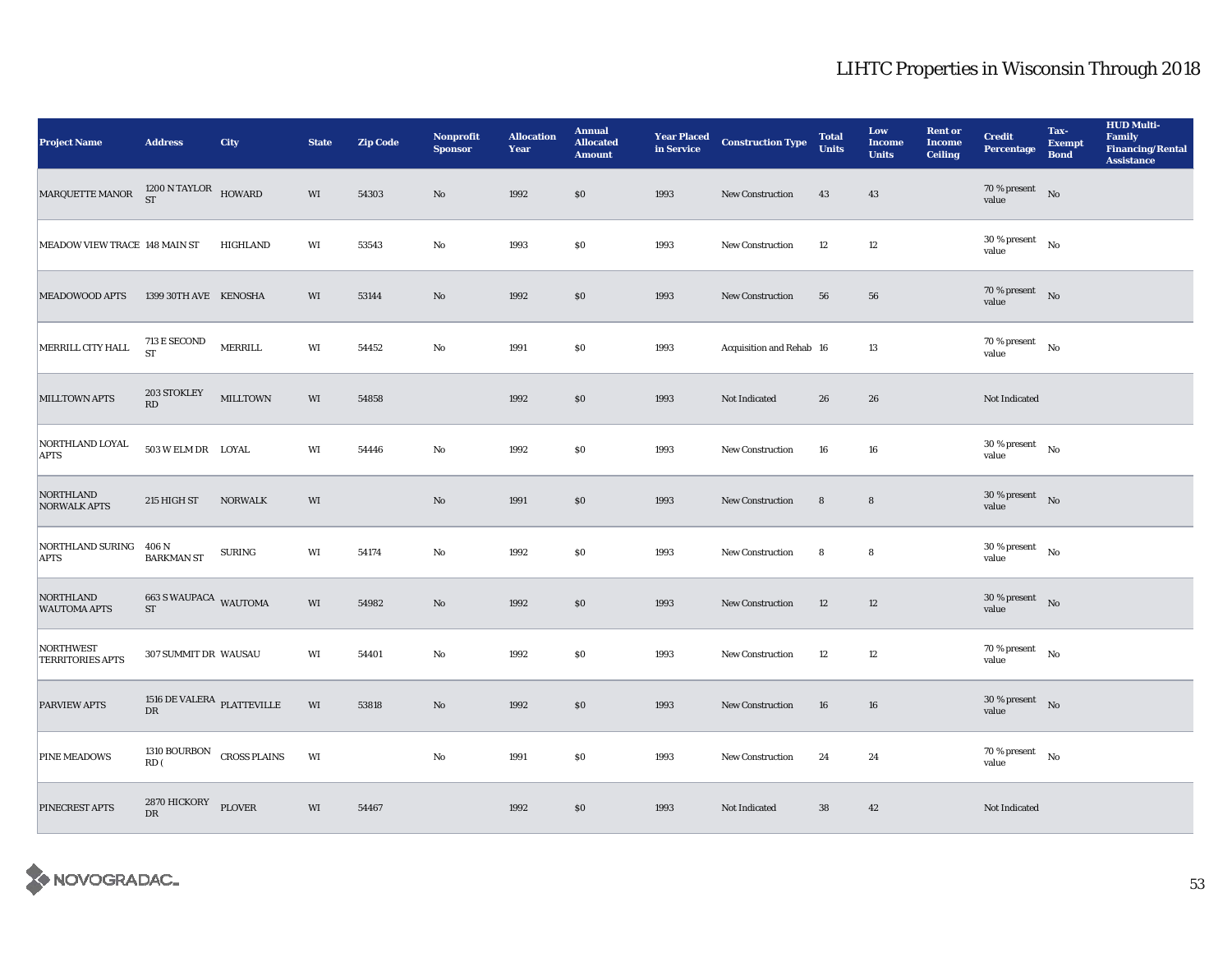| <b>Project Name</b>                                                                                        | <b>Address</b>                      | City             | <b>State</b> | <b>Zip Code</b> | Nonprofit<br><b>Sponsor</b> | <b>Allocation</b><br>Year | <b>Annual</b><br><b>Allocated</b><br><b>Amount</b> | <b>Year Placed<br/>in Service</b> | <b>Construction Type</b> | <b>Total</b><br><b>Units</b> | Low<br><b>Income</b><br><b>Units</b> | <b>Rent or</b><br><b>Income</b><br><b>Ceiling</b> | <b>Credit</b><br><b>Percentage</b>     | Tax-<br><b>Exempt</b><br><b>Bond</b> | <b>HUD Multi-</b><br>Family<br>Financing/Rental<br><b>Assistance</b> |
|------------------------------------------------------------------------------------------------------------|-------------------------------------|------------------|--------------|-----------------|-----------------------------|---------------------------|----------------------------------------------------|-----------------------------------|--------------------------|------------------------------|--------------------------------------|---------------------------------------------------|----------------------------------------|--------------------------------------|----------------------------------------------------------------------|
| PLEASANT VIEW APTS                                                                                         | 1120 OAKES RD MT PLEASANT           |                  | WI           |                 | No                          | 1992                      | $\$0$                                              | 1993                              | <b>New Construction</b>  | 32                           | 32                                   |                                                   | $70$ % present<br>value                | No                                   |                                                                      |
| PRAIRIE STREET APTS $\begin{matrix} 109 \text{ E PRAIRIE} \\ \text{ST} \end{matrix} \quad \text{BOSCOBEL}$ |                                     |                  | WI           | 53805           | No                          | 1992                      | \$0                                                | 1993                              | New Construction         | 12                           | 12                                   |                                                   | $30$ % present $\;\;$ No $\;$<br>value |                                      |                                                                      |
| <b>RIDGEVIEW APTS</b>                                                                                      | 1248 JACKSON<br><b>ST</b>           | <b>NIAGARA</b>   | WI           | 54151           | No                          | 1993                      | $\$0$                                              | 1993                              | <b>New Construction</b>  | 10                           | 10                                   |                                                   | $30$ % present $$\rm{No}$$<br>value    |                                      |                                                                      |
| <b>RIPPLE CREEK APTS</b>                                                                                   | <b>540 VER</b><br><b>BUNKER AVE</b> | PORT EDWARDS     | WI           | 54469           | $\mathbf{No}$               | 1992                      | \$0                                                | 1993                              | New Construction         | 30                           | 26                                   |                                                   | 70 % present $\qquad$ No<br>value      |                                      |                                                                      |
| RIVER PLACE PHASE II 617 W WOLF                                                                            |                                     | NEW LONDON       | WI           | 54961           | No                          | 1992                      | $\$0$                                              | 1993                              | New Construction         | $7\overline{ }$              | $7\phantom{.0}$                      |                                                   | 70 % present $$\rm{No}$$<br>value      |                                      |                                                                      |
| <b>ST CROIX VILLAGE</b>                                                                                    | 1501 HEGGEN<br>ST                   | <b>HUDSON</b>    | WI           | 54016           | $\mathbf{No}$               | 1992                      | \$0                                                | 1993                              | <b>New Construction</b>  | 60                           | 60                                   |                                                   | $70\%$ present No<br>value             |                                      |                                                                      |
| SCHOOL STREET APTS 510 MADISON<br>II                                                                       | ${\rm ST}$                          | MARSHALL         | WI           | 53559           | No                          | 1992                      | $\$0$                                              | 1993                              | <b>New Construction</b>  | 24                           | 24                                   |                                                   | $70\,\%$ present $$$ No value          |                                      |                                                                      |
| <b>SPRUCE MEADOWS</b><br><b>APTS</b>                                                                       | 705 FIFTH ST GOODMAN                |                  | WI           | 54125           | $\mathbf{No}$               | 1991                      | $\$0$                                              | 1993                              | New Construction         | 10                           | 10                                   |                                                   | $30$ % present $$\rm{No}$$<br>value    |                                      |                                                                      |
| <b>ST CROIX APTS</b>                                                                                       | 9008 E<br><b>BALDWIN AVE</b>        | SOLON SPRINGS WI |              | 54873           | No                          | 1992                      | $\$0$                                              | 1993                              | <b>New Construction</b>  | 12                           | $12 \,$                              |                                                   | $30$ % present $$\rm{No}$$<br>value    |                                      |                                                                      |
| <b>CROSSINGS</b>                                                                                           | 401 N MAIN ST MERRILLAN             |                  | WI           | 54754           | No                          | 1993                      | \$0                                                | 1993                              | New Construction         | 10                           | 10                                   |                                                   | $30$ % present $$\rm{No}$$<br>value    |                                      |                                                                      |
| <b>VILLAGE PLACE</b><br><b>ELDERLY HOUSING</b>                                                             | 302 CLYDE ST AVOCA                  |                  | WI           | 53506           | No                          | 1993                      | $\$0$                                              | 1993                              | New Construction         | 8                            | 8                                    |                                                   | $30$ % present $$\rm{No}$$<br>value    |                                      |                                                                      |
| VILLAGE PLAZA APTS 7200 251ST AVE SALEM                                                                    |                                     |                  | WI           | 53168           | No                          | 1991                      | $\$0$                                              | 1993                              | New Construction         | 24                           | 24                                   |                                                   | $30$ % present $$\rm{No}$$<br>value    |                                      |                                                                      |
| WAUSAU STREET APTS 511 W WAUSAU COLBY                                                                      |                                     |                  | WI           | 54421           | No                          | 1993                      | $\$0$                                              | 1993                              | <b>New Construction</b>  | 12                           | $12 \,$                              |                                                   | $30$ % present $$\rm{No}$$<br>value    |                                      |                                                                      |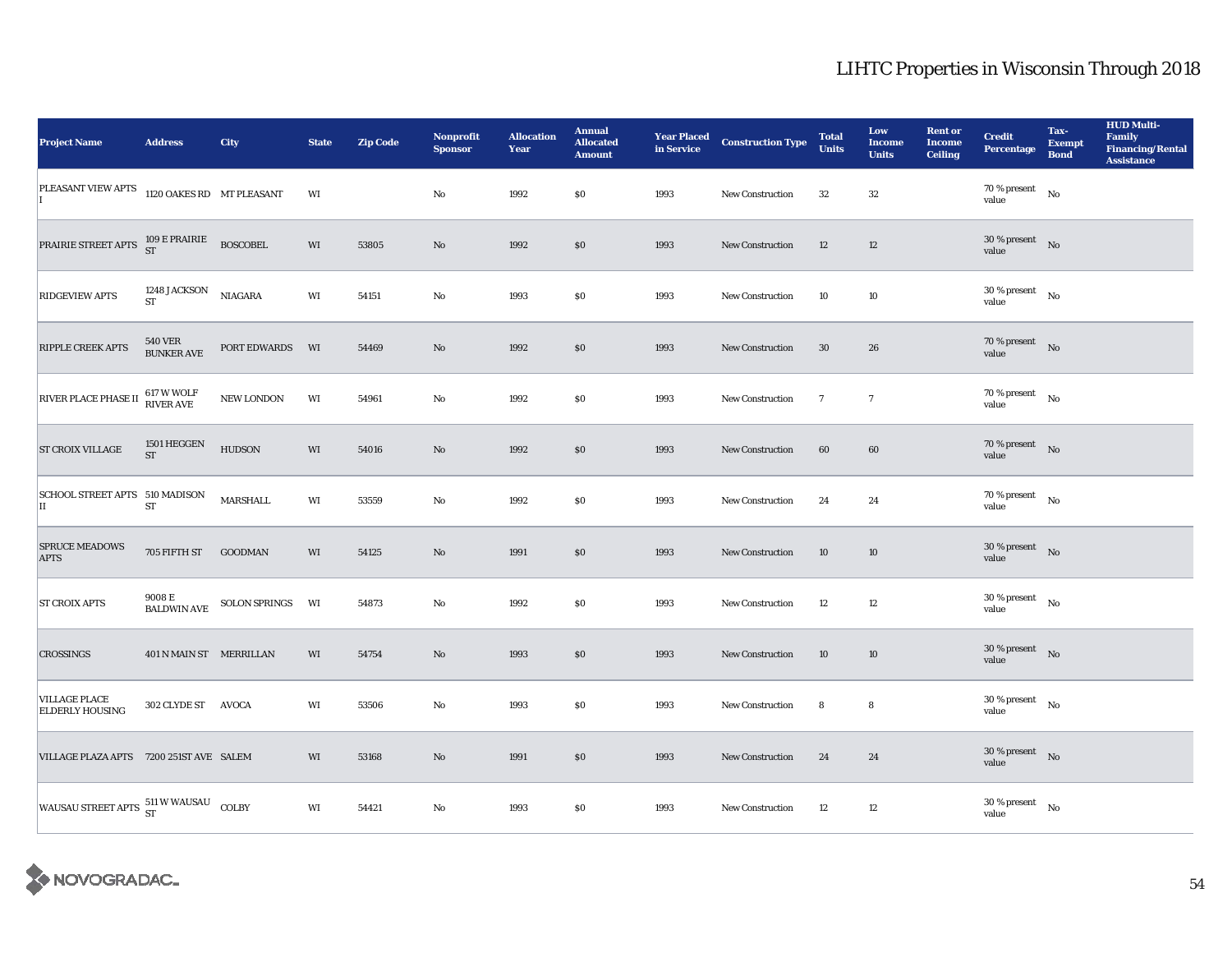| <b>Project Name</b>                               | <b>Address</b>                                            | City                       | <b>State</b> | <b>Zip Code</b> | <b>Nonprofit</b><br><b>Sponsor</b> | <b>Allocation</b><br>Year | <b>Annual</b><br><b>Allocated</b><br><b>Amount</b> | <b>Year Placed<br/>in Service</b> | <b>Construction Type</b> | <b>Total</b><br><b>Units</b> | Low<br><b>Income</b><br><b>Units</b> | <b>Rent or</b><br><b>Income</b><br><b>Ceiling</b> | <b>Credit</b><br><b>Percentage</b>       | Tax-<br><b>Exempt</b><br><b>Bond</b> | <b>HUD Multi-</b><br>Family<br><b>Financing/Rental</b><br><b>Assistance</b> |
|---------------------------------------------------|-----------------------------------------------------------|----------------------------|--------------|-----------------|------------------------------------|---------------------------|----------------------------------------------------|-----------------------------------|--------------------------|------------------------------|--------------------------------------|---------------------------------------------------|------------------------------------------|--------------------------------------|-----------------------------------------------------------------------------|
| <b>WEDGEWOOD</b><br><b>COMMONS III</b>            | 1900 MILLER ST LA CROSSE                                  |                            | WI           | 54601           |                                    | 1991                      | \$0                                                | 1993                              | Not Indicated            | 56                           | 56                                   |                                                   | Not Indicated                            |                                      |                                                                             |
| <b>WESLEY PARK APTS</b>                           | 2001 WESLEY<br>$\mathbf{A}\mathbf{V}\mathbf{E}$           | <b>JANESVILLE</b>          | WI           | 53545           | No                                 | 1992                      | \$0                                                | 1993                              | <b>New Construction</b>  | 39                           | 34                                   |                                                   | 70 % present $\qquad$ No<br>value        |                                      |                                                                             |
| <b>WILLIAMSTOWN BAY-</b><br><b>STURGEON BAY</b>   |                                                           | 133 N 15TH DR STURGEON BAY | WI           | 54235           | $\mathbf{No}$                      | 1993                      | $\$0$                                              | 1993                              | New Construction         | 16                           | 16                                   |                                                   | $30$ % present $\;\;$ No $\;\;$<br>value |                                      |                                                                             |
| AMERICAN HOUSE OF 444 W WATER<br><b>PRINCETON</b> | ${\rm ST}$                                                | <b>PRINCETON</b>           | WI           | 54968           |                                    | 1994                      | \$0                                                | 1994                              | Not Indicated            | 24                           | ${\bf 16}$                           |                                                   | Not Indicated                            |                                      |                                                                             |
| <b>BLACK RIVER RUN</b><br><b>APTS</b>             | 145 RYE BLUFF BLACK RIVER<br>RD                           | <b>FALLS</b>               | WI           | 54615           | No                                 | 1992                      | \$0                                                | 1994                              | Not Indicated            | 48                           | 31                                   |                                                   | Not Indicated No                         |                                      |                                                                             |
| <b>BREEZE COVE APTS</b>                           | 1581W<br>PORTVIEW DR WASHINGTON                           | PORT                       | WI           | 53074           | No                                 | 1994                      | \$0                                                | 1994                              | Not Indicated            | 64                           | 64                                   |                                                   | Not Indicated No                         |                                      |                                                                             |
| <b>BREEZEWOOD</b><br><b>VILLAGE II</b>            | 450<br>SUNNYSLOPE HARTLAND<br>DR                          |                            | WI           | 53029           |                                    | 1992                      | \$0                                                | 1994                              | Not Indicated            | 65                           | 65                                   |                                                   | Not Indicated                            |                                      |                                                                             |
| CHEQUAMEGON APTS 100 N FIFTH ST BUTTERNUT         |                                                           |                            | WI           | 54514           | No                                 | 1994                      | \$0                                                | 1994                              | Not Indicated            | 8                            | 8                                    |                                                   | Not Indicated No                         |                                      |                                                                             |
| <b>CITY VIEW APTS</b>                             | 2021 BARTON<br>$\operatorname{AVE}$                       | <b>WEST BEND</b>           | WI           | 53090           | No                                 | 1994                      | \$0                                                | 1994                              | Not Indicated            | 60                           | 60                                   |                                                   | Not Indicated No                         |                                      |                                                                             |
| <b>COURTYARD APTS</b><br>(GRAND CHUTE)            | 3600W<br>WOODMAN DR                                       | <b>GRAND CHUTE</b>         | WI           | 54914           | $\rm No$                           | 1992                      | \$0                                                | 1994                              | New Construction         | $\bf{61}$                    | $52\,$                               |                                                   | $70$ % present $$\rm{No}$$<br>value      |                                      |                                                                             |
| <b>ECHO HOLLOW</b><br><b>SENIOR APTS</b>          | $3290$ LAKEVIEW $\,$ MERCER<br>$\mathbf{R}\mathbf{D}$     |                            | WI           |                 | No                                 | 1992                      | \$0                                                | 1994                              | Not Indicated            | 12                           | 12                                   |                                                   | Not Indicated No                         |                                      |                                                                             |
| <b>EVANSVILLE TOWN</b><br><b>HOMES</b>            | 20<br>COUNTRYSIDE EVANSVILLE<br>DR                        |                            | WI           | 53536           | No                                 | 1994                      | \$0                                                | 1994                              | <b>New Construction</b>  | 16                           | 16                                   |                                                   | 30 % present $\rm_{Yes}$<br>value        |                                      |                                                                             |
| <b>GARDEN WEST</b>                                | $2936\,\mathrm{W}\,\mathrm{WELLS}$ MILWAUKEE<br><b>ST</b> |                            | WI           | 53208           | Yes                                | 1992                      | \$0                                                | 1994                              | Not Indicated            | 40                           | 40                                   |                                                   | Not Indicated No                         |                                      |                                                                             |

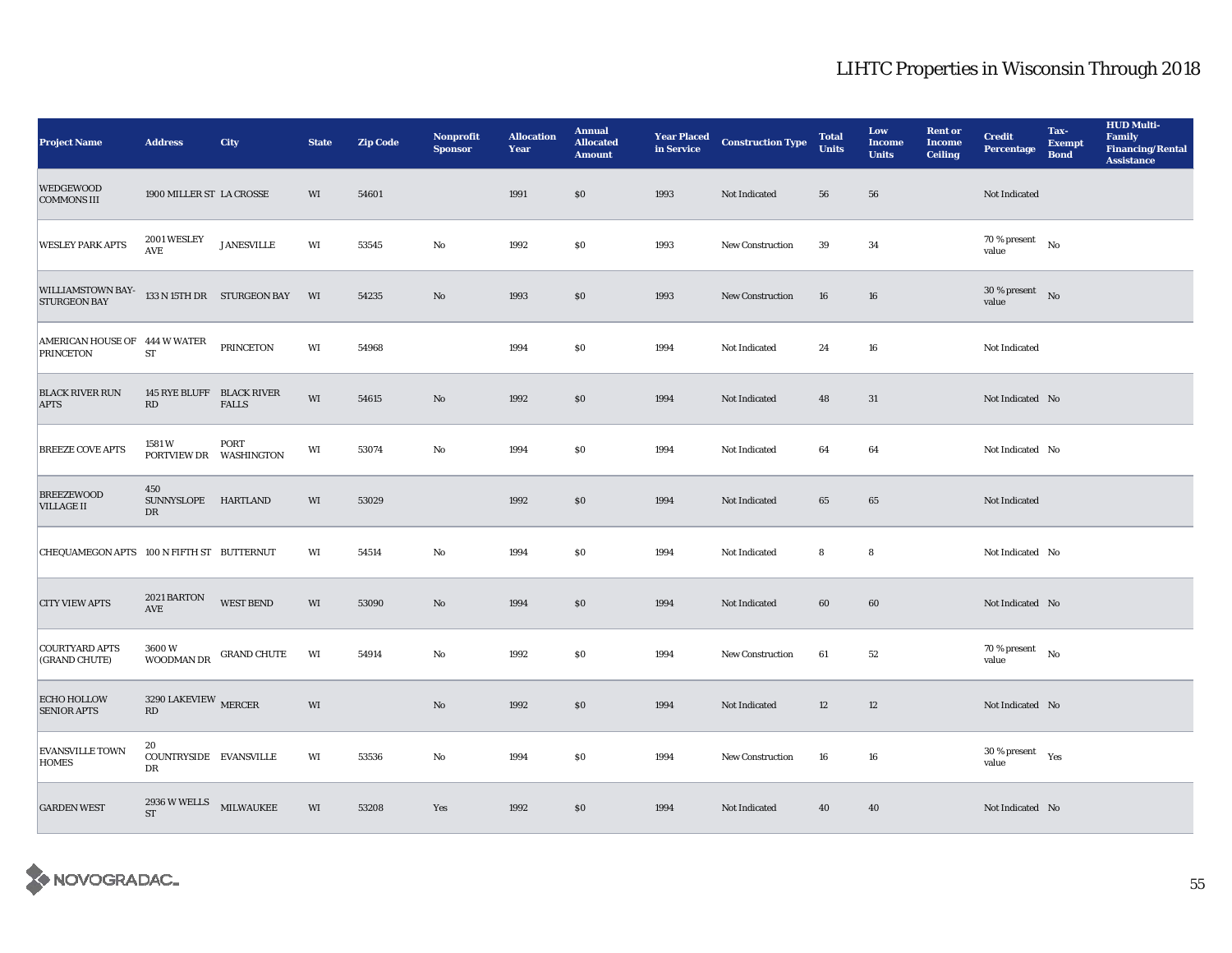| <b>Project Name</b>                         | <b>Address</b>                         | City                               | <b>State</b> | <b>Zip Code</b> | Nonprofit<br><b>Sponsor</b> | <b>Allocation</b><br>Year | <b>Annual</b><br><b>Allocated</b><br><b>Amount</b> | <b>Year Placed<br/>in Service</b> | <b>Construction Type</b> | <b>Total</b><br><b>Units</b> | Low<br><b>Income</b><br><b>Units</b> | <b>Rent or</b><br><b>Income</b><br><b>Ceiling</b> | <b>Credit</b><br><b>Percentage</b>          | Tax-<br><b>Exempt</b><br><b>Bond</b> | <b>HUD Multi-</b><br>Family<br><b>Financing/Rental</b><br><b>Assistance</b> |
|---------------------------------------------|----------------------------------------|------------------------------------|--------------|-----------------|-----------------------------|---------------------------|----------------------------------------------------|-----------------------------------|--------------------------|------------------------------|--------------------------------------|---------------------------------------------------|---------------------------------------------|--------------------------------------|-----------------------------------------------------------------------------|
| <b>GRANITE HILLS</b><br><b>MANOR</b>        | 514 MAIN ST                            | MONTELLO                           | WI           | 53949           | No                          | 1994                      | \$0\$                                              | 1994                              | Not Indicated            | 8                            | 8                                    |                                                   | Not Indicated No                            |                                      |                                                                             |
| <b>GROVE STREET</b><br><b>TOWNHOMES</b>     |                                        | 800 GROVE ST FORT ATKINSON WI      |              | 53538           | Yes                         | 1995                      | \$0\$                                              | 1994                              | Not Indicated            | 10                           | 10                                   |                                                   | Not Indicated Yes                           |                                      |                                                                             |
| <b>HARVEST VIEW APTS</b>                    | <b>735 HARVEST</b><br><b>DR</b>        | <b>BRILLION</b>                    | WI           | 54110           | No                          | 1994                      | \$37,932                                           | 1994                              | <b>New Construction</b>  | 24                           | 22                                   |                                                   | 30 % present $\rm_{Yes}$<br>value           |                                      |                                                                             |
| HUNTER'S RIDGE APTS 219 S PLEASANT PLYMOUTH |                                        |                                    | WI           | 53073           | $\rm No$                    | 1994                      | $\$0$                                              | 1994                              | New Construction         | 48                           | ${\bf 20}$                           |                                                   | 30 % present $\gamma_{\rm{ES}}$<br>value    |                                      |                                                                             |
| JACKSON FARM APTS 3409 LOGAN DR OSHKOSH     |                                        |                                    | WI           | 54901           | No                          | 1992                      | \$0\$                                              | 1994                              | Not Indicated            | 60                           | 60                                   |                                                   | Not Indicated No                            |                                      |                                                                             |
| <b>LAKE MILLS TOWN</b><br><b>HOMES</b>      | $809$ CHEROKEE $\;$ LAKE MILLS<br>PATH |                                    | WI           | 53551           | $\mathbf{No}$               | 1994                      | \$0\$                                              | 1994                              | <b>New Construction</b>  | 17                           | 17                                   |                                                   | $30\,\%$ present $\quad$ Yes<br>value       |                                      |                                                                             |
| LINDEN STREET APTS 1051 LINDEN ST CLEVELAND |                                        |                                    | WI           | 53015           | No                          | 1994                      | $\$0$                                              | 1994                              | <b>New Construction</b>  | 12                           | $12\,$                               |                                                   | $30$ % present $\quad$ $_{\rm No}$<br>value |                                      |                                                                             |
| <b>MAPLE CREST</b>                          | 962 W SUNSET PORT<br>RD                | WASHINGTON                         | WI           | 53074           | No                          | 1992                      | $\$0$                                              | 1994                              | New Construction         | 112                          | 112                                  |                                                   | $70$ % present $$\rm{No}$$<br>value         |                                      |                                                                             |
| MEADOWOOD APTS II 1361 30TH AVE KENOSHA     |                                        |                                    | WI           | 53144           | No                          | 1992                      | $\$0$                                              | 1994                              | Not Indicated            | 40                           | 40                                   |                                                   | Not Indicated No                            |                                      |                                                                             |
| <b>NORTHLAND</b><br><b>BOYCEVILLE APTS</b>  | 1009<br>NORDVEIEN DR BOYCEVILLE        |                                    | WI           | 54725           | No                          | 1994                      | \$0                                                | 1994                              | Not Indicated            | 16                           | ${\bf 16}$                           |                                                   | Not Indicated No                            |                                      |                                                                             |
| <b>NORTHLAND</b><br><b>EASTMAN APTS</b>     | 107 SHERIDON<br>RD                     | <b>EASTMAN</b>                     | WI           | 54626           | No                          | 1994                      | \$0                                                | 1994                              | Not Indicated            | 8                            | 8                                    |                                                   | Not Indicated No                            |                                      |                                                                             |
| <b>NORTHLAND</b><br><b>REDGRANITE APTS</b>  | 259 LAING ST                           | REDGRANITE                         | WI           | 54970           | No                          | 1994                      | \$0                                                | 1994                              | Not Indicated            | 12                           | 12                                   |                                                   | Not Indicated No                            |                                      |                                                                             |
| NORTHLAND THIRD<br><b>STREET APTS</b>       | 413 S THIRD ST                         | <b>BLACK RIVER</b><br><b>FALLS</b> | WI           | 54615           | No                          | 1994                      | \$0                                                | 1994                              | Not Indicated            | 8                            | 8                                    |                                                   | Not Indicated No                            |                                      |                                                                             |

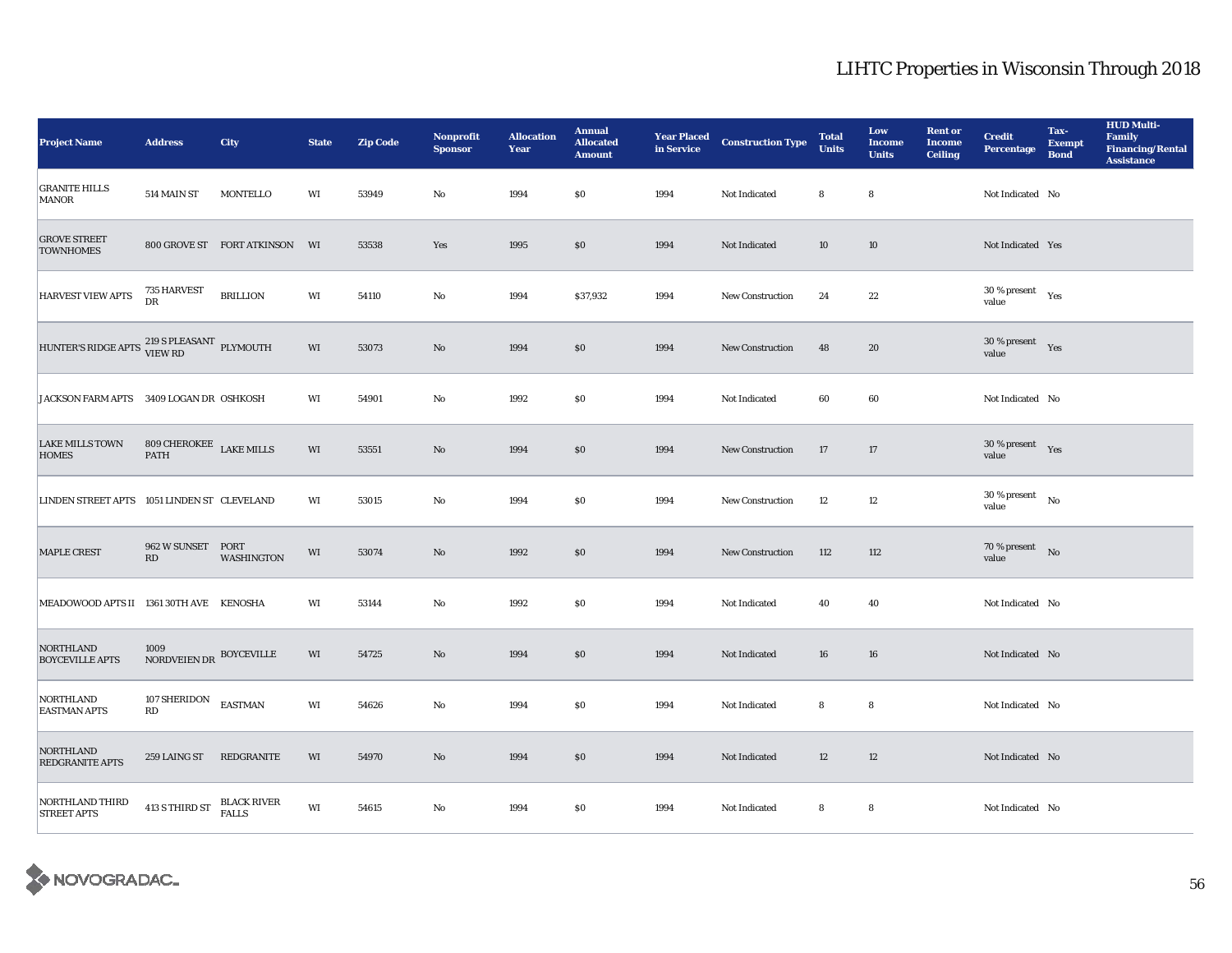| <b>Project Name</b>                                           | <b>Address</b>                                        | City                                | <b>State</b> | <b>Zip Code</b> | Nonprofit<br><b>Sponsor</b> | <b>Allocation</b><br>Year | <b>Annual</b><br><b>Allocated</b><br><b>Amount</b> | <b>Year Placed<br/>in Service</b> | <b>Construction Type</b> | <b>Total</b><br><b>Units</b> | Low<br><b>Income</b><br><b>Units</b> | <b>Rent or</b><br><b>Income</b><br><b>Ceiling</b> | <b>Credit</b><br><b>Percentage</b>  | Tax-<br><b>Exempt</b><br><b>Bond</b> | <b>HUD Multi-</b><br><b>Family</b><br><b>Financing/Rental</b><br><b>Assistance</b> |
|---------------------------------------------------------------|-------------------------------------------------------|-------------------------------------|--------------|-----------------|-----------------------------|---------------------------|----------------------------------------------------|-----------------------------------|--------------------------|------------------------------|--------------------------------------|---------------------------------------------------|-------------------------------------|--------------------------------------|------------------------------------------------------------------------------------|
| PARK STREET APTS                                              | 102 N PARK ST BELMONT                                 |                                     | WI           | 53510           | $\mathbf{No}$               | 1994                      | $\$0$                                              | 1994                              | Not Indicated            | 10                           | $10\,$                               |                                                   | Not Indicated No                    |                                      |                                                                                    |
| <b>PARKWEST</b><br><b>TOWNHOUSES</b>                          | 3829W<br>MEINECKE AVE MILWAUKEE                       |                                     | WI           | 53210           | Yes                         | 1992                      | $\$0$                                              | 1994                              | Not Indicated            | 38                           | 38                                   |                                                   | Not Indicated No                    |                                      |                                                                                    |
| PINEDALE II                                                   | $384$ RED CEDAR $\,$ MENOMONIE<br>$\operatorname{ST}$ |                                     | WI           | 54751           | $\mathbf{N}\mathbf{o}$      | 1992                      | $\$0$                                              | 1994                              | Not Indicated            | 60                           | $32\,$                               |                                                   | Not Indicated No                    |                                      |                                                                                    |
| PINEWOOD I                                                    | 1515 BEASER<br>$\operatorname{AVE}$                   | <b>ASHLAND</b>                      | WI           | 54806           | No                          | 1994                      | \$0                                                | 1994                              | <b>New Construction</b>  | 24                           | 24                                   |                                                   | $30$ % present $$\rm{No}$$<br>value |                                      |                                                                                    |
| PLEASANT VIEW APTS 7220 KINZIE<br>II                          | AVE                                                   | MT PLEASANT                         | WI           | 53406           | No                          | 1992                      | \$0                                                | 1994                              | <b>New Construction</b>  | 32                           | 32                                   |                                                   | 70 % present No<br>value            |                                      |                                                                                    |
| PRAIRIE VILLAGE<br><b>APTS</b>                                | <b>1605 E WELLS</b><br>${\rm ST}$                     | <b>PRAIRIE DU</b><br><b>CHIEN</b>   | WI           | 53821           | No                          | 1994                      | \$0                                                | 1994                              | <b>New Construction</b>  | 18                           | 18                                   |                                                   | 30 % present<br>value               | No                                   |                                                                                    |
| PRENTICE PARK APTS                                            | 817 N<br>THOMPSON DR                                  | <b>MADISON</b>                      | WI           | 53704           | No                          | 1992                      | $\$0$                                              | 1994                              | New Construction         | 40                           | 40                                   |                                                   | $70$ % present $\quad$ No<br>value  |                                      |                                                                                    |
| <b>PUMPHOUSE</b><br><b>CROSSING II</b>                        | 410<br><b>PUMPHOUSE</b><br>RD                         | CHIPPEWA FALLS WI                   |              | 54729           | No                          | 1992                      | \$0                                                | 1994                              | Not Indicated            | 48                           | 28                                   |                                                   | Not Indicated No                    |                                      |                                                                                    |
| <b>RANGE VIEW APTS</b>                                        | 1012 LABLONDE HURLEY<br>LN                            |                                     | WI           | 54534           | $\mathbf{No}$               | 1994                      | \$0                                                | 1994                              | New Construction         | 18                           | 18                                   |                                                   | $30$ % present $$\rm{No}$$<br>value |                                      |                                                                                    |
| <b>RIDGEVIEW</b><br><b>HIGHLANDS APTS</b>                     | $\rm CIR$                                             | 640 RIDGEVIEW $_{\rm GRAND\,CHUTE}$ | WI           | 54911           | No                          | 1993                      | $\$0$                                              | 1994                              | Not Indicated            | 109                          | 54                                   |                                                   | Not Indicated Yes                   |                                      |                                                                                    |
| <b>RIVER OAKS</b>                                             | 550<br>COTTONWOOD HARTLAND<br>AVE                     |                                     | WI           | 53029           | No                          | 1992                      | \$0                                                | 1994                              | New Construction         | 37                           | 37                                   |                                                   | 70 % present $N$ o<br>value         |                                      |                                                                                    |
| RIVER WOOD APTS<br>(MAUSTON)                                  | 516 MCEVOY ST MAUSTON                                 |                                     | WI           | 53948           | No                          | 1992                      | \$0                                                | 1994                              | Not Indicated            | 32                           | 32                                   |                                                   | Not Indicated No                    |                                      |                                                                                    |
| ROSEWOOD HOUSING 620 WEEKS AVE SUPERIOR<br><b>DEVELOPMENT</b> |                                                       |                                     | WI           | 54880           | No                          | 1994                      | $\$0$                                              | 1994                              | Not Indicated            | 20                           | 20                                   |                                                   | Not Indicated Yes                   |                                      |                                                                                    |

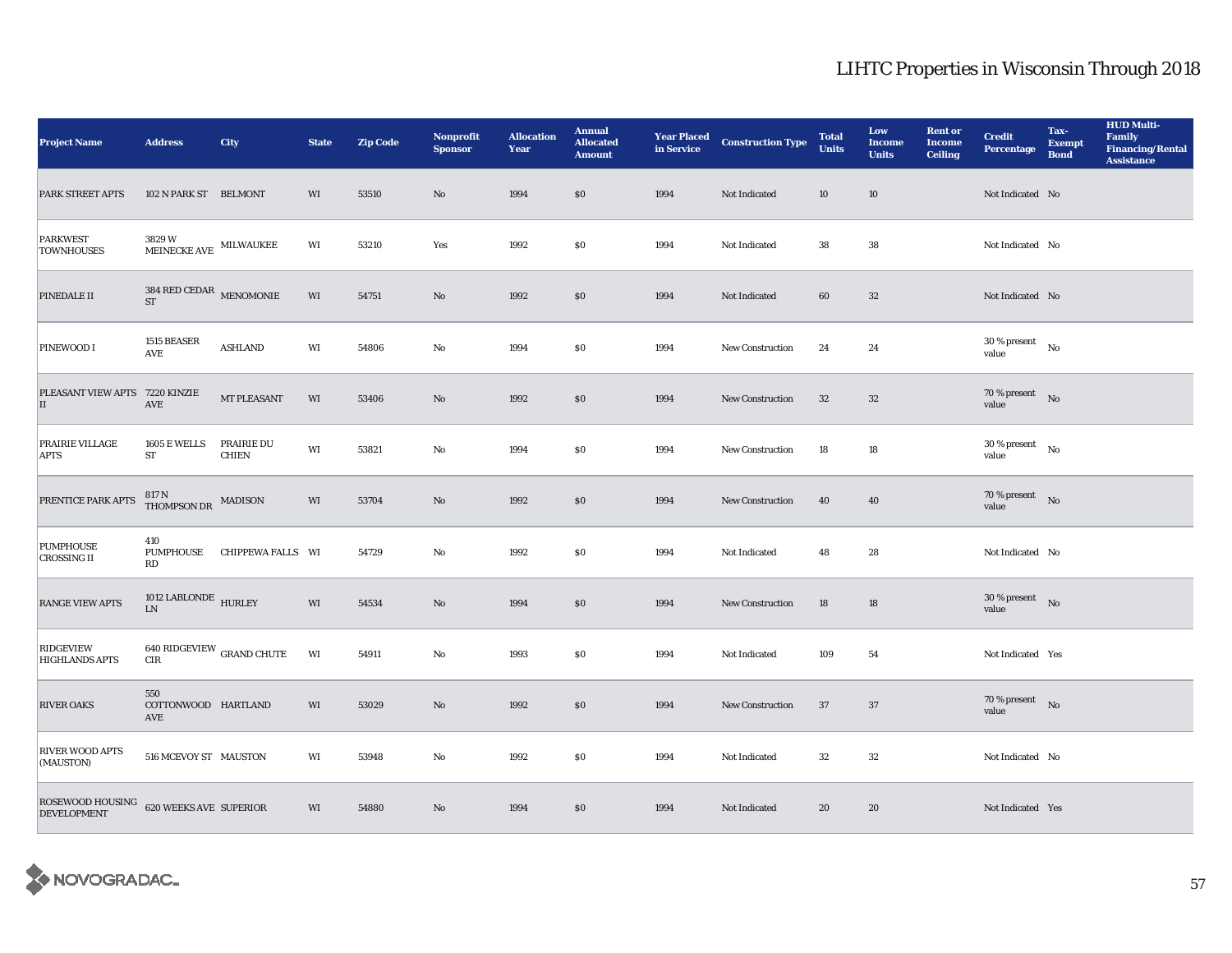| <b>Project Name</b>                                    | <b>Address</b>                                                      | City                           | <b>State</b> | <b>Zip Code</b> | Nonprofit<br><b>Sponsor</b> | <b>Allocation</b><br>Year | <b>Annual</b><br><b>Allocated</b><br><b>Amount</b> | <b>Year Placed<br/>in Service</b> | <b>Construction Type</b> | <b>Total</b><br><b>Units</b> | Low<br><b>Income</b><br><b>Units</b> | <b>Rent or</b><br><b>Income</b><br><b>Ceiling</b> | <b>Credit</b><br><b>Percentage</b>          | Tax-<br><b>Exempt</b><br><b>Bond</b> | <b>HUD Multi-</b><br>Family<br><b>Financing/Rental</b><br><b>Assistance</b> |
|--------------------------------------------------------|---------------------------------------------------------------------|--------------------------------|--------------|-----------------|-----------------------------|---------------------------|----------------------------------------------------|-----------------------------------|--------------------------|------------------------------|--------------------------------------|---------------------------------------------------|---------------------------------------------|--------------------------------------|-----------------------------------------------------------------------------|
| ST CROIX COMMONS 200 OAK ST                            |                                                                     | <b>WOODVILLE</b>               | WI           | 54028           | No                          | 1992                      | $\$0$                                              | 1994                              | Not Indicated            | 40                           | 20                                   |                                                   | Not Indicated No                            |                                      |                                                                             |
| SUMMERFIELD PLACE 3329 LOGAN DR OSHKOSH<br><b>APTS</b> |                                                                     |                                | WI           | 54901           | No                          | 1992                      | \$0\$                                              | 1994                              | Not Indicated            | 120                          | 120                                  |                                                   | Not Indicated No                            |                                      |                                                                             |
| HOMESTEAD APTS                                         | $620$ E ST MARY MILTON<br><b>ST</b>                                 |                                | WI           | 53563           | No                          | 1992                      | $\$0$                                              | 1994                              | Not Indicated            | 33                           | 33                                   |                                                   | Not Indicated No                            |                                      |                                                                             |
| <b>TOWER STREET</b>                                    |                                                                     | 115 TOWER ST PRAIRIE DU SAC WI |              | 53578           | No                          | 1994                      | $\$0$                                              | 1994                              | Not Indicated            | 18                           | ${\bf 16}$                           |                                                   | Not Indicated Yes                           |                                      |                                                                             |
| <b>WILMANOR APTS</b>                                   | $255$ N $$\tt MEMORIAL\,DR$$ RACINE                                 |                                | WI           | 53404           | No                          | 1995                      | \$0\$                                              | 1994                              | Acquisition and Rehab 36 |                              | 36                                   |                                                   | $70$ % present $\quad$ $_{\rm No}$<br>value |                                      |                                                                             |
| YW VILLAGE EAST II                                     | 808 N 24TH ST MILWAUKEE                                             |                                | WI           | 53233           | Yes                         | 1992                      | \$0                                                | 1994                              | Not Indicated            | 100                          | 100                                  |                                                   | Not Indicated No                            |                                      |                                                                             |
| YW VILLAGE WEST                                        | 2803 W<br>KILBOURN AVE MILWAUKEE                                    |                                | WI           | 53208           | Yes                         | 1993                      | $\$0$                                              | 1994                              | Not Indicated            | 71                           | 64                                   |                                                   | Not Indicated No                            |                                      |                                                                             |
| <b>AIRE DALE MANOR</b><br><b>APTS</b>                  | $3004\,\mathrm{W}\,\mathrm{WELLS}$ MILWAUKEE<br>$\operatorname{ST}$ |                                | WI           | 53208           | Yes                         | 1994                      | \$0                                                | 1995                              | Acquisition and Rehab 25 |                              | $25\,$                               |                                                   | $70\%$ present No<br>value                  |                                      |                                                                             |
| <b>APPLEWOOD VIEW</b><br><b>APTS</b>                   | $2704\,\rm MLITARY$ $\,$ CROSS PLAINS<br>$\mathbf{R}\mathbf{D}$     |                                | WI           | 53528           | No                          | 1995                      | \$0                                                | 1995                              | <b>New Construction</b>  | 15                           | 15                                   |                                                   | $30$ % present $\quad$ No $\quad$<br>value  |                                      |                                                                             |
| <b>BAYVIEW APTS</b>                                    |                                                                     | 913 S ELGIN AVE STURGEON BAY   | WI           | 54235           | No                          | 1994                      | \$0                                                | 1995                              | <b>New Construction</b>  | 24                           | 24                                   |                                                   | $70$ % present $\quad$ No<br>value          |                                      |                                                                             |
| <b>BELOIT WATER</b><br><b>TOWER PLACE</b>              | 1120 PRINCE<br><b>HALL DR</b>                                       | <b>BELOIT</b>                  | WI           | 53511           | No                          | 1994                      | \$0                                                | 1995                              | New Construction         | 77                           | 63                                   |                                                   | 70 % present<br>value                       |                                      |                                                                             |
| <b>BROOKWOOD GLEN</b><br><b>APTS</b>                   | 112 W NINTH<br>AVE                                                  | <b>STANLEY</b>                 | WI           | 54768           | No                          | 1994                      | $\$0$                                              | 1995                              | <b>New Construction</b>  | 16                           | 16                                   |                                                   | $30\%$ present No<br>value                  |                                      |                                                                             |
| <b>CAMELOT VILLAGE</b>                                 | $3000$ GALAHAD $\quad$ RICE LAKE<br><b>LN</b>                       |                                | WI           | 54868           | No                          | 1994                      | \$0                                                | 1995                              | New Construction         | 24                           | 24                                   |                                                   | $70$ % present $\quad$ $_{\rm No}$<br>value |                                      |                                                                             |

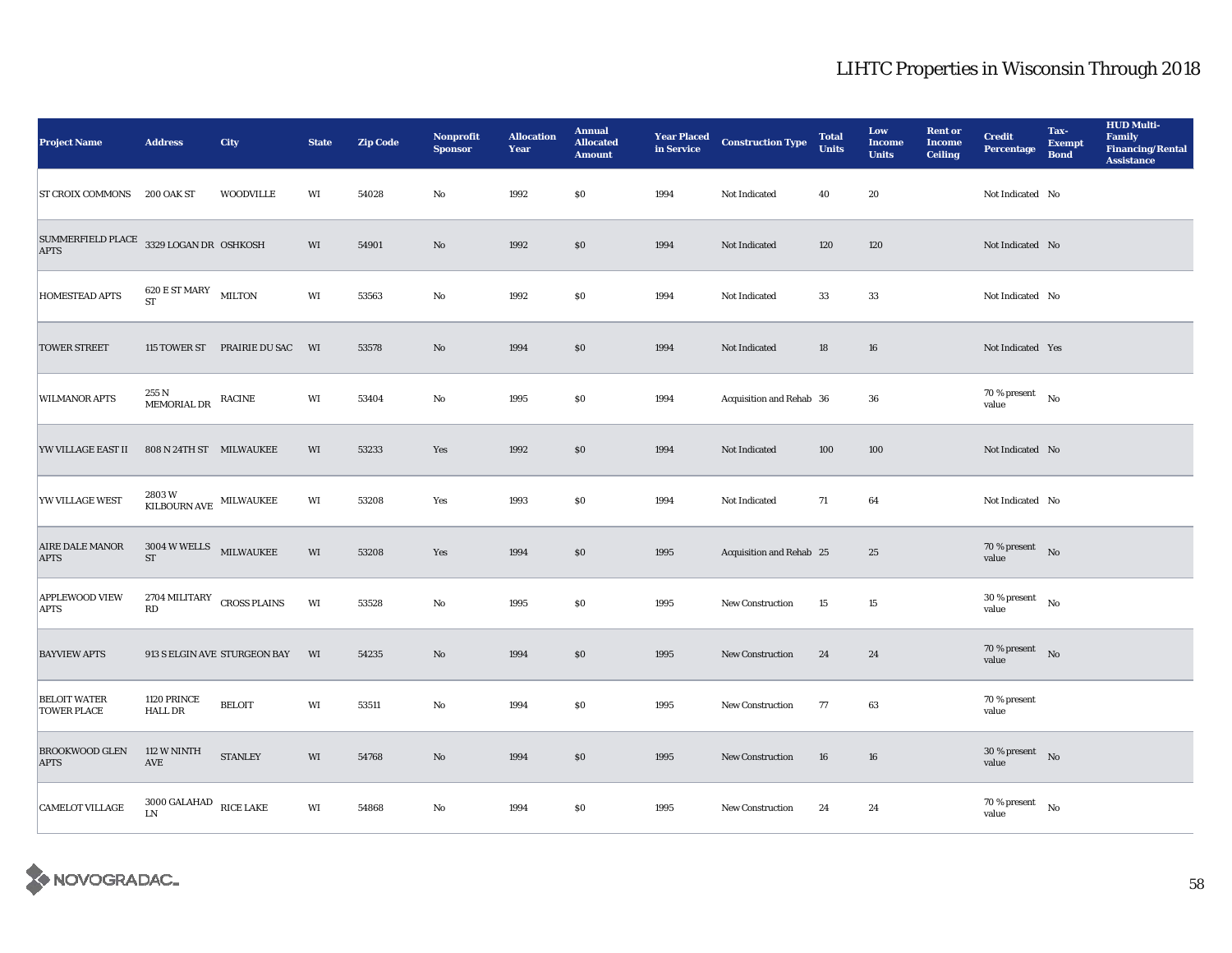| <b>Project Name</b>                          | <b>Address</b>                                               | City              | <b>State</b> | <b>Zip Code</b> | <b>Nonprofit</b><br><b>Sponsor</b> | <b>Allocation</b><br>Year | <b>Annual</b><br><b>Allocated</b><br><b>Amount</b> | <b>Year Placed<br/>in Service</b> | <b>Construction Type</b> | <b>Total</b><br><b>Units</b> | Low<br><b>Income</b><br><b>Units</b> | <b>Rent or</b><br><b>Income</b><br><b>Ceiling</b> | <b>Credit</b><br><b>Percentage</b>         | Tax-<br><b>Exempt</b><br><b>Bond</b> | <b>HUD Multi-</b><br>Family<br><b>Financing/Rental</b><br><b>Assistance</b> |
|----------------------------------------------|--------------------------------------------------------------|-------------------|--------------|-----------------|------------------------------------|---------------------------|----------------------------------------------------|-----------------------------------|--------------------------|------------------------------|--------------------------------------|---------------------------------------------------|--------------------------------------------|--------------------------------------|-----------------------------------------------------------------------------|
| <b>CEDAR GROVE</b>                           | 412 24TH AVE W MENOMONIE                                     |                   | WI           | 54751           | No                                 | 1994                      | \$0                                                | 1995                              | <b>New Construction</b>  | 32                           | 32                                   |                                                   | $70\%$ present No<br>value                 |                                      |                                                                             |
| <b>CHESTNUT RIDGE</b><br><b>APTS PHASE I</b> | 433 AUTUMN<br>DR                                             | <b>DELAVAN</b>    | WI           | 53115           | No                                 | 1995                      | \$0                                                | 1995                              | New Construction         | 32                           | 32                                   |                                                   | $70$ % present $\quad$ No $\quad$<br>value |                                      |                                                                             |
| <b>CONCORDIA APTS</b>                        | $2912$ W WELLS<br><b>ST</b>                                  | <b>MILWAUKEE</b>  | WI           | 53208           | Yes                                | 1995                      | \$0                                                | 1995                              | Acquisition and Rehab 36 |                              | 36                                   |                                                   | 30 % present $Yes$<br>value                |                                      |                                                                             |
| <b>COUNTRY VIEW APTS</b><br>(WAUNAKEE)       | <b>607 REEVE DR WAUNAKEE</b>                                 |                   | WI           | 53597           | No                                 | 1994                      | $\$0$                                              | 1995                              | <b>New Construction</b>  | 41                           | 39                                   |                                                   | 70 % present<br>value                      | $\mathbf{N}\mathbf{o}$               |                                                                             |
| <b>COURTYARD APT</b><br><b>HOMES</b>         | 11505W<br><b>GREENFIELD</b><br>AVE                           | <b>WEST ALLIS</b> | WI           | 53214           | No                                 | 1994                      | \$0                                                | 1995                              | <b>New Construction</b>  | 63                           | 63                                   |                                                   | 70 % present $\qquad$ No<br>value          |                                      |                                                                             |
| <b>CROWN RIDGE APTS</b><br><b>HOMES</b>      | 1811 GREEN<br><b>FOREST RUN</b>                              | <b>JANESVILLE</b> | WI           | 53546           | No                                 | 1994                      | \$0                                                | 1995                              | New Construction         | 52                           | 52                                   |                                                   | 70 % present<br>value                      | No                                   |                                                                             |
| <b>DEER RUN APTS</b>                         | 1978 SCHANOCK GREEN BAY<br>${\rm DR}$                        |                   | WI           | 54303           | No                                 | 1994                      | $\$0$                                              | 1995                              | New Construction         | 64                           | 64                                   |                                                   | 70 % present $\qquad$ No<br>value          |                                      |                                                                             |
| <b>DOUSMAN APTS</b>                          | $2928 \, \mathrm{W}\, \mathrm{WELLS}$ MILWAUKEE<br><b>ST</b> |                   | WI           | 53208           | Yes                                | 1994                      | \$0                                                | 1995                              | Acquisition and Rehab 21 |                              | 21                                   |                                                   | 70 % present<br>value                      | No                                   |                                                                             |
| <b>GRAND VIEW - CLEAR 501 SECOND</b><br>LAKE | <b>AVE NW</b>                                                | <b>CLEAR LAKE</b> | WI           | 54005           | No                                 | 1995                      | \$0                                                | 1995                              | <b>New Construction</b>  | 12                           | $6\phantom{.0}$                      |                                                   | $30\,\%$ present $\quad$ Yes<br>value      |                                      |                                                                             |
| <b>GRAND VIEW APTS -</b><br><b>CHETEK</b>    | 1010 13TH ST                                                 | <b>CHETEK</b>     | WI           | 54728           | No                                 | 1995                      | \$0\$                                              | 1995                              | New Construction         | 24                           | 10                                   |                                                   | 30 % present $\rm_{Yes}$<br>value          |                                      |                                                                             |
| HARVEST VIEW APTS                            | 255 W<br>NATIONAL AVE BRILLION                               |                   | WI           | 54110           | No                                 | 1994                      | \$102,615                                          | 1995                              | <b>New Construction</b>  | 24                           | 24                                   |                                                   | 70 % present $\qquad$ No<br>value          |                                      |                                                                             |
| <b>HIDDEN GLEN</b>                           | 98 S HOLMEN<br>DR                                            | <b>HOLMEN</b>     | WI           | 54636           | No                                 | 1994                      | \$0                                                | 1995                              | New Construction         | 40                           | 40                                   |                                                   | 70 % present<br>value                      | No                                   |                                                                             |
| <b>HILLCREST APT</b><br><b>HOMES</b>         | 2200 BURTON<br><b>ST</b>                                     | <b>BELOIT</b>     | WI           | 53511           | No                                 | 1994                      | \$0                                                | 1995                              | <b>New Construction</b>  | 67                           | 66                                   |                                                   | $70$ % present $\;\;$ No $\;\;$<br>value   |                                      |                                                                             |

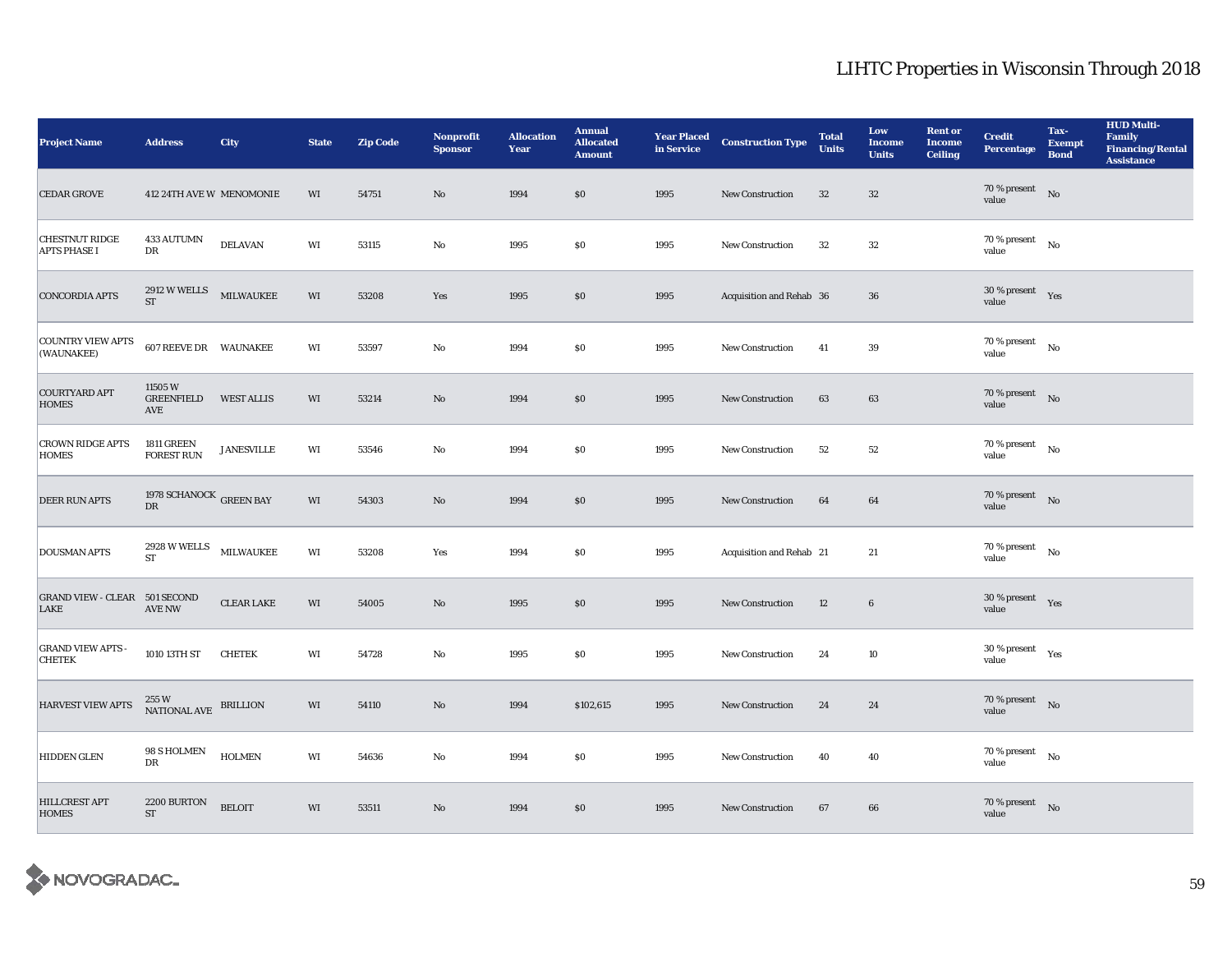| <b>Project Name</b>                       | <b>Address</b>                          | City                      | <b>State</b> | <b>Zip Code</b> | Nonprofit<br><b>Sponsor</b> | <b>Allocation</b><br>Year | <b>Annual</b><br><b>Allocated</b><br><b>Amount</b> | <b>Year Placed<br/>in Service</b> | <b>Construction Type</b> | <b>Total</b><br><b>Units</b> | Low<br><b>Income</b><br><b>Units</b> | <b>Rent or</b><br><b>Income</b><br><b>Ceiling</b> | <b>Credit</b><br><b>Percentage</b>           | Tax-<br><b>Exempt</b><br><b>Bond</b> | <b>HUD Multi-</b><br>Family<br><b>Financing/Rental</b><br><b>Assistance</b> |
|-------------------------------------------|-----------------------------------------|---------------------------|--------------|-----------------|-----------------------------|---------------------------|----------------------------------------------------|-----------------------------------|--------------------------|------------------------------|--------------------------------------|---------------------------------------------------|----------------------------------------------|--------------------------------------|-----------------------------------------------------------------------------|
| HOLLAND PLACE                             | RD                                      | 1610 HOLLAND LITTLE CHUTE | WI           | 54911           | No                          | 1994                      | $\$0$                                              | 1995                              | <b>New Construction</b>  | 80                           | 80                                   |                                                   | 70 % present<br>value                        | No                                   |                                                                             |
| HOPKINS ARMS APTS                         | $5019$ N HOPKINS $_{\rm MLWAUKEE}$ ST   |                           | WI           | 53209           | Yes                         | 1994                      | \$0                                                | 1995                              | Acquisition and Rehab 22 |                              | 22                                   |                                                   | $30$ % present $$\rm{No}$$<br>value          |                                      |                                                                             |
| <b>KING JAMES COURT</b><br><b>APTS</b>    | 5663 KING<br><b>JAMES CT</b>            | <b>FITCHBURG</b>          | WI           | 53719           | No                          | 1994                      | $\$0$                                              | 1995                              | New Construction         | 48                           | 48                                   |                                                   | $70$ % present<br>value                      | No                                   |                                                                             |
| <b>LAKESHORE PARK</b><br><b>APTS</b>      | 1100 ADAMS ST TWO RIVERS                |                           | WI           | 54241           | No                          | 1994                      | $\$0$                                              | 1995                              | <b>New Construction</b>  | 32                           | $32\,$                               |                                                   | 70 % present $\qquad$ No<br>value            |                                      |                                                                             |
| MARQUETTE VILLAGE 1834 W<br><b>APTS</b>   | $\mbox{MARQUETTE}\, \mbox{ST}$ APPLETON |                           | WI           | 54914           | No                          | 1994                      | $\$0$                                              | 1995                              | <b>New Construction</b>  | 32                           | 32                                   |                                                   | 70 % present $$\rm{No}$$<br>value            |                                      |                                                                             |
| MEADOWLARK TOWN 230 N ST<br><b>HOUSES</b> |                                         | <b>DANE</b>               | WI           | 53529           | No                          | 1994                      | \$0                                                | 1995                              | New Construction         | 16                           | $15\,$                               |                                                   | 70 % present $\qquad$ No<br>value            |                                      |                                                                             |
| MEADOWOOD APTS III 1409 30TH AVE KENOSHA  |                                         |                           | WI           | 53144           | No                          | 1994                      | $\$0$                                              | 1995                              | New Construction         | 40                           | 40                                   |                                                   | $70$ % present $$\rm{No}$$<br>value          |                                      |                                                                             |
| <b>MILL VIEW APTS</b>                     | 22 E FREMONT KIEL<br>$ST$               |                           | WI           | 53042           | No                          | 1994                      | $\$0$                                              | 1995                              | New Construction         | 24                           | 24                                   |                                                   | $30$ % present $\;\;$ No $\;$<br>value       |                                      |                                                                             |
| NORTHERNAIRE APTS 1605 OAKES AVE SUPERIOR |                                         |                           | WI           | 54880           | No                          | 1994                      | \$0                                                | 1995                              | <b>New Construction</b>  | 24                           | 24                                   |                                                   | 70 % present<br>value                        | No                                   |                                                                             |
| <b>NORTHLAND PINES</b><br><b>APTS</b>     | 860 PHOEBE ST GREEN BAY                 |                           | WI           | 54303           | No                          | 1995                      | $\$0$                                              | 1995                              | Acquisition and Rehab 16 |                              | 16                                   |                                                   | 30 % present $\gamma_{\rm{ES}}$<br>value     |                                      |                                                                             |
| OAKWOOD APT<br><b>HOMES</b>               | 3802 DAMON ST EAU CLAIRE                |                           | WI           | 54701           | No                          | 1994                      | $\$0$                                              | 1995                              | <b>New Construction</b>  | 63                           | $\bf63$                              |                                                   | $70$ % present $$\rm{No}$$<br>value          |                                      |                                                                             |
| OLD TRACK PLACE                           | $501$ N JACKSON $$\tt MERRILLAN$$ ST    |                           | WI           | 54754           | No                          | 1994                      | $\$0$                                              | 1995                              | New Construction         | 16                           | 16                                   |                                                   | $30$ % present $\;\;$ No $\;$<br>value       |                                      |                                                                             |
| <b>PARK RIDGE APTS</b>                    | 1105 SILVER DR BARABOO                  |                           | WI           | 53913           | No                          | 1995                      | \$0                                                | 1995                              | <b>New Construction</b>  | 48                           | 24                                   |                                                   | $30$ % present $\quad$ $_{\rm Yes}$<br>value |                                      |                                                                             |

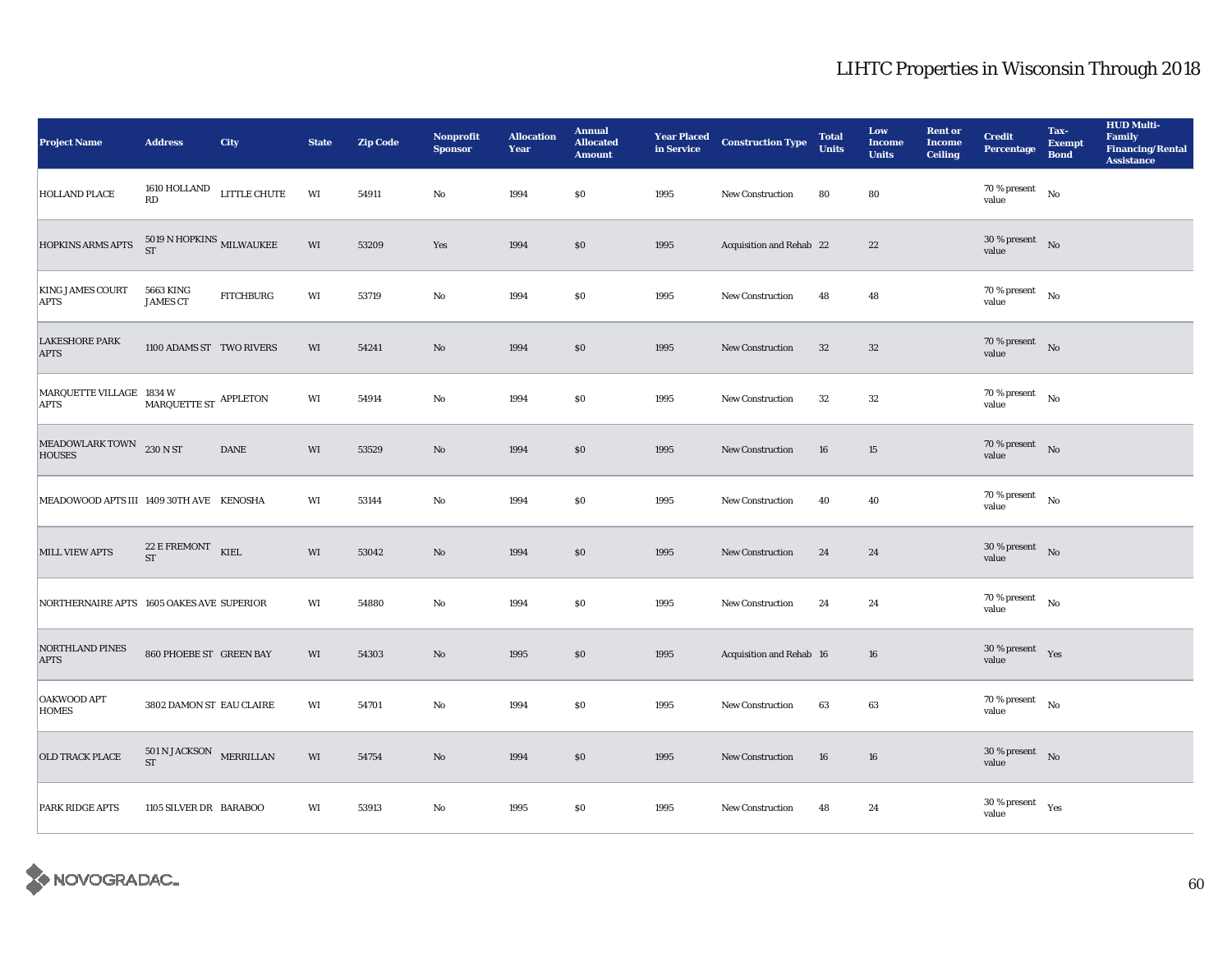| <b>Project Name</b>                            | <b>Address</b>                                                                                                                                                                                                 | City                            | <b>State</b> | <b>Zip Code</b> | Nonprofit<br><b>Sponsor</b> | <b>Allocation</b><br>Year | <b>Annual</b><br><b>Allocated</b><br><b>Amount</b> | <b>Year Placed<br/>in Service</b> | <b>Construction Type</b> | <b>Total</b><br><b>Units</b> | Low<br><b>Income</b><br><b>Units</b> | <b>Rent or</b><br><b>Income</b><br><b>Ceiling</b> | <b>Credit</b><br><b>Percentage</b>          | Tax-<br><b>Exempt</b><br><b>Bond</b> | <b>HUD Multi-</b><br><b>Family</b><br><b>Financing/Rental</b><br><b>Assistance</b> |
|------------------------------------------------|----------------------------------------------------------------------------------------------------------------------------------------------------------------------------------------------------------------|---------------------------------|--------------|-----------------|-----------------------------|---------------------------|----------------------------------------------------|-----------------------------------|--------------------------|------------------------------|--------------------------------------|---------------------------------------------------|---------------------------------------------|--------------------------------------|------------------------------------------------------------------------------------|
| PARKSIDE VILLAGE<br><b>APT HOMES</b>           | 317 S MAIN ST DELAVAN                                                                                                                                                                                          |                                 | WI           | 53115           | $\mathbf{No}$               | 1994                      | \$0                                                | 1995                              | <b>New Construction</b>  | 45                           | 43                                   |                                                   | $70\%$ present No<br>value                  |                                      |                                                                                    |
| <b>PARKWOOD</b><br><b>HIGHLANDS APTS II</b>    | 13705 W<br>$\begin{tabular}{ll} \multicolumn{2}{c}{\textbf{N}} & \multicolumn{2}{c}{\textbf{NEW} BERLIN} \\ \multicolumn{2}{c}{\textbf{NATIONAL} AVE} & \multicolumn{2}{c}{\textbf{NEW} BERLIN} \end{tabular}$ |                                 | WI           | 53151           |                             | 1995                      | $\$0$                                              | 1995                              | Not Indicated            | 36                           | 23                                   |                                                   | Not Indicated                               |                                      |                                                                                    |
| <b>RIDGEVIEW</b><br><b>HIGHLANDS</b>           | 345W<br>HIGHLAND<br><b>PARK AVE</b>                                                                                                                                                                            | <b>APPLETON</b>                 | WI           | 54911           | No                          | 1995                      | \$0                                                | 1995                              | <b>New Construction</b>  | 76                           | 38                                   |                                                   | $30$ % present $\quad$ Yes<br>value         |                                      |                                                                                    |
| RIVER TERRACE APTS 120 N RIVER ST JANESVILLE   |                                                                                                                                                                                                                |                                 | WI           | 53548           | No                          | 1995                      | $\$0$                                              | 1995                              | New Construction         | 26                           | $\bf 26$                             |                                                   | $70$ % present $$N{\rm o}$$<br>value        |                                      |                                                                                    |
| <b>RIVERPLACE APTS</b>                         | 102 N RIVER ST JANESVILLE                                                                                                                                                                                      |                                 | WI           | 53548           | No                          | 1994                      | $\$0$                                              | 1995                              | New Construction         | 43                           | 43                                   |                                                   | 70 % present $\qquad N$ o<br>value          |                                      |                                                                                    |
| ROSEWOOD APTS                                  | $300$ SILVERADO $\,$ STOUGHTON<br>$_{\rm DR}$                                                                                                                                                                  |                                 | WI           | 53589           | No                          | 1995                      | $\$0$                                              | 1995                              | New Construction         | 90                           | 90                                   |                                                   | 70 % present<br>value                       | No                                   |                                                                                    |
| SCHOOL HOUSE APTS 304 W TIELKY<br>(BEAR CREEK) | <b>ST</b>                                                                                                                                                                                                      | <b>BEAR CREEK</b>               | WI           | 54922           | No                          | 1994                      | \$0                                                | 1995                              | Acquisition and Rehab 9  |                              | 9                                    |                                                   | $70$ % present $$\rm{No}$$<br>value         |                                      |                                                                                    |
| <b>SOUTHVIEW PARK</b><br><b>APTS</b>           | 116 W BELL ST NEENAH                                                                                                                                                                                           |                                 | WI           | 54956           | No                          | 1994                      | \$0                                                | 1995                              | New Construction         | 70                           | ${\bf 38}$                           |                                                   | $70$ % present $$N{\rm o}$$<br>value        |                                      |                                                                                    |
| STONEFIELD MANOR                               | 840 WEINERT<br>RD                                                                                                                                                                                              | <b>WEST BEND</b>                | WI           | 53095           | $\rm No$                    | 1995                      | $\$0$                                              | 1995                              | New Construction         | 49                           | 49                                   |                                                   | $30\,\%$ present $\quad$ Yes<br>value       |                                      |                                                                                    |
| <b>SUSSEX MILL</b>                             | W240N6345<br>MAPLE AVE                                                                                                                                                                                         | <b>SUSSEX</b>                   | WI           | 53089           | No                          | 1994                      | $\$0$                                              | 1995                              | <b>New Construction</b>  | 60                           | 60                                   |                                                   | $70$ % present $\quad$ No $\quad$<br>value  |                                      |                                                                                    |
| <b>THE SHOE FACTORY</b>                        |                                                                                                                                                                                                                | 36 W RIVER ST CHIPPEWA FALLS WI |              | 54729           | No                          | 1994                      | \$0                                                | 1995                              | Acquisition and Rehab 32 |                              | 32                                   |                                                   | $70\%$ present No<br>value                  |                                      |                                                                                    |
| <b>WALL STREET</b>                             | 2700 W WALL<br>$\operatorname{ST}$                                                                                                                                                                             | <b>JANESVILLE</b>               | WI           | 53548           | No                          | 1994                      | \$0                                                | 1995                              | New Construction         | 32                           | $32\,$                               |                                                   | $70$ % present $\quad$ $_{\rm No}$<br>value |                                      |                                                                                    |
| <b>WEST SIDE APTS</b>                          | 403 W STROUD RANDOLPH<br><b>ST</b>                                                                                                                                                                             |                                 | WI           | 53956           | No                          | 1994                      | \$0                                                | 1995                              | <b>New Construction</b>  | 12                           | 12                                   |                                                   | $30$ % present $\;\;$ No $\;$<br>value      |                                      |                                                                                    |

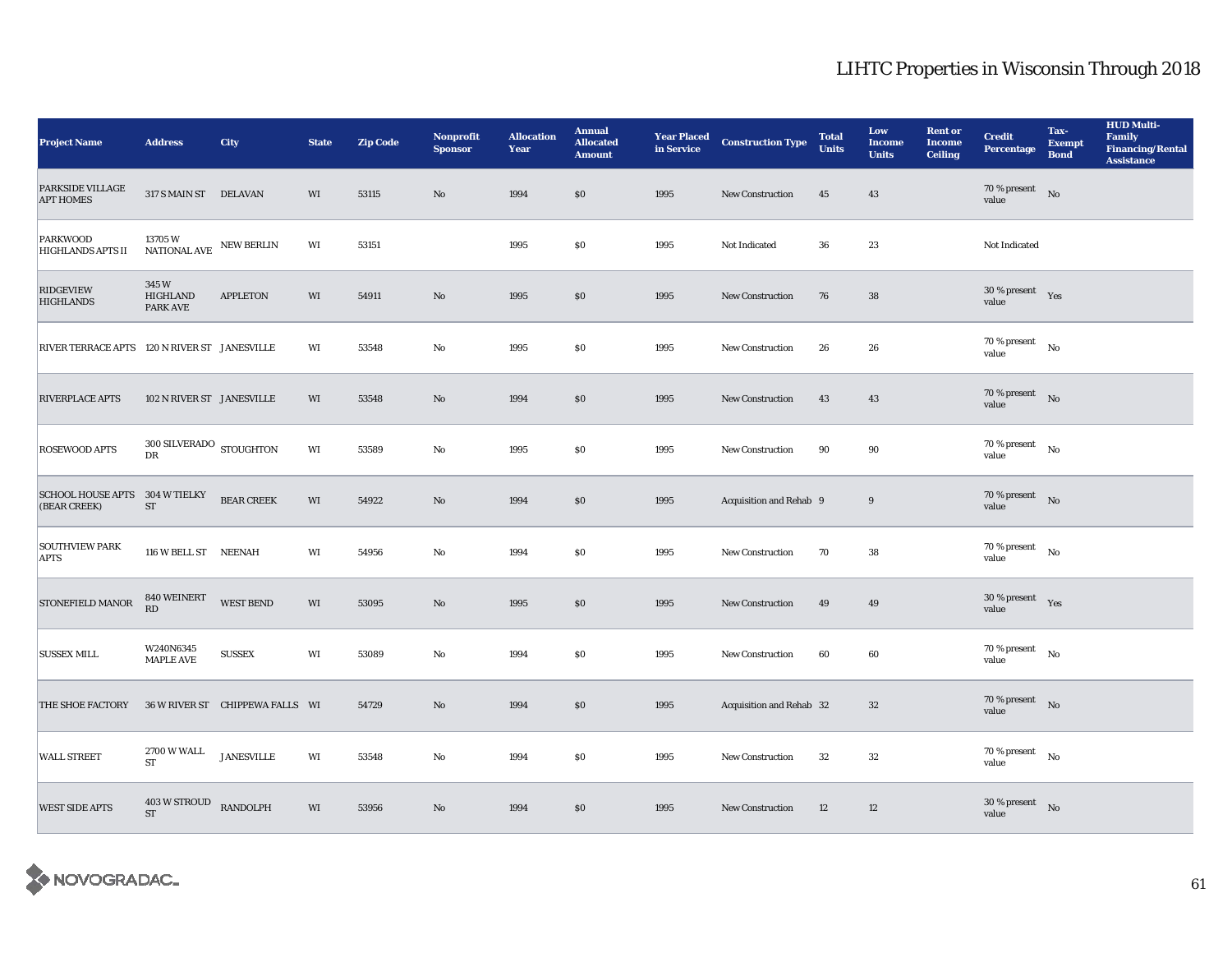| <b>Project Name</b>                                           | <b>Address</b>                                           | City                             | <b>State</b>           | <b>Zip Code</b> | Nonprofit<br><b>Sponsor</b> | <b>Allocation</b><br>Year | <b>Annual</b><br><b>Allocated</b><br><b>Amount</b> | <b>Year Placed<br/>in Service</b> | <b>Construction Type</b> | <b>Total</b><br><b>Units</b> | Low<br><b>Income</b><br><b>Units</b> | <b>Rent or</b><br><b>Income</b><br><b>Ceiling</b> | <b>Credit</b><br><b>Percentage</b>          | Tax-<br><b>Exempt</b><br><b>Bond</b> | <b>HUD Multi-</b><br><b>Family</b><br><b>Financing/Rental</b><br><b>Assistance</b> |
|---------------------------------------------------------------|----------------------------------------------------------|----------------------------------|------------------------|-----------------|-----------------------------|---------------------------|----------------------------------------------------|-----------------------------------|--------------------------|------------------------------|--------------------------------------|---------------------------------------------------|---------------------------------------------|--------------------------------------|------------------------------------------------------------------------------------|
| WILLIAMSTOWN BAY - 500 BASSETT ST DEFOREST<br><b>DEFOREST</b> |                                                          |                                  | WI                     | 53532           | No                          | 1994                      | \$0                                                | 1995                              | <b>New Construction</b>  | 34                           | 34                                   |                                                   | 70 % present<br>value                       | No                                   |                                                                                    |
| WILLIAMSTOWN BAY 3300 E RAMSEY CUDAHY<br>III                  | AVE                                                      |                                  | WI                     | 53110           | No                          | 1994                      | \$0                                                | 1995                              | New Construction         | 40                           | 40                                   |                                                   | 70 % present No<br>value                    |                                      |                                                                                    |
| <b>WOODRIDGE APTS</b>                                         | 46 E<br><b>BIRCHWOOD</b><br><b>AVE</b>                   | <b>TOMAHAWK</b>                  | WI                     | 54487           | No                          | 1994                      | $\$0$                                              | 1995                              | New Construction         | 24                           | 24                                   |                                                   | $70$ % present $$N{\rm o}$$<br>value        |                                      |                                                                                    |
| <b>WYNDMERE ESTATES</b>                                       | 219 PRENTICE<br>ST                                       | STEVENS POINT WI                 |                        | 54481           | No                          | 1994                      | $\$0$                                              | 1995                              | <b>New Construction</b>  | 48                           | 48                                   |                                                   | $70\%$ present No<br>value                  |                                      |                                                                                    |
| <b>ATKINSON APTS</b>                                          | $2802\,\mathrm{W}$ MILWAUKEE ATKINSON AVE $\,$ MILWAUKEE |                                  | WI                     | 53209           | Yes                         | 1995                      | \$0                                                | 1996                              | Acquisition and Rehab 15 |                              | $15\,$                               |                                                   | $70$ % present $$N{\rm o}$$<br>value        |                                      |                                                                                    |
| <b>BROOK VIEW APTS</b>                                        | 812 SIXTH ST                                             | <b>MONROE</b>                    | WI                     | 53566           | No                          | 1994                      | \$0                                                | 1996                              | <b>New Construction</b>  | 24                           | 24                                   |                                                   | $70$ % present $$\rm{No}$$<br>value         |                                      |                                                                                    |
| <b>CAMBRIDGE COURT</b>                                        | <b>723 VOGT LN</b>                                       | <b>CHILTON</b>                   | WI                     | 53014           | No                          | 1995                      | $\$0$                                              | 1996                              | New Construction         | 24                           | 24                                   |                                                   | $70$ % present $$N\rm o$$<br>value          |                                      |                                                                                    |
| <b>CEDAR POINTE APTS</b>                                      | 807 E TIMBER<br>${\rm DR}$                               | RHINELANDER                      | WI                     | 54501           | No                          | 1994                      | \$0                                                | 1996                              | <b>New Construction</b>  | 40                           | 40                                   |                                                   | $70\%$ present No<br>value                  |                                      |                                                                                    |
| <b>CEDAR SQUARE APTS</b>                                      | $2826\ \mathrm{W}$ MILWAUKEE ATKINSON AVE $\,$ MILWAUKEE |                                  | WI                     | 53209           | Yes                         | 1995                      | \$0                                                | 1996                              | Acquisition and Rehab 12 |                              | $12\phantom{.0}$                     |                                                   | $30$ % present $\hbox{~~No}$<br>value       |                                      |                                                                                    |
| <b>CHAPEL VALLEY APT</b><br><b>HOMES</b>                      | 5771 CHAPEL<br><b>VALLEY RD</b>                          | <b>FITCHBURG</b>                 | $\mathbf{W}\mathbf{I}$ | 53711           | Yes                         | 1994                      | $\$0$                                              | 1996                              | New Construction         | 54                           | 33                                   |                                                   | $70\%$ present No<br>value                  |                                      |                                                                                    |
| <b>CHESTNUT RIDGE</b><br><b>APTS PHASE II</b>                 | 527 AUTUMN<br>${\rm DR}$                                 | <b>DELAVAN</b>                   | WI                     | 53115           | No                          | 1995                      | $\$0$                                              | 1996                              | <b>New Construction</b>  | 32                           | $32\,$                               |                                                   | $70$ % present $$N{\rm o}$$<br>value        |                                      |                                                                                    |
| <b>CIVIC ARMS</b><br><b>RESTORATION</b>                       | 921 MONROE<br>AVE                                        | <b>SOUTH</b><br><b>MILWAUKEE</b> | WI                     | 53172           | Yes                         | 1994                      | \$0                                                | 1996                              | Acquisition and Rehab 22 |                              | 20                                   |                                                   | $70$ % present $$\rm{No}$$<br>value         |                                      |                                                                                    |
| FITCHBURG SPRINGS<br><b>APT HOMES</b>                         | 3329 LEOPOLD<br><b>WAY</b>                               | <b>FITCHBURG</b>                 | WI                     | 53713           | Yes                         | 1995                      | $\$0$                                              | 1996                              | <b>New Construction</b>  | 104                          | 104                                  |                                                   | $70$ % present $\quad$ $_{\rm No}$<br>value |                                      |                                                                                    |

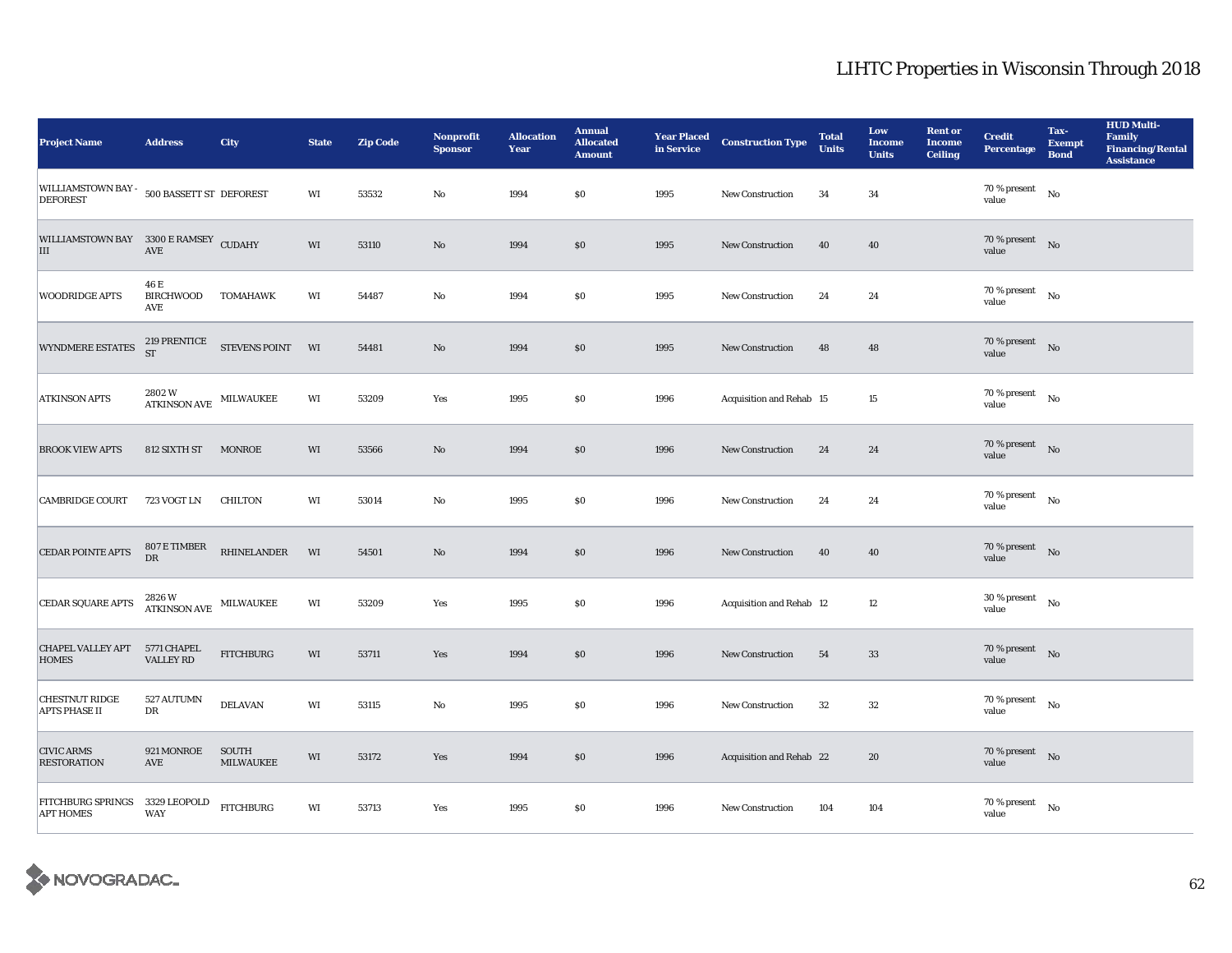| <b>Project Name</b>                                    | <b>Address</b>                      | City                | <b>State</b> | <b>Zip Code</b> | Nonprofit<br><b>Sponsor</b> | <b>Allocation</b><br>Year | <b>Annual</b><br><b>Allocated</b><br><b>Amount</b> | <b>Year Placed<br/>in Service</b> | <b>Construction Type</b> | <b>Total</b><br><b>Units</b> | Low<br><b>Income</b><br><b>Units</b> | <b>Rent or</b><br><b>Income</b><br><b>Ceiling</b> | <b>Credit</b><br><b>Percentage</b>         | Tax-<br><b>Exempt</b><br><b>Bond</b> | <b>HUD Multi-</b><br>Family<br><b>Financing/Rental</b><br><b>Assistance</b> |
|--------------------------------------------------------|-------------------------------------|---------------------|--------------|-----------------|-----------------------------|---------------------------|----------------------------------------------------|-----------------------------------|--------------------------|------------------------------|--------------------------------------|---------------------------------------------------|--------------------------------------------|--------------------------------------|-----------------------------------------------------------------------------|
| <b>FOX LANE APTS</b>                                   | <b>350 FOX LN</b>                   | <b>WALWORTH</b>     | WI           | 53184           | Yes                         | 1994                      | $\$0$                                              | 1996                              | New Construction         | 48                           | 48                                   |                                                   | $70\%$ present No<br>value                 |                                      |                                                                             |
| GLENWOOD CROSSING 1920 27TH AVE KENOSHA<br><b>APTS</b> |                                     |                     | WI           | 53140           | Yes                         | 1994                      | $\$0$                                              | 1996                              | New Construction         | 60                           | 60                                   |                                                   | 70 % present $$\rm{No}$$<br>value          |                                      |                                                                             |
| HANLEY PLACE APTS                                      | 2221 HANLEY<br>RD                   | <b>HUDSON</b>       | WI           | 54016           | $\mathbf{No}$               | 1994                      | $\$0$                                              | 1996                              | <b>New Construction</b>  | 65                           | 65                                   |                                                   | 70 % present $\qquad$ No<br>value          |                                      |                                                                             |
| <b>HILLSIDE APTS</b>                                   | $\rm N20480$ MAIN<br>ST             | <b>DODGE</b>        | WI           | 54625           | No                          | 1995                      | $\$0$                                              | 1996                              | New Construction         | 10                           | 10                                   |                                                   | $30$ % present $$\rm{No}$$<br>value        |                                      |                                                                             |
| <b>HONEY CREEK APTS</b>                                | 89 SIXTH ST                         | <b>CLINTONVILLE</b> | WI           | 54929           | No                          | 1995                      | \$0                                                | 1996                              | <b>New Construction</b>  | 14                           | 9                                    |                                                   | 70 % present $\qquad$ No<br>value          |                                      |                                                                             |
| <b>LAKE OAKS II</b>                                    | 1912<br>WISCONSIN<br>AVE            | <b>RACINE</b>       | WI           | 53403           | No                          | 1995                      | \$0                                                | 1996                              | <b>New Construction</b>  | 85                           | 67                                   |                                                   | 70 % present $\qquad$ No<br>value          |                                      |                                                                             |
| <b>MADISON SFRO</b>                                    | 712 DOUGLAS<br>TRAIL                | <b>MADISON</b>      | WI           | 53716           | Yes                         | 1995                      | \$18,591                                           | 1996                              | Acquisition and Rehab 3  |                              | $\mathbf{3}$                         |                                                   | $30$ % present $$\rm{No}$$<br>value        |                                      |                                                                             |
| <b>MAIN LAKE APTS</b>                                  | 413 S MAIN ST RACINE                |                     | WI           | 53403           | No                          | 1995                      | \$0                                                | 1996                              | Acquisition and Rehab 75 |                              | 59                                   |                                                   | 70 % present $$\rm{No}$$<br>value          |                                      |                                                                             |
| <b>MENOMONEE</b><br><b>PARKWAY APTS</b>                | 9666W<br><b>BRADLEY RD</b>          | MILWAUKEE           | WI           | 53224           | No                          | 1995                      | \$0                                                | 1996                              | New Construction         | 72                           | 72                                   |                                                   | 70 % present $\qquad$ No<br>value          |                                      |                                                                             |
| MILL POND APTS                                         | 244 W FOURTH WESTFIELD<br><b>ST</b> |                     | WI           | 53964           | No                          | 1995                      | $\$0$                                              | 1996                              | <b>New Construction</b>  | 24                           | 24                                   |                                                   | $70$ % present $\quad$ No $\quad$<br>value |                                      |                                                                             |
| <b>NATIONAL</b><br><b>HIGHLANDS APTS II</b>            | 13735W<br>NATIONAL AVE NEW BERLIN   |                     | WI           | 53151           | Yes                         | 1996                      | $\$0$                                              | 1996                              | New Construction         | 38                           | 19                                   |                                                   | $30\,\%$ present $\quad$ Yes<br>value      |                                      |                                                                             |
| NORTHLAND ADAMS<br><b>APTS</b>                         | 908 W STATE ST ADAMS                |                     | WI           |                 | No                          | 1994                      | \$0                                                | 1996                              | <b>New Construction</b>  | 24                           | 24                                   |                                                   | $30\,\%$ present $$$ No $$$<br>value       |                                      |                                                                             |
| NORTHLAND STRUM<br><b>APTS</b>                         | 323 BIRCH ST<br>STRUM               |                     | WI           | 54770           | No                          | 1994                      | $\$0$                                              | 1996                              | New Construction         | 16                           | 16                                   |                                                   | $30\,\%$ present $$$ No $$$<br>value       |                                      |                                                                             |

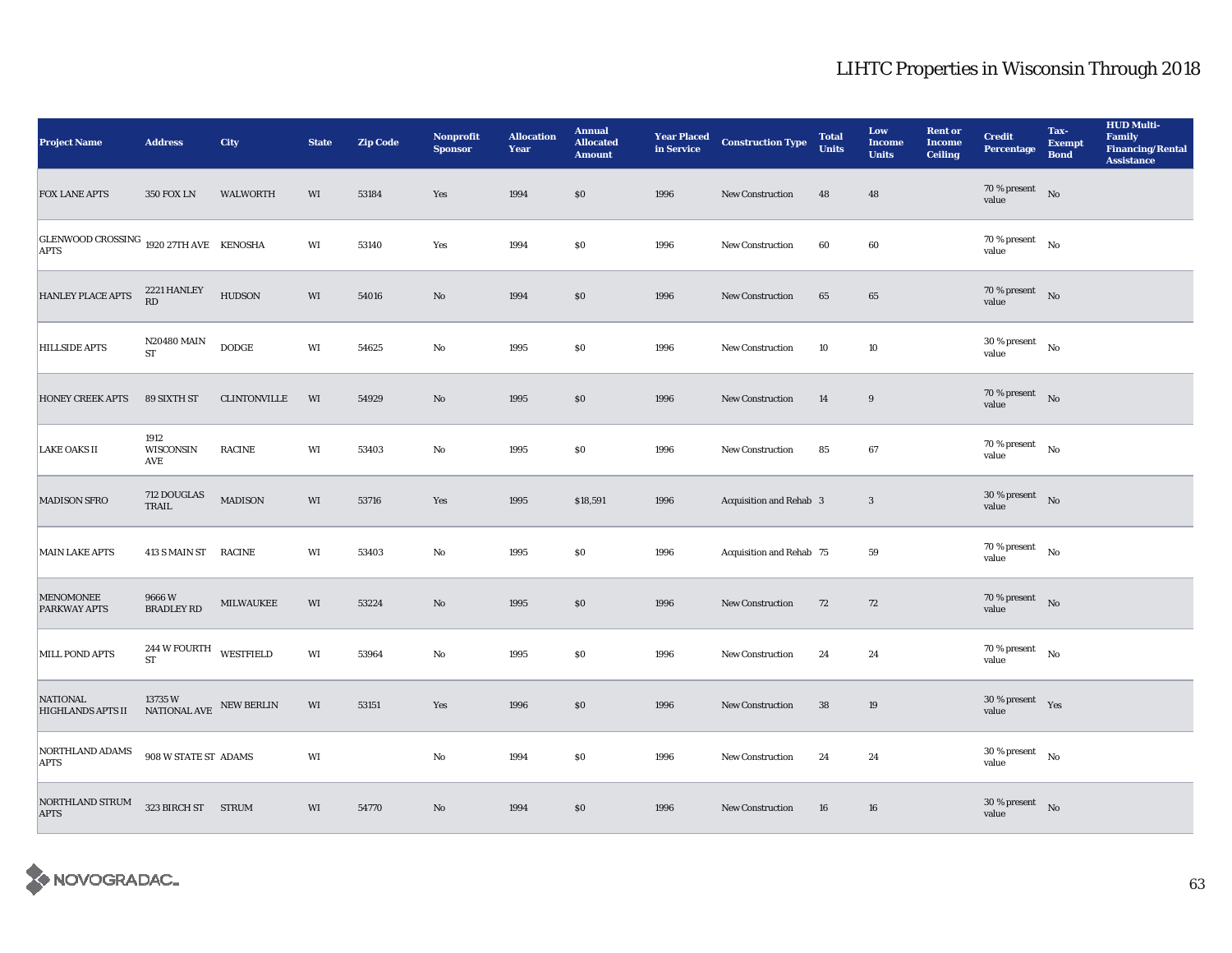| <b>Project Name</b>                                      | <b>Address</b>                                                  | City                      | <b>State</b>           | <b>Zip Code</b> | Nonprofit<br><b>Sponsor</b> | <b>Allocation</b><br>Year | <b>Annual</b><br><b>Allocated</b><br><b>Amount</b> | <b>Year Placed<br/>in Service</b> | <b>Construction Type</b> | <b>Total</b><br><b>Units</b> | Low<br><b>Income</b><br><b>Units</b> | <b>Rent or</b><br><b>Income</b><br><b>Ceiling</b> | <b>Credit</b><br><b>Percentage</b>  | Tax-<br><b>Exempt</b><br><b>Bond</b> | <b>HUD Multi-</b><br>Family<br><b>Financing/Rental</b><br><b>Assistance</b> |
|----------------------------------------------------------|-----------------------------------------------------------------|---------------------------|------------------------|-----------------|-----------------------------|---------------------------|----------------------------------------------------|-----------------------------------|--------------------------|------------------------------|--------------------------------------|---------------------------------------------------|-------------------------------------|--------------------------------------|-----------------------------------------------------------------------------|
| OAK RIDGE APTS AT<br><b>WRIGHTSTOWN</b>                  |                                                                 | 255 LOUISE DR WRIGHTSTOWN | WI                     | 54180           | No                          | 1995                      | \$0                                                | 1996                              | <b>New Construction</b>  | 24                           | 24                                   |                                                   | 70 % present<br>value               | No                                   |                                                                             |
| PARK CITY APTS                                           | 713 MARTIN ST MERRILL                                           |                           | WI                     | 54452           | No                          | 1995                      | \$0                                                | 1996                              | <b>New Construction</b>  | $32\,$                       | $32\,$                               |                                                   | 70 % present $\qquad$ No<br>value   |                                      |                                                                             |
| PARK MEADOWS APTS 700 HAGEN AVE NEW RICHMOND WI          |                                                                 |                           |                        | 54017           | No                          | 1994                      | $\$0$                                              | 1996                              | New Construction         | 27                           | $\sqrt{27}$                          |                                                   | 70 % present<br>value               | No                                   |                                                                             |
| PINECREST APTS                                           | 410 NOVAK ST MOSINEE                                            |                           | WI                     | 54455           | $\mathbf{No}$               | 1994                      | $\$0$                                              | 1996                              | <b>New Construction</b>  | $\boldsymbol{2}$             | $\mathbf{2}$                         |                                                   | $70\%$ present No<br>value          |                                      |                                                                             |
| <b>REEDSBURG MAPLE</b><br><b>RIDGE SENIOR</b><br>HOUSING | 300 MACK DR                                                     | REEDSBURG                 | WI                     | 53959           | No                          | 1995                      | \$0                                                | 1996                              | <b>New Construction</b>  | 49                           | 43                                   |                                                   | 70 % present<br>value               | No                                   |                                                                             |
| <b>RIDGEVIEW</b><br><b>HIGHLANDS APTS III</b>            | 250W<br><b>HIGHLAND</b><br><b>PARK AVE</b>                      | <b>APPLETON</b>           | WI                     | 54911           | No                          | 1996                      | \$0                                                | 1996                              | <b>New Construction</b>  | 62                           | 31                                   |                                                   | $30$ % present $\quad$ Yes<br>value |                                      |                                                                             |
| <b>ROSEWOOD VILLAS</b>                                   | 902 N HIGH<br>POINT RD                                          | <b>MADISON</b>            | WI                     | 53717           |                             | 1994                      | $\$0$                                              | 1996                              | Not Indicated            | 170                          | 170                                  |                                                   | Not Indicated                       |                                      |                                                                             |
| <b>RUBY APTS</b>                                         | 4505 N 29TH ST MILWAUKEE                                        |                           | WI                     | 53209           | Yes                         | 1995                      | \$0                                                | 1996                              | Acquisition and Rehab 18 |                              | 18                                   |                                                   | $30$ % present $$\rm{No}$$<br>value |                                      |                                                                             |
| <b>SCANDINAVIAN</b><br><b>VILLAGE APTS</b>               | 367 DANISH<br><b>WAY</b>                                        | <b>DENMARK</b>            | WI                     | 54208           | No                          | 1995                      | \$0                                                | 1996                              | <b>New Construction</b>  | 24                           | 24                                   |                                                   | 70 % present<br>value               | No                                   |                                                                             |
| <b>STONEGATE</b>                                         | N68W24955<br>STONEGATE CT                                       | <b>SUSSEX</b>             | WI                     | 53089           | No                          | 1994                      | $\$0$                                              | 1996                              | New Construction         | 91                           | 91                                   |                                                   | 70 % present $\qquad$ No<br>value   |                                      |                                                                             |
| <b>SYLVAN GLEN</b>                                       | 1150 19TH AVE S $\frac{\text{WISCO} \text{NS} }{\text{RAPIDS}}$ |                           | $\mathbf{W}\mathbf{I}$ | 54495           | No                          | 1995                      | $\$0$                                              | 1996                              | <b>New Construction</b>  | 60                           | 60                                   |                                                   | 70 % present<br>value               | $\mathbf{N}\mathbf{o}$               |                                                                             |
| THE LANDINGS                                             | 951 WILCOX ST WAUPUN                                            |                           | WI                     | 53963           | No                          | 1995                      | $\$0$                                              | 1996                              | New Construction         | 64                           | 64                                   |                                                   | 70 % present $\qquad$ No<br>value   |                                      |                                                                             |
| <b>THE PHOENIX</b>                                       | 104 W COOK ST PORTAGE                                           |                           | WI                     | 53901           | No                          | 1995                      | \$0                                                | 1996                              | <b>New Construction</b>  | 44                           | 44                                   |                                                   | $70\,\%$ present<br>value           | No                                   |                                                                             |

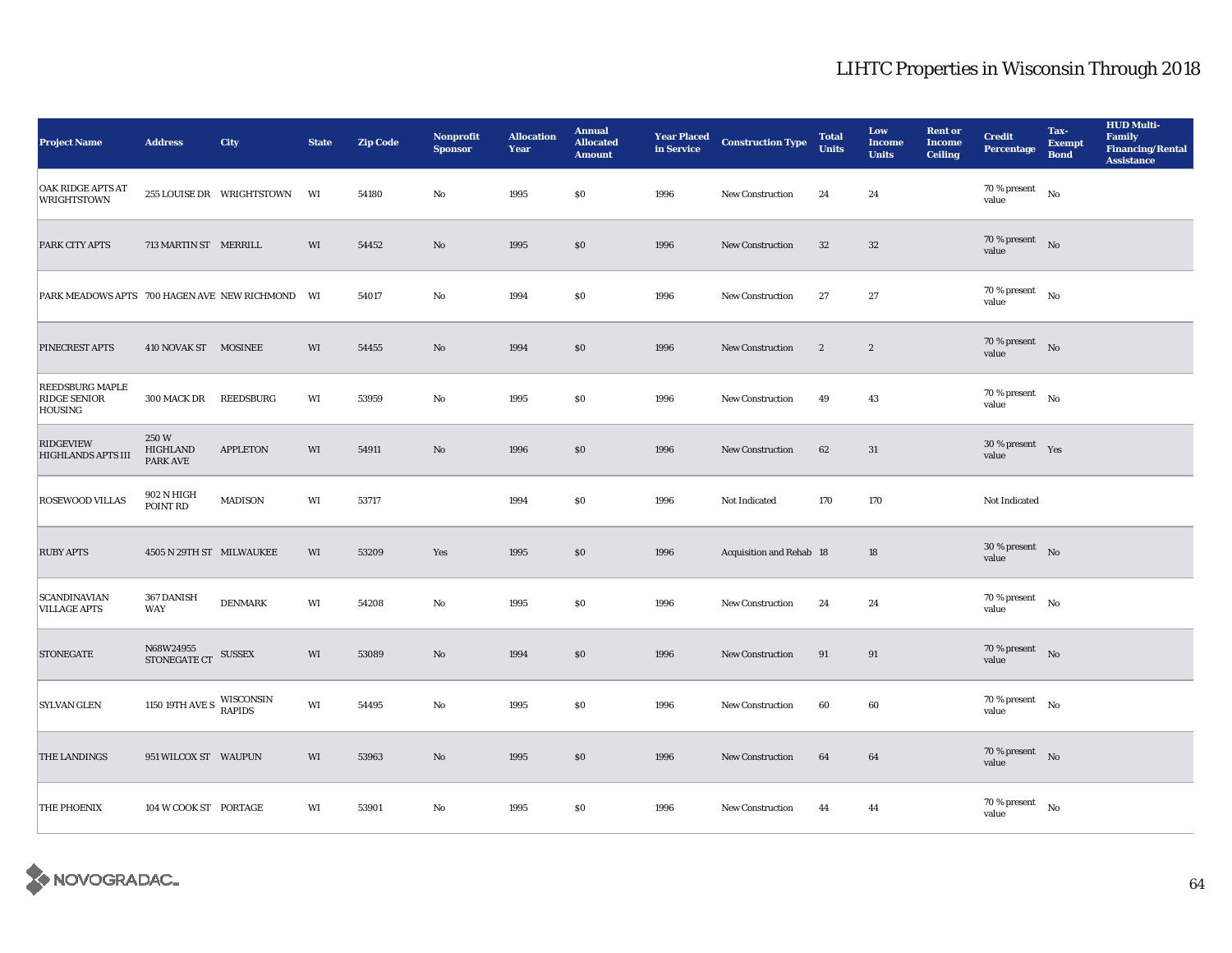| <b>Project Name</b>                                            | <b>Address</b>                             | <b>City</b>               | <b>State</b> | <b>Zip Code</b> | <b>Nonprofit</b><br><b>Sponsor</b> | <b>Allocation</b><br>Year | <b>Annual</b><br><b>Allocated</b><br><b>Amount</b> | <b>Year Placed<br/>in Service</b> | <b>Construction Type</b> | <b>Total</b><br><b>Units</b> | Low<br><b>Income</b><br><b>Units</b> | <b>Rent or</b><br><b>Income</b><br><b>Ceiling</b> | <b>Credit</b><br><b>Percentage</b>  | Tax-<br><b>Exempt</b><br><b>Bond</b> | <b>HUD Multi-</b><br>Family<br>Financing/Rental<br><b>Assistance</b> |
|----------------------------------------------------------------|--------------------------------------------|---------------------------|--------------|-----------------|------------------------------------|---------------------------|----------------------------------------------------|-----------------------------------|--------------------------|------------------------------|--------------------------------------|---------------------------------------------------|-------------------------------------|--------------------------------------|----------------------------------------------------------------------|
| TIMBER RIDGE APTS                                              | 1495 RIVERSIDE $_{\rm RIVER\;FALLS}$<br>DR |                           | WI           | 54022           | No                                 | 1994                      | \$0                                                | 1996                              | <b>New Construction</b>  | 42                           | 42                                   |                                                   | $70\%$ present No<br>value          |                                      |                                                                      |
| TIMBER TRAILS APTS                                             | 3211 FRANKLIN WISCONSIN<br><b>ST</b>       | <b>RAPIDS</b>             | WI           | 54494           | No                                 | 1995                      | \$0                                                | 1996                              | New Construction         | 64                           | 64                                   |                                                   | 70 % present $$\rm{No}$$<br>value   |                                      |                                                                      |
| <b>VILLAGE PARK APTS</b>                                       | $1536$ S WASSON $$\,$ RIVER FALLS $\,$ LN  |                           | WI           | 54022           | No                                 | 1995                      | \$0                                                | 1996                              | <b>New Construction</b>  | 40                           | 39                                   |                                                   | 70 % present $\qquad$ No<br>value   |                                      |                                                                      |
| <b>WAUPUN SENIOR</b><br>HOUSING                                | 120 GATEWAY<br>DR                          | <b>WAUPUN</b>             | WI           | 53963           | No                                 | 1995                      | \$0                                                | 1996                              | <b>New Construction</b>  | 48                           | 38                                   |                                                   | $70$ % present $$\rm{No}$$<br>value |                                      |                                                                      |
| <b>WESTON PINES APTS</b>                                       | 3750 WESTON SCHOFIELD<br>PINES LN          |                           | WI           | 54476           | $\mathbf{No}$                      | 1994                      | $\$0$                                              | 1996                              | <b>New Construction</b>  | 72                           | 72                                   |                                                   | 70 % present $\qquad$ No<br>value   |                                      |                                                                      |
| WILLIAMSTOWN BAY - 4809 DALE ST MC FARLAND<br><b>MCFARLAND</b> |                                            |                           | WI           | 53558           | $\rm No$                           | 1995                      | \$0                                                | 1996                              | <b>New Construction</b>  | 40                           | 40                                   |                                                   | 70 % present<br>value               | No                                   |                                                                      |
| <b>WINDSOR VILLAGE</b>                                         | 225 N MAIN ST                              | SHEBOYGAN<br><b>FALLS</b> | WI           | 53085           | $\mathbf{No}$                      | 1995                      | $\$0$                                              | 1996                              | <b>New Construction</b>  | 40                           | 40                                   |                                                   | 70 % present $\hbox{No}$<br>value   |                                      |                                                                      |
| WOODSIDE VILLAGE 232 PRENTICE STEVENS POINT<br><b>APTS</b>     | ST <sub>N</sub>                            |                           | WI           | 54481           | No                                 | 1995                      | \$0                                                | 1996                              | New Construction         | 48                           | 48                                   |                                                   | 70 % present<br>value               | $_{\rm No}$                          |                                                                      |
| <b>BRADLEY MANOR</b><br><b>SENIOR APTS</b>                     | 4527W<br><b>BRADLEY RD</b>                 | <b>BROWN DEER</b>         | WI           | 53223           | No                                 | 1996                      | \$0                                                | 1997                              | <b>New Construction</b>  | 51                           | 40                                   |                                                   | 70 % present $\hbox{No}$<br>value   |                                      |                                                                      |
| <b>BROOK VIEW APTS II</b>                                      | 824 SIXTH ST                               | MONROE                    | WI           | 53566           | No                                 | 1995                      | \$0                                                | 1997                              | New Construction         | 18                           | 18                                   |                                                   | 70 % present $\qquad$ No<br>value   |                                      |                                                                      |
| <b>CEDAR GROVE II</b>                                          | 2515 HARVEY<br><b>DR</b>                   | MENOMONIE                 | WI           | 54751           | $\mathbf{No}$                      | 1996                      | $\$0$                                              | 1997                              | New Construction         | 32                           | $32\,$                               |                                                   | 70 % present $\qquad$ No<br>value   |                                      |                                                                      |
| CEDAR POINTE APTS II 809 E TIMBER                              |                                            | RHINELANDER               | WI           | 54501           | No                                 | 1996                      | \$0                                                | 1997                              | New Construction         | 16                           | 16                                   |                                                   | 70 % present $$\rm{No}$$<br>value   |                                      |                                                                      |
| CEDARBURG SENIOR N30W6801<br><b>APTS</b>                       | LINCOLN BLVD                               | CEDARBURG                 | WI           | 53012           | No                                 | 1995                      | \$0\$                                              | 1997                              | <b>New Construction</b>  | 48                           | 48                                   |                                                   | $70$ % present $$\rm{No}$$<br>value |                                      |                                                                      |

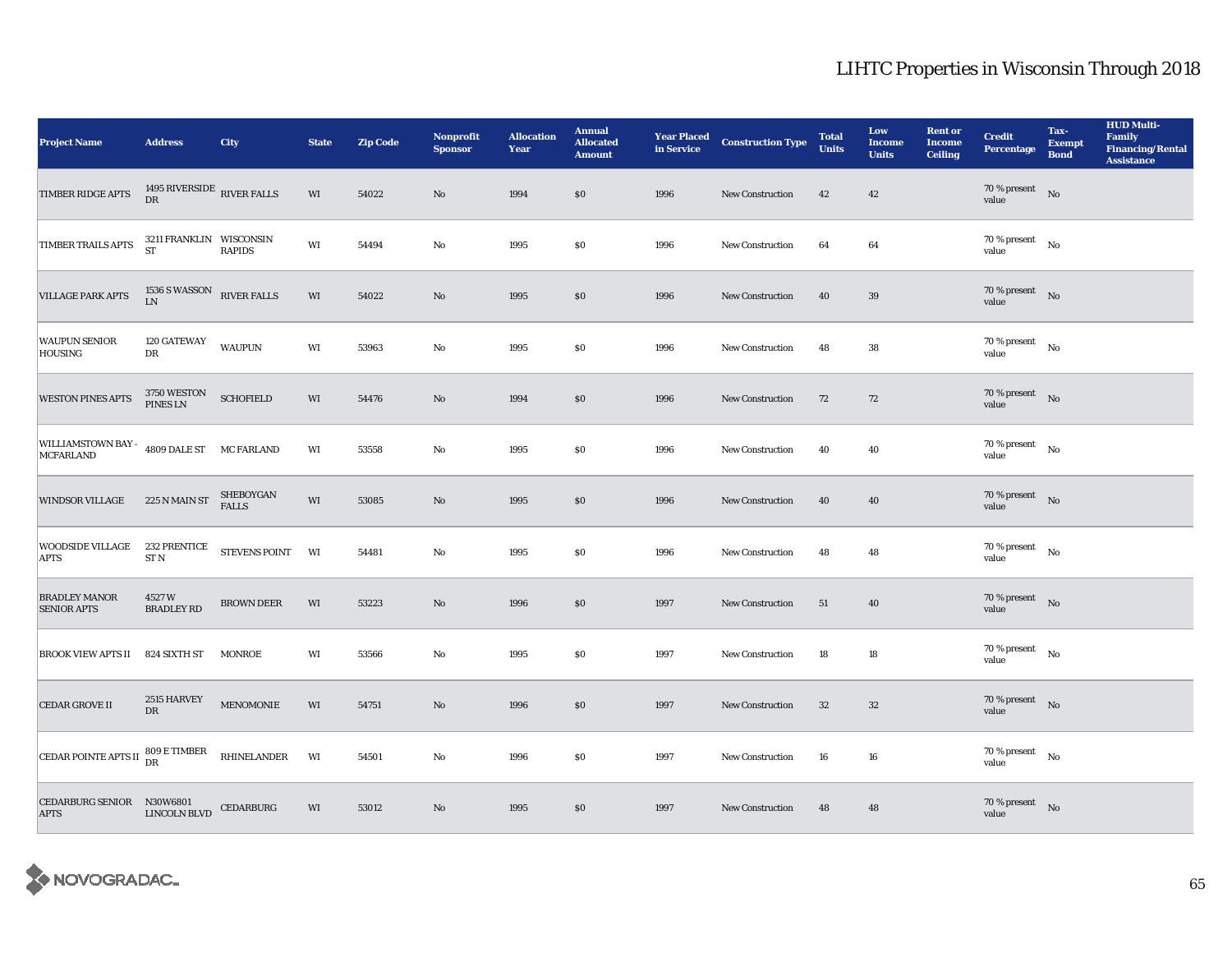| <b>Project Name</b>                                                 | <b>Address</b>                                         | City                             | <b>State</b>           | <b>Zip Code</b> | Nonprofit<br><b>Sponsor</b> | <b>Allocation</b><br><b>Year</b> | <b>Annual</b><br><b>Allocated</b><br><b>Amount</b> | <b>Year Placed<br/>in Service</b> | <b>Construction Type</b> | <b>Total</b><br><b>Units</b> | Low<br><b>Income</b><br><b>Units</b> | <b>Rent or</b><br><b>Income</b><br><b>Ceiling</b> | <b>Credit</b><br><b>Percentage</b>          | Tax-<br><b>Exempt</b><br><b>Bond</b> | <b>HUD Multi-</b><br>Family<br><b>Financing/Rental</b><br><b>Assistance</b> |
|---------------------------------------------------------------------|--------------------------------------------------------|----------------------------------|------------------------|-----------------|-----------------------------|----------------------------------|----------------------------------------------------|-----------------------------------|--------------------------|------------------------------|--------------------------------------|---------------------------------------------------|---------------------------------------------|--------------------------------------|-----------------------------------------------------------------------------|
| <b>CITY HALL SQUARE -</b><br><b>COMPONENT1</b>                      | 104 E MASON ST MILWAUKEE                               |                                  | WI                     | 53202           |                             | 1997                             | $\$0$                                              | 1997                              | Not Indicated            | 134                          | 60                                   |                                                   | Not Indicated                               |                                      |                                                                             |
| <b>CLARE MEADOWS OF</b><br><b>FRANKLIN SENIOR</b><br><b>HOUSING</b> | 7700 S 51ST ST FRANKLIN                                |                                  | WI                     | 53132           | Yes                         | 1996                             | \$0\$                                              | 1997                              | <b>New Construction</b>  | 135                          | 107                                  |                                                   | $70$ % present $$\rm{No}$$<br>value         |                                      |                                                                             |
| <b>COLFAX PRAIRIE</b><br><b>HOMES LTD PSHIP</b>                     | 506 BIG<br><b>BLUESTEM LN</b>                          | <b>COLFAX</b>                    | WI                     | 54730           | Yes                         | 1996                             | \$0\$                                              | 1997                              | New Construction         | 24                           | 24                                   |                                                   | 70 % present<br>value                       | No                                   |                                                                             |
| <b>COTTAGES OF</b><br><b>ELLSWORTH</b>                              | <b>431 W CAIRNS</b><br>$\operatorname{ST}$             | <b>ELLSWORTH</b>                 | WI                     | 54011           | No                          | 1996                             | $\$0$                                              | 1997                              | <b>New Construction</b>  | 24                           | 24                                   |                                                   | $70$ % present $$\rm{No}$$<br>value         |                                      |                                                                             |
| <b>COURTYARD APTS -</b><br><b>RACINE</b>                            | 4217 DURAND<br>$\operatorname{\mathsf{AVE}}$           | $\operatorname{\textsc{RACINE}}$ | WI                     | 53405           | No                          | 1995                             | $\$0$                                              | 1997                              | Acquisition and Rehab 96 |                              | 93                                   |                                                   | $30$ % present $$\rm{No}$$<br>value         |                                      |                                                                             |
| <b>CUDAHY SENIOR</b><br><b>HOUSING</b>                              | 4600 S<br><b>NICHOLSON</b><br>AVE                      | <b>CUDAHY</b>                    | WI                     | 53110           | $\mathbf{No}$               | 1996                             | $\$0$                                              | 1997                              | <b>New Construction</b>  | 48                           | 48                                   |                                                   | $70$ % present $$\rm{No}$$<br>value         |                                      |                                                                             |
| <b>DEER RUN APTS II</b>                                             | 1968 SCHANOCK GREEN BAY<br>DR                          |                                  | WI                     | 54303           | No                          | 1996                             | $\$0$                                              | 1997                              | <b>New Construction</b>  | 16                           | 16                                   |                                                   | $70$ % present $\quad$ $_{\rm No}$<br>value |                                      |                                                                             |
| <b>DIVISION STREET</b><br><b>APTS</b>                               | 545 DIVISION ST OSHKOSH                                |                                  | WI                     | 54901           | Yes                         | 1996                             | \$0\$                                              | 1997                              | New Construction         | 23                           | 11                                   |                                                   | $70\%$ present No<br>value                  |                                      |                                                                             |
| FULTON STREET APTS 813 W FULTON                                     |                                                        | <b>EDGERTON</b>                  | $\mathbf{W}\mathbf{I}$ | 53534           | No                          | 1995                             | $\$0$                                              | 1997                              | Acquisition and Rehab 16 |                              | 16                                   |                                                   | $30$ % present $$\rm{No}$$<br>value         |                                      |                                                                             |
| HAWTHORNE APTS                                                      | $1085$ JAYSTONE $\,$ WATERLOO<br>TER                   |                                  | WI                     | 53594           | Yes                         | 1996                             | $\$0$                                              | 1997                              | New Construction         | 24                           | 24                                   |                                                   | 70 % present $\qquad N$ o<br>value          |                                      |                                                                             |
| JEFFERSON SENIOR<br>HOUSING                                         | $203$ N JACKSON $\,$ JEFFERSON<br>$\operatorname{AVE}$ |                                  | WI                     | 53549           | No                          | 1996                             | $\$0$                                              | 1997                              | <b>New Construction</b>  | 49                           | 49                                   |                                                   | $70$ % present $$\rm{No}$$<br>value         |                                      |                                                                             |
| <b>KEYSTONE MANOR</b>                                               | 121 KNAUP DR BEAVER DAM                                |                                  | WI                     | 53916           | No                          | 1996                             | \$0                                                | 1997                              | New Construction         | 36                           | 36                                   |                                                   | $70\,\%$ present $$$ No $$$<br>value        |                                      |                                                                             |
| <b>KING HEIGHTS</b>                                                 | 1740 50 N MLK<br>DR                                    | MILWAUKEE                        | WI                     | 53212           | Yes                         | 1996                             | \$0\$                                              | 1997                              | Acquisition and Rehab 23 |                              | 14                                   |                                                   | $70$ % present $$\rm{No}$$<br>value         |                                      |                                                                             |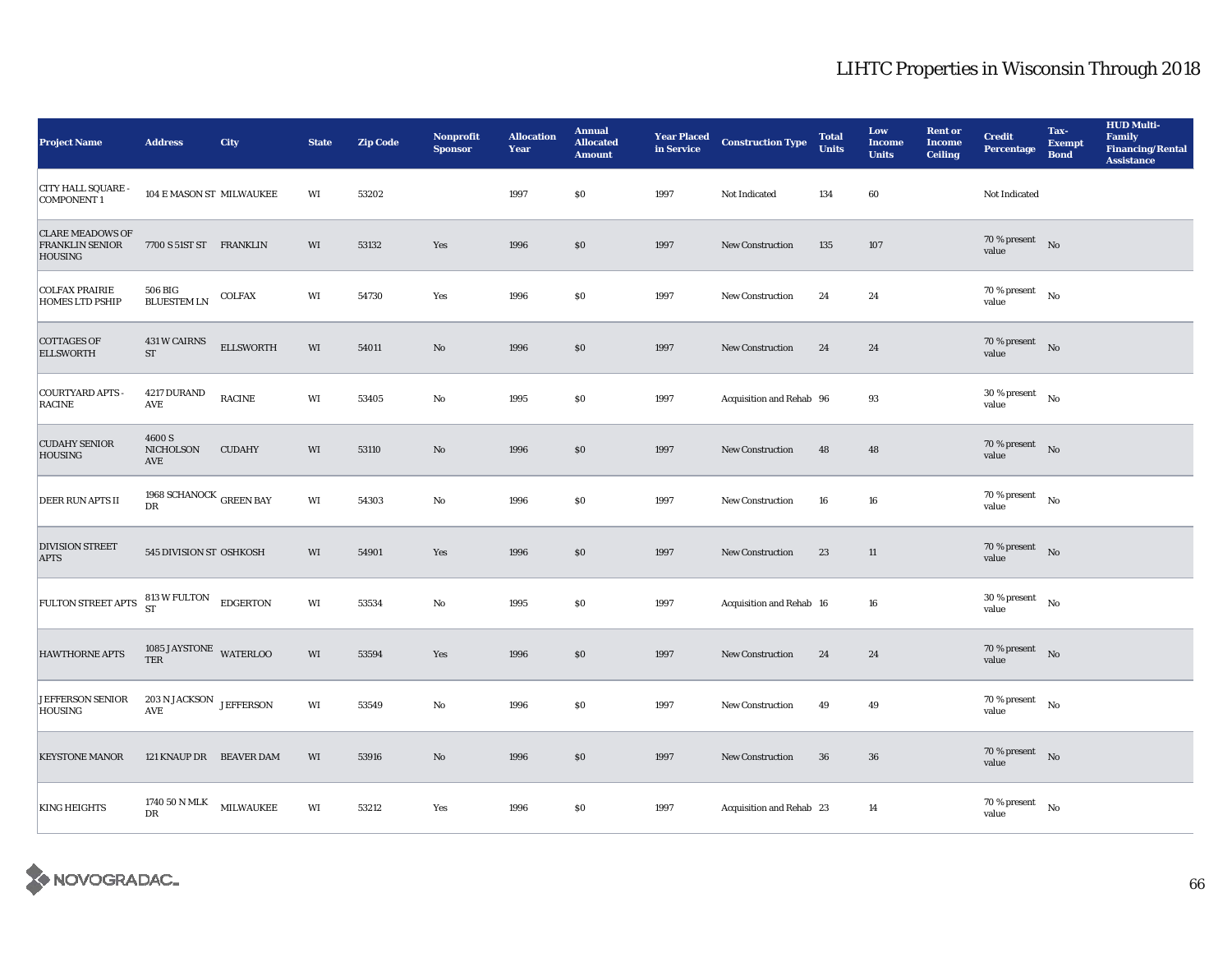| <b>Project Name</b>                                                            | <b>Address</b>                                    | <b>City</b>           | <b>State</b>           | <b>Zip Code</b> | <b>Nonprofit</b><br><b>Sponsor</b> | <b>Allocation</b><br>Year | <b>Annual</b><br><b>Allocated</b><br><b>Amount</b> | <b>Year Placed<br/>in Service</b> | <b>Construction Type</b>  | <b>Total</b><br><b>Units</b> | Low<br><b>Income</b><br><b>Units</b> | <b>Rent or</b><br><b>Income</b><br><b>Ceiling</b> | <b>Credit</b><br><b>Percentage</b>    | Tax-<br><b>Exempt</b><br><b>Bond</b> | <b>HUD Multi-</b><br>Family<br><b>Financing/Rental</b><br><b>Assistance</b> |
|--------------------------------------------------------------------------------|---------------------------------------------------|-----------------------|------------------------|-----------------|------------------------------------|---------------------------|----------------------------------------------------|-----------------------------------|---------------------------|------------------------------|--------------------------------------|---------------------------------------------------|---------------------------------------|--------------------------------------|-----------------------------------------------------------------------------|
| <b>KOLAN KOURT</b>                                                             | 950 13TH ST                                       | <b>PRAIRIE DU SAC</b> | WI                     | 53578           | $\mathbf{No}$                      | 1996                      | \$0                                                | 1997                              | <b>New Construction</b>   | 12                           | 12                                   |                                                   | 70 % present<br>value                 | No                                   |                                                                             |
| LINTON VILLAGE APTS 702 E LINTON                                               |                                                   | <b>VIROQUA</b>        | WI                     | 54665           | No                                 | 1996                      | \$0                                                | 1997                              | New Construction          | 24                           | 24                                   |                                                   | $70$ % present<br>value               | No                                   |                                                                             |
| <b>MADISON SFRO</b>                                                            | 712 DOUGLAS<br>TRAIL                              | <b>MADISON</b>        | WI                     | 53716           | Yes                                | 1996                      | \$11,387                                           | 1997                              | Acquisition and Rehab 2   |                              | $\mathbf{2}$                         |                                                   | 30 % present<br>value                 | No                                   |                                                                             |
| MADISON SINGLE<br>FAMILY RENT TO OWN 3729 PAUS ST<br>PROGRAM                   |                                                   | <b>MADISON</b>        | WI                     | 53714           | Yes                                | 1997                      | \$0                                                | 1997                              | Acquisition and Rehab 1   |                              | $\mathbf{1}$                         |                                                   | 30 % present<br>value                 | No                                   |                                                                             |
| NEW GLARUS SCHOOL 413 SIXTH AVE NEW GLARUS<br><b>APTS</b>                      |                                                   |                       | $\mathbf{W}\mathbf{I}$ | 53574           | $\mathbf{No}$                      | 1996                      | \$0                                                | 1997                              | Acquisition and Rehab 24  |                              | 16                                   |                                                   | $30$ % present $$\rm{No}$$<br>value   |                                      |                                                                             |
| <b>NORTHERNAIRE APT</b><br>@W SUPERIOR II                                      | 1715 OAKES AVE SUPERIOR                           |                       | WI                     | 54880           | $\rm No$                           | 1995                      | \$0                                                | 1997                              | <b>New Construction</b>   | 24                           | 24                                   |                                                   | 70 % present<br>value                 | No                                   |                                                                             |
| <b>NYMAN AVENUE</b><br><b>AFFORDABLE</b><br><b>HOUSING</b><br><b>TOWNHOMES</b> | 117 GUARD ST HAYWARD                              |                       | WI                     | 54843           | No                                 | 1995                      | \$0                                                | 1997                              | <b>New Construction</b>   | 16                           | 16                                   |                                                   | 70 % present $\qquad$ No<br>value     |                                      |                                                                             |
| OLD ORCHARD<br><b>ESTATES APTS</b>                                             | $6974$ ORCHARD $$\sf{THREE~LAKES}$$<br>${\rm LN}$ |                       | WI                     | 54562           | No                                 | 1996                      | \$0                                                | 1997                              | Acquisition and Rehab 24  |                              | 24                                   |                                                   | 30 % present<br>value                 | $\rm No$                             |                                                                             |
| <b>PARKER PLACE</b>                                                            | 2410 PARKER PL MADISON                            |                       | WI                     | 53713           | No                                 | 1995                      | \$0                                                | 1997                              | Acquisition and Rehab 70  |                              | 55                                   |                                                   | $30\,\%$ present $$$ No $$$<br>value  |                                      |                                                                             |
| PHEASANT RUN APTS                                                              | 314 S WESTERN WAUPACA<br><b>AVE</b>               |                       | WI                     | 54981           | No                                 | 1996                      | \$0                                                | 1997                              | New Construction          | 24                           | 24                                   |                                                   | $70$ % present $$\rm{No}$$<br>value   |                                      |                                                                             |
| PORCHLIGHT INC                                                                 | 306 N BROOKS<br>$\operatorname{ST}$               | <b>MADISON</b>        | WI                     | 53715           | Yes                                | 1996                      | $\$0$                                              | 1997                              | Acquisition and Rehab 102 |                              | 81                                   |                                                   | 30 % present<br>value                 | $\rm No$                             |                                                                             |
| <b>RIDGEVIEW</b><br><b>HIGHLANDS APTS IV</b>                                   | 300W<br>HIGHLAND<br>PARK AVE                      | <b>APPLETON</b>       | WI                     | 54911           | No                                 | 1997                      | \$0                                                | 1997                              | New Construction          | 48                           | 24                                   |                                                   | $30\,\%$ present $\quad$ Yes<br>value |                                      |                                                                             |
| <b>RIVERWALK APT</b><br><b>HOMES</b>                                           | 832 N TENTH ST SHEBOYGAN                          |                       | WI                     | 53081           | No                                 | 1996                      | \$0                                                | 1997                              | <b>New Construction</b>   | 40                           | 40                                   |                                                   | $70$ % present $$\rm{No}$$<br>value   |                                      |                                                                             |

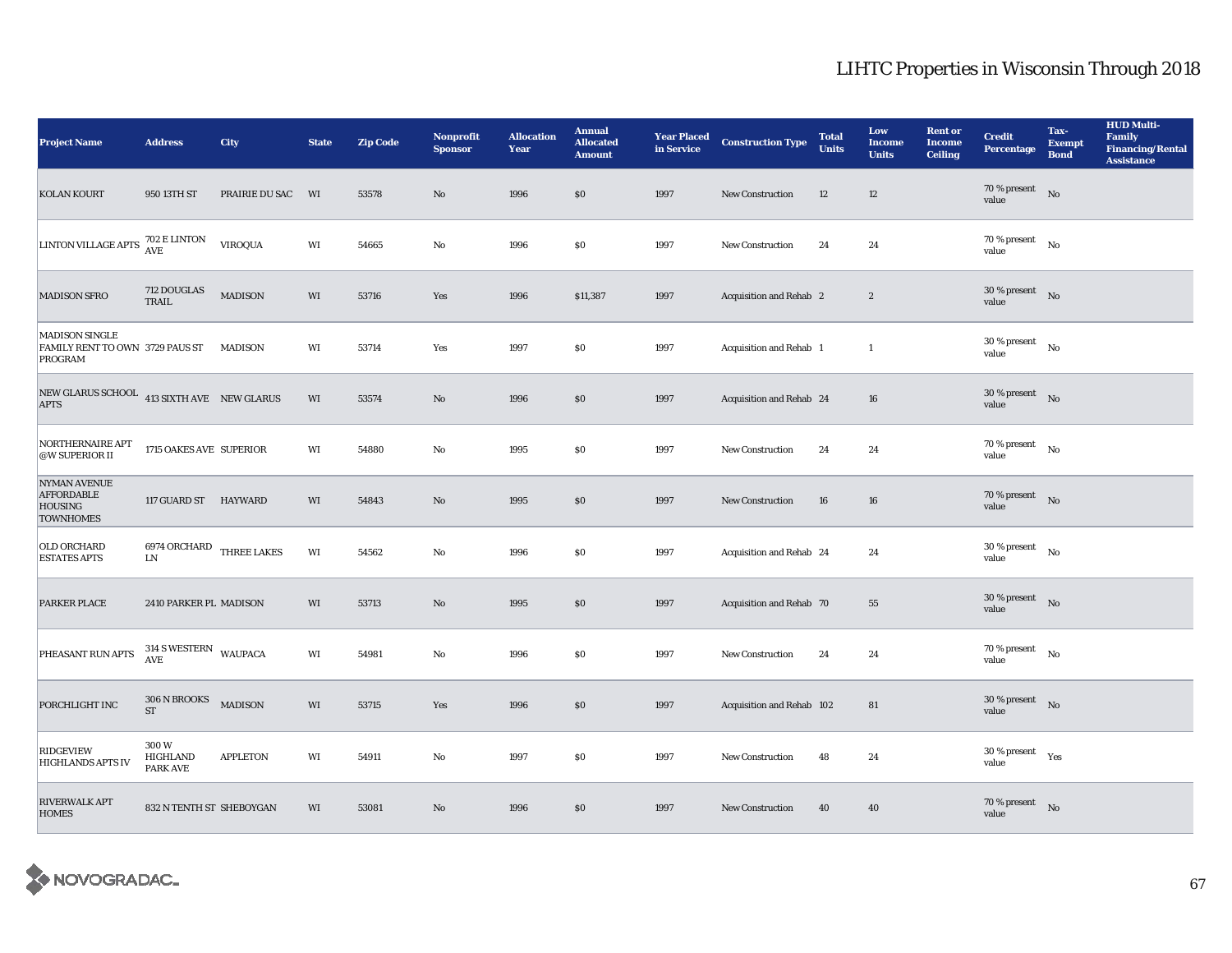| <b>Project Name</b>                                | <b>Address</b>                                        | City                                            | <b>State</b>           | <b>Zip Code</b> | Nonprofit<br><b>Sponsor</b> | <b>Allocation</b><br>Year | <b>Annual</b><br><b>Allocated</b><br><b>Amount</b> | <b>Year Placed<br/>in Service</b> | <b>Construction Type</b>  | <b>Total</b><br><b>Units</b> | Low<br><b>Income</b><br><b>Units</b> | <b>Rent or</b><br><b>Income</b><br><b>Ceiling</b> | <b>Credit</b><br><b>Percentage</b>  | Tax-<br><b>Exempt</b><br><b>Bond</b> | <b>HUD Multi-</b><br><b>Family</b><br><b>Financing/Rental</b><br><b>Assistance</b> |
|----------------------------------------------------|-------------------------------------------------------|-------------------------------------------------|------------------------|-----------------|-----------------------------|---------------------------|----------------------------------------------------|-----------------------------------|---------------------------|------------------------------|--------------------------------------|---------------------------------------------------|-------------------------------------|--------------------------------------|------------------------------------------------------------------------------------|
| SHEBOYGAN SENIOR<br><b>HOUSING</b>                 | 910 N TENTH ST SHEBOYGAN                              |                                                 | WI                     | 53081           | No                          | 1996                      | \$0                                                | 1997                              | <b>New Construction</b>   | 66                           | 66                                   |                                                   | $70$ % present<br>value             | $\rm No$                             |                                                                                    |
| <b>SHERMAN GLEN</b>                                | $1110\,\mathrm{N}$ $$\rm MADISON$$ $$\rm MADISON$$    |                                                 | WI                     | 53704           | No                          | 1996                      | \$0                                                | 1997                              | <b>New Construction</b>   | 97                           | 97                                   |                                                   | 70 % present $\hbox{No}$<br>value   |                                      |                                                                                    |
| <b>SONGBIRD</b>                                    | DR                                                    | $635$ DUTCHMAN $\,$ CHIPPEWA FALLS $\,$ WI $\,$ |                        | 54729           | No                          | 1996                      | \$0                                                | 1997                              | <b>New Construction</b>   | 24                           | 24                                   |                                                   | 70 % present<br>value               | No                                   |                                                                                    |
| <b>STONERIDGE APTS</b>                             | 127 KNAUP DR BEAVER DAM                               |                                                 | WI                     | 53916           | No                          | 1996                      | \$0                                                | 1997                              | New Construction          | 40                           | 40                                   |                                                   | 70 % present $\hbox{No}$<br>value   |                                      |                                                                                    |
| THOMPSON MEADOWS 3120 E<br><b>APTS</b>             | NORWICH AVE                                           | <b>ST FRANCIS</b>                               | WI                     | 53235           |                             | 1995                      | $\$0$                                              | 1997                              | Not Indicated             | 100                          | 99                                   |                                                   | Not Indicated                       |                                      |                                                                                    |
| TWIN LAKES SENIOR 410 LINCOLN<br><b>HOUSING LP</b> | ${\rm D}{\rm R}$                                      | <b>TWIN LAKES</b>                               | WI                     | 53181           | No                          | 1995                      | \$0                                                | 1997                              | <b>New Construction</b>   | 32                           | $32\,$                               |                                                   | $70$ % present $$\rm{No}$$<br>value |                                      |                                                                                    |
| <b>TWINING VALLEY</b><br><b>APTS</b>               | 757 EIGHTH<br>$\operatorname{AVE}$                    | <b>MONROE</b>                                   | WI                     | 53566           | No                          | 1997                      | \$0                                                | 1997                              | <b>New Construction</b>   | 24                           | 24                                   |                                                   | 70 % present $\hbox{~~No}$<br>value |                                      |                                                                                    |
| <b>WHISPERING PINES</b><br><b>APTS</b>             | 2409<br>CHARLOTTE CT ANTIGO                           |                                                 | $\mathbf{W}\mathbf{I}$ | 54409           | No                          | 1996                      | $\$0$                                              | 1997                              | New Construction          | 24                           | 24                                   |                                                   | 70 % present $\qquad$ No<br>value   |                                      |                                                                                    |
| <b>WILLOW POINTE</b>                               | 6769<br>SCHROEDER RD $\,$ MADISON $\,$                |                                                 | WI                     | 53711           | No                          | 1997                      | \$0                                                | 1997                              | Acquisition and Rehab 176 |                              | 101                                  |                                                   | $30$ % present $\quad$ Yes<br>value |                                      |                                                                                    |
| YORKSHIRE APTS                                     | $3315$ $$\tt NANTOWOC$$ YORKSHIRE LN                  |                                                 | WI                     | 54220           | No                          | 1995                      | \$0                                                | 1997                              | <b>New Construction</b>   | 56                           | 56                                   |                                                   | 70 % present $\qquad$ No<br>value   |                                      |                                                                                    |
| <b>ASHBURY FARM APTS</b>                           | 382 N SEYMOUR $_{\rm FOND\;DU\;LAC}$                  |                                                 | WI                     | 54935           | $\rm No$                    | 1996                      | $\$0$                                              | 1998                              | New Construction          | 14                           | 14                                   |                                                   | $70$ % present<br>value             | $\rm No$                             |                                                                                    |
| <b>BAY MANOR</b>                                   | 2129<br>MANITOWOC GREEN BAY<br>$\mathbf{R}\mathbf{D}$ |                                                 | WI                     | 54302           |                             | 1996                      | $\$0$                                              | 1998                              | Not Indicated             | 96                           | 96                                   |                                                   | Not Indicated                       |                                      |                                                                                    |
| <b>BROOKLANE APTS</b>                              | 8330 N 46TH ST BROWN DEER                             |                                                 | WI                     | 53223           | No                          | 1998                      | \$0                                                | 1998                              | Acquisition and Rehab 278 |                              | 174                                  |                                                   | 30 % present<br>value               | No                                   |                                                                                    |

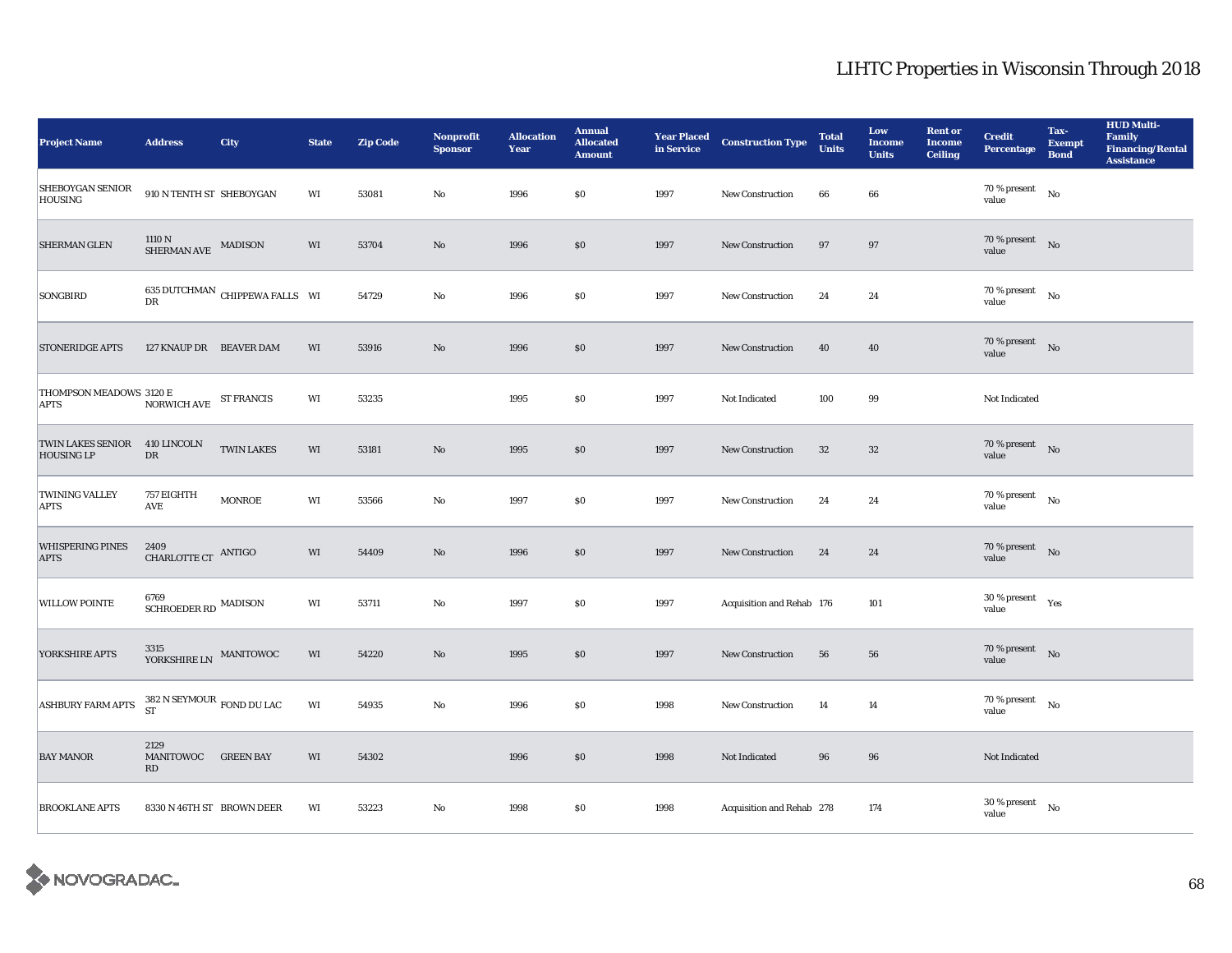| <b>Project Name</b>                                                     | <b>Address</b>                                     | City                      | <b>State</b> | <b>Zip Code</b> | Nonprofit<br><b>Sponsor</b> | <b>Allocation</b><br>Year | <b>Annual</b><br><b>Allocated</b><br><b>Amount</b> | <b>Year Placed<br/>in Service</b> | <b>Construction Type</b> | <b>Total</b><br><b>Units</b> | Low<br><b>Income</b><br><b>Units</b> | <b>Rent or</b><br><b>Income</b><br><b>Ceiling</b> | <b>Credit</b><br><b>Percentage</b>  | Tax-<br><b>Exempt</b><br><b>Bond</b> | <b>HUD Multi-</b><br>Family<br><b>Financing/Rental</b><br><b>Assistance</b> |
|-------------------------------------------------------------------------|----------------------------------------------------|---------------------------|--------------|-----------------|-----------------------------|---------------------------|----------------------------------------------------|-----------------------------------|--------------------------|------------------------------|--------------------------------------|---------------------------------------------------|-------------------------------------|--------------------------------------|-----------------------------------------------------------------------------|
| <b>CEDAR CREST</b>                                                      | 1810 FOURTH<br>AVE                                 | <b>BALDWIN</b>            | WI           | 54002           | No                          | 1997                      | \$0                                                | 1998                              | <b>New Construction</b>  | 24                           | 24                                   |                                                   | $70$ % present $$\rm{No}$$<br>value |                                      |                                                                             |
| COTTAGES OF SPRING W2730 STATE<br><b>VALLEY</b>                         | RD                                                 | SPRING VALLEY WI          |              | 54767           |                             | 1997                      | \$0                                                | 1998                              | Not Indicated            | 16                           | 16                                   |                                                   | Not Indicated                       |                                      |                                                                             |
| FREEDOM VILLAGE<br><b>APTS</b>                                          | $308$ MURDOCK $\quad$ TOMAH<br>${\rm ST}$          |                           | WI           | 54660           | No                          | 1996                      | \$0                                                | 1998                              | New Construction         | $32\phantom{.0}$             | $32\,$                               |                                                   | $70\%$ present No<br>value          |                                      |                                                                             |
| <b>GARDEN HOMES</b><br><b>TOWNHOUSES</b>                                | 4100 N 27TH ST MILWAUKEE                           |                           | WI           | 53216           |                             | 1996                      | \$0                                                | 1998                              | Not Indicated            | $2\sqrt{2}$                  | $\bf{22}$                            |                                                   | Not Indicated                       |                                      |                                                                             |
| <b>GATEWAY VILLAGE</b><br><b>APTS</b>                                   | 513 PARTRIDGE NEW LONDON<br>$\mathbf{D}\mathbf{R}$ |                           | WI           | 54961           | No                          | 1998                      | $\$0$                                              | 1998                              | <b>New Construction</b>  | 24                           | 24                                   |                                                   | $30$ % present $$\rm{No}$$<br>value |                                      |                                                                             |
| <b>GREENFIELD SENIOR</b><br><b>HOUSING</b>                              | 4200 S 35TH ST GREENFIELD                          |                           | WI           | 53221           | No                          | 1997                      | \$0                                                | 1998                              | New Construction         | 79                           | 79                                   |                                                   | 70 % present<br>value               | No                                   |                                                                             |
| <b>HERITAGE APTS</b>                                                    | 907 MADISON<br>AVE                                 | <b>MARINETTE</b>          | WI           | 54143           |                             | 1996                      | $\$0$                                              | 1998                              | Not Indicated            | 32                           | $32\,$                               |                                                   | Not Indicated                       |                                      |                                                                             |
| <b>HIGH POINT</b><br><b>MEADOWS</b>                                     | 454 HIGH<br>POINTE DR                              | <b>ELLSWORTH</b>          | WI           | 54011           | No                          | 1997                      | \$0                                                | 1998                              | New Construction         | 24                           | 24                                   |                                                   | 70 % present $$\rm{No}$$<br>value   |                                      |                                                                             |
| <b>HILLSIDE VILLAGE</b><br><b>APTS</b>                                  | 325 JAMES ST SLINGER                               |                           | WI           | 53086           | No                          | 1997                      | \$0                                                | 1998                              | <b>New Construction</b>  | 24                           | 24                                   |                                                   | 70 % present $\hbox{No}$<br>value   |                                      |                                                                             |
| HR HOUSING I                                                            | 3501W<br><b>MOTHER</b><br><b>DANIELS WAY</b>       | MILWAUKEE                 | WI           | 53209           |                             | 1996                      | $\$0$                                              | 1998                              | Not Indicated            | $\bf{22}$                    | $\bf{22}$                            |                                                   | Not Indicated                       |                                      |                                                                             |
| HUNTERS RIDGE APTS 345 S PLEASANT PLYMOUTH<br>$\vert \mathrm{II} \vert$ | <b>VIEW RD</b>                                     |                           | WI           | 53073           |                             | 1999                      | \$0                                                | 1998                              | Not Indicated            | 24                           | 10                                   |                                                   | Not Indicated                       |                                      |                                                                             |
| <b>JACKSON CREEK</b><br><b>SENIOR APTS</b>                              | 209 GRANT ST ELKHORN                               |                           | WI           | 53121           |                             | 1997                      | \$0                                                | 1998                              | Not Indicated            | 48                           | 43                                   |                                                   | Not Indicated                       |                                      |                                                                             |
| <b>JOLLY-AIRE APTS</b>                                                  | W164N9091<br><b>WATER ST</b>                       | MENOMONEE<br><b>FALLS</b> | WI           | 53051           | No                          | 1996                      | \$0                                                | 1998                              | <b>New Construction</b>  | 83                           | 83                                   |                                                   | $70$ % present $$\rm{No}$$<br>value |                                      |                                                                             |

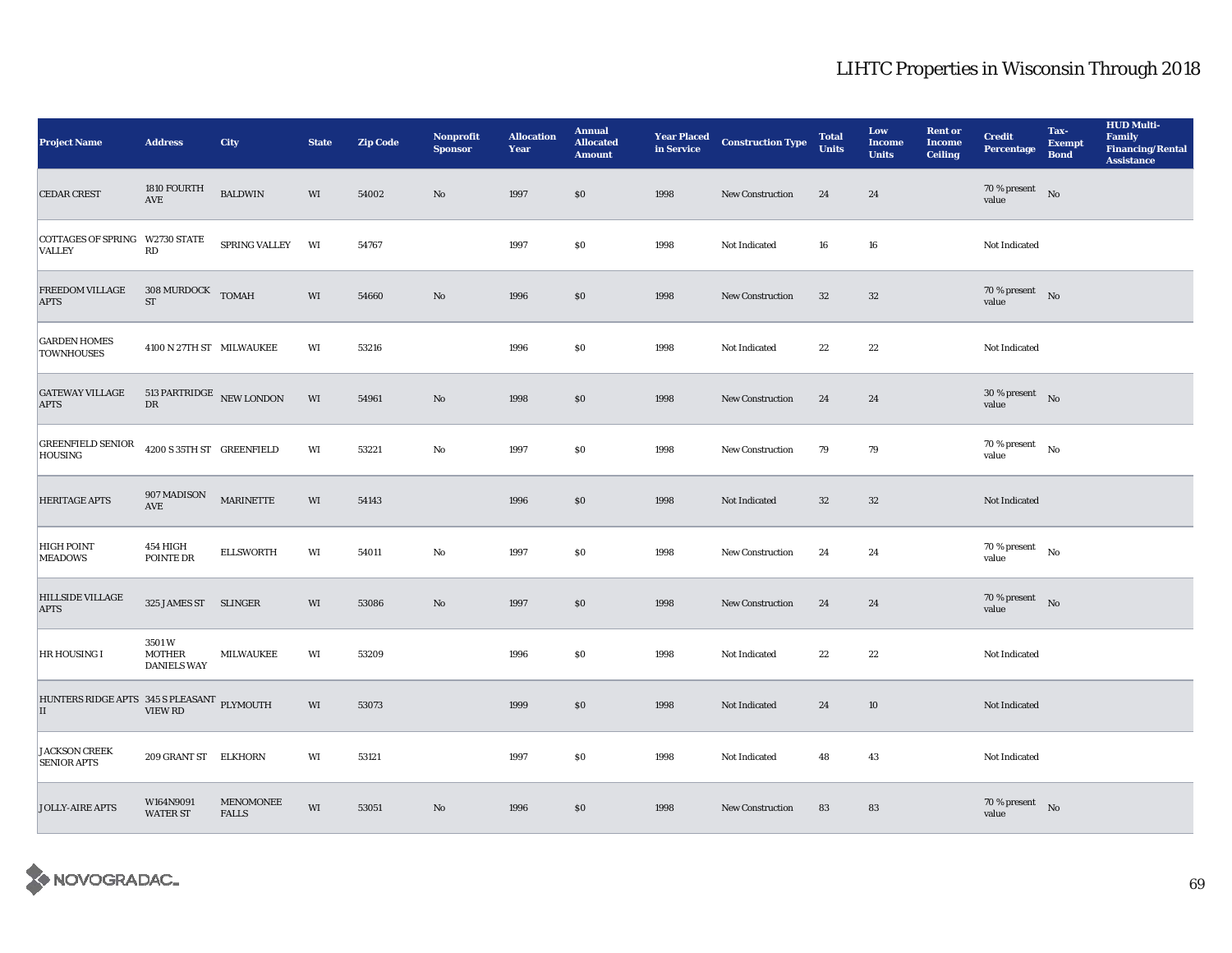| <b>Project Name</b>                                       | <b>Address</b>                   | City                             | <b>State</b>           | <b>Zip Code</b> | Nonprofit<br><b>Sponsor</b> | <b>Allocation</b><br>Year | <b>Annual</b><br><b>Allocated</b><br><b>Amount</b> | <b>Year Placed<br/>in Service</b> | <b>Construction Type</b> | <b>Total</b><br><b>Units</b> | Low<br><b>Income</b><br><b>Units</b> | <b>Rent or</b><br><b>Income</b><br><b>Ceiling</b> | <b>Credit</b><br><b>Percentage</b>         | Tax-<br><b>Exempt</b><br><b>Bond</b> | <b>HUD Multi-</b><br><b>Family</b><br><b>Financing/Rental</b><br><b>Assistance</b> |
|-----------------------------------------------------------|----------------------------------|----------------------------------|------------------------|-----------------|-----------------------------|---------------------------|----------------------------------------------------|-----------------------------------|--------------------------|------------------------------|--------------------------------------|---------------------------------------------------|--------------------------------------------|--------------------------------------|------------------------------------------------------------------------------------|
| <b>LAKE OF THE</b><br><b>TORCHES</b>                      | 4091 LITTLE<br>TROUT RD          | <b>LAC DU</b><br><b>FLAMBEAU</b> | WI                     | 54538           | Yes                         | 1997                      | \$0\$                                              | 1998                              | <b>New Construction</b>  | 24                           | 24                                   |                                                   | 70 % present<br>value                      | No                                   |                                                                                    |
| LEXINGTON VILLAGE<br><b>APTS</b>                          | 5000 S 107TH ST GREENFIELD       |                                  | $\mathbf{W}\mathbf{I}$ | 53228           |                             | 1997                      | $\$0$                                              | 1998                              | Not Indicated            | 120                          | 108                                  |                                                   | Not Indicated                              |                                      |                                                                                    |
| LINCOLN COURT<br><b>SENIOR APTS</b>                       | 108 LINCOLN CT MT HOREB          |                                  | WI                     | 53572           | No                          | 1997                      | \$0                                                | 1998                              | New Construction         | 25                           | $25\,$                               |                                                   | $70$ % present $$N{\rm o}$$<br>value       |                                      |                                                                                    |
| <b>MADISON</b><br><b>COMMUNITY</b><br><b>REINVESTMENT</b> | 1805 WEBER DR MADISON            |                                  | WI                     | 53713           | Yes                         | 1997                      | \$0\$                                              | 1998                              | Acquisition and Rehab 1  |                              | 1                                    |                                                   | $30$ % present $$\rm{No}$$<br>value        |                                      |                                                                                    |
| <b>MADISON SFRO</b>                                       | 712 DOUGLAS<br>TRAIL             | <b>MADISON</b>                   | WI                     | 53716           | Yes                         | 1996                      | \$6,131                                            | 1998                              | Acquisition and Rehab 1  |                              | 1                                    |                                                   | 30 % present<br>value                      | $\mathbf{N}\mathbf{o}$               |                                                                                    |
| <b>NHS OF GREEN BAY</b>                                   | 702 ELMORE ST GREEN BAY          |                                  | WI                     | 54303           | Yes                         | 1996                      | \$0\$                                              | 1998                              | Acquisition and Rehab 21 |                              | 21                                   |                                                   | $30$ % present $$\rm{No}$$<br>value        |                                      |                                                                                    |
| NORTH POINTE APTS                                         | 320W<br>BLACKHAWK<br>DR          | FORT ATKINSON WI                 |                        | 53538           | $\mathbf{No}$               | 1997                      | $\$0$                                              | 1998                              | New Construction         | 24                           | 24                                   |                                                   | $70$ % present $\quad$ No $\quad$<br>value |                                      |                                                                                    |
| OREGON SENIOR<br><b>HOUSING LP</b>                        | 139 WOLFE ST OREGON              |                                  | WI                     | 53575           | No                          | 1996                      | \$0\$                                              | 1998                              | <b>New Construction</b>  | 24                           | 24                                   |                                                   | $70$ % present $$\rm{No}$$<br>value        |                                      |                                                                                    |
| <b>OTTER CREEK</b>                                        | 5726 OTTER<br><b>CREEK CT</b>    | <b>EAU CLAIRE</b>                | WI                     | 54701           | No                          | 1997                      | $\$0$                                              | 1998                              | New Construction         | 64                           | 64                                   |                                                   | $70$ % present $$N{\rm o}$$<br>value       |                                      |                                                                                    |
| PLEASANT VALLEY<br><b>APTS</b>                            | 239 COLUMBUS LODI<br><b>ST</b>   |                                  | WI                     | 53555           | $\mathbf{No}$               | 1998                      | \$0\$                                              | 1998                              | <b>New Construction</b>  | 24                           | 24                                   |                                                   | $70$ % present $$\rm{No}$$<br>value        |                                      |                                                                                    |
| PRAIRIE MEADOWS<br><b>APTS</b>                            | W168N11278<br><b>WESTERN AVE</b> | <b>GERMANTOWN</b>                | WI                     | 53022           |                             | 1997                      | \$0                                                | 1998                              | Not Indicated            | 40                           | 36                                   |                                                   | Not Indicated                              |                                      |                                                                                    |
| PRESCOTT HOUSING<br>LP                                    | 667 DEXTER ST PRESCOTT<br>S      |                                  | WI                     | 54021           | No                          | 1996                      | \$0                                                | 1998                              | <b>New Construction</b>  | 24                           | 24                                   |                                                   | 70 % present No<br>value                   |                                      |                                                                                    |
| <b>PROJECT RESTORE</b>                                    | 1501 W<br>ORCHARD ST             | <b>MILWAUKEE</b>                 | WI                     | 53204           | Yes                         | 1998                      | \$0                                                | 1998                              | Acquisition and Rehab 49 |                              | 49                                   |                                                   | $70$ % present<br>value                    | No                                   |                                                                                    |

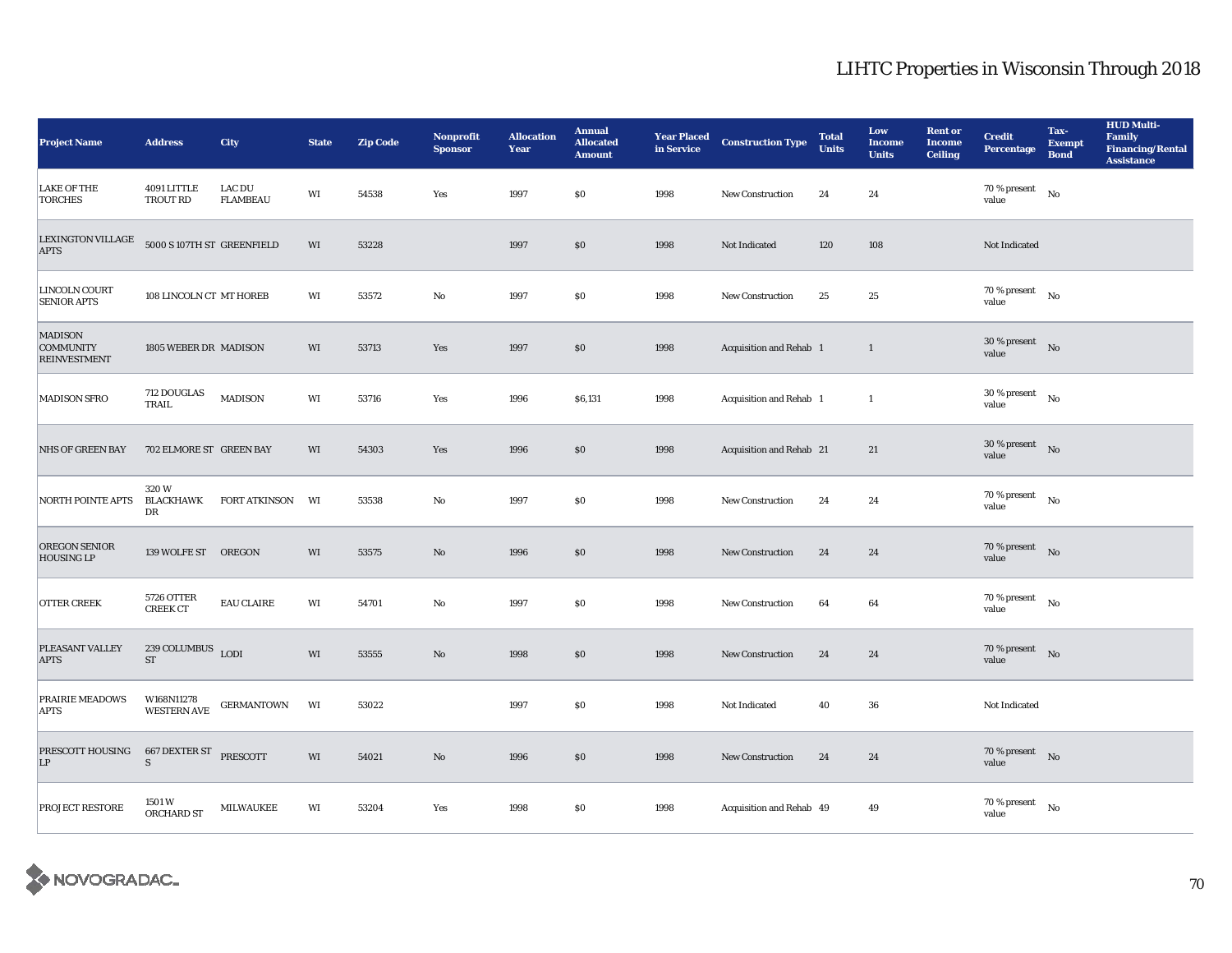| <b>Project Name</b>                                               | <b>Address</b>                        | City                      | <b>State</b> | <b>Zip Code</b> | Nonprofit<br><b>Sponsor</b> | <b>Allocation</b><br>Year | <b>Annual</b><br><b>Allocated</b><br><b>Amount</b> | <b>Year Placed</b><br>in Service | <b>Construction Type</b> | <b>Total</b><br><b>Units</b> | Low<br><b>Income</b><br><b>Units</b> | <b>Rent or</b><br><b>Income</b><br><b>Ceiling</b> | <b>Credit</b><br><b>Percentage</b>  | Tax-<br><b>Exempt</b><br><b>Bond</b> | <b>HUD Multi-</b><br>Family<br><b>Financing/Rental</b><br><b>Assistance</b> |
|-------------------------------------------------------------------|---------------------------------------|---------------------------|--------------|-----------------|-----------------------------|---------------------------|----------------------------------------------------|----------------------------------|--------------------------|------------------------------|--------------------------------------|---------------------------------------------------|-------------------------------------|--------------------------------------|-----------------------------------------------------------------------------|
| <b>RIDGEVIEW</b><br><b>HIGHLANDS APTS V</b>                       | 475W<br><b>HIGHLAND</b><br>PARK AVE   | <b>GRAND CHUTE</b>        | WI           | 54911           | No                          | 1998                      | \$0                                                | 1998                             | <b>New Construction</b>  | 59                           | 16                                   |                                                   | $30$ % present $\quad$ Yes<br>value |                                      |                                                                             |
| <b>SHORE MANOR</b><br><b>SENIOR APTS</b>                          | 3021 SHORE DR MARINETTE               |                           | WI           | 54143           |                             | 1997                      | \$0                                                | 1998                             | Not Indicated            | 36                           | $32\,$                               |                                                   | Not Indicated                       |                                      |                                                                             |
| <b>SOMERSET VILLAS</b>                                            | <b>407 BELISLE ST SOMERSET</b>        |                           | WI           | 54025           | No                          | 1997                      | \$0                                                | 1998                             | <b>New Construction</b>  | 24                           | 24                                   |                                                   | 70 % present<br>value               | No                                   |                                                                             |
| <b>SPRING BROOK</b><br><b>SENIOR APTS</b>                         | 1101 S PINE ST BURLINGTON             |                           | WI           | 53105           |                             | 1997                      | \$0                                                | 1998                             | Not Indicated            | 48                           | 48                                   |                                                   | Not Indicated                       |                                      |                                                                             |
| STONEFIELD MANOR 1264 CNTY RD<br><b>SENIOR APTS</b>               | PH                                    | ONALASKA                  | WI           | 54650           |                             | 1997                      | \$0                                                | 1998                             | Not Indicated            | 39                           | 39                                   |                                                   | Not Indicated                       |                                      |                                                                             |
| THE LANDMARK OF<br><b>WEST ALLIS</b>                              | 1441 S 68TH ST WEST ALLIS             |                           | WI           | 53214           | No                          | 1999                      | \$0                                                | 1998                             | <b>New Construction</b>  | 127                          | $32\,$                               |                                                   | 30 % present<br>value               | No                                   |                                                                             |
| <b>THREE FIRES</b><br><b>SUBDIVISION</b>                          | 302 MII GII ZII LAC DU<br><b>CIR</b>  | <b>FLAMBEAU</b>           | WI           |                 | Yes                         | 1997                      | \$0                                                | 1998                             | <b>New Construction</b>  | 24                           | 24                                   |                                                   | $70\%$ present No<br>value          |                                      |                                                                             |
| <b>TRILLIUM HOMES</b>                                             | 1 CRAIG AVE                           | <b>MADISON</b>            | WI           | 53705           | No                          | 1997                      | \$0                                                | 1998                             | Acquisition and Rehab 49 |                              | 49                                   |                                                   | 30 % present<br>value               | No                                   |                                                                             |
| <b>VILLAGE APTS</b>                                               | 201 E MAIN ST BOWLER                  |                           | WI           | 54416           | No                          | 1996                      | \$0                                                | 1998                             | Acquisition and Rehab 6  |                              | $\overline{4}$                       |                                                   | 30 % present<br>value               | No                                   |                                                                             |
| <b>WOODBURY VILLAGE</b><br><b>APTS</b>                            | 1680<br>WEDGEWOOD<br>DR               | RICHLAND<br><b>CENTER</b> | WI           | 53581           | No                          | 1997                      | $\$0$                                              | 1998                             | <b>New Construction</b>  | 24                           | 24                                   |                                                   | 70 % present<br>value               | $\mathbf{N}\mathbf{o}$               |                                                                             |
| <b>ARBORS HUDSON</b>                                              | 1920 ASPEN DR HUDSON                  |                           | WI           | 54016           | No                          | 1998                      | $\$0$                                              | 1999                             | New Construction         | 45                           | $39\,$                               |                                                   | 70 % present $\hbox{No}$<br>value   |                                      |                                                                             |
| <b>ASPENWOOD GLEN</b><br><b>SENIOR LIVING</b><br><b>COMMUNITY</b> | 6151W<br><b>BRADLEY RD</b>            | MILWAUKEE                 | WI           | 53223           | $\mathbf{No}$               | 1997                      | $\$0$                                              | 1999                             | New Construction         | 120                          | 108                                  |                                                   | 70 % present<br>value               | $\rm No$                             |                                                                             |
| <b>BIRCHROCK APTS</b>                                             | 280<br><b>BIRCHROCK</b><br><b>WAY</b> | MUKWONAGO                 | WI           | 53149           |                             | 1999                      | $\$0$                                              | 1999                             | Not Indicated            | 48                           | $27\,$                               |                                                   | Not Indicated                       |                                      |                                                                             |

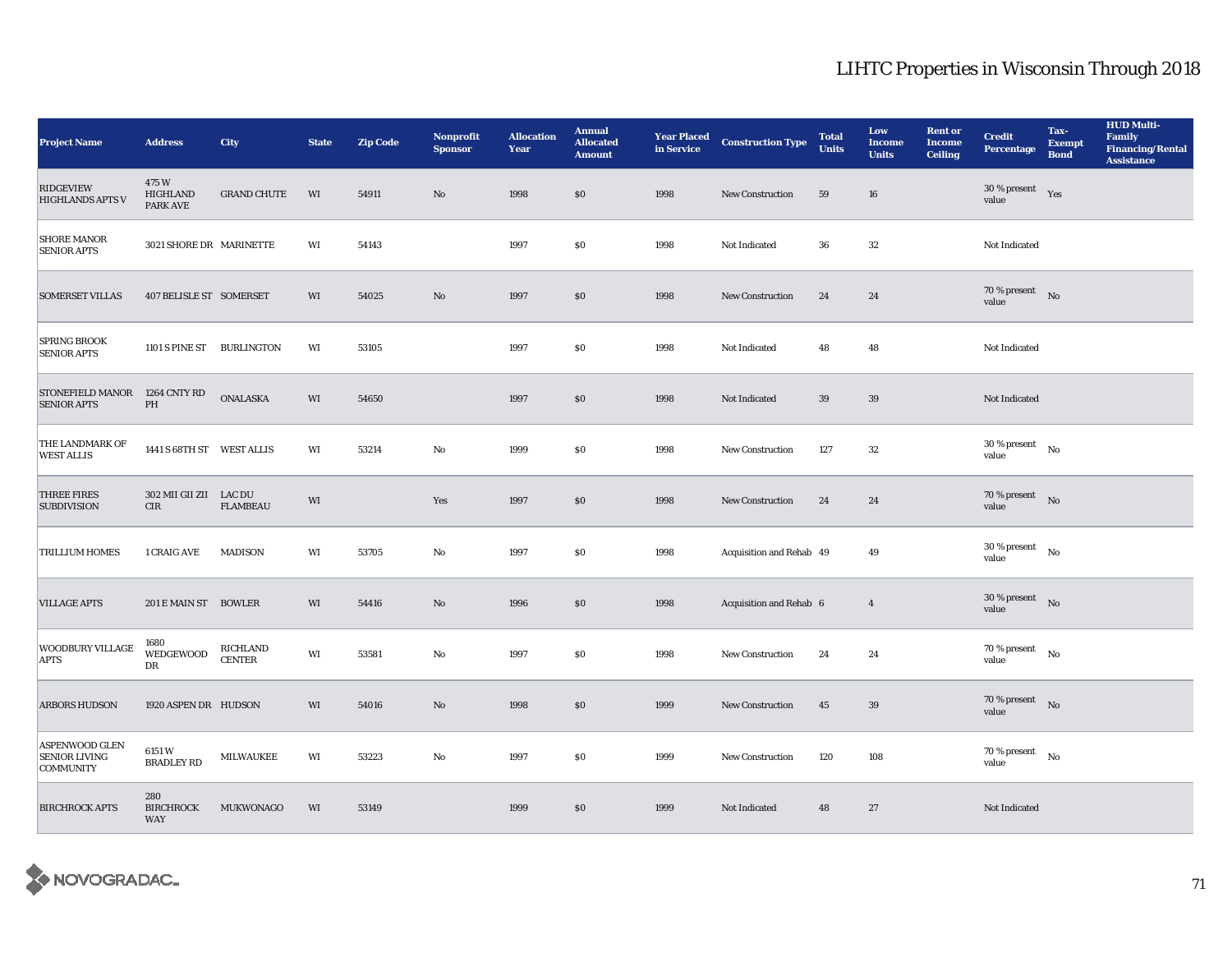| <b>Project Name</b>                                                                                                              | <b>Address</b>                              | City             | <b>State</b> | <b>Zip Code</b> | <b>Nonprofit</b><br><b>Sponsor</b> | <b>Allocation</b><br>Year | <b>Annual</b><br><b>Allocated</b><br><b>Amount</b> | <b>Year Placed<br/>in Service</b> | <b>Construction Type</b> | <b>Total</b><br><b>Units</b> | Low<br><b>Income</b><br><b>Units</b> | <b>Rent or</b><br><b>Income</b><br><b>Ceiling</b> | <b>Credit</b><br><b>Percentage</b>          | Tax-<br><b>Exempt</b><br><b>Bond</b> | <b>HUD Multi-</b><br>Family<br><b>Financing/Rental</b><br><b>Assistance</b> |
|----------------------------------------------------------------------------------------------------------------------------------|---------------------------------------------|------------------|--------------|-----------------|------------------------------------|---------------------------|----------------------------------------------------|-----------------------------------|--------------------------|------------------------------|--------------------------------------|---------------------------------------------------|---------------------------------------------|--------------------------------------|-----------------------------------------------------------------------------|
| <b>BLACKHAWK RIDGE</b><br><b>SENIOR APTS</b>                                                                                     | 252<br><b>BLACKHAWK</b><br>$\mathbf{RIDGE}$ | FORT ATKINSON    | WI           |                 | No                                 | 1998                      | \$0                                                | 1999                              | <b>New Construction</b>  | 36                           | 33                                   |                                                   | 70 % present<br>value                       | No                                   |                                                                             |
| CARMEN COURT APTS 5736 N 64TH ST MILWAUKEE                                                                                       |                                             |                  | WI           | 53218           | No                                 | 1998                      | \$0                                                | 1999                              | Acquisition and Rehab 96 |                              | 96                                   |                                                   | $30\%$ present No<br>value                  |                                      |                                                                             |
| CEDAR COURT & $$\tt SPARTA\!\!>\!\!NGELO\!\!>\!\!P4PTS\!\!>\!\!321\!\!>\!\!WAGON\!\!>\!\!DR\!\!>\!\!WEST\!\!>\!\!SALEM\!\!>\!\!$ |                                             |                  | WI           | 54669           | No                                 | 1997                      | $\$0$                                              | 1999                              | Acquisition and Rehab 68 |                              | 68                                   |                                                   | 30 % present<br>value                       | No                                   |                                                                             |
| <b>CENTRAL PARK APTS</b>                                                                                                         | 517 NEWBURY<br><b>ST</b>                    | <b>RIPON</b>     | WI           | 54971           | $\mathbf{No}$                      | 1997                      | \$0                                                | 1999                              | Acquisition and Rehab 36 |                              | $32\,$                               |                                                   | 70 % present $\qquad$ No<br>value           |                                      |                                                                             |
| <b>CLARK WAY PLACE</b>                                                                                                           | <b>603 N CLARK ST THORP</b>                 |                  | WI           | 54771           | No                                 | 1998                      | $\$0$                                              | 1999                              | Acquisition and Rehab 12 |                              | $12\,$                               |                                                   | $30$ % present $\quad$ $_{\rm No}$<br>value |                                      |                                                                             |
| <b>DEER PATH</b><br><b>TOWNHOMES I</b>                                                                                           | 671 MONETTE<br>$\operatorname{AVE}$         | NEW RICHMOND WI  |              | 54017           | No                                 | 1998                      | \$0                                                | 1999                              | <b>New Construction</b>  | 24                           | 23                                   |                                                   | $70\%$ present No<br>value                  |                                      |                                                                             |
| <b>DEER PATH</b><br><b>TOWNHOMES II</b>                                                                                          | 680 MONETTE<br>AVE                          | NEW RICHMOND WI  |              | 54017           | No                                 | 1999                      | $\$0$                                              | 1999                              | <b>New Construction</b>  | 24                           | 24                                   |                                                   | $70$ % present $\quad$ $_{\rm No}$<br>value |                                      |                                                                             |
| <b>EDGEWOOD GLEN</b><br><b>SENIOR LIVING</b><br><b>COMMUNITY</b>                                                                 | 105 THRONSON EDGERTON<br>$_{\rm DR}$        |                  | WI           | 53534           | $\mathbf{N}\mathbf{o}$             | 1998                      | $\$0$                                              | 1999                              | New Construction         | 21                           | $21\,$                               |                                                   | $70$ % present $\quad$ No<br>value          |                                      |                                                                             |
| $\big {\text{ESSEX\; APTSNT\;HOMES}\;\;\text{^{5469}}\atop \text{WESTSHIRE\;CIR}\;\text{WESTPORT}}$                              |                                             |                  | WI           | 53597           | No                                 | 1999                      | $\$0$                                              | 1999                              | <b>New Construction</b>  | 36                           | 36                                   |                                                   | $70$ % present $$N\rm o$$<br>value          |                                      |                                                                             |
| HAWTHORNE WOODS                                                                                                                  | $450\,\mathrm{N}$ HIGHLAND AVE PLYMOUTH     |                  | WI           | 53073           | No                                 | 1998                      | \$0                                                | 1999                              | Acquisition and Rehab 40 |                              | 40                                   |                                                   | $30\,\%$ present $$$ No $\,$<br>value       |                                      |                                                                             |
| <b>HOUSING HORIZON</b><br><b>CHAPEL VALLEY 2</b>                                                                                 | 5781 CHAPEL<br><b>VALLEY RD</b>             | <b>FITCHBURG</b> | WI           | 53711           | No                                 | 1998                      | $\$0$                                              | 1999                              | New Construction         | 56                           | 34                                   |                                                   | $70$ % present $$N{\rm o}$$<br>value        |                                      |                                                                             |
| <b>IRVING PLACE APTS</b>                                                                                                         | 645 DIVISION<br><b>ST</b>                   | <b>OSHKOSH</b>   | WI           | 54901           | $\mathbf{No}$                      | 1998                      | $\$0$                                              | 1999                              | New Construction         | 24                           | 16                                   |                                                   | $70$ % present $$\rm{No}$$<br>value         |                                      |                                                                             |
| <b>JANESVILLE SCHOOL</b><br><b>APTS</b>                                                                                          | 408 S MAIN ST JANESVILLE                    |                  | WI           | 53545           | No                                 | 1997                      | $\$0$                                              | 1999                              | Acquisition and Rehab 55 |                              | 33                                   |                                                   | 30 % present<br>value                       | No                                   |                                                                             |

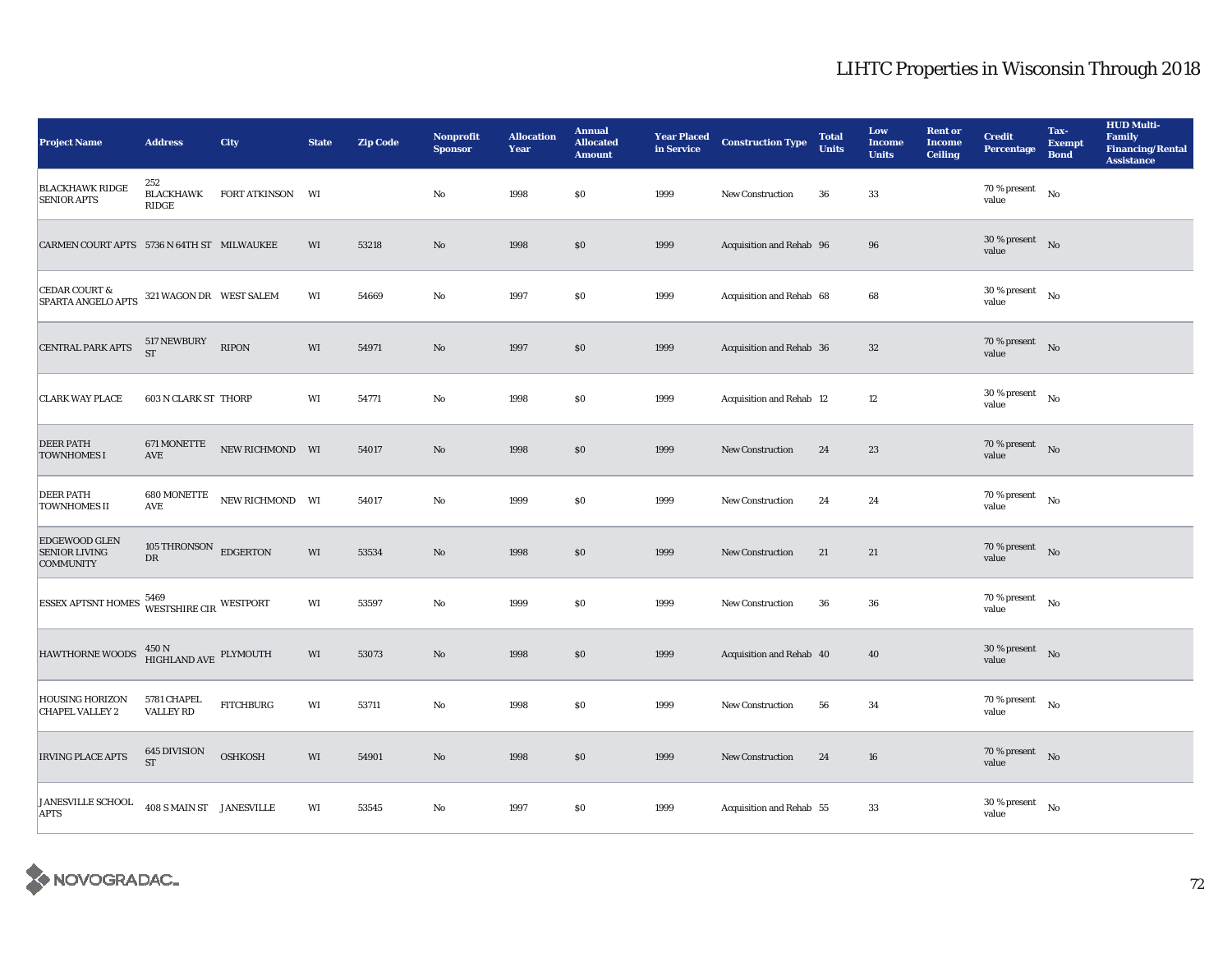| <b>Project Name</b>                                       | <b>Address</b>                               | City              | <b>State</b>           | <b>Zip Code</b> | <b>Nonprofit</b><br><b>Sponsor</b> | <b>Allocation</b><br>Year | <b>Annual</b><br><b>Allocated</b><br><b>Amount</b> | <b>Year Placed<br/>in Service</b> | <b>Construction Type</b>  | <b>Total</b><br><b>Units</b> | Low<br><b>Income</b><br><b>Units</b> | <b>Rent or</b><br><b>Income</b><br><b>Ceiling</b> | <b>Credit</b><br><b>Percentage</b>         | Tax-<br><b>Exempt</b><br><b>Bond</b> | <b>HUD Multi-</b><br>Family<br><b>Financing/Rental</b><br><b>Assistance</b> |
|-----------------------------------------------------------|----------------------------------------------|-------------------|------------------------|-----------------|------------------------------------|---------------------------|----------------------------------------------------|-----------------------------------|---------------------------|------------------------------|--------------------------------------|---------------------------------------------------|--------------------------------------------|--------------------------------------|-----------------------------------------------------------------------------|
| <b>LAKESIDE GARDEN</b><br><b>APTS</b>                     | 395 N PETERS<br>$\operatorname{AVE}$         | FOND DU LAC       | $\mathbf{W}\mathbf{I}$ | 54935           | $\rm No$                           | 1998                      | \$0                                                | 1999                              | Acquisition and Rehab 79  |                              | 79                                   |                                                   | $70\,\%$ present $\;$ No $\;$<br>value     |                                      |                                                                             |
| <b>MEAUX PARK</b>                                         | 5403 N LONG<br><b>ISLAND DR</b>              | MILWAUKEE         | WI                     | 53209           | No                                 | 1998                      | $\$0$                                              | 1999                              | Acquisition and Rehab 84  |                              | 84                                   |                                                   | $30$ % present $$\rm{No}$$<br>value        |                                      |                                                                             |
| <b>MONONA SHORES</b><br><b>REDEVELOPMENT</b>              | <b>6 WAUNONA</b><br>WOODS CT                 | <b>MADISON</b>    | WI                     | 53713           | No                                 | 1998                      | \$0                                                | 1999                              | Acquisition and Rehab 104 |                              | 71                                   |                                                   | 70 % present<br>value                      | No                                   |                                                                             |
| NICOLET HIGHLANDS<br><b>APTS</b>                          | 430 GRANT ST DE PERE                         |                   | WI                     | 54115           | No                                 | 2001                      | \$0                                                | 1999                              | Acquisition and Rehab 144 |                              | 36                                   |                                                   | 30 % present<br>value                      | Yes                                  |                                                                             |
| <b>OLYMPIAN HILL</b><br><b>SENIOR APTS</b>                | 431 OLYMPIAN BELOIT<br><b>BLVD</b>           |                   | WI                     | 53511           | Yes                                | 1997                      | \$0                                                | 1999                              | Acquisition and Rehab 47  |                              | 47                                   |                                                   | 70 % present $\qquad$ No<br>value          |                                      |                                                                             |
| <b>PARKWEST</b><br>TOWNHOUSES PHASE WISCONSIN<br>П        | 231W<br>AVE                                  | <b>MILWAUKEE</b>  | WI                     | 53203           | Yes                                | 1997                      | \$0                                                | 1999                              | New Construction          | 34                           | 34                                   |                                                   | 70 % present<br>value                      | No                                   |                                                                             |
| PONDEROSA APTS                                            | 1719 VIKING<br>AVE                           | <b>HOLMEN</b>     | $\mathbf{W}\mathbf{I}$ | 54636           | No                                 | 1997                      | $\$0$                                              | 1999                              | Acquisition and Rehab 30  |                              | $30\,$                               |                                                   | $30$ % present $$\rm{No}$$<br>value        |                                      |                                                                             |
| RIVER BEND SENIOR<br><b>VILLAGE</b>                       | 151 WISCONSIN WEST BEND<br>${\rm ST}$        |                   | WI                     | 53095           | No                                 | 1998                      | \$0                                                | 1999                              | Acquisition and Rehab 52  |                              | ${\bf 51}$                           |                                                   | 30 % present<br>value                      | $_{\rm No}$                          |                                                                             |
| <b>RIVERWALK APT</b><br><b>HOMES PHASE 2</b>              | 828 N WATER<br>${\rm ST}$                    | <b>SHEBOYGAN</b>  | WI                     | 53081           | No                                 | 1998                      | \$0                                                | 1999                              | <b>New Construction</b>   | 20                           | 20                                   |                                                   | 70 % present $\qquad$ No<br>value          |                                      |                                                                             |
| <b>ROBERT HOLMES</b><br><b>VILLA</b>                      | 522 CHAPPLE<br>$\operatorname{\mathsf{AVE}}$ | <b>ASHLAND</b>    | WI                     | 54806           | Yes                                | 1998                      | $\$0$                                              | 1999                              | Acquisition and Rehab 18  |                              | 18                                   |                                                   | $70$ % present $\quad$ No $\quad$<br>value |                                      |                                                                             |
| <b>ROCK BAY HARBOR</b><br><b>SENIOR APTS</b>              | 1850 E HUEBBE BELOIT<br><b>PKWY</b>          |                   | WI                     | 53511           |                                    | 1997                      | \$0                                                | 1999                              | Not Indicated             | 97                           | 56                                   |                                                   | Not Indicated                              |                                      |                                                                             |
| ROSEWOOD GLEN<br><b>SENIOR LIVING</b><br><b>COMMUNITY</b> | 409 PARTRIDGE $\,$ NEW LONDON<br>DR          |                   | WI                     | 54961           | No                                 | 1998                      | \$0                                                | 1999                              | <b>New Construction</b>   | 36                           | 36                                   |                                                   | $70$ % present<br>value                    | No                                   |                                                                             |
| SCHOOL HOUSE APTS<br>(BEAR CREEK) PHASE<br>$\vert$ II     | 304 W TIELKY<br><b>ST</b>                    | <b>BEAR CREEK</b> | WI                     | 54922           | No                                 | 1999                      | \$0                                                | 1999                              | Acquisition and Rehab 4   |                              | $\overline{4}$                       |                                                   | 70 % present $\qquad$ No<br>value          |                                      |                                                                             |

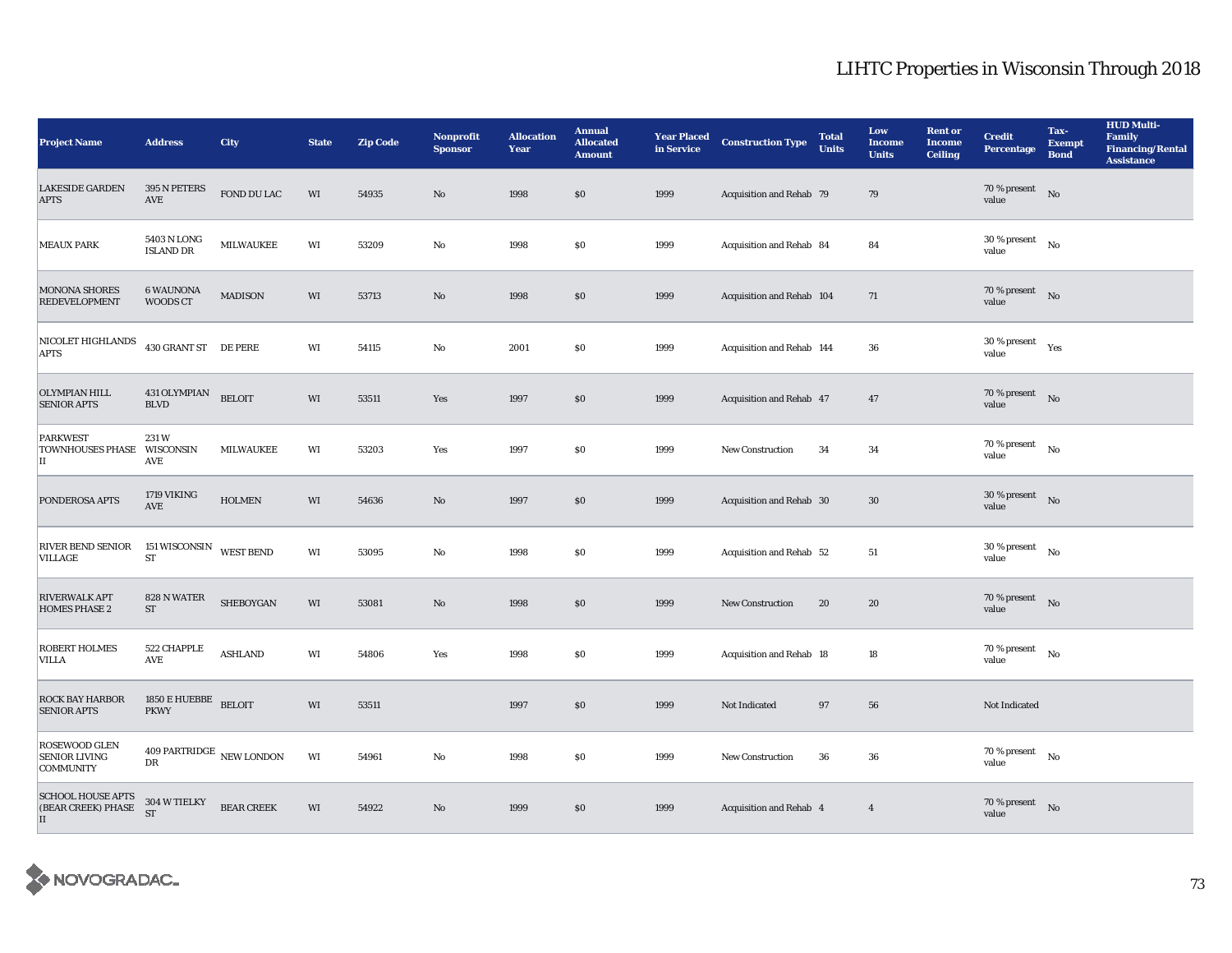| <b>Project Name</b>                           | <b>Address</b>                                                 | City                           | <b>State</b> | <b>Zip Code</b> | <b>Nonprofit</b><br><b>Sponsor</b> | <b>Allocation</b><br>Year | <b>Annual</b><br><b>Allocated</b><br><b>Amount</b> | <b>Year Placed<br/>in Service</b> | <b>Construction Type</b> | <b>Total</b><br><b>Units</b> | Low<br><b>Income</b><br><b>Units</b> | <b>Rent or</b><br><b>Income</b><br><b>Ceiling</b> | <b>Credit</b><br><b>Percentage</b>          | Tax-<br><b>Exempt</b><br><b>Bond</b> | <b>HUD Multi-</b><br>Family<br>Financing/Rental<br><b>Assistance</b> |
|-----------------------------------------------|----------------------------------------------------------------|--------------------------------|--------------|-----------------|------------------------------------|---------------------------|----------------------------------------------------|-----------------------------------|--------------------------|------------------------------|--------------------------------------|---------------------------------------------------|---------------------------------------------|--------------------------------------|----------------------------------------------------------------------|
| <b>SCHOOL HOUSE APTS</b><br>(MINERAL POINT)   |                                                                | 530 MAIDEN ST MINERAL POINT WI |              | 53565           | No                                 | 1998                      | \$0                                                | 1999                              | Acquisition and Rehab 11 |                              | 6                                    |                                                   | 30 % present<br>value                       | No                                   |                                                                      |
| $\operatorname{SINGLE}$ FAMILY RENT<br>TO OWN | 1117 RUSKIN ST MADISON                                         |                                | WI           | 53704           | Yes                                | 1998                      | \$0                                                | 1999                              | Acquisition and Rehab 4  |                              | $\overline{4}$                       |                                                   | $30\,\%$ present $$$ No $\,$<br>value       |                                      |                                                                      |
| <b>SOUTHLAKE SENIOR</b><br><b>COTTAGES</b>    | 270<br><b>SOUTHLAKE</b><br>CIR                                 | FOND DU LAC                    | WI           | 54935           | No                                 | 1998                      | $\$0$                                              | 1999                              | <b>New Construction</b>  | 24                           | 24                                   |                                                   | $70$ % present $$N{\rm o}$$<br>value        |                                      |                                                                      |
| <b>SUNRISE MEADOW</b>                         | $215\to {\rm OLSON}$<br>AVE                                    | <b>BARRON</b>                  | WI           | 54812           | Yes                                | 1997                      | \$0                                                | 1999                              | New Construction         | 24                           | 24                                   |                                                   | $70\%$ present No<br>value                  |                                      |                                                                      |
| <b>THE PINES APTS</b>                         | <b>1400 PINE DR</b>                                            | <b>SPOONER</b>                 | WI           | 54801           | No                                 | 1998                      | $\$0$                                              | 1999                              | New Construction         | 20                           | $\rm 20$                             |                                                   | $30$ % present $_{\rm ~No}$<br>value        |                                      |                                                                      |
| TURTLE LAKE VILLAS                            | $206\ \mathrm{HICKORY} \qquad \text{TURTLE LAKE}$<br><b>ST</b> |                                | WI           | 54889           | No                                 | 1998                      | \$0                                                | 1999                              | <b>New Construction</b>  | 24                           | 24                                   |                                                   | $70\%$ present No<br>value                  |                                      |                                                                      |
| <b>WATERVIEW APTS</b><br><b>PHASE II</b>      | 914 N 11TH ST SHEBOYGAN                                        |                                | WI           | 53081           | No                                 | 1998                      | $\$0$                                              | 1999                              | <b>New Construction</b>  | 24                           | 16                                   |                                                   | $70$ % present $\quad$ $_{\rm No}$<br>value |                                      |                                                                      |
| <b>WHITETAIL RIDGE</b>                        | 805 WHITETAIL RICE LAKE<br><b>ST</b>                           |                                | WI           | 54868           | $\mathbf{N}\mathbf{o}$             | 1998                      | $\$0$                                              | 1999                              | New Construction         | 24                           | 24                                   |                                                   | $70$ % present $\quad$ No<br>value          |                                      |                                                                      |
| <b>WILLOWBROOK</b><br><b>FAMILY APTS</b>      | 420 E KELLY ST CUBA CITY                                       |                                | WI           | 53807           | No                                 | 1998                      | \$0                                                | 1999                              | <b>New Construction</b>  | 8                            | 8                                    |                                                   | $70$ % present $$N\rm o$$<br>value          |                                      |                                                                      |
| <b>ALGONQUIN MANOR</b><br><b>SENIOR APTS</b>  | 5005 W<br><b>BRADLEY RD</b>                                    | <b>BROWN DEER</b>              | WI           | 53223           | No                                 | 2000                      | \$0                                                | 2000                              | New Construction         | 80                           | 37                                   |                                                   | 30 % present $Yes$<br>value                 |                                      |                                                                      |
| <b>BALDWIN VILLAS</b>                         | 1727 11TH AVE BALDWIN                                          |                                | WI           | 54002           | No                                 | 1999                      | $\$0$                                              | 2000                              | New Construction         | 24                           | 24                                   |                                                   | $70$ % present $\quad$ $_{\rm No}$<br>value |                                      |                                                                      |
| <b>BELLEVILLE SENIOR</b><br><b>HOUSING LP</b> | <b>50 HERITAGE</b><br>${\rm LN}$                               | <b>BELLEVILLE</b>              | WI           | 53508           | No                                 | 1999                      | $\$0$                                              | 2000                              | New Construction         | 20                           | ${\bf 16}$                           |                                                   | $70$ % present $$\rm{No}$$<br>value         |                                      |                                                                      |
| <b>BRENWOOD PARK</b><br>SENIOR COMMUNITY RD   | 9501 W LOOMIS $$\rm FRANKLIN$$                                 |                                | WI           | 53132           | No                                 | 1999                      | $\$0$                                              | 2000                              | <b>New Construction</b>  | 96                           | 82                                   |                                                   | $70$ % present $$\rm{No}$$<br>value         |                                      |                                                                      |

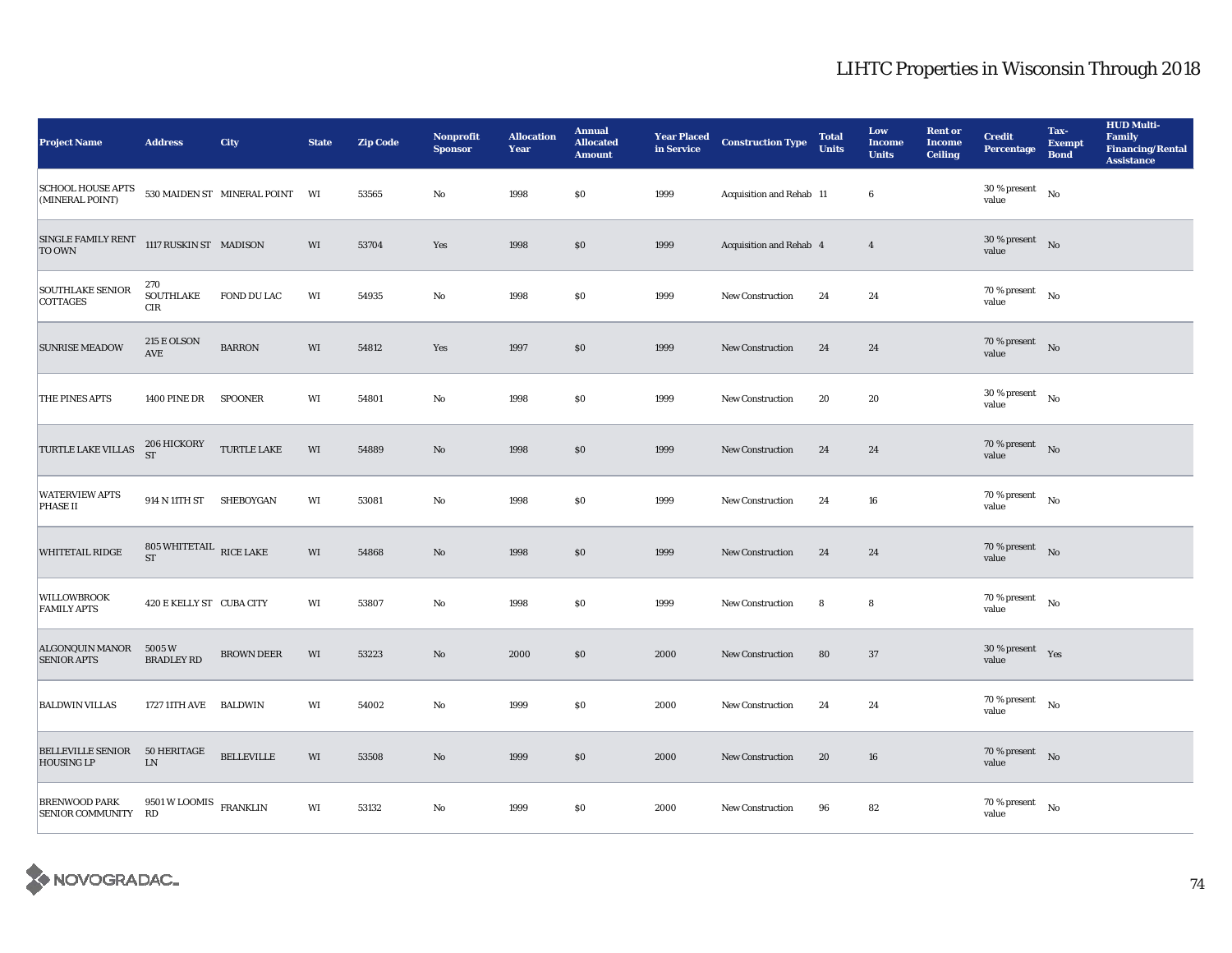| <b>Project Name</b>                                           | <b>Address</b>                                     | City             | <b>State</b> | <b>Zip Code</b> | Nonprofit<br><b>Sponsor</b> | <b>Allocation</b><br>Year | <b>Annual</b><br><b>Allocated</b><br><b>Amount</b> | <b>Year Placed</b><br>in Service | <b>Construction Type</b>  | <b>Total</b><br><b>Units</b> | Low<br><b>Income</b><br><b>Units</b> | <b>Rent or</b><br><b>Income</b><br><b>Ceiling</b> | <b>Credit</b><br><b>Percentage</b>          | Tax-<br><b>Exempt</b><br><b>Bond</b> | <b>HUD Multi-</b><br>Family<br><b>Financing/Rental</b><br><b>Assistance</b> |
|---------------------------------------------------------------|----------------------------------------------------|------------------|--------------|-----------------|-----------------------------|---------------------------|----------------------------------------------------|----------------------------------|---------------------------|------------------------------|--------------------------------------|---------------------------------------------------|---------------------------------------------|--------------------------------------|-----------------------------------------------------------------------------|
| CEDARBURG SENIOR N28W6800<br><b>APTS II</b>                   | <b>ALYCE ST</b>                                    | <b>CEDARBURG</b> | WI           | 53012           |                             | 1998                      | \$0                                                | 2000                             | Not Indicated             | 47                           | 42                                   |                                                   | Not Indicated                               |                                      |                                                                             |
| <b>CHERRY CREEK VIEW</b><br><b>APTS</b>                       | 8032 S<br>WILDWOOD DR                              | <b>OAK CREEK</b> | WI           | 53154           | No                          | 1998                      | \$0\$                                              | 2000                             | Acquisition and Rehab 104 |                              | 94                                   |                                                   | Both 30% and<br>70% present No<br>value     |                                      |                                                                             |
| <b>CLARE MEADOWS OF</b><br><b>FRANKLIN PHASE II</b>           | 7760 S 51ST ST FRANKLIN                            |                  | WI           | 53132           | $\mathbf{No}$               | 1999                      | \$0                                                | 2000                             | New Construction          | 40                           | 40                                   |                                                   | 70 % present<br>value                       | No                                   |                                                                             |
| <b>CUDAHY COMMONS</b><br><b>APT HOMES</b>                     | 4560 S<br>NICHOLSON<br>AVE                         | <b>CUDAHY</b>    | WI           | 53110           | No                          | 1999                      | $\$0$                                              | 2000                             | <b>New Construction</b>   | 64                           | 64                                   |                                                   | 70 % present<br>value                       | $\mathbf{N}\mathbf{o}$               |                                                                             |
| <b>DENEVEU CREEK</b><br><b>RETIREMENT</b><br><b>COMMUNITY</b> | $46$ WINNEBAGO $\,$ FOND DU LAC $\,$<br>${\rm LN}$ |                  | WI           | 54935           | No                          | 1999                      | \$0\$                                              | 2000                             | <b>New Construction</b>   | 24                           | 24                                   |                                                   | 70 % present $\qquad$ No<br>value           |                                      |                                                                             |
| GARTON TOY FACTORY 830 N WATER<br><b>APT HOMES</b>            | ST                                                 | SHEBOYGAN        | WI           | 53081           | No                          | 1999                      | \$0                                                | 2000                             | Acquisition and Rehab 72  |                              | 50                                   |                                                   | Both 30% and<br>70% present No<br>value     |                                      |                                                                             |
| <b>HILLSIDE WOODS</b><br><b>APTS</b>                          | 3280 HILLSIDE<br>DR                                | <b>DELAFIELD</b> | WI           | 53018           | No                          | 1999                      | $\$0$                                              | 2000                             | New Construction          | 60                           | 60                                   |                                                   | 70 % present $\qquad$ No<br>value           |                                      |                                                                             |
| <b>JAMES ANDERSON</b><br><b>SENIOR HOUSING</b>                | 3975 N<br>TEUTONIA AVE                             | <b>MILWAUKEE</b> | WI           | 53206           | Yes                         | 1998                      | \$0\$                                              | 2000                             | Acquisition and Rehab 24  |                              | 24                                   |                                                   | 70 % present<br>value                       | No                                   |                                                                             |
| LINCOLNWOOD GLEN<br><b>SENIOR LVG COMM</b>                    | 100<br>LINCOLNWOOD BLACK RIVER<br>DR               |                  | WI           | 54615           | No                          | 1998                      | \$0                                                | 2000                             | <b>New Construction</b>   | 21                           | 21                                   |                                                   | $70\%$ present No<br>value                  |                                      |                                                                             |
| <b>MADISON SFRO</b>                                           | 710 HAVEY RD MADISON                               |                  | WI           | 53704           | Yes                         | 2000                      | $\$0$                                              | 2000                             | Acquisition and Rehab 3   |                              | $\boldsymbol{3}$                     |                                                   | Both 30% and<br>70% present No<br>value     |                                      |                                                                             |
| MAPLEWOOD GLEN<br><b>SENIOR LIVING</b><br><b>COMMUNITY</b>    | 714 S CLINTON CUBA CITY<br>$\operatorname{ST}$     |                  | WI           | 53807           | No                          | 1998                      | \$0                                                | 2000                             | <b>New Construction</b>   | 21                           | 21                                   |                                                   | $70\%$ present No<br>value                  |                                      |                                                                             |
| NHS OF GREEN BAY II                                           | $1257$ E WALNUT $\,$ GREEN BAY ST                  |                  | WI           | 54301           | Yes                         | 1998                      | \$0                                                | 2000                             | Acquisition and Rehab 20  |                              | 20                                   |                                                   | $70$ % present $\quad$ $_{\rm No}$<br>value |                                      |                                                                             |
| <b>OSCEOLA VILLAS</b>                                         | 105 MEADOW<br><b>LARK LN</b>                       | <b>OSCEOLA</b>   | WI           | 54020           | No                          | 1999                      | \$0                                                | 2000                             | <b>New Construction</b>   | 24                           | 24                                   |                                                   | $70\%$ present No<br>value                  |                                      |                                                                             |

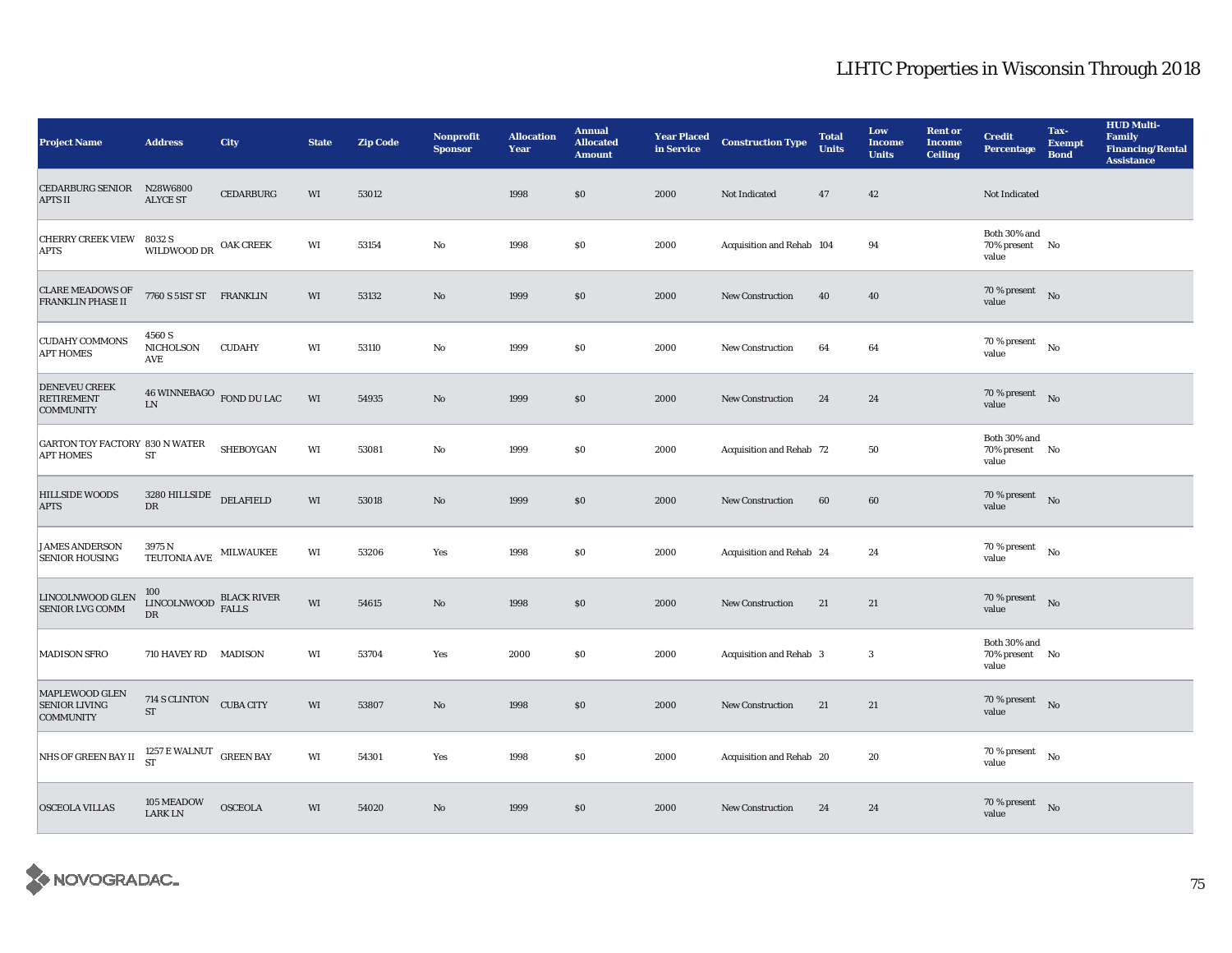| <b>Project Name</b>                                     | <b>Address</b>                                     | City                             | <b>State</b> | <b>Zip Code</b> | <b>Nonprofit</b><br><b>Sponsor</b> | <b>Allocation</b><br>Year | <b>Annual</b><br><b>Allocated</b><br><b>Amount</b> | <b>Year Placed<br/>in Service</b> | <b>Construction Type</b> | <b>Total</b><br><b>Units</b> | Low<br><b>Income</b><br><b>Units</b> | <b>Rent or</b><br><b>Income</b><br><b>Ceiling</b> | <b>Credit</b><br><b>Percentage</b>          | Tax-<br><b>Exempt</b><br><b>Bond</b> | <b>HUD Multi-</b><br>Family<br><b>Financing/Rental</b><br><b>Assistance</b> |
|---------------------------------------------------------|----------------------------------------------------|----------------------------------|--------------|-----------------|------------------------------------|---------------------------|----------------------------------------------------|-----------------------------------|--------------------------|------------------------------|--------------------------------------|---------------------------------------------------|---------------------------------------------|--------------------------------------|-----------------------------------------------------------------------------|
| PARKSIDE COMMONS                                        | $1400\,\rm{W}\,\rm{CUSTER}$ GLENDALE<br><b>AVE</b> |                                  | WI           | 53209           | No                                 | 1998                      | $\$0$                                              | 2000                              | <b>New Construction</b>  | 100                          | 100                                  |                                                   | 70 % present<br>value                       | No                                   |                                                                             |
| PARKSIDE VILLAGE                                        | 325 PARK AVE HARTFORD                              |                                  | WI           | 53027           | No                                 | 1999                      | \$0                                                | 2000                              | New Construction         | 49                           | 49                                   |                                                   | 70 % present $\qquad N$ o<br>value          |                                      |                                                                             |
| PINE RIVER TERRACE                                      | 1480<br>WEDGEWOOD<br>DR                            | <b>RICHLAND</b><br><b>CENTER</b> | WI           | 53581           | No                                 | 1999                      | $\$0$                                              | 2000                              | New Construction         | 20                           | $\rm 20$                             |                                                   | $30$ % present<br>value                     | No                                   |                                                                             |
| <b>PRAIRIE MEADOWS</b><br><b>PHASE II</b>               | W168N11328<br><b>WESTERN AVE</b>                   | <b>GERMANTOWN</b>                | WI           | 53022           | $\mathbf{No}$                      | 1999                      | \$0                                                | 2000                              | <b>New Construction</b>  | 40                           | 40                                   |                                                   | $70$ % present $$\rm{No}$$<br>value         |                                      |                                                                             |
| PRAIRIE RIDGE<br><b>SENIOR CAMPUS</b><br><b>PHASE I</b> | 7900 94TH AVE                                      | PLEASANT<br><b>PRAIRIE</b>       | WI           | 53158           | No                                 | 1998                      | $\$0$                                              | 2000                              | <b>New Construction</b>  | 120                          | 110                                  |                                                   | $70$ % present $\quad$ $_{\rm No}$<br>value |                                      |                                                                             |
| <b>PRAIRIE VIEW APTS</b>                                | 2372 DELAVAN DELAVAN                               |                                  | WI           | 53115           | Yes                                | 1999                      | \$0                                                | 2000                              | New Construction         | 24                           | 24                                   |                                                   | $70\%$ present No<br>value                  |                                      |                                                                             |
| QUISLING CLINIC APTS $\frac{2 \text{ W}$ GORHAM         |                                                    | $\mbox{MADISON}$                 | WI           | 53703           | Yes                                | 1999                      | $\$0$                                              | 2000                              | New Construction         | 60                           | 46                                   |                                                   | $70$ % present $$\rm{No}$$<br>value         |                                      |                                                                             |
| SEMINARY PARK APT 120 COLLEGE<br><b>HOMES</b>           | ${\rm DR}$                                         | <b>EVANSVILLE</b>                | WI           | 53536           | No                                 | 2000                      | \$0                                                | 2000                              | Acquisition and Rehab 24 |                              | 24                                   |                                                   | Both 30% and<br>70% present No<br>value     |                                      |                                                                             |
| <b>SHOE FACTORY APTS</b>                                | 913 N SPRING<br><b>ST</b>                          | <b>BEAVER DAM</b>                | WI           | 53916           | No                                 | 2000                      | \$0                                                | 2000                              | Acquisition and Rehab 50 |                              | $37\,$                               |                                                   | Both 30% and<br>70% present No<br>value     |                                      |                                                                             |
| <b>SILVER CREEK</b><br>VILLAGE SENIOR APTS SPRING DR    | 2455 W SILVER                                      | <b>GLENDALE</b>                  | WI           | 53209           | No                                 | 2000                      | \$0                                                | 2000                              | New Construction         | 65                           | 28                                   |                                                   | 30 % present $Yes$<br>value                 |                                      |                                                                             |
| STRUM AFFORDABLE 121 FOURTH<br><b>HOUSING</b>           | AVE N                                              | <b>STRUM</b>                     | WI           | 54770           | No                                 | 1999                      | $\$0$                                              | 2000                              | Acquisition and Rehab 14 |                              | 13                                   |                                                   | Both 30% and<br>70% present No<br>value     |                                      |                                                                             |
| <b>SUNRISE VILLAGE</b><br><b>SENIOR APTS</b>            | 2500 TENTH<br>AVE                                  | SOUTH<br><b>MILWAUKEE</b>        | WI           | 53172           | $\mathbf{No}$                      | 1999                      | \$0                                                | 2000                              | New Construction         | 48                           | 44                                   |                                                   | $70\%$ present No<br>value                  |                                      |                                                                             |
| <b>THE PARKVIEW</b>                                     | 5215 DOUGLAS<br>AVE                                | <b>RACINE</b>                    | WI           | 53402           |                                    | 1999                      | $\$0$                                              | 2000                              | Not Indicated            | 73                           | 67                                   |                                                   | Not Indicated                               |                                      |                                                                             |

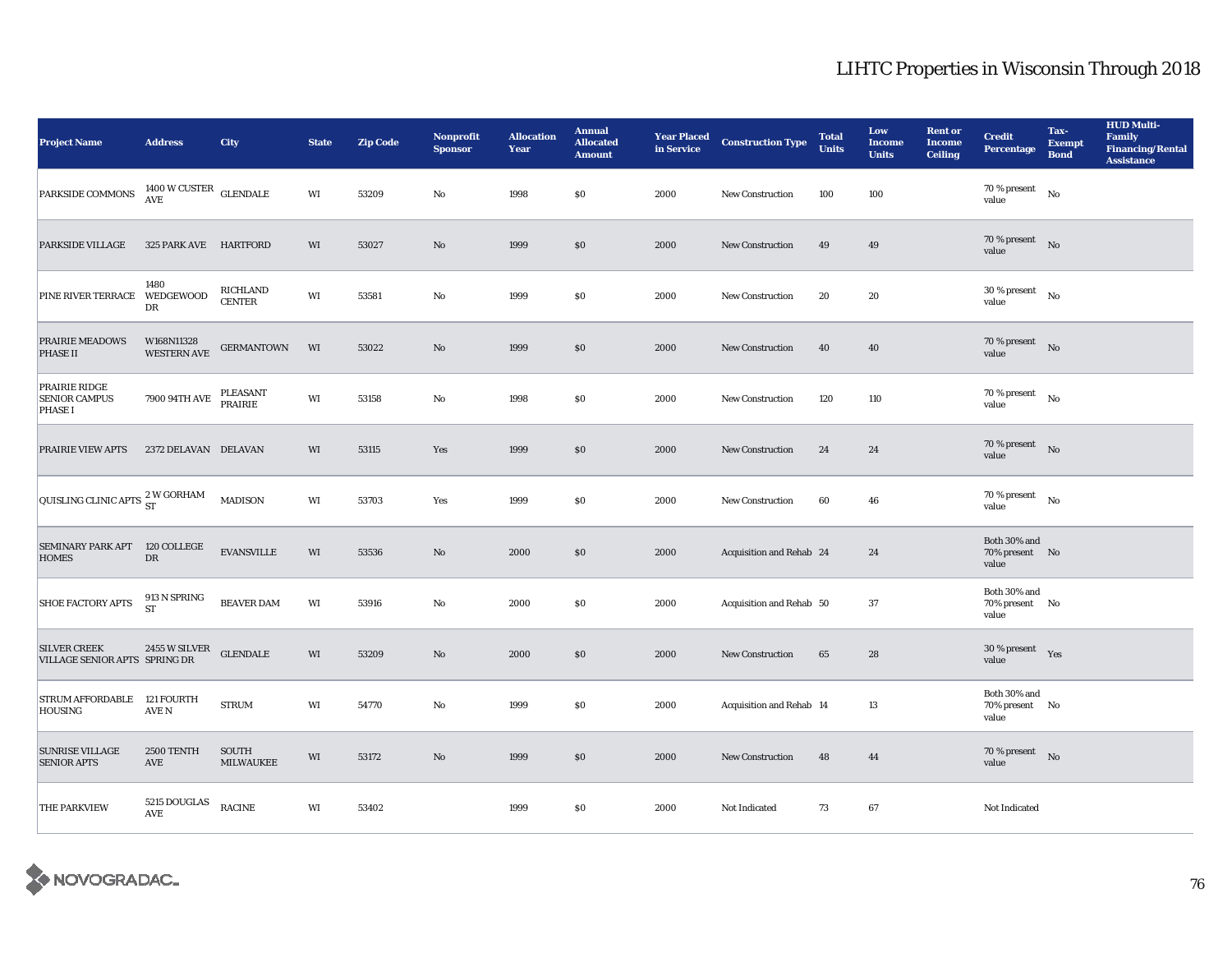| <b>Project Name</b>                                                | <b>Address</b>                                                                                                                                                                                                                           | City              | <b>State</b> | <b>Zip Code</b> | <b>Nonprofit</b><br><b>Sponsor</b> | <b>Allocation</b><br>Year | <b>Annual</b><br><b>Allocated</b><br><b>Amount</b> | <b>Year Placed<br/>in Service</b> | <b>Construction Type</b> | <b>Total</b><br><b>Units</b> | Low<br><b>Income</b><br><b>Units</b> | <b>Rent or</b><br><b>Income</b><br><b>Ceiling</b> | <b>Credit</b><br><b>Percentage</b>         | Tax-<br><b>Exempt</b><br><b>Bond</b> | <b>HUD Multi-</b><br>Family<br><b>Financing/Rental</b><br><b>Assistance</b> |
|--------------------------------------------------------------------|------------------------------------------------------------------------------------------------------------------------------------------------------------------------------------------------------------------------------------------|-------------------|--------------|-----------------|------------------------------------|---------------------------|----------------------------------------------------|-----------------------------------|--------------------------|------------------------------|--------------------------------------|---------------------------------------------------|--------------------------------------------|--------------------------------------|-----------------------------------------------------------------------------|
| TERRACES OF GENEVA 725 S CURTIS ST LAKE GENEVA<br><b>CROSSING</b>  |                                                                                                                                                                                                                                          |                   | WI           | 53147           | No                                 | 2000                      | $\$0$                                              | 2000                              | <b>New Construction</b>  | 48                           | 24                                   |                                                   | $30$ % present $\quad$ Yes<br>value        |                                      |                                                                             |
| <b>ARBOR GLEN</b>                                                  | <b>740 BROWN</b><br><b>SCHOOL RD</b>                                                                                                                                                                                                     | <b>EVANSVILLE</b> | WI           | 53536           | Yes                                | 2000                      | \$0                                                | 2001                              | <b>New Construction</b>  | 24                           | 24                                   |                                                   | $70$ % present $\quad$ No $\quad$<br>value |                                      |                                                                             |
| <b>BROOKSIDE</b><br><b>MEADOWS APTS</b>                            | 4345 FIRECLAY LA CROSSE<br>CT                                                                                                                                                                                                            |                   | WI           | 54601           | No                                 | 2000                      | \$0                                                | 2001                              | <b>New Construction</b>  | 40                           | 40                                   |                                                   | 70 % present<br>value                      | No                                   |                                                                             |
| <b>BROOKSTONE</b><br><b>TOWNHOMES</b>                              | 1934<br>BROOKSTONE HUDSON<br>CIR                                                                                                                                                                                                         |                   | WI           | 54016           | No                                 | 2000                      | $\$0$                                              | 2001                              | <b>New Construction</b>  | 34                           | $30\,$                               |                                                   | 70 % present<br>value                      | No                                   |                                                                             |
| <b>CARNEGIE PLACE</b>                                              | 1508 S 75TH ST WEST ALLIS                                                                                                                                                                                                                |                   | WI           | 53214           | No                                 | 2000                      | \$0                                                | 2001                              | Acquisition and Rehab 14 |                              | 14                                   |                                                   | Both 30% and<br>70% present No<br>value    |                                      |                                                                             |
| <b>CARVER PARK PHASE</b><br>II                                     | 730W<br><b>RESERVOIR</b><br>AVE                                                                                                                                                                                                          | <b>MILWAUKEE</b>  | WI           | 53205           | No                                 | 2000                      | $\$0$                                              | 2001                              | <b>New Construction</b>  | 58                           | 48                                   |                                                   | $70$ % present<br>value                    | $\rm No$                             |                                                                             |
| CARVER PARK PHASE I 1823 N SIXTH ST MILWAUKEE                      |                                                                                                                                                                                                                                          |                   | WI           | 53212           | No                                 | 1999                      | $\$0$                                              | 2001                              | New Construction         | 64                           | ${\bf 54}$                           |                                                   | $70$ % present $\quad$ No<br>value         |                                      |                                                                             |
| <b>CORPS HOUSE</b>                                                 | 2501W<br>$\begin{tabular}{ll} \multicolumn{2}{c}{\textbf{KILBOURN} \textbf{AVE}} & \multicolumn{2}{c}{\textbf{MILWAUKEE}}\\ \multicolumn{2}{c}{\textbf{KILBOURN} \textbf{AVE}} & \multicolumn{2}{c}{\textbf{MILWAUKEE}}\\ \end{tabular}$ |                   | WI           | 53233           | Yes                                | 1999                      | $\$0$                                              | 2001                              | Acquisition and Rehab 10 |                              | 10                                   |                                                   | $70$ % present<br>value                    | No                                   |                                                                             |
| DEER CREEK VILLAGE 3601 S 147TH ST NEW BERLIN<br><b>APTS</b>       |                                                                                                                                                                                                                                          |                   | WI           | 53151           | No                                 | 1999                      | \$0                                                | 2001                              | <b>New Construction</b>  | 145                          | 101                                  |                                                   | 70 % present<br>value                      | No                                   |                                                                             |
| <b>DELTON COMMONS</b><br><b>APT HOMES</b>                          | <b>1197 BUNKER</b><br>DR                                                                                                                                                                                                                 | <b>BARABOO</b>    | WI           | 53913           | No                                 | 2000                      | \$0                                                | 2001                              | <b>New Construction</b>  | 56                           | 56                                   |                                                   | 70 % present<br>value                      | No                                   |                                                                             |
| GLENWOOD SENIOR 405 W COTTAGE COTTAGE GROVE WI<br>LIVING COMMUNITY | <b>GROVE RD</b>                                                                                                                                                                                                                          |                   |              | 53527           | No                                 | 2000                      | \$0                                                | 2001                              | New Construction         | 39                           | 39                                   |                                                   | 70 % present $\qquad$ No<br>value          |                                      |                                                                             |
| HIGHLAND VILLAGE<br><b>APTS</b>                                    | 117<br>HOMESTEAD<br>LN                                                                                                                                                                                                                   | <b>WATERTOWN</b>  | WI           | 53098           | Yes                                | 2000                      | \$0                                                | 2001                              | <b>New Construction</b>  | 49                           | 48                                   |                                                   | $70\,\%$ present<br>value                  | No                                   |                                                                             |
| <b>HISTORIC FIFTH</b><br><b>WARD LOFT APTS</b>                     | $133$ W OREGON $$\tt MILWAUKEE$$<br><b>ST</b>                                                                                                                                                                                            |                   | WI           | 53204           | No                                 | 2000                      | \$0                                                | 2001                              | Acquisition and Rehab 98 |                              | 68                                   |                                                   | Both 30% and<br>70% present No<br>value    |                                      |                                                                             |

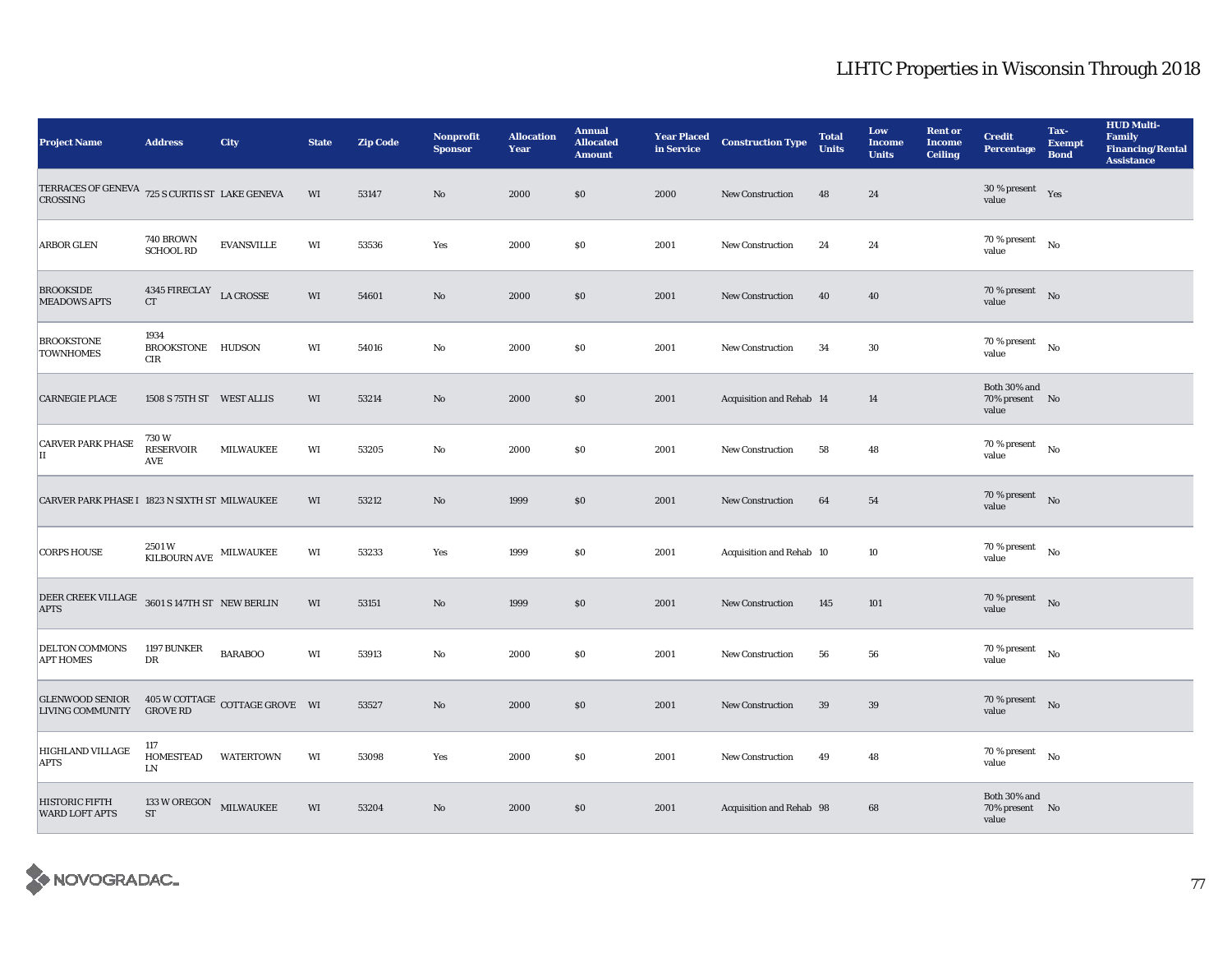| <b>Project Name</b>                          | <b>Address</b>                                                       | City                             | <b>State</b> | <b>Zip Code</b> | Nonprofit<br><b>Sponsor</b> | <b>Allocation</b><br>Year | <b>Annual</b><br><b>Allocated</b><br><b>Amount</b> | <b>Year Placed<br/>in Service</b> | <b>Construction Type</b> | <b>Total</b><br><b>Units</b> | Low<br><b>Income</b><br><b>Units</b> | <b>Rent or</b><br><b>Income</b><br><b>Ceiling</b> | <b>Credit</b><br><b>Percentage</b>         | Tax-<br><b>Exempt</b><br><b>Bond</b> | <b>HUD Multi-</b><br>Family<br><b>Financing/Rental</b><br><b>Assistance</b> |
|----------------------------------------------|----------------------------------------------------------------------|----------------------------------|--------------|-----------------|-----------------------------|---------------------------|----------------------------------------------------|-----------------------------------|--------------------------|------------------------------|--------------------------------------|---------------------------------------------------|--------------------------------------------|--------------------------------------|-----------------------------------------------------------------------------|
| <b>MADISON SFRO</b>                          | 226 SILVER RD MADISON                                                |                                  | WI           | 53714           | Yes                         | 2001                      | \$22,583                                           | 2001                              | Acquisition and Rehab 4  |                              | $\overline{4}$                       |                                                   | Both 30% and<br>70% present No<br>value    |                                      |                                                                             |
| <b>MAPLE LEAF</b><br><b>TOWNHOMES</b>        | 1850 WESTERN GREEN BAY<br>$\operatorname{AVE}$                       |                                  | WI           | 54303           | $\mathbf{No}$               | 2001                      | $\$0$                                              | 2001                              | Acquisition and Rehab 36 |                              | 36                                   |                                                   | 30 % present $Yes$<br>value                |                                      |                                                                             |
| MARQUETTE MANOR                              | 1800<br>JEFFERSON ST TWO RIVERS                                      |                                  | WI           | 54241           | No                          | 2000                      | \$0                                                | 2001                              | Acquisition and Rehab 32 |                              | $32\,$                               |                                                   | Both 30% and<br>70% present No<br>value    |                                      |                                                                             |
| <b>MARQUETTE MANOR</b>                       | 2409 TENTH<br>AVE                                                    | <b>SOUTH</b><br><b>MILWAUKEE</b> | WI           | 53172           | $\mathbf{No}$               | 2001                      | \$0\$                                              | 2001                              | <b>New Construction</b>  | 74                           | $32\,$                               |                                                   | $30\,\%$ present $\quad$ Yes<br>value      |                                      |                                                                             |
| MICHAEL HEIGHTS                              | $420$ FIFTH AVE $\;$ LA CROSSE<br>S                                  |                                  | WI           | 54601           | No                          | 2000                      | $\$0$                                              | 2001                              | <b>New Construction</b>  | 42                           | 41                                   |                                                   | $70\,\%$ present $\quad$ No<br>value       |                                      |                                                                             |
| PARKSIDE VILLAGE<br><b>APTS</b>              | 291 S MOUNTIN MAYVILLE<br>$\mathbf{D}\mathbf{R}$                     |                                  | WI           | 53050           | No                          | 2000                      | \$0\$                                              | 2001                              | <b>New Construction</b>  | 24                           | 24                                   |                                                   | $70\%$ present No<br>value                 |                                      |                                                                             |
| PINE BEND<br><b>TOWNHOMES</b>                | 1100 BAKER AVE LADYSMITH                                             |                                  | WI           | 54848           | No                          | 2000                      | \$0\$                                              | 2001                              | <b>New Construction</b>  | 24                           | 22                                   |                                                   | $70$ % present $\quad$ No $\quad$<br>value |                                      |                                                                             |
| PRIMROSE APTS                                | 1310 PRIMROSE $\,$ NEENAH<br><b>LN</b>                               |                                  | WI           | 54956           | No                          | 2001                      | \$0\$                                              | 2001                              | Acquisition and Rehab 72 |                              | 72                                   |                                                   | 30 % present $Yes$<br>value                |                                      |                                                                             |
| <b>BEAVER CREEK APTS</b>                     | 6271 N 84TH ST BROWN DEER                                            |                                  | WI           |                 |                             | 2013                      | \$0\$                                              | Insufficient<br>Data              | Not Indicated            | 44                           | $\bf{0}$                             |                                                   | Not Indicated                              |                                      |                                                                             |
| <b>BERKSHIRE-</b><br><b>OCONOMOWOC</b>       |                                                                      | 215 S MAIN ST OCONOMOWOC         | WI           | 53066           |                             | Insufficient<br>Data      | \$0                                                | Insufficient<br>Data              | Not Indicated            | 77                           | $\bf{0}$                             |                                                   | Not Indicated                              |                                      |                                                                             |
| <b>COURTYARD AT</b><br><b>WILLOW WOODS</b>   | 1500 LINCOLN<br>AVE                                                  | <b>TOMAH</b>                     | WI           | 54660           |                             | Insufficient<br>Data      | $\$0$                                              | Insufficient<br>Data              | Not Indicated            | 70                           | $\bf{0}$                             |                                                   | <b>Not Indicated</b>                       |                                      |                                                                             |
| FOX HOLLOW SENIOR 1000 LINDEN<br><b>APTS</b> | ${\rm D}{\rm R}$                                                     | <b>HOLMEN</b>                    | WI           | 54636           |                             | Insufficient<br>Data      | \$0                                                | Insufficient<br>Data              | Not Indicated            | 29                           | $\bf{0}$                             |                                                   | Not Indicated                              |                                      |                                                                             |
| <b>GLENDALE HEIGHTS</b><br><b>TOWNHOMES</b>  | <b>4095 N PORT</b><br>WASHINGTON MILWAUKEE<br>$\mathbb{R}\mathbb{D}$ |                                  | WI           | 53212           |                             | 2013                      | $\$0$                                              | Insufficient<br>Data              | Not Indicated            | 18                           | $\bf{0}$                             |                                                   | Not Indicated                              |                                      |                                                                             |

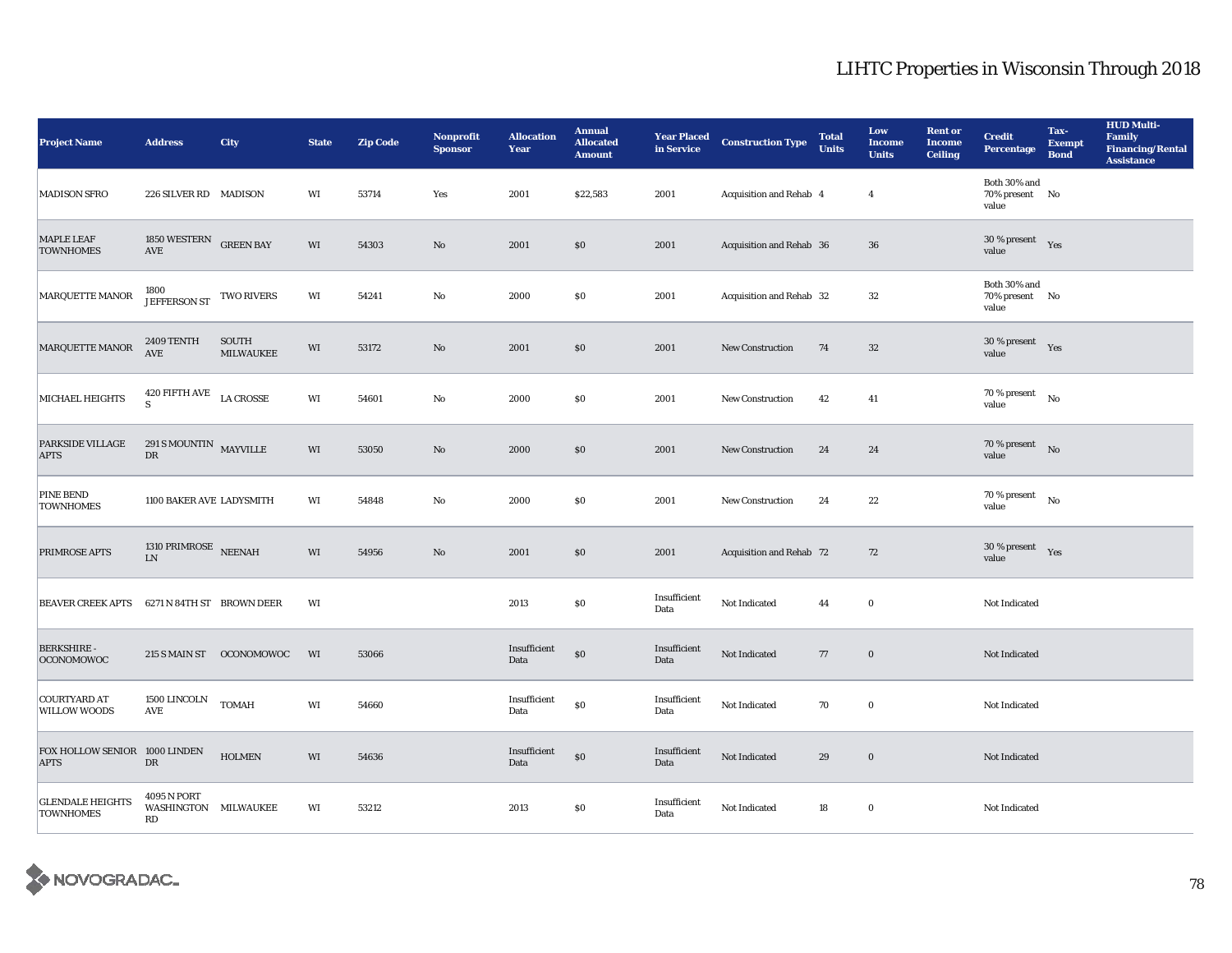| <b>Project Name</b>                                                | <b>Address</b>                                            | <b>City</b>        | <b>State</b> | <b>Zip Code</b> | Nonprofit<br><b>Sponsor</b> | <b>Allocation</b><br>Year | <b>Annual</b><br><b>Allocated</b><br><b>Amount</b> | <b>Year Placed<br/>in Service</b> | <b>Construction Type</b> | <b>Total</b><br><b>Units</b> | Low<br><b>Income</b><br><b>Units</b> | <b>Rent or</b><br><b>Income</b><br><b>Ceiling</b> | <b>Credit</b><br><b>Percentage</b> | Tax-<br><b>Exempt</b><br><b>Bond</b> | <b>HUD Multi-</b><br>Family<br><b>Financing/Rental</b><br><b>Assistance</b> |
|--------------------------------------------------------------------|-----------------------------------------------------------|--------------------|--------------|-----------------|-----------------------------|---------------------------|----------------------------------------------------|-----------------------------------|--------------------------|------------------------------|--------------------------------------|---------------------------------------------------|------------------------------------|--------------------------------------|-----------------------------------------------------------------------------|
| GRAND HAVEN APTS 520 N 20TH ST MILWAUKEE                           |                                                           |                    | WI           | 53233           |                             | Insufficient<br>Data      | $\$0$                                              | Insufficient<br>Data              | Not Indicated            | 79                           | $\bf{0}$                             |                                                   | Not Indicated                      |                                      |                                                                             |
| HI-RISE AFFORDABLE 1300 BRIGGS CT STEVENS POINT HOUSING PHASE 2    |                                                           |                    | WI           | 54481           |                             | Insufficient<br>Data      | $\$0$                                              | Insufficient<br>Data              | Not Indicated            | 37                           | $\bf{0}$                             |                                                   | Not Indicated                      |                                      |                                                                             |
| HI-RISE AFFORDABLE 1300 BRIGGS CT STEVENS POINT WI HOUSING PHASE 1 |                                                           |                    |              | 54481           |                             | 2004                      | \$0                                                | Insufficient<br>Data              | Not Indicated            | 32                           | $\bf{0}$                             |                                                   | Not Indicated                      |                                      |                                                                             |
| HOMETOWN HARBOR - 1600 OHIO ST RACINE<br><b>RACINE</b>             |                                                           |                    | WI           | 53405           |                             | Insufficient<br>Data      | $\$0$                                              | Insufficient<br>Data              | Not Indicated            | 14                           | $\bf{0}$                             |                                                   | Not Indicated                      |                                      |                                                                             |
| INGRAM PLACE APTS $^{2001}$ N HOLTON MILWAUKEE                     |                                                           |                    | WI           | 53212           |                             | 2013                      | \$0                                                | Insufficient<br>Data              | Not Indicated            | 53                           | $\bf{0}$                             |                                                   | Not Indicated                      |                                      |                                                                             |
| JOHNSON PARK LOFTS 1862 W FOND                                     |                                                           | MILWAUKEE          | WI           | 53205           |                             | 2004                      | \$0                                                | Insufficient<br>Data              | Not Indicated            | 23                           | $\bf{0}$                             |                                                   | Not Indicated                      |                                      |                                                                             |
| <b>LINCOLN MANOR</b>                                               | 5809 16TH ST                                              | <b>MT PLEASANT</b> | WI           | 53406           |                             | 2005                      | $\$0$                                              | Insufficient<br>Data              | Not Indicated            | 104                          | $\bf{0}$                             |                                                   | Not Indicated                      |                                      |                                                                             |
| <b>MANITOWOC</b><br><b>NORTHWINDS</b>                              | 1571 S 35TH ST MANITOWOC                                  |                    | WI           | 54220           |                             | 2013                      | $\$0$                                              | Insufficient<br>Data              | Not Indicated            | 40                           | 0                                    |                                                   | Not Indicated                      |                                      |                                                                             |
| <b>MARATHON CO</b><br><b>HOUSING</b><br><b>REDEVELPMT-RD</b>       | 503 HIGH ST                                               | <b>MOSINEE</b>     | WI           | 54455           |                             | Insufficient<br>Data      | $\$0$                                              | Insufficient<br>Data              | Not Indicated            | 133                          | $\bf{0}$                             |                                                   | Not Indicated                      |                                      |                                                                             |
| <b>NORTHWOODS APTS</b>                                             | $224\,\mathrm{W}\,\mathrm{WRIGHT}$ MILWAUKEE<br><b>ST</b> |                    | WI           | 53212           |                             | 2004                      | $\$0$                                              | Insufficient<br>Data              | Not Indicated            | 72                           | $\bf{0}$                             |                                                   | Not Indicated                      |                                      |                                                                             |
| PARK CLUB APTS                                                     | 8253 N 107TH ST MILWAUKEE                                 |                    | WI           | 53224           |                             | Insufficient<br>Data      | $\$0$                                              | Insufficient<br>Data              | Not Indicated            | 54                           | $\mathbf 0$                          |                                                   | Not Indicated                      |                                      |                                                                             |
| <b>RESIDENCES AT</b><br><b>LIBRARY PARK</b>                        | 711 59TH PL                                               | <b>KENOSHA</b>     | WI           | 53140           |                             | 2013                      | $\$0$                                              | Insufficient<br>Data              | Not Indicated            | 46                           | $\bf{0}$                             |                                                   | Not Indicated                      |                                      |                                                                             |
| <b>THE AVENUE</b>                                                  | 1948 E<br>WASHINGTON MADISON<br>AVE                       |                    | WI           | 53704           |                             | Insufficient<br>Data      | $\$0$                                              | Insufficient<br>Data              | Not Indicated            | 30                           | $\bf{0}$                             |                                                   | Not Indicated                      |                                      |                                                                             |

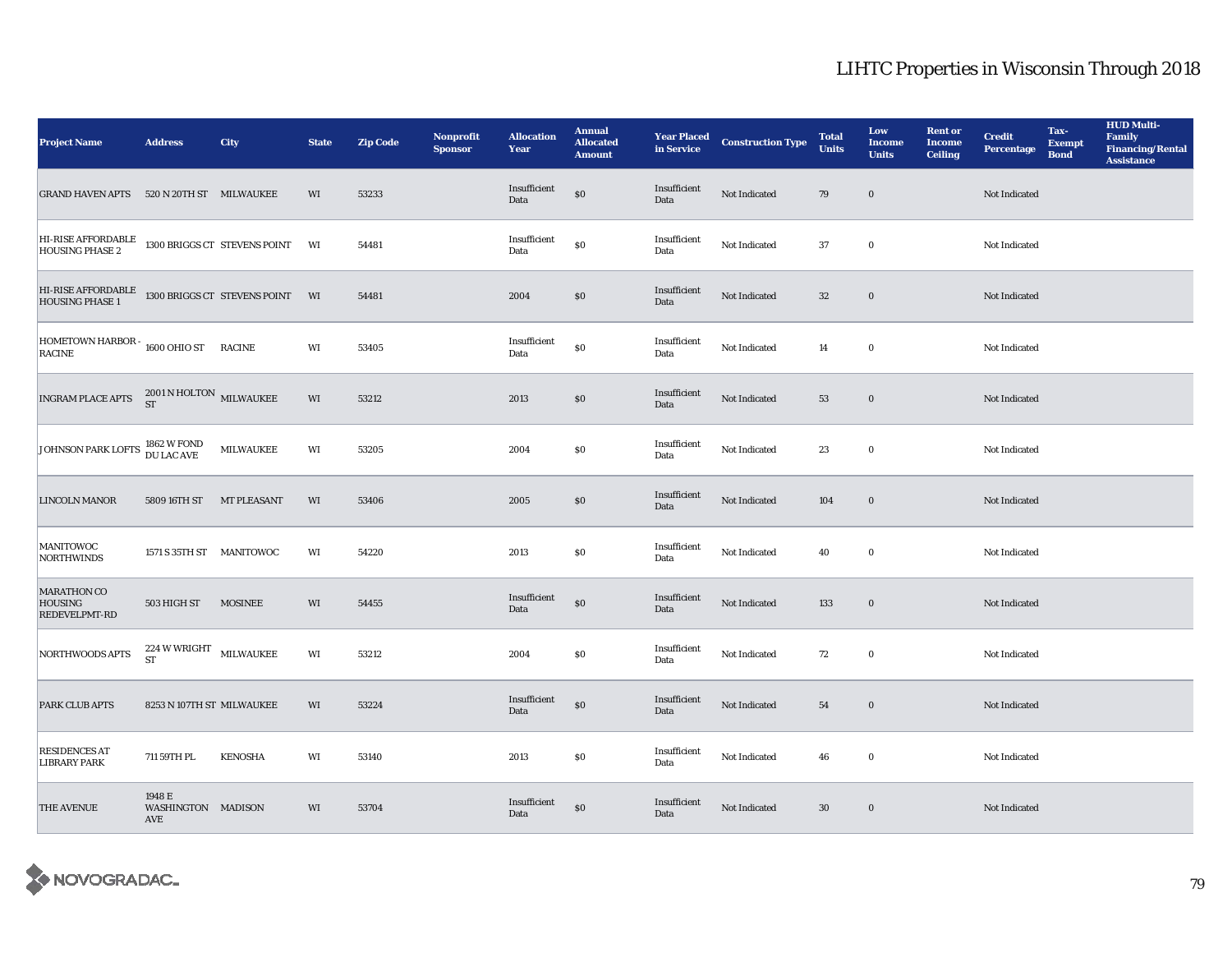| <b>Project Name</b>                                    | <b>Address</b>                                           | City               | <b>State</b> | <b>Zip Code</b> | Nonprofit<br><b>Sponsor</b> | <b>Allocation</b><br>Year | <b>Annual</b><br><b>Allocated</b><br><b>Amount</b> | <b>Year Placed<br/>in Service</b> | <b>Construction Type</b> | <b>Total</b><br><b>Units</b> | Low<br><b>Income</b><br><b>Units</b> | <b>Rent or</b><br><b>Income</b><br><b>Ceiling</b> | <b>Credit</b><br><b>Percentage</b>          | Tax-<br><b>Exempt</b><br><b>Bond</b> | <b>HUD Multi-</b><br>Family<br><b>Financing/Rental</b><br><b>Assistance</b> |
|--------------------------------------------------------|----------------------------------------------------------|--------------------|--------------|-----------------|-----------------------------|---------------------------|----------------------------------------------------|-----------------------------------|--------------------------|------------------------------|--------------------------------------|---------------------------------------------------|---------------------------------------------|--------------------------------------|-----------------------------------------------------------------------------|
| <b>WILSON COMMONS</b>                                  | $1500\,\rm{W}$ SONATA $\,$ MILWAUKEE<br>${\rm D}{\rm R}$ |                    | WI           | 53221           |                             | Insufficient<br>Data      | $\$0$                                              | Insufficient<br>Data              | Not Indicated            | 55                           | $\bf{0}$                             |                                                   | Not Indicated                               |                                      |                                                                             |
| <b>ASHLAND</b><br><b>ENTERPRISES</b>                   | 401<br>MACARTHUR ASHLAND<br>AVE                          |                    | WI           | 54806           | No                          | 1987                      | \$0                                                | 1987                              | <b>New Construction</b>  | 22                           | 10                                   |                                                   | $30$ % present $\hbox{~No}$<br>value        |                                      |                                                                             |
| BARABOO COURT APTS 1119 12TH ST                        |                                                          | <b>BARABOO</b>     | WI           | 53913           | No                          | 1987                      | \$0                                                | 1987                              | New Construction         | 40                           | 40                                   |                                                   | $30$ % present $$\rm{No}$$<br>value         |                                      |                                                                             |
| <b>BERLIN TERRACE</b>                                  | 477 OAK ST                                               | <b>BERLIN</b>      | WI           | 54923           | No                          | 1987                      | $\$0$                                              | 1987                              | New Construction         | $32\phantom{.0}$             | $32\,$                               |                                                   | $30$ % present $$\rm{No}$$<br>value         |                                      |                                                                             |
| CHERRY WOODS APTS 704 KERST RD WESTFIELD               |                                                          |                    | WI           | 53964           | No                          | 1987                      | \$0                                                | 1987                              | <b>New Construction</b>  | 8                            | $\overline{4}$                       |                                                   | $30$ % present $\quad$ No $\quad$<br>value  |                                      |                                                                             |
| <b>CONCEPT II</b>                                      | 532 JEFFERSON MAUSTON<br><b>ST</b>                       |                    | WI           | 53948           | No                          | 1987                      | \$0                                                | 1987                              | New Construction         | 12                           | $\bf 6$                              |                                                   | $70$ % present $$\rm{No}$$<br>value         |                                      |                                                                             |
| <b>GEM DEVELOPMENT</b><br><b>CORP</b>                  | $3056$ N PALMER $\quad$ MILWAUKEE<br>${\cal ST}$         |                    | WI           | 53212           | No                          | 1987                      | $\$0$                                              | 1987                              | Acquisition and Rehab 18 |                              | 18                                   |                                                   | $70$ % present $$\rm{No}$$<br>value         |                                      |                                                                             |
| GEM DEVELOPMENT 4136 N GREEN<br><b>CORP</b>            | <b>BAY AVE</b>                                           | $\text{MILWAUKEE}$ | WI           | 53209           | $\mathbf{N}\mathbf{o}$      | 1987                      | $\$0$                                              | 1987                              | Existing                 | $\bf 8$                      | $\bf 8$                              |                                                   | $30$ % present $\;\;$ No $\;\;$<br>value    |                                      |                                                                             |
| GEM DEVELOPMENT 4409 W LISBON MILWAUKEE<br><b>CORP</b> | $\operatorname{AVE}$                                     |                    | WI           | 53208           | No                          | 1987                      | $\$0$                                              | 1987                              | <b>Existing</b>          | 8                            | $\bf8$                               |                                                   | $30$ % present $\quad$ No $\quad$<br>value  |                                      |                                                                             |
| <b>JACKSON BAY APTS</b>                                | N168W21920<br><b>MAIN ST</b>                             | <b>JACKSON</b>     | WI           | 53037           | No                          | 1987                      | \$0                                                | 1987                              | <b>New Construction</b>  | 25                           | 25                                   |                                                   | $30$ % present $\hbox{~No}$<br>value        |                                      |                                                                             |
| <b>MENOMONIE</b><br><b>HOUSING</b>                     | 2421 FOURTH<br><b>STE</b>                                | MENOMONIE          | WI           | 54751           | No                          | 1987                      | $\$0$                                              | 1987                              | <b>New Construction</b>  | 24                           | 22                                   |                                                   | 70 % present $\qquad$ No<br>value           |                                      |                                                                             |
| MILLSTONE HOME                                         | 41 MILLSTONE MADISON<br>$\mathbf{R}\mathbf{D}$           |                    | WI           | 53717           | No                          | 1987                      | \$0                                                | 1987                              | New Construction         | $\overline{\mathbf{4}}$      | $\overline{4}$                       |                                                   | $70$ % present $$\rm{No}$$<br>value         |                                      |                                                                             |
| <b>NICKEL RIVER APTS</b><br><b>BARRON</b>              | 360 E BIRCH<br>AVE                                       | <b>BARRON</b>      | WI           | 54812           | No                          | 1987                      | $\$0$                                              | 1987                              | New Construction         | 24                           | 22                                   |                                                   | $70$ % present $\quad$ $_{\rm No}$<br>value |                                      |                                                                             |

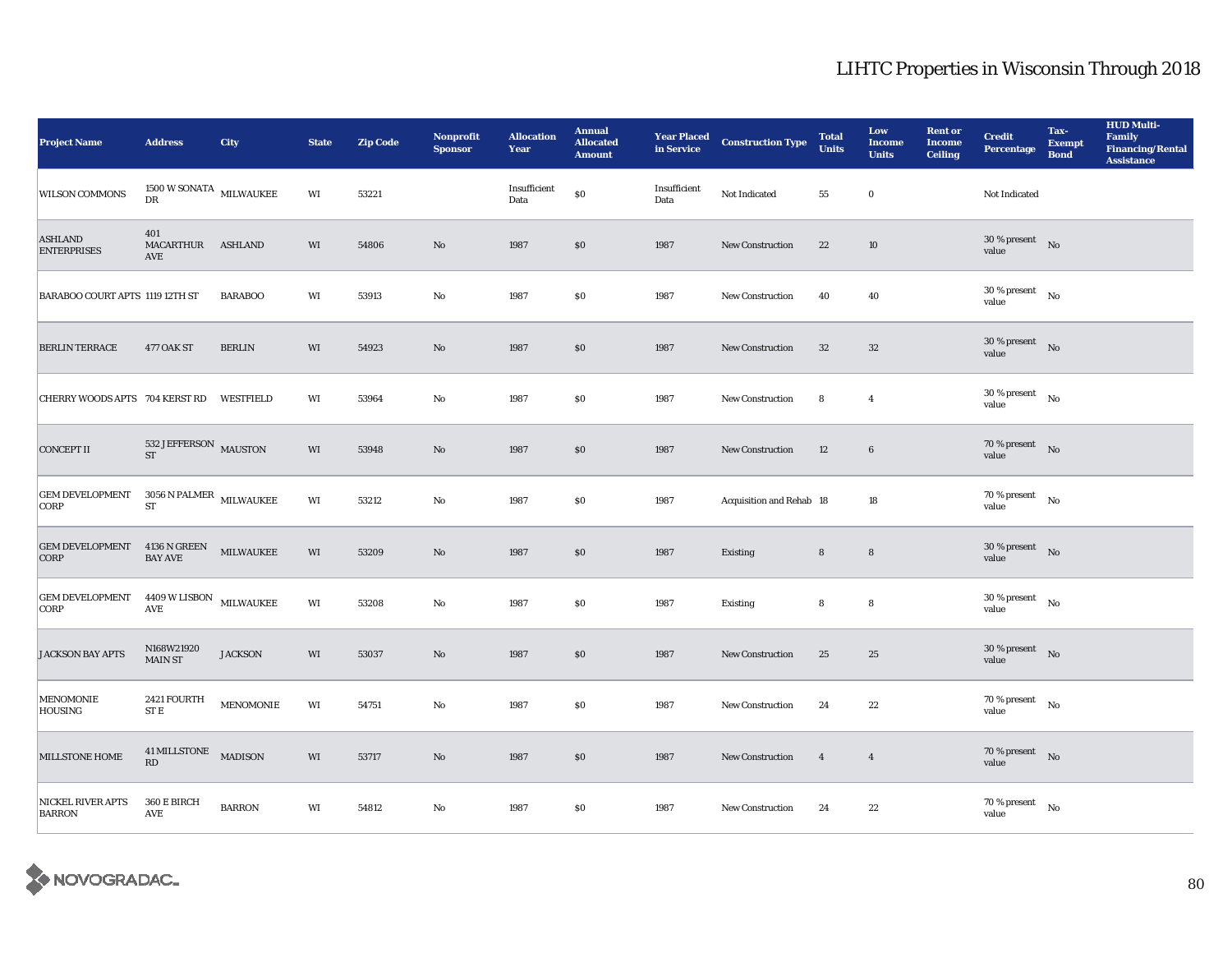| <b>Project Name</b>                       | <b>Address</b>                    | City              | <b>State</b> | <b>Zip Code</b> | <b>Nonprofit</b><br><b>Sponsor</b> | <b>Allocation</b><br>Year | <b>Annual</b><br><b>Allocated</b><br><b>Amount</b> | <b>Year Placed<br/>in Service</b> | <b>Construction Type</b> | <b>Total</b><br><b>Units</b> | Low<br><b>Income</b><br><b>Units</b> | <b>Rent or</b><br><b>Income</b><br><b>Ceiling</b> | <b>Credit</b><br><b>Percentage</b>         | Tax-<br><b>Exempt</b><br><b>Bond</b> | <b>HUD Multi-</b><br>Family<br><b>Financing/Rental</b><br><b>Assistance</b> |
|-------------------------------------------|-----------------------------------|-------------------|--------------|-----------------|------------------------------------|---------------------------|----------------------------------------------------|-----------------------------------|--------------------------|------------------------------|--------------------------------------|---------------------------------------------------|--------------------------------------------|--------------------------------------|-----------------------------------------------------------------------------|
| <b>NICKEL RIVER APTS</b><br><b>DURAND</b> | 171 COUNTRY<br>${\rm LN}$         | <b>DURAND</b>     | WI           | 54736           | No                                 | 1987                      | \$0                                                | 1987                              | <b>New Construction</b>  | 24                           | $22\,$                               |                                                   | $70\%$ present No<br>value                 |                                      |                                                                             |
| <b>NICKEL RIVER INV</b><br><b>CADOTT</b>  | 971 N KELLY ST CADOTT             |                   | WI           | 54727           | No                                 | 1987                      | \$0                                                | 1987                              | New Construction         | 24                           | 22                                   |                                                   | 70 % present $\qquad$ No<br>value          |                                      |                                                                             |
| <b>PUMPHOUSE</b><br><b>CROSSING I</b>     | 400<br>PUMPHOUSE<br>RD            | CHIPPEWA FALLS WI |              | 54729           | $\mathbf{No}$                      | 1987                      | $\$0$                                              | 1987                              | New Construction         | 72                           | 72                                   |                                                   | $70\%$ present No<br>value                 |                                      |                                                                             |
| <b>STANLEY HOUSING</b>                    | 450 GRANT ST STANLEY              |                   | WI           | 54768           | No                                 | 1987                      | \$0                                                | 1987                              | <b>New Construction</b>  | 24                           | $\bf{22}$                            |                                                   | 70 % present<br>value                      | No                                   |                                                                             |
| <b>WAUPUN TERRACE</b>                     | 717 W LINCOLN WAUPUN<br><b>ST</b> |                   | WI           | 53963           | No                                 | 1987                      | \$0                                                | 1987                              | <b>New Construction</b>  | 40                           | 40                                   |                                                   | $30$ % present $\;\;$ No $\;$<br>value     |                                      |                                                                             |
| <b>WEDGEWOOD</b><br><b>COMMONS</b>        | 1935 MILLER ST LA CROSSE          |                   | WI           | 54601           | No                                 | 1987                      | \$0                                                | 1987                              | <b>New Construction</b>  | 72                           | 72                                   |                                                   | 70 % present<br>value                      | No                                   |                                                                             |
| WHITEWATER COURT 141 N HYER LN WHITEWATER |                                   |                   | WI           | 53190           | $\mathbf{No}$                      | 1987                      | \$0                                                | 1987                              | <b>New Construction</b>  | 40                           | 40                                   |                                                   | $30$ % present $\;\;$ No $\;$<br>value     |                                      |                                                                             |
| <b>WILLOW VILLAGE I</b>                   | 204 SUNSET LN BOSCOBEL            |                   | WI           | 53805           | No                                 | 1987                      | \$0                                                | 1987                              | Existing                 | 20                           | 20                                   |                                                   | 30 % present<br>value                      | No                                   |                                                                             |
| <b>BENNETT HOUSING</b>                    | 1514 MANITOBA SOUTH<br>AVE        | MILWAUKEE         | WI           | 53172           | No                                 | 1988                      | \$0                                                | 1988                              | Existing                 | $7\phantom{.0}$              | $7\phantom{.0}$                      |                                                   | $30$ % present $$\rm{No}$$<br>value        |                                      |                                                                             |
| 1609-11 GRAND AVE                         | 1609 GRAND<br>AVE                 | <b>RACINE</b>     | WI           | 53403           | $\rm No$                           | 1988                      | \$0                                                | 1988                              | Acquisition and Rehab 2  |                              | $\boldsymbol{2}$                     |                                                   | 70 % present $$\rm{No}$$<br>value          |                                      |                                                                             |
| 2123-25 W SCOTT ST                        | 2123 W SCOTT<br><b>ST</b>         | MILWAUKEE         | WI           | 53204           | No                                 | 1988                      | $\$0$                                              | 1988                              | Acquisition and Rehab 5  |                              | $\overline{7}$                       |                                                   | $70$ % present $\quad$ No $\quad$<br>value |                                      |                                                                             |
| 301 CAROLINE<br><b>PROJECT</b>            | 301 CAROLINE<br>${\rm ST}$        | <b>ATHENS</b>     | WI           | 54411           | No                                 | 1988                      | \$0                                                | 1988                              | Acquisition and Rehab 7  |                              | $7\phantom{.0}$                      |                                                   | $30$ % present $$\rm{No}$$<br>value        |                                      |                                                                             |
| 3610-12 SPRING ST                         | 3610 SPRING ST RACINE             |                   | WI           | 53405           | No                                 | 1988                      | \$0                                                | 1988                              | Acquisition and Rehab 2  |                              | -1                                   |                                                   | $70$ % present $$\rm{No}$$<br>value        |                                      |                                                                             |

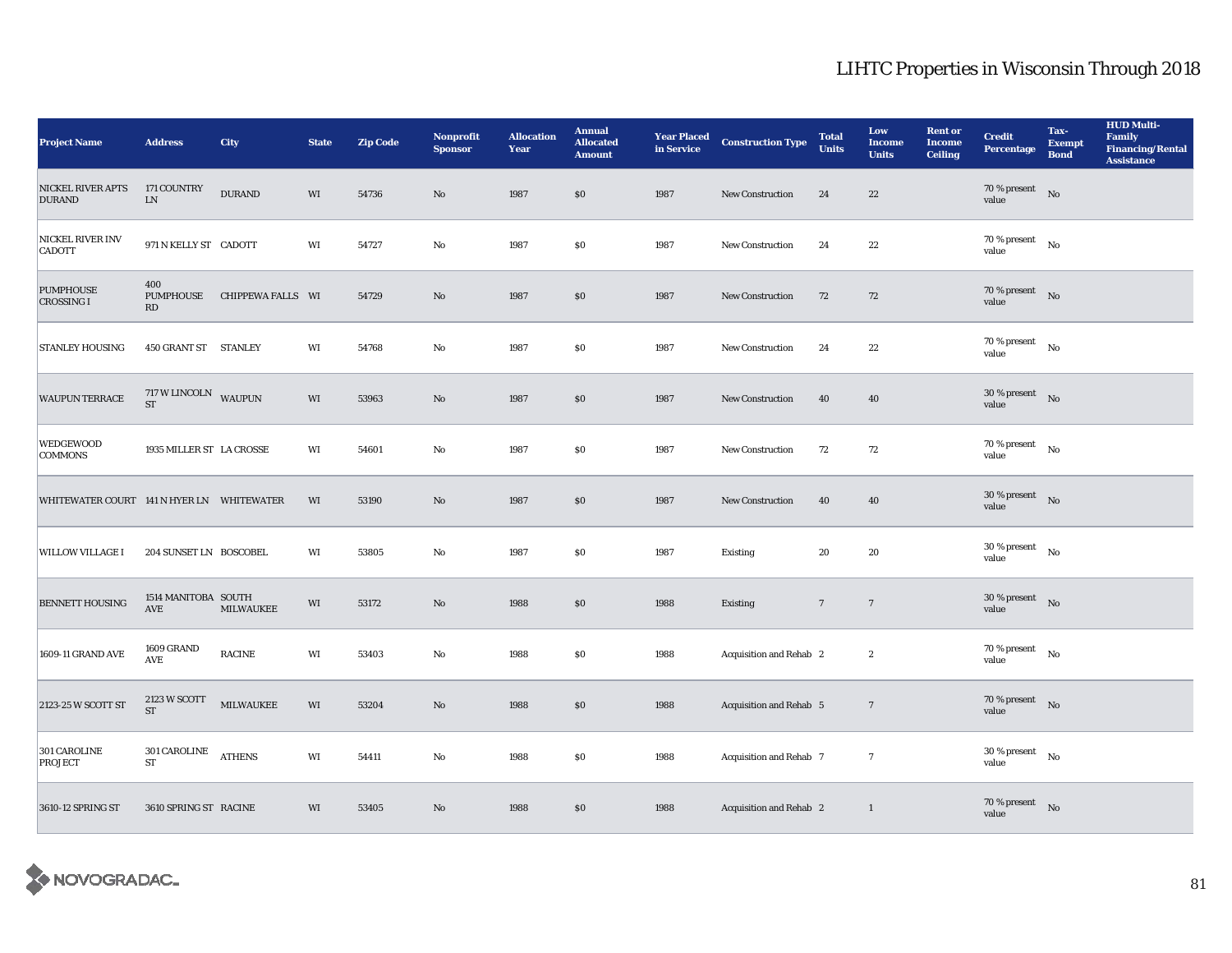| <b>Project Name</b>                                                                                                 | <b>Address</b>                           | City                       | <b>State</b>           | <b>Zip Code</b> | <b>Nonprofit</b><br><b>Sponsor</b> | <b>Allocation</b><br>Year | <b>Annual</b><br><b>Allocated</b><br><b>Amount</b> | <b>Year Placed<br/>in Service</b> | <b>Construction Type</b> | <b>Total</b><br><b>Units</b> | Low<br><b>Income</b><br><b>Units</b> | <b>Rent or</b><br><b>Income</b><br><b>Ceiling</b> | <b>Credit</b><br><b>Percentage</b>     | Tax-<br><b>Exempt</b><br><b>Bond</b> | <b>HUD Multi-</b><br>Family<br><b>Financing/Rental</b><br><b>Assistance</b> |
|---------------------------------------------------------------------------------------------------------------------|------------------------------------------|----------------------------|------------------------|-----------------|------------------------------------|---------------------------|----------------------------------------------------|-----------------------------------|--------------------------|------------------------------|--------------------------------------|---------------------------------------------------|----------------------------------------|--------------------------------------|-----------------------------------------------------------------------------|
| 623 N MEMORIAL DR                                                                                                   | 623 N<br>MEMORIAL DR                     | <b>RACINE</b>              | WI                     | 53404           | No                                 | 1988                      | \$0                                                | 1988                              | <b>New Construction</b>  | <sup>1</sup>                 | $\mathbf{1}$                         |                                                   | 30 % present<br>value                  | $\rm No$                             |                                                                             |
| $8016 \text{ W SHERIDAN AVE} \begin{array}{ll} 8016 \text{ W} \\ \text{SHERIDAN AVE} \end{array} \text{ MILWAUKEE}$ |                                          |                            | $\mathbf{W}\mathbf{I}$ | 53218           | No                                 | 1988                      | \$0                                                | 1988                              | Existing                 | $\overline{4}$               | $\overline{4}$                       |                                                   | $30$ % present $$\rm{No}$$<br>value    |                                      |                                                                             |
| 8133 W HAMPTON AVE $\frac{8133 \text{ W}}{\text{HAMPTON AVE}}$ MILWAUKEE                                            |                                          |                            | WI                     | 53218           | No                                 | 1988                      | $\$0$                                              | 1988                              | Existing                 | 8                            | 8                                    |                                                   | 30 % present<br>value                  | No                                   |                                                                             |
| <b>EASTWOOD PARK II</b>                                                                                             | 510 E 21ST ST                            | MARSHFIELD                 | WI                     | 54449           | No                                 | 1988                      | $\$0$                                              | 1988                              | New Construction         | 16                           | 16                                   |                                                   | $30$ % present $\;\;$ No $\;$<br>value |                                      |                                                                             |
| <b>FAIRBANKS FLATS</b><br><b>APTS</b>                                                                               | 205 BIRCH AVE BELOIT                     |                            | WI                     | 53511           | No                                 | 1988                      | $\$0$                                              | 1988                              | Acquisition and Rehab 24 |                              | 24                                   |                                                   | $70\,\%$ present<br>value              | No                                   |                                                                             |
| <b>GRANITE CITY</b><br><b>HEIGHTS</b>                                                                               | 331 MAIN ST                              | <b>MONTELLO</b>            | WI                     | 53949           | No                                 | 1988                      | $\$0$                                              | 1988                              | <b>New Construction</b>  | 10                           | 10                                   |                                                   | $30$ % present $$\rm{No}$$<br>value    |                                      |                                                                             |
| HIGH SCHOOL APTS                                                                                                    | 220 W GRAND<br><b>AVE</b>                | <b>BELOIT</b>              | WI                     | 53511           | No                                 | 1988                      | $\$0$                                              | 1988                              | <b>New Construction</b>  | 50                           | 50                                   |                                                   | 70 % present $$\rm{No}$$<br>value      |                                      |                                                                             |
| <b>HOME</b><br>OPPORTUNITIES INC AVE                                                                                | 619 W NINTH                              | <b>OSHKOSH</b>             | WI                     | 54902           | No                                 | 1988                      | $\$0$                                              | 1988                              | Existing                 | $\sqrt{2}$                   | $\boldsymbol{2}$                     |                                                   | $30$ % present $$\rm{No}$$<br>value    |                                      |                                                                             |
| <b>JEFFERSON APTS</b>                                                                                               | $701$ JEFFERSON $\,$ TOMAH<br>${\rm ST}$ |                            | WI                     | 54660           | No                                 | 1988                      | \$0                                                | 1988                              | New Construction         | $\boldsymbol{2}$             | $\boldsymbol{2}$                     |                                                   | 70 % present<br>value                  | No                                   |                                                                             |
| <b>LILY LANE GROUP</b><br><b>HOME</b>                                                                               | <b>1530 LILY LN</b>                      | WISCONSIN<br><b>RAPIDS</b> | WI                     | 54494           | No                                 | 1988                      | \$0                                                | 1988                              | <b>New Construction</b>  | $\overline{4}$               | $\mathbf{1}$                         |                                                   | 70 % present $\hbox{No}$<br>value      |                                      |                                                                             |
| LOYAL GROUP HOME 404 S MAIN ST LOYAL                                                                                |                                          |                            | WI                     | 54446           | No                                 | 1988                      | $\$0$                                              | 1988                              | New Construction         | $5\phantom{.0}$              | $\mathbf{1}$                         |                                                   | 70 % present<br>value                  | $_{\rm No}$                          |                                                                             |
| MAINE STREET APTS 122 MAINE ST MAUSTON                                                                              |                                          |                            | WI                     | 53948           | No                                 | 1988                      | $\$0$                                              | 1988                              | Acquisition and Rehab 17 |                              | $16\,$                               |                                                   | 70 % present $\qquad$ No<br>value      |                                      |                                                                             |
| NICOLA TOWNHOMES 1729 VERONA ST MIDDLETON                                                                           |                                          |                            | WI                     | 53562           | No                                 | 1988                      | \$0                                                | 1988                              | <b>New Construction</b>  | 15                           | 10                                   |                                                   | $70$ % present<br>value                | No                                   |                                                                             |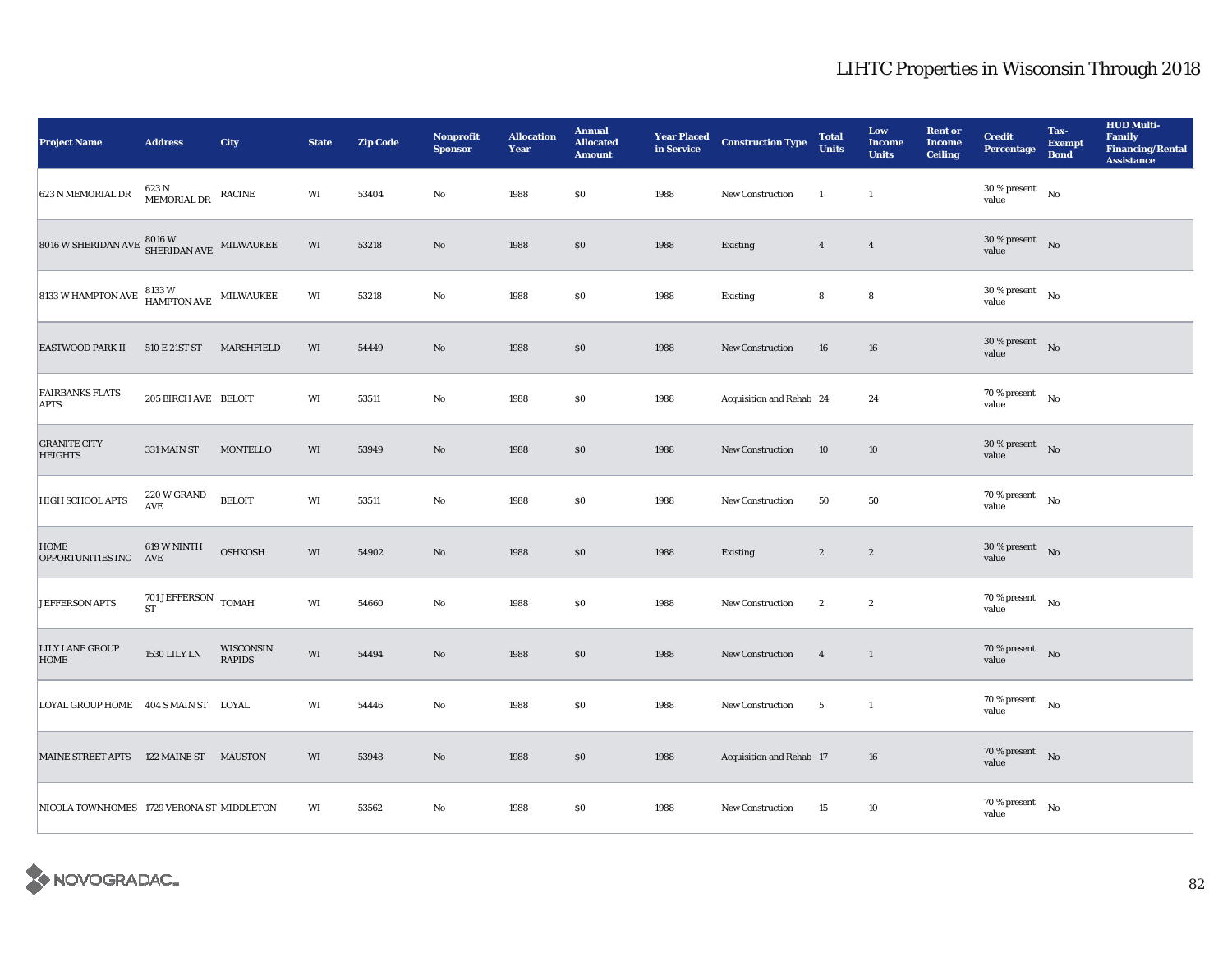| <b>Project Name</b>                             | <b>Address</b>                                | City                               | <b>State</b>           | <b>Zip Code</b> | <b>Nonprofit</b><br><b>Sponsor</b> | <b>Allocation</b><br>Year | <b>Annual</b><br><b>Allocated</b><br><b>Amount</b> | <b>Year Placed<br/>in Service</b> | <b>Construction Type</b> | <b>Total</b><br><b>Units</b> | Low<br><b>Income</b><br><b>Units</b> | <b>Rent or</b><br><b>Income</b><br><b>Ceiling</b> | <b>Credit</b><br><b>Percentage</b>     | Tax-<br><b>Exempt</b><br><b>Bond</b> | <b>HUD Multi-</b><br>Family<br><b>Financing/Rental</b><br><b>Assistance</b> |
|-------------------------------------------------|-----------------------------------------------|------------------------------------|------------------------|-----------------|------------------------------------|---------------------------|----------------------------------------------------|-----------------------------------|--------------------------|------------------------------|--------------------------------------|---------------------------------------------------|----------------------------------------|--------------------------------------|-----------------------------------------------------------------------------|
| OAKCREEK/RIDGEWO 104 N<br>OD                    | <b>JEFFERSON ST</b>                           | WHITEWATER                         | WI                     | 53190           | No                                 | 1988                      | \$0                                                | 1988                              | <b>New Construction</b>  | 8                            | 8                                    |                                                   | $70\,\%$ present No<br>value           |                                      |                                                                             |
| <b>PARKVIEW APTS</b>                            |                                               | 331 E MCKENNY ST CROIX FALLS WI ST |                        | 54024           | No                                 | 1988                      | \$0                                                | 1988                              | New Construction         | 12                           | 12                                   |                                                   | $30$ % present $$\rm{No}$$<br>value    |                                      |                                                                             |
| <b>REGENCY MANOR</b>                            | 6785 DIANE DR WEST BEND                       |                                    | WI                     | 53090           | $\mathbf{N}\mathbf{o}$             | 1988                      | $\$0$                                              | 1988                              | New Construction         | 12                           | 12                                   |                                                   | $30$ % present $$\rm{No}$$<br>value    |                                      |                                                                             |
| <b>RIVERVIEW APTS</b>                           | $301\,$ RAILROAD<br>$\operatorname{ST}$       | ROCK SPRINGS                       | WI                     | 53961           | No                                 | 1988                      | $\$0$                                              | 1988                              | New Construction         | 6                            | 6                                    |                                                   | $30$ % present $$\rm{No}$$<br>value    |                                      |                                                                             |
| SPRING VILLAGE APTS 711 N SPRING ST RANDOM LAKE |                                               |                                    | WI                     | 53075           | No                                 | 1988                      | \$0\$                                              | 1988                              | <b>New Construction</b>  | 12                           | 12                                   |                                                   | $30$ % present $\;\;$ No $\;$<br>value |                                      |                                                                             |
| <b>SUNRISE MEADOWS</b>                          | W1159 LEWIS<br>LN                             | <b>IXONIA</b>                      | WI                     | 53036           | No                                 | 1988                      | $\$0$                                              | 1988                              | New Construction         | 10                           | 10                                   |                                                   | $30$ % present $$\rm{No}$$<br>value    |                                      |                                                                             |
| T & J INVESTMENTS                               | $1275$ SHAWANO $${\rm GREEN}$ BAY $\;$        |                                    | WI                     | 54303           | No                                 | 1988                      | $\$0$                                              | 1988                              | Existing                 | 12                           | $\boldsymbol{9}$                     |                                                   | $30$ % present $$\rm{No}$$<br>value    |                                      |                                                                             |
| <b>COTTAGES</b>                                 | 5165 TAYLOR RD MC FARLAND                     |                                    | WI                     | 53558           | No                                 | 1988                      | $\$0$                                              | 1988                              | New Construction         | 72                           | 42                                   |                                                   | $30$ % present $\quad$ Yes<br>value    |                                      |                                                                             |
| <b>WESTFIELD</b><br><b>COMMONS</b>              | 216 MONROE ST WESTFIELD                       |                                    | WI                     | 53964           | No                                 | 1988                      | \$0                                                | 1988                              | Existing                 | 18                           | 18                                   |                                                   | $30\,\%$ present $$\rm{No}$$ value     |                                      |                                                                             |
| 1027 N MEMORIAL DR                              | $1027$ N $$\tt MEMORIAL\,DR$$ RACINE          |                                    | $\mathbf{W}\mathbf{I}$ | 53404           | No                                 | 1989                      | $\$0$                                              | 1989                              | Existing                 | $\overline{4}$               | $\overline{4}$                       |                                                   | $30$ % present $$\rm{No}$$<br>value    |                                      |                                                                             |
| 1325 MARQUETTE ST                               | $^{1325}_{\rm MARQUETTE\,ST}$ RACINE          |                                    | WI                     | 53404           | $\mathbf{N}\mathbf{o}$             | 1989                      | $\$0$                                              | 1989                              | Acquisition and Rehab 2  |                              | $\boldsymbol{2}$                     |                                                   | $70\,\%$ present $$\rm{No}$$ value     |                                      |                                                                             |
| 1607 WINSLOW ST                                 | $1607\,\mbox{WINSLOW} \quad \mbox{RACINE}$ ST |                                    | WI                     | 53404           | No                                 | 1989                      | $\$0$                                              | 1989                              | Acquisition and Rehab 2  |                              | $\mathbf{2}$                         |                                                   | 70 % present $\qquad$ No<br>value      |                                      |                                                                             |
| <b>PARK AVE</b>                                 | 1722 PARK AVE RACINE                          |                                    | WI                     | 53403           | No                                 | 1989                      | \$0                                                | 1989                              | Acquisition and Rehab 2  |                              | $\boldsymbol{2}$                     |                                                   | $70\,\%$ present $$\rm{No}$$ value     |                                      |                                                                             |

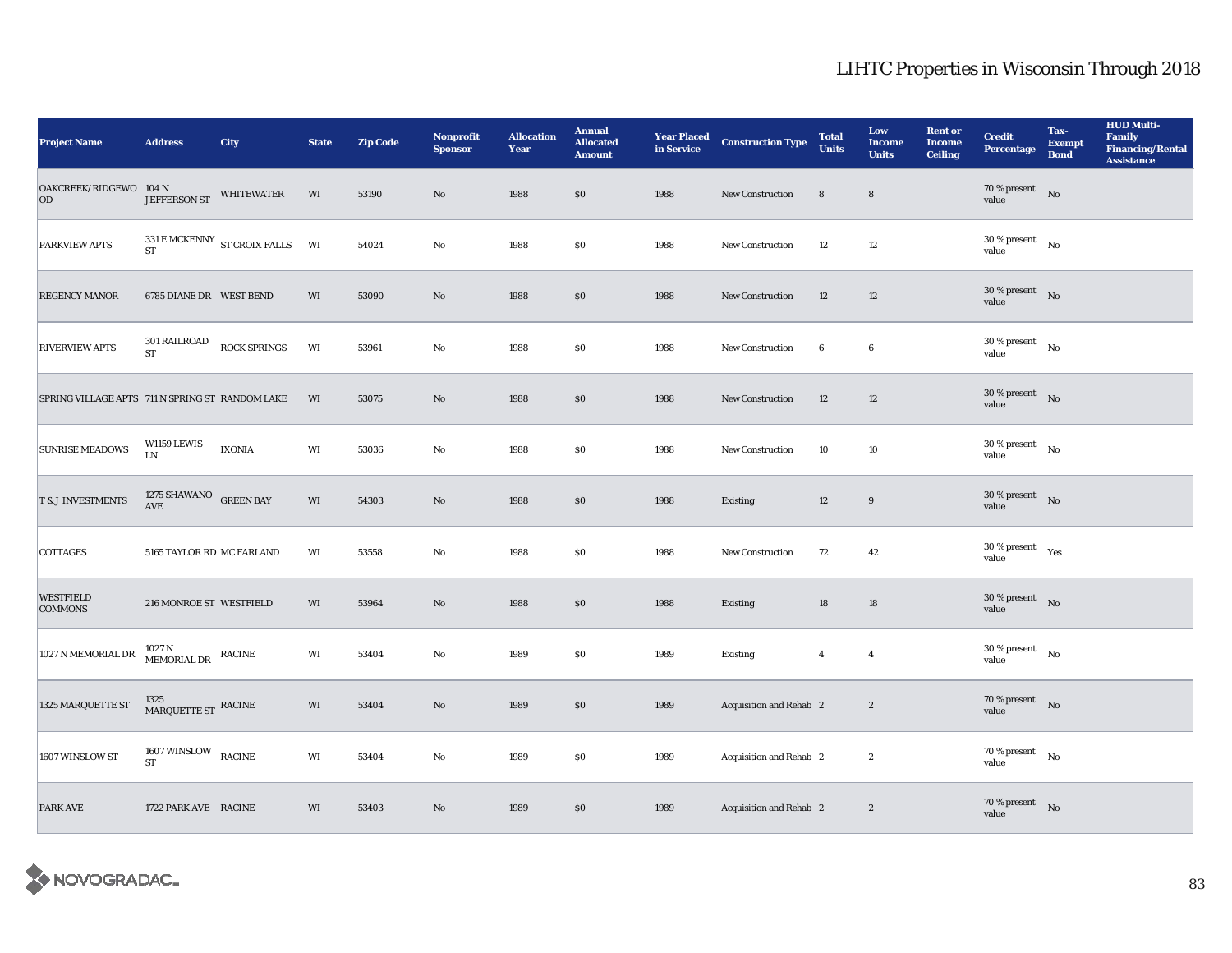| <b>Project Name</b>                  | <b>Address</b>                               | City                                                                                      | <b>State</b>           | <b>Zip Code</b> | Nonprofit<br><b>Sponsor</b> | <b>Allocation</b><br>Year | <b>Annual</b><br><b>Allocated</b><br><b>Amount</b> | <b>Year Placed<br/>in Service</b> | <b>Construction Type</b> | <b>Total</b><br><b>Units</b> | Low<br><b>Income</b><br><b>Units</b> | <b>Rent or</b><br><b>Income</b><br><b>Ceiling</b> | <b>Credit</b><br><b>Percentage</b>         | Tax-<br><b>Exempt</b><br><b>Bond</b> | <b>HUD Multi-</b><br>Family<br><b>Financing/Rental</b><br><b>Assistance</b> |
|--------------------------------------|----------------------------------------------|-------------------------------------------------------------------------------------------|------------------------|-----------------|-----------------------------|---------------------------|----------------------------------------------------|-----------------------------------|--------------------------|------------------------------|--------------------------------------|---------------------------------------------------|--------------------------------------------|--------------------------------------|-----------------------------------------------------------------------------|
| 185 E SECOND ST                      | 185 E SECOND<br><b>ST</b>                    | FOND DU LAC                                                                               | WI                     | 54935           | No                          | 1989                      | $\$0$                                              | 1989                              | Existing                 | $\sqrt{3}$                   | $\mathbf{3}$                         |                                                   | 30 % present<br>value                      | No                                   |                                                                             |
| 2318 54TH ST                         | 2318 54TH ST                                 | <b>KENOSHA</b>                                                                            | WI                     | 53140           | No                          | 1989                      | \$0                                                | 1989                              | Existing                 | $\mathbf{1}$                 | $\mathbf{1}$                         |                                                   | $30\%$ present No<br>value                 |                                      |                                                                             |
| 3315-3319 KINZIE AVE                 | 3315 KINZIE<br>AVE                           | <b>RACINE</b>                                                                             | $\mathbf{W}\mathbf{I}$ | 53405           | $\rm No$                    | 1989                      | $\$0$                                              | 1989                              | Existing                 | $\boldsymbol{2}$             | $\boldsymbol{2}$                     |                                                   | $30$ % present $$\rm{No}$$<br>value        |                                      |                                                                             |
| <b>ATKINSON COURT</b><br><b>APTS</b> | 1114 W<br>ATKINSON AVE MILWAUKEE             |                                                                                           | WI                     | 53206           | No                          | 1989                      | $\$0$                                              | 1989                              | Existing                 | ${\bf 20}$                   | 20                                   |                                                   | $30\,\%$ present $$$ No $\,$<br>value      |                                      |                                                                             |
| <b>ATKINSON SQUARE</b>               | <b>ST</b>                                    | $\begin{array}{lll} 1002\text{ MONROE} & \text{FORT ATKINSON} & \text{WI} \\ \end{array}$ |                        | 53538           | No                          | 1988                      | \$0                                                | 1989                              | <b>New Construction</b>  | 40                           | 40                                   |                                                   | $30$ % present $\hbox{~~No}$<br>value      |                                      |                                                                             |
| <b>AUGUSTA 12</b>                    | 511 COLFAX ST AUGUSTA                        |                                                                                           | WI                     | 54722           | No                          | 1989                      | \$0                                                | 1989                              | <b>Existing</b>          | 12                           | 12                                   |                                                   | $30\%$ present No<br>value                 |                                      |                                                                             |
| <b>BAYVIEW TERRACE</b>               | 215 PARK LN                                  | <b>SISTER BAY</b>                                                                         | WI                     | 54234           | No                          | 1989                      | $\$0$                                              | 1989                              | Existing                 | 24                           | 24                                   |                                                   | $30$ % present $$\rm{No}$$<br>value        |                                      |                                                                             |
| <b>CAMELOT APTS</b>                  | 50956 ROSE LN OSSEO                          |                                                                                           | WI                     | 54758           | $\mathbf{No}$               | 1988                      | $\$0$                                              | 1989                              | New Construction         | 16                           | 16                                   |                                                   | $30$ % present $\quad$ No $\quad$<br>value |                                      |                                                                             |
| <b>DAVID BRAUN</b>                   | $2331\,\mathrm{MEACHEM}$ RACINE<br><b>ST</b> |                                                                                           | WI                     | 53403           | No                          | 1987                      | $\$0$                                              | 1989                              | <b>Existing</b>          | $\overline{1}$               | $\mathbf{1}$                         |                                                   | $30$ % present $$\rm{No}$$<br>value        |                                      |                                                                             |
| <b>EAGLE MEADOWS</b>                 | 201 N<br>PARKVIEW DR                         | EAGLE                                                                                     | $\mathbf{W}\mathbf{I}$ | 53119           | $\mathbf{No}$               | 1988                      | $\$0$                                              | 1989                              | New Construction         | 12                           | $12\,$                               |                                                   | $30$ % present $\quad$ No $\quad$<br>value |                                      |                                                                             |
| <b>ELVER PARK I</b>                  | 1144 MORRAINE $\,$ MADISON VIEW DR           |                                                                                           | WI                     | 53719           | No                          | 1988                      | $\$0$                                              | 1989                              | <b>New Construction</b>  | 48                           | 48                                   |                                                   | $70\,\%$ present $$\rm{No}$$ value         |                                      |                                                                             |
| <b>ELVER PARK II</b>                 | $1144$ MORRAINE $\,$ MADISON VIEW DR         |                                                                                           | WI                     | 53719           | $\mathbf{No}$               | 1989                      | $\$0$                                              | 1989                              | New Construction         | 56                           | 56                                   |                                                   | $70$ % present $\quad$ No<br>value         |                                      |                                                                             |
| <b>FLAMBEAU VILLAGE</b>              | 700 COLLEGE<br>AVE W                         | <b>LADYSMITH</b>                                                                          | WI                     | 54848           | No                          | 1989                      | $\$0$                                              | 1989                              | <b>New Construction</b>  | 54                           | 36                                   |                                                   | $70\,\%$ present $$$ No value              |                                      |                                                                             |

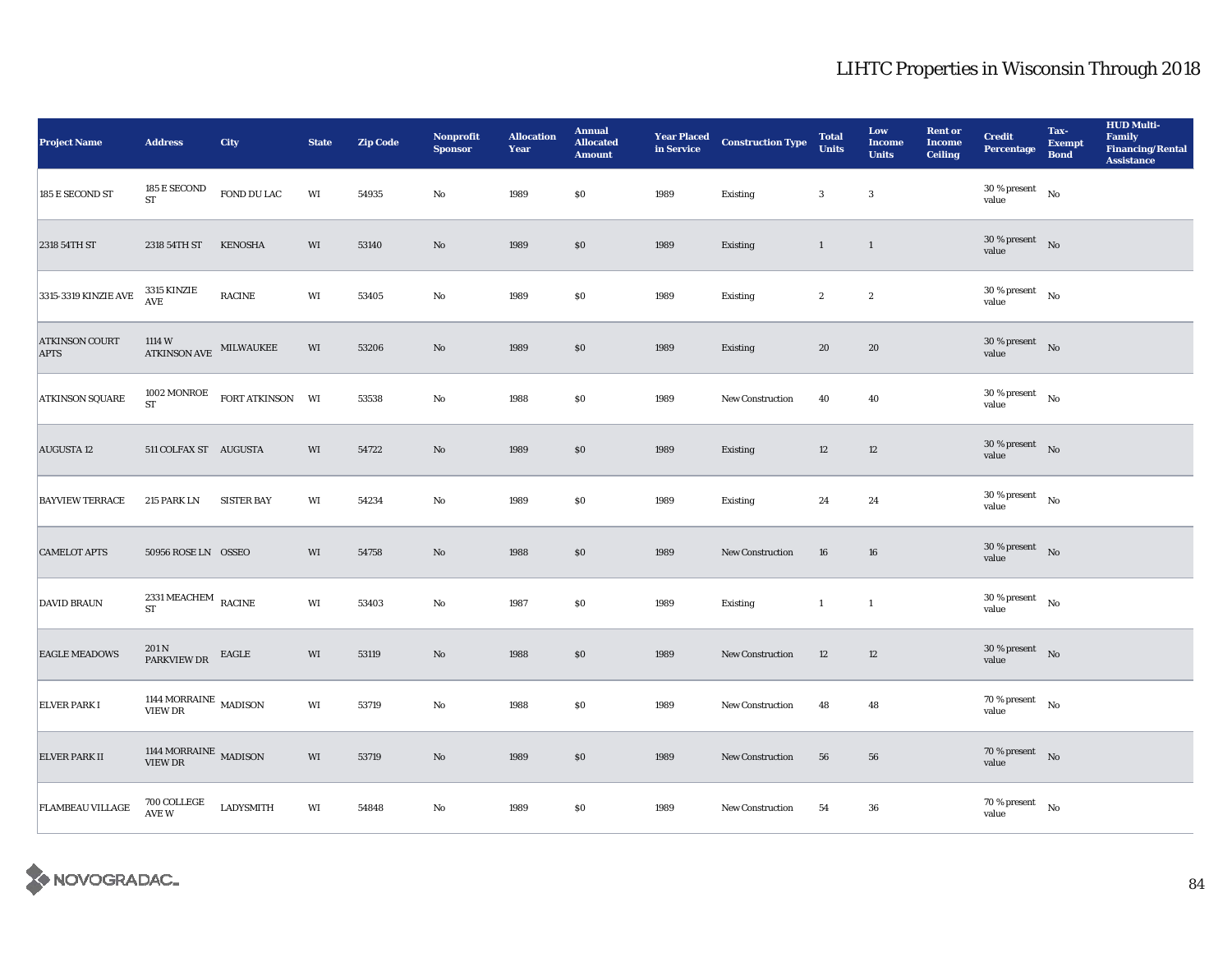| <b>Project Name</b>                           | <b>Address</b>                                                                      | City                                     | <b>State</b> | <b>Zip Code</b> | Nonprofit<br><b>Sponsor</b> | <b>Allocation</b><br>Year | <b>Annual</b><br><b>Allocated</b><br><b>Amount</b> | <b>Year Placed<br/>in Service</b> | <b>Construction Type</b>  | <b>Total</b><br><b>Units</b> | Low<br><b>Income</b><br><b>Units</b> | <b>Rent or</b><br><b>Income</b><br><b>Ceiling</b> | <b>Credit</b><br><b>Percentage</b>       | Tax-<br><b>Exempt</b><br><b>Bond</b> | <b>HUD Multi-</b><br>Family<br><b>Financing/Rental</b><br><b>Assistance</b> |
|-----------------------------------------------|-------------------------------------------------------------------------------------|------------------------------------------|--------------|-----------------|-----------------------------|---------------------------|----------------------------------------------------|-----------------------------------|---------------------------|------------------------------|--------------------------------------|---------------------------------------------------|------------------------------------------|--------------------------------------|-----------------------------------------------------------------------------|
| <b>GOODWILL TO</b><br><b>OTHERS</b>           | 10801 W WREN MILWAUKEE<br>$\operatorname{AVE}$                                      |                                          | WI           | 53225           | $\mathbf{No}$               | 1988                      | \$0                                                | 1989                              | <b>New Construction</b>   | $\boldsymbol{2}$             | $\boldsymbol{2}$                     |                                                   | $70\%$ present No<br>value               |                                      |                                                                             |
| <b>HEARTHSIDE</b>                             | $2203$ HANCOCK $$\tt JANESVILLE$$<br>LN                                             |                                          | WI           | 53545           | No                          | 1988                      | \$0                                                | 1989                              | New Construction          | 8                            | 8                                    |                                                   | 70 % present $\qquad$ No<br>value        |                                      |                                                                             |
| <b>ISLAND PLACE</b>                           | 400 RIVER DR WAUSAU                                                                 |                                          | WI           | 54403           | $\mathbf{No}$               | 1988                      | \$0                                                | 1989                              | New Construction          | 127                          | 68                                   |                                                   | 70 % present $\qquad$ No<br>value        |                                      |                                                                             |
| <b>KILBOURN KNOLL</b><br><b>HISTORIC APTS</b> | 3104W<br>$\begin{array}{ll} \textbf{KILBOURN AVE} & \textbf{MILWAUKEE} \end{array}$ |                                          | WI           | 53208           | No                          | 1989                      | $\$0$                                              | 1989                              | Acquisition and Rehab 12  |                              | $12\,$                               |                                                   | $70\,\%$ present $$N\rm o$$<br>value     |                                      |                                                                             |
| <b>KINGSTON COURT</b><br><b>APTS</b>          | 425 E KING ST COLOMA                                                                |                                          | WI           | 54930           | No                          | 1989                      | $\$0$                                              | 1989                              | Existing                  | 12                           | 12                                   |                                                   | $30$ % present $\hbox{~No}$<br>value     |                                      |                                                                             |
| <b>LUND &amp; HILL APTS</b>                   | 914 TOWER AVE SUPERIOR                                                              |                                          | WI           | 54880           | No                          | 1988                      | $\$0$                                              | 1989                              | Acquisition and Rehab 158 |                              | 158                                  |                                                   | 70 % present<br>value                    | No                                   |                                                                             |
| MADISON ST SCHOOL 713 MADISON<br><b>APTS</b>  | <b>ST</b>                                                                           | <b>SAUK CITY</b>                         | WI           | 53583           | No                          | 1988                      | $\$0$                                              | 1989                              | Acquisition and Rehab 38  |                              | ${\bf 38}$                           |                                                   | 70 % present $\qquad$ No<br>value        |                                      |                                                                             |
| <b>MAPLE GLEN APTS</b><br><b>HOMES</b>        | 215 CASTILLE<br>$\operatorname{AVE}$                                                | <b>MADISON</b>                           | WI           | 53713           | No                          | 1989                      | $\$0$                                              | 1989                              | Existing                  | 130                          | 130                                  |                                                   | 30 % present<br>value                    | No                                   |                                                                             |
| <b>MEADOWVIEW</b><br><b>VILLAGE</b>           | 450 LINCOLN<br>${\rm D}{\rm R}$                                                     | <b>TWIN LAKES</b>                        | WI           | 53181           | No                          | 1989                      | \$0                                                | 1989                              | Existing                  | 44                           | 44                                   |                                                   | $30$ % present $$\rm{No}$$<br>value      |                                      |                                                                             |
| MEMORIAL CIRCLE<br><b>APTS</b>                | CIR                                                                                 | $150$ MEMORIAL $\hbox{\tt CLINTONVILLE}$ | WI           | 54929           | No                          | 1989                      | $\$0$                                              | 1989                              | New Construction          | 13                           | 8                                    |                                                   | 70 % present $\qquad$ No<br>value        |                                      |                                                                             |
| <b>MENASHA REGENCY</b><br><b>HOUSE</b>        | 10 MAIN ST                                                                          | <b>MENASHA</b>                           | WI           | 54952           | $\mathbf{No}$               | 1988                      | $\$0$                                              | 1989                              | <b>New Construction</b>   | 37                           | 37                                   |                                                   | $70$ % present $\;\;$ No $\;\;$<br>value |                                      |                                                                             |
| <b>PARKSIDE APTS</b>                          | 215 WATER ST LODI                                                                   |                                          | WI           | 53555           | No                          | 1988                      | $\$0$                                              | 1989                              | New Construction          | 12                           | 12                                   |                                                   | $30$ % present $$\rm{No}$$<br>value      |                                      |                                                                             |
| PRESTON SQUARE<br><b>APTS</b>                 | 209 S PRESTON REEDSBURG<br>AVE                                                      |                                          | WI           | 53959           | No                          | 1988                      | \$0                                                | 1989                              | <b>New Construction</b>   | 20                           | 20                                   |                                                   | $30$ % present $$\rm{No}$$<br>value      |                                      |                                                                             |

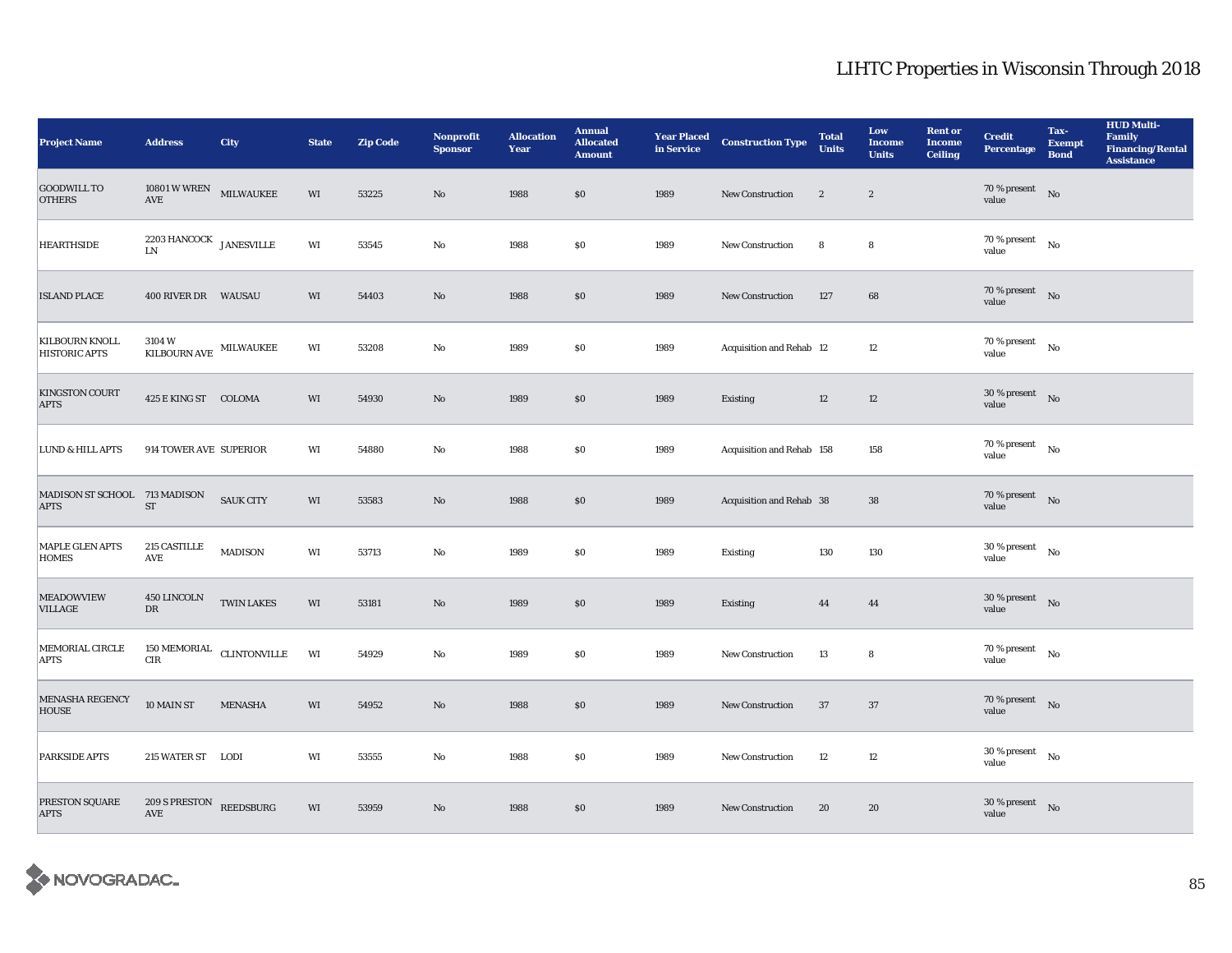| <b>Project Name</b>                                                 | <b>Address</b>                                                                                              | City           | <b>State</b> | <b>Zip Code</b> | Nonprofit<br><b>Sponsor</b> | <b>Allocation</b><br>Year | <b>Annual</b><br><b>Allocated</b><br><b>Amount</b> | <b>Year Placed<br/>in Service</b> | <b>Construction Type</b>               | <b>Total</b><br><b>Units</b> | Low<br><b>Income</b><br><b>Units</b> | <b>Rent or</b><br><b>Income</b><br>Ceiling | <b>Credit</b><br><b>Percentage</b>          | Tax-<br><b>Exempt</b><br><b>Bond</b> | <b>HUD Multi-</b><br>Family<br>Financing/Rental<br><b>Assistance</b> |
|---------------------------------------------------------------------|-------------------------------------------------------------------------------------------------------------|----------------|--------------|-----------------|-----------------------------|---------------------------|----------------------------------------------------|-----------------------------------|----------------------------------------|------------------------------|--------------------------------------|--------------------------------------------|---------------------------------------------|--------------------------------------|----------------------------------------------------------------------|
| R & R HOUSING                                                       | 1575 E<br>$\begin{array}{lll} \multicolumn{2}{l}{{\bf B}\text{LASCHKO AVE}} & & \text{ARCADIA} \end{array}$ |                | WI           | 54612           | Yes                         | 1988                      | $\$0$                                              | 1989                              | <b>New Construction</b>                | 19                           | 19                                   |                                            | $30$ % present<br>value                     | No                                   |                                                                      |
| REDWOOD TERRACE                                                     | $812$ REDWOOD $\quad$ ONALASKA ST                                                                           |                | WI           | 54650           | $\mathbf{No}$               | 1989                      | \$0                                                | 1989                              | Existing                               | 44                           | 44                                   |                                            | $30\,\%$ present $$$ No $\,$<br>value       |                                      |                                                                      |
| REEDSBURG BREWERY <sup>401</sup> N WALNUT REEDSBURG                 |                                                                                                             |                | WI           | 53959           | No                          | 1988                      | $\$0$                                              | 1989                              | Acquisition and Rehab 18               |                              | $9\phantom{.0}$                      |                                            | $70\,\%$ present $$\rm{No}$$ value          |                                      |                                                                      |
| <b>RIPON APTS</b>                                                   | <b>659 E JACKSON RIPON</b><br>ST                                                                            |                | WI           | 54971           | $\mathbf{No}$               | 1989                      | \$0                                                | 1989                              | New Construction                       | 24                           | 24                                   |                                            | 30 % present $N0$<br>value                  |                                      |                                                                      |
| <b>RIVER GLEN APTS</b>                                              | 564 CLARK ST RIVER FALLS                                                                                    |                | WI           | 54022           | No                          | 1989                      | $\$0$                                              | 1989                              | <b>New Construction</b>                | $32\,$                       | $32\,$                               |                                            | 30 % present $\gamma_{\rm{ES}}$<br>value    |                                      |                                                                      |
| <b>RIVERVIEW APTS</b>                                               | 101 WESTERN<br>AVE                                                                                          | FOND DU LAC    | WI           | 54935           | $\mathbf{No}$               | 1989                      | \$0                                                | 1989                              | Existing                               | 101                          | 101                                  |                                            | $30\,\%$ present $$$ No $\,$<br>value       |                                      |                                                                      |
| ROMEIS MILLSTREAM 509 N HIGH ST CHIPPEWA FALLS WI<br><b>APTS II</b> |                                                                                                             |                |              | 54729           | No                          | 1989                      | $\$0$                                              | 1989                              | Existing                               | 61                           | $\bf{61}$                            |                                            | $30$ % present $\quad$ Yes<br>value         |                                      |                                                                      |
| <b>SEAGULL APTS</b>                                                 | 1409 SIXTH ST ALGOMA                                                                                        |                | WI           | 54201           | $\mathbf{No}$               | 1989                      | \$0                                                | 1989                              | Existing                               | 32                           | $32\,$                               |                                            | $30$ % present $\quad$ No $\quad$<br>value  |                                      |                                                                      |
| <b>SHAWANO SQUARE</b>                                               | 820 E<br>$\,$ RICHMOND ST $\,$ SHAWANO $\,$                                                                 |                | WI           | 54166           | No                          | 1988                      | $\$0$                                              | 1989                              | <b>New Construction</b>                | 48                           | 48                                   |                                            | $30$ % present $$\rm{No}$$<br>value         |                                      |                                                                      |
| <b>STERLING PARK I</b>                                              | 596 E PIONEER FOND DU LAC<br>RD                                                                             |                | WI           | 54935           | $\mathbf{No}$               | 1988                      | $\$0$                                              | 1989                              | New Construction                       | 48                           | 96                                   |                                            | $70\%$ present No<br>value                  |                                      |                                                                      |
| <b>AVENUE</b>                                                       | 1954 E<br>WASHINGTON MADISON<br>AVE                                                                         |                | WI           | 53704           | Yes                         | 1989                      | $\$0$                                              | 1989                              | Both New Construction $$\,40$$ and A/R |                              | 30                                   |                                            | $70$ % present $\quad$ $_{\rm No}$<br>value |                                      |                                                                      |
| <b>APPLETON HEIGHTS</b><br><b>TOWNHOMES</b>                         | $9909\,\mathrm{W}$ MILWAUKEE APPLETON AVE $\,$ MILWAUKEE                                                    |                | WI           | 53225           |                             | 2013                      | $\$0$                                              | Insufficient<br>Data              | Not Indicated                          | 18                           | $\bf{0}$                             |                                            | Not Indicated                               |                                      |                                                                      |
| ARCADIA HOUSING<br>REDEVELOPMENT LLC ST                             | 225 GILLESPIE                                                                                               | <b>ARCADIA</b> | WI           |                 |                             | Insufficient<br>Data      | $\$0$                                              | Insufficient<br>Data              | Not Indicated                          | 29                           | $\bf{0}$                             |                                            | Not Indicated                               |                                      |                                                                      |